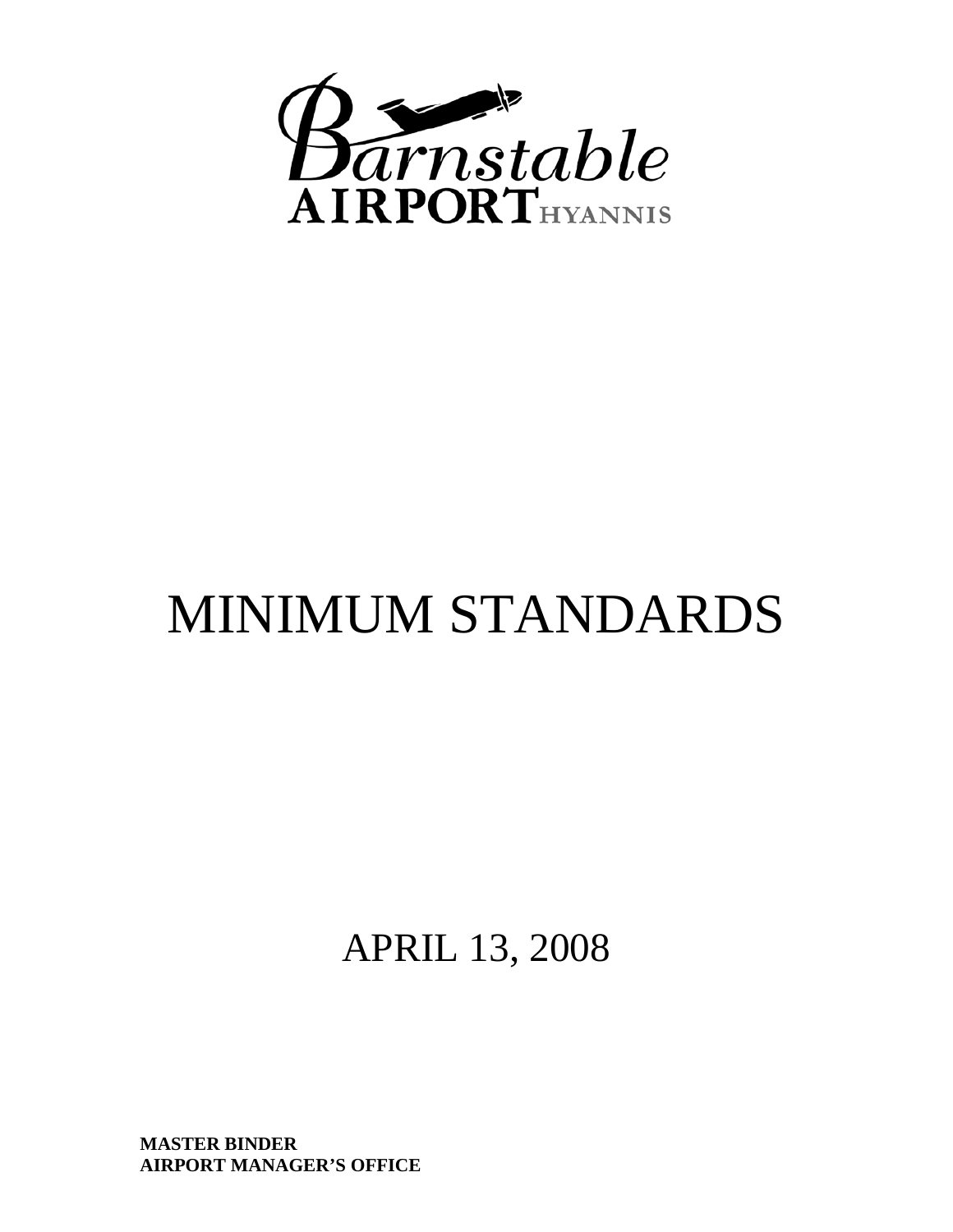

**TABLE OF CONTENTS**

**MINIMUM OF STANDARDS**

- **PART A GENERAL PROVISIONS AND DEFINITIONS**
- **PART B GUIDELINES FOR CONSTRUCTION, ALTERATION AND IMPROVEMENTS AT THE BARNSTABLE MUNICIPAL AIRPORT**
- **PART C SELF SERVICE STANDARDS**
- **PART D GENERAL AVIATION MINIMUM STANDARDS**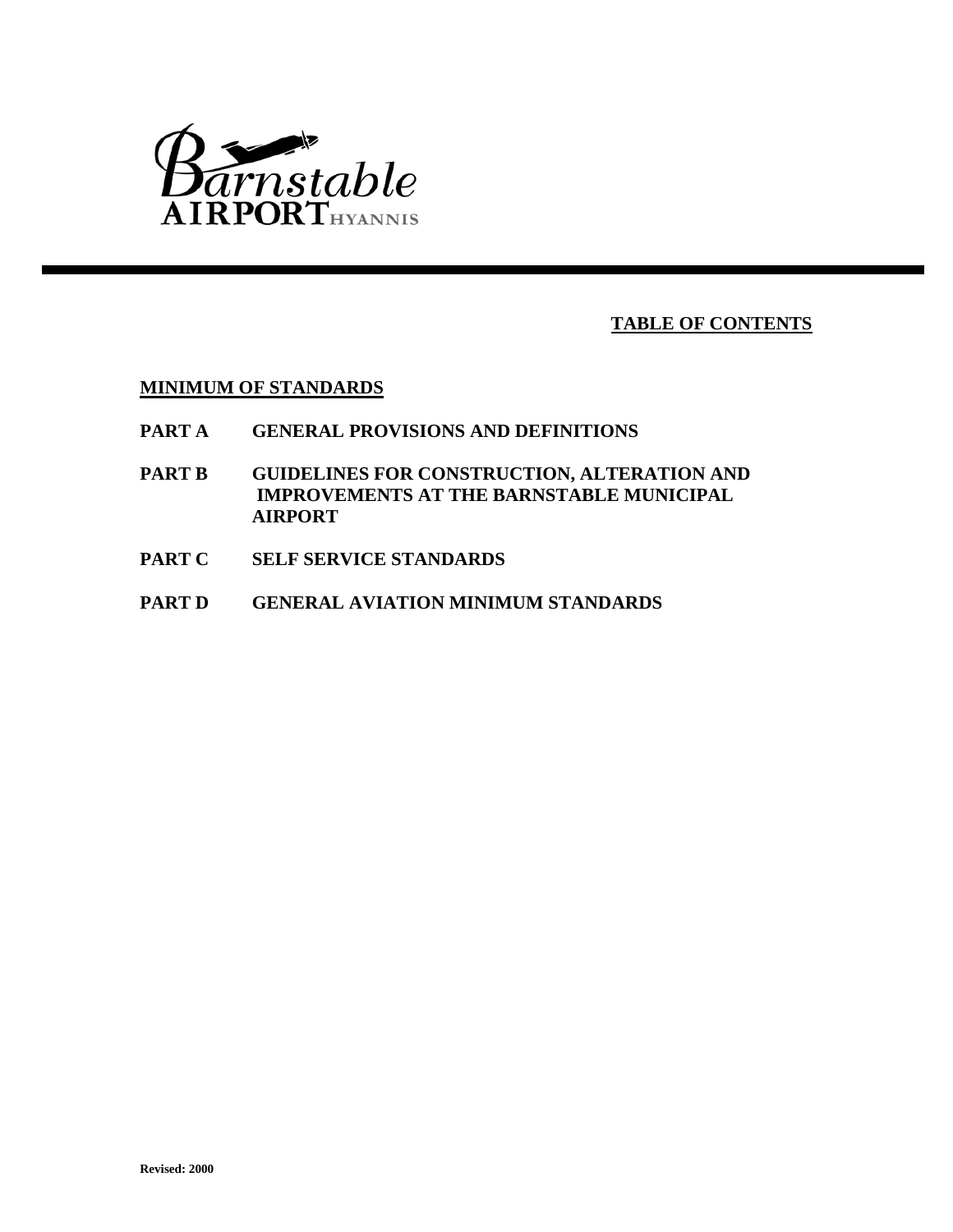

### MINIMUM STANDARDS

# PART A

# GENERAL PROVISIONS AND DEFINITIONS

APRIL 13, 2008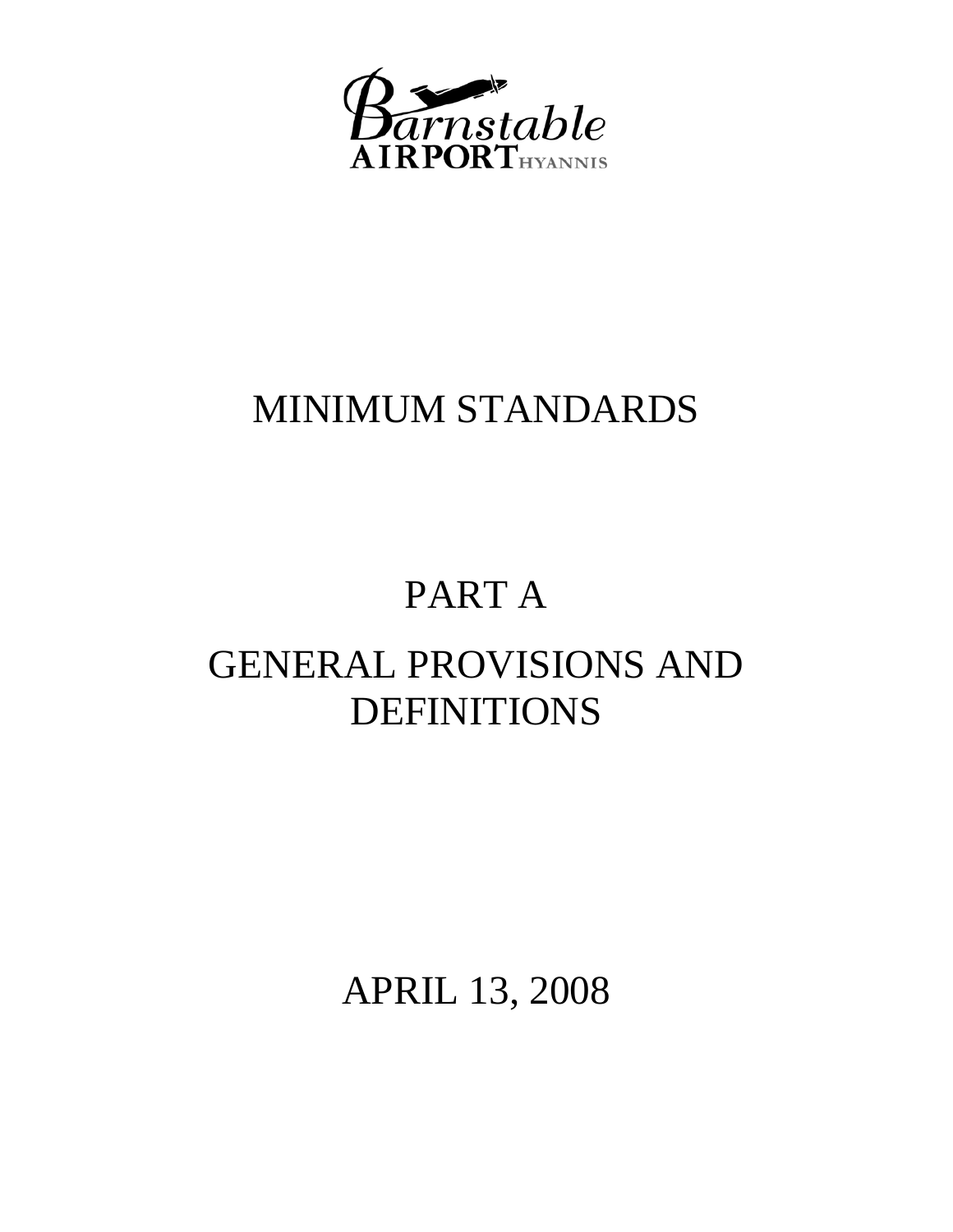

| <b>SECTION 1</b> |                                                                         |  |
|------------------|-------------------------------------------------------------------------|--|
|                  |                                                                         |  |
| 1.2.             |                                                                         |  |
|                  |                                                                         |  |
|                  |                                                                         |  |
|                  |                                                                         |  |
|                  |                                                                         |  |
|                  | 1.7. Compliance with Regulatory Measures, Agreements, and Permits  2    |  |
|                  | 1.8. Conflicting Regulatory Measures, Agreements, and Permits  2        |  |
|                  |                                                                         |  |
|                  |                                                                         |  |
|                  |                                                                         |  |
|                  |                                                                         |  |
|                  |                                                                         |  |
|                  |                                                                         |  |
|                  | 1.15. Notices, Requests for Approval, Applications, and Other Filings 4 |  |
|                  |                                                                         |  |
|                  |                                                                         |  |
|                  |                                                                         |  |
|                  |                                                                         |  |
|                  |                                                                         |  |
|                  |                                                                         |  |
| <b>SECTION 2</b> |                                                                         |  |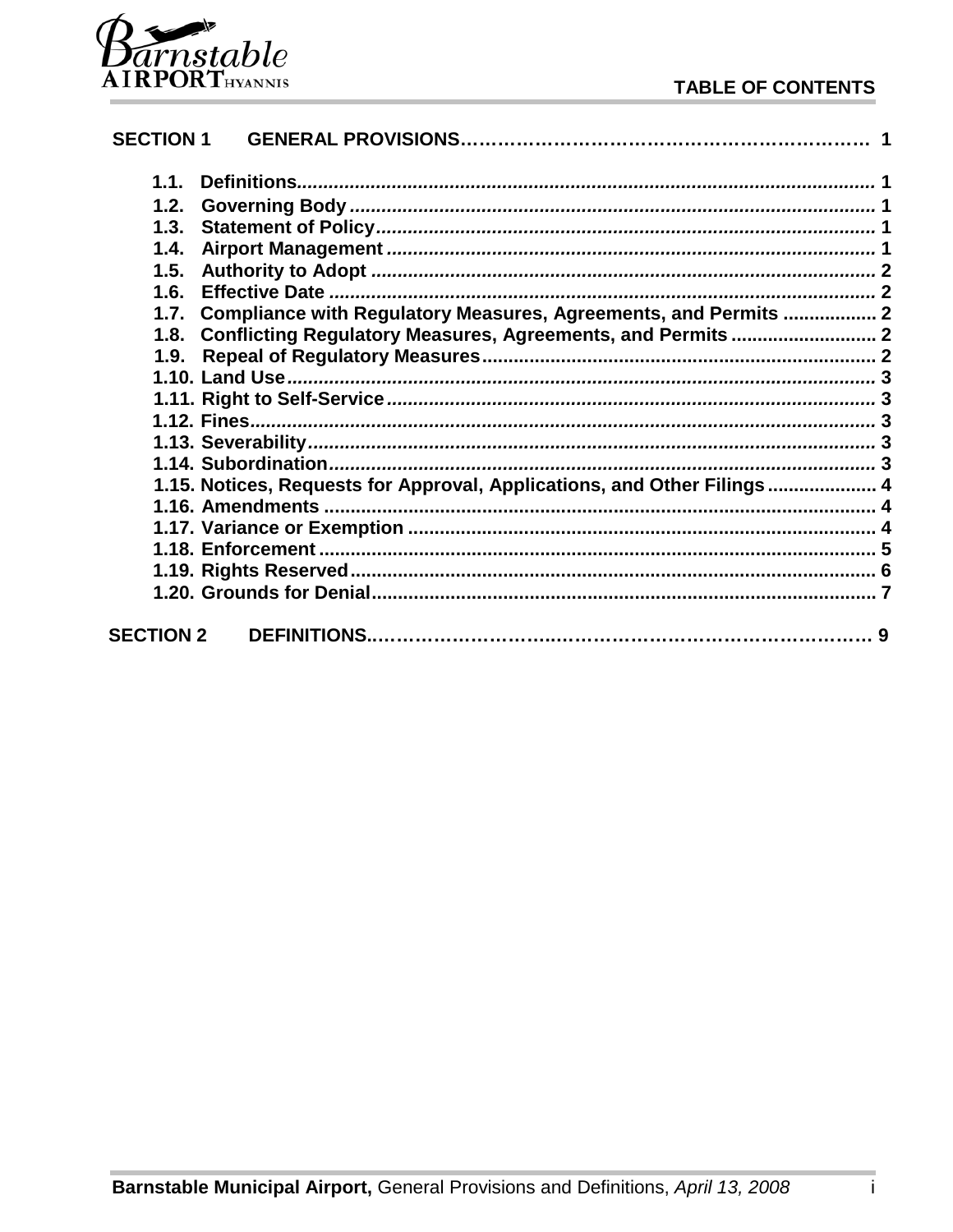

### **1. GENERAL PROVISIONS**

### **1.1. Definitions**

- 1.1.1. Definitions identified and defined in Section 2 (Definitions), whenever used in these Primary Guiding Documents, shall be construed as defined therein unless from the context a different meaning is intended, or unless a different meaning is specifically defined and more particularly ascribed to the use of such words or phrases.
- 1.1.2. All defined words shall be capitalized throughout the Primary Guiding Documents.

### **1.2. Governing Body**

1.2.1. The Barnstable Municipal Airport (Airport) is owned and operated by the Town of Barnstable (Town), and governed by and through the Town of Barnstable Airport Commission (Airport Commission), in accordance with Chapter 90: Section 51E of the General Laws of the Commonwealth of Massachusetts. The authority to grant the occupancy and Commercial use or development of Airport land or Improvements, the right to engage in any Commercial Activity or Aeronautical Activity at the Airport, and to approve, adopt, amend, or supplement any Agreement, Permit, policy, or practice relating thereto, including these Primary Guiding Documents, is expressly reserved to the Airport Commission.

### **1.3. Statement of Policy**

- 1.3.1. It is the intent of the Airport Commission to: (1) plan, manage, operate, finance, and develop the Airport to ensure its long-term financial health and protect and promote the health, safety, security, and general welfare of the public consistent with all applicable Regulatory Measures and (2) encourage the development and operation of General Aviation businesses and the provision of quality aviation products, services, and facilities to the public at the Airport.
- 1.3.2. As set forth by the Federal Aviation Administration (FAA), by way of its Airport Assurances, any airport developed with federal grant assistance is required to operate for the use and benefit of the public and shall be made available to all types, kinds, and classes of Aeronautical Activity on fair and reasonable terms and without unjust discrimination.

### **1.4. Airport Management**

- 1.4.1. The Airport Manager is responsible for the operation, management, maintenance, and security of the Airport and all Airport owned and operated land, Improvements, facilities, Vehicles, and equipment.
- 1.4.2. The Airport Commission has authorized and directed the Airport Manager to:
	- 1.4.2.1. interpret, administer, and enforce Agreements, Permits and these Primary Guiding Documents and to permit, where appropriate, temporary, shortterm occupancy or use of certain Airport land or Improvements; and
	- 1.4.2.2. Obtain and receive copies of all licenses, permits, certifications, ratings, Certificates of Insurance, and other documents required to be provided to or filed with the Airport Commission under these Primary Guiding Documents.
- 1.4.3. All official inquiries to the Town or Airport Commission regarding these Primary Guiding Documents and/or compliance therewith should be directed to the Airport Manager.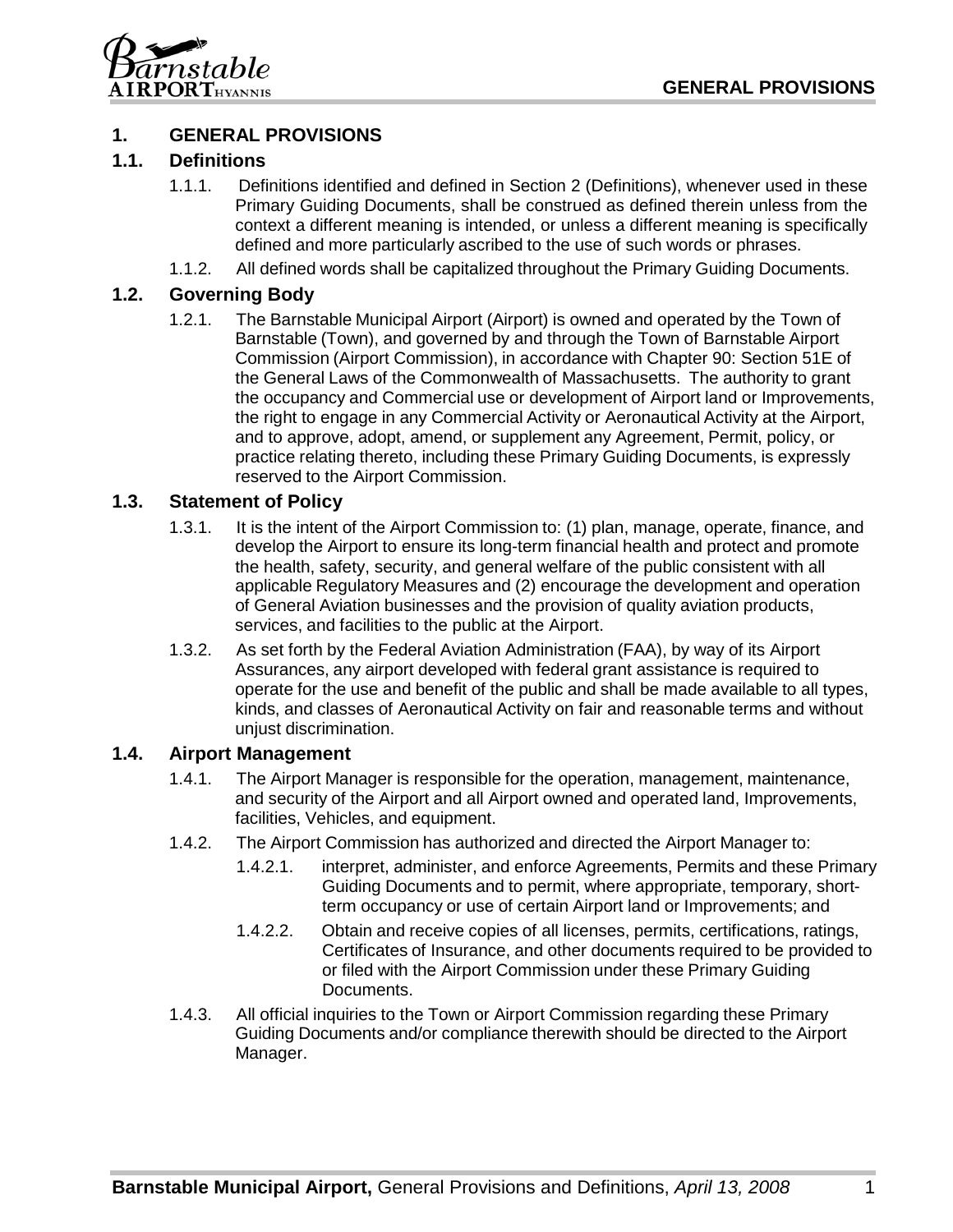

### **1.5. Authority to Adopt**

1.5.1. These Primary Guiding Documents are promulgated under the authority granted by Chapter 90: Section 39B of the General Laws of the Commonwealth of Massachusetts, which grants the Town the power to "make and enforce rules and regulations relative to the use and operation of aircraft on said airport or restricted landing area" and Chapter 90: Section 51J, which grants the Airport Commission the power to "adopt rules and regulations for the use of municipal airports or for the safety of the public upon or beyond the limits of airports under its control".

### **1.6. Effective Date**

1.6.1. Unless repealed by the Airport Commission, these Primary Guiding Documents shall be in effect and shall remain in effect from the date of approval by the Massachusetts Aeronautical Commission as described in Chapter 90: Section 39B and Section 51E of the General Laws of the Commonwealth of Massachusetts.

### **1.7. Compliance with Regulatory Measures, Agreements, and Permits**

- 1.7.1. All entities occupying or using, engaging in an Aeronautical Activity on, or developing Airport land or Improvements shall comply, at the entity's expense, with all applicable Regulatory Measures including, without limitation, those of the federal, state, and local government and any other Agency having jurisdiction over the Airport, the businesses operating at the Airport, and the activities occurring at the Airport including the United States Department of Transportation, the FAA, the Commonwealth of Massachusetts, the County of Barnstable, the Town of Barnstable, and these Primary Guiding Documents; all as may be in effect and amended from time to time.
- 1.7.2. No existing or future Agreement or Permit, nor any payment or performance required there under, shall excuse any entity from full and complete compliance with these Primary Guiding Documents.
- 1.7.3. Compliance with these Primary Guiding Documents shall not excuse any entity from full and complete compliance with any responsibility or obligation the entity may have to the Airport Commission under any existing Agreement or Permit.

### **1.8. Conflicting Regulatory Measures, Agreements, and Permits**

- 1.8.1. If a provision of these Primary Guiding Documents is found to be in conflict with any other provision of these Primary Guiding Documents, a provision of any Regulatory Measure, or a provision of an existing Agreement or Permit (if provided for in the Agreement or Permit) or future Agreement or Permit, the provision that establishes the higher or stricter standard shall prevail.
- 1.8.2. It is not the intent of these Primary Guiding Documents to repeal, abrogate, annul, or in any way impair or interfere with any existing provision of any Regulatory Measure except those specifically repealed by these Primary Guiding Documents.

#### **1.9. Revision of Regulatory Measures**

1.9.1. All Airport leasing policies, rates and charges policies, minimum standards, rules and regulations, and development guidelines previously enacted and any other Town ordinance or resolution in conflict with these Primary Guiding Documents are hereby revised to the extent of the conflict.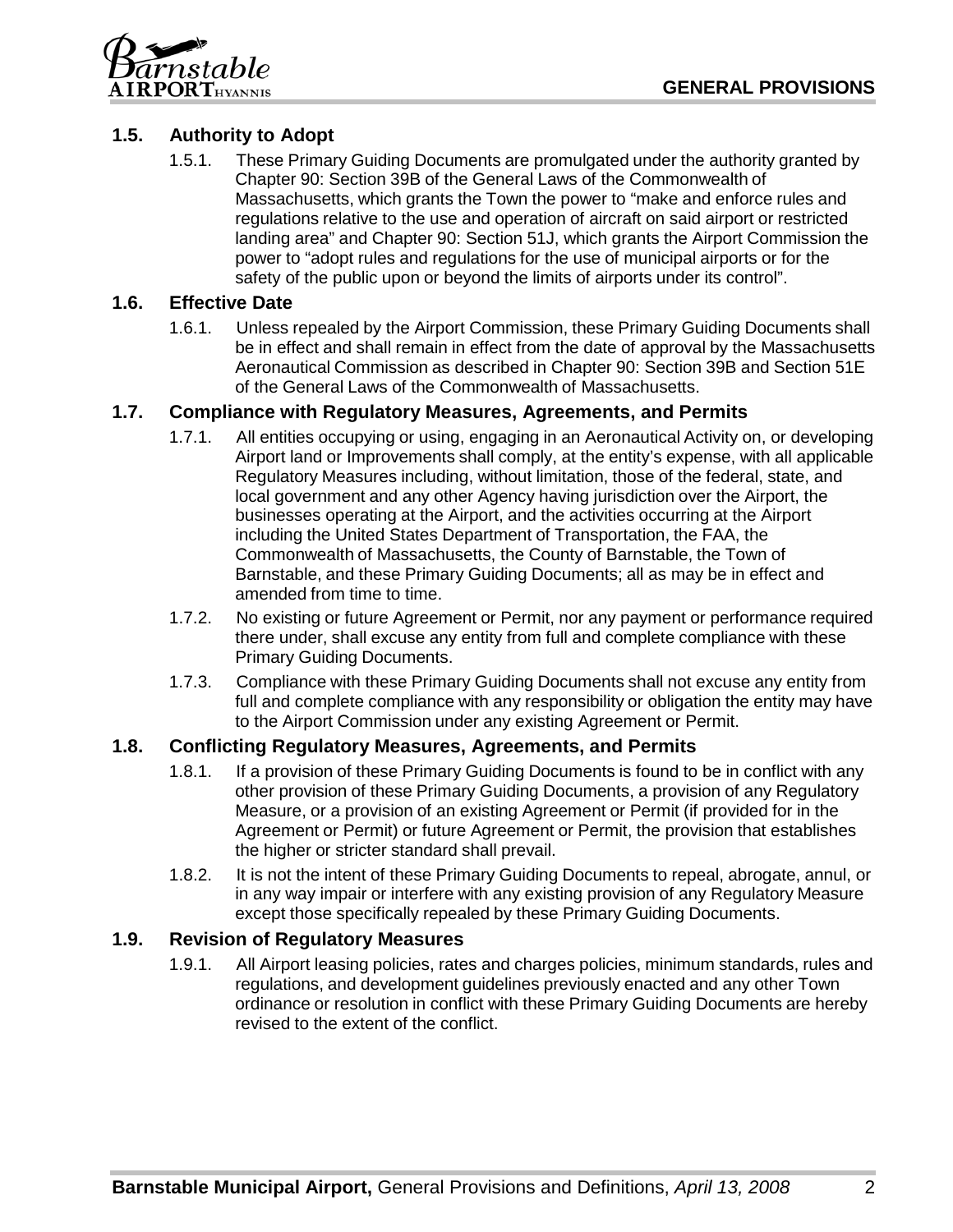

### **1.10. Land Use**

1.10.1. The Airport Manager shall designate specific areas of the Airport in which Aeronautical Activities may be conducted. Such designation shall be consistent with the Master Plan, Airport Layout Plan, and all applicable land use plans and policies of the Airport Commission.

### **1.11. Right to Self-Service**

- 1.11.1. These Primary Guiding Documents will not exercise or grant any right or privilege which operates to prevent any entity operating Aircraft on the Airport from performing any services on its own Aircraft with its own Employees (including, but not limited to, maintenance, repair, and fueling) that it may choose to perform.
	- 1.11.1.1. However, individual Operators may restrict the use of their exclusive Leased Premises and each Aircraft Operator must adhere to all applicable Regulatory Measures in the performance of any services on its own Aircraft.

### **1.12. Fines**

- 1.12.1. Entities shall have the responsibility to pay any fine or penalty levied against entity, the Airport, the Town, the Airport Commission, individually or collectively, and their representatives, officers, officials, employees, agents, and volunteers as a result of entity's failure to comply with any applicable Regulatory Measure.
- 1.12.2. If the fine or penalty is contestable (and contested by the entity), entity shall pay the fine or penalty when upheld by the Agency having jurisdiction.

#### **1.13. Severability**

- 1.13.1. If one or more clauses, sections, or provisions of these Primary Guiding Documents shall be held to be unlawful, invalid, or unenforceable by final judgment of any Agency or court of competent jurisdiction, the invalidity, voiding, or unenforceability of such clauses, sections, or provisions shall not in any way affect the validity of any other clauses, sections, or provisions of these Primary Guiding Documents.
- 1.13.2. If the application of any sections, subsections, subdivisions, paragraphs, sentences, clauses, provisions, or phrases of these Primary Guiding Documents, or any part thereof, to any Leased Premises, Improvement, sign, other structure, or parcel of land is found to be invalid or ineffective in whole or in part by any Agency or court of competent jurisdiction, the effect of such decision shall be limited to the Leased Premises, Improvement, sign, other structure, parcel of land, or situation immediately involved in the controversy, and the application of any such sections, subsections, subdivisions, paragraphs, sentences, clauses, provisions, or phrases to other Leased Premises, Improvement, sign, other structure, parcel of land, or situations shall not be affected.
- 1.13.3. This section shall apply to every portion of these Primary Guiding Documents as they have existed in the past, as it now exists and as it may exist in the future, including all modifications thereof and additions and amendments thereto.

### **1.14. Subordination**

1.14.1. These Primary Guiding Documents are subject and subordinate to the provisions of any existing or future agreements between the Airport Commission and the Commonwealth of Massachusetts or the United States pertaining to the operation, management, planning, and development of the Airport and are specifically subordinated to, and to be construed as in accordance with, the Airport Assurances.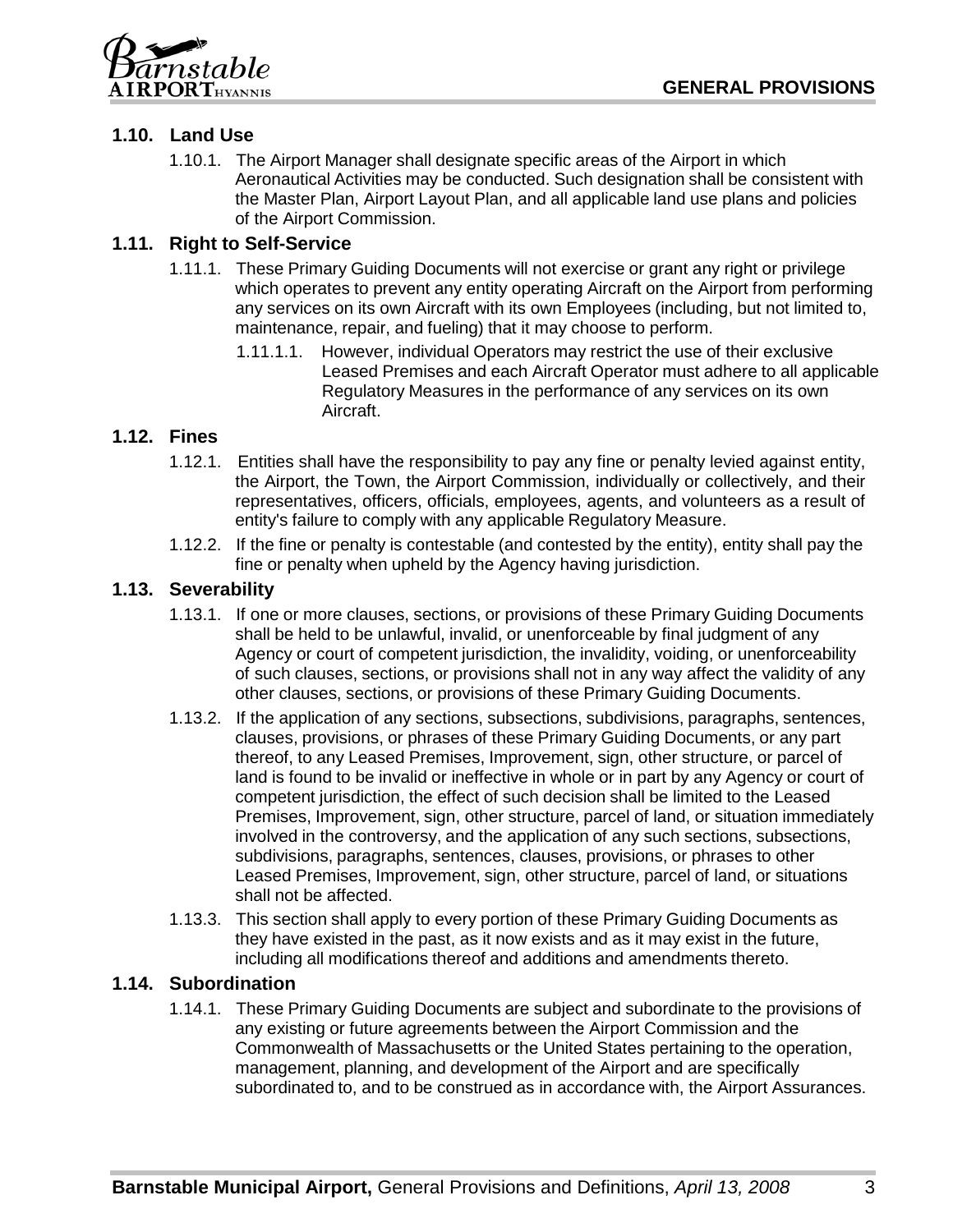nstable  $\mathbf{PORT}_{\text{\tiny{HYANNIS}}}$ 

### **1.15. Notices, Requests for Approval, Applications, and Other Filings**

1.15.1. Any notice, request for approval, application, or other filing required or permitted to be given or filed with the Airport Commission and any notice or communication required or permitted to be given or filed with any Lessee, prospective Lessee, Sub lessee, prospective Sub lessee, Operator, or prospective Operator pursuant to these Primary Guiding Documents shall be in writing, signed by the party giving such notice, and shall be sent by overnight courier, United States certified mail, facsimile (confirmed by dated return signature), email (confirmed by return email), or in person (confirmed with dated and signed receipt), and shall be deemed to have been given when delivered to the Airport Commission, Lessee, Sub lessee, or Operator at their principal place of business or such other address as may have been provided to the Airport Commission.

### **1.16. Amendments**

- 1.16.1. These Primary Guiding Documents supersede and cancel all previous Regulatory Measures adopted by the Airport Commission pertaining to the occupancy or use of, engaging in an Aeronautical Activity on the Airport or developing Airport land or Improvements.
- 1.16.2. These Primary Guiding Documents may be supplemented, amended, or modified by the Airport Commission from time to time and in such a manner and to such extent as is deemed appropriate by the Airport Commission.
- 1.16.3. The Airport Commission may issue special rules, regulations, notices, memoranda, directives, covenants, restrictions, or conditions from time to time as is deemed appropriate or necessary, consistent with the provisions of the Commonwealth of Massachusetts Aeronautical Laws and the Primary Guiding Documents.
- 1.16.4. The Airport Commission shall provide for public notification of pending amendments to these Primary Guiding Documents in order to provide the opportunity for public comment and input by Operators, Lessees, Sub lessees, consumers, users, and the community.

#### **1.17. Variance or Exemption**

- 1.17.1. The Airport Commission has the right, but is not obligated, to approve variances or exemptions to these Primary Guiding Documents when a specific clause, section, or provision of these Primary Guiding Documents may not be justified in a particular case because of special conditions or unique circumstances.
- 1.17.2. Prior to approving or denying variances or exemptions, the Airport Commission shall conduct a fair, reasonable, and not unjustly discriminatory review of all relevant information to include those items described in Section 1.17.5 of these General Provisions as well as any other information requested by the Airport Commission.
- 1.17.3. Approval or denial by the Airport Commission of a variance or exemption shall be reasonable and consistent with prior decisions involving similar situations at the Airport (if any) and approval or denial shall be provided in writing within ninety (90) days from the receipt of the written request for variance or exemption.
	- 1.17.3.1. If approved, the variance or exemption shall be for no longer than one (1) year and shall only apply to the special conditions or unique circumstances of the particular case for which the variance or exemption is granted.
	- 1.17.3.2. An approval by the Airport Commission of a variance or exemption shall not serve to amend, modify, or alter these Primary Guiding Documents.
	- 1.17.3.3. Requests for variance or exemption can also be denied in accordance with Section 1.20 of these General Provisions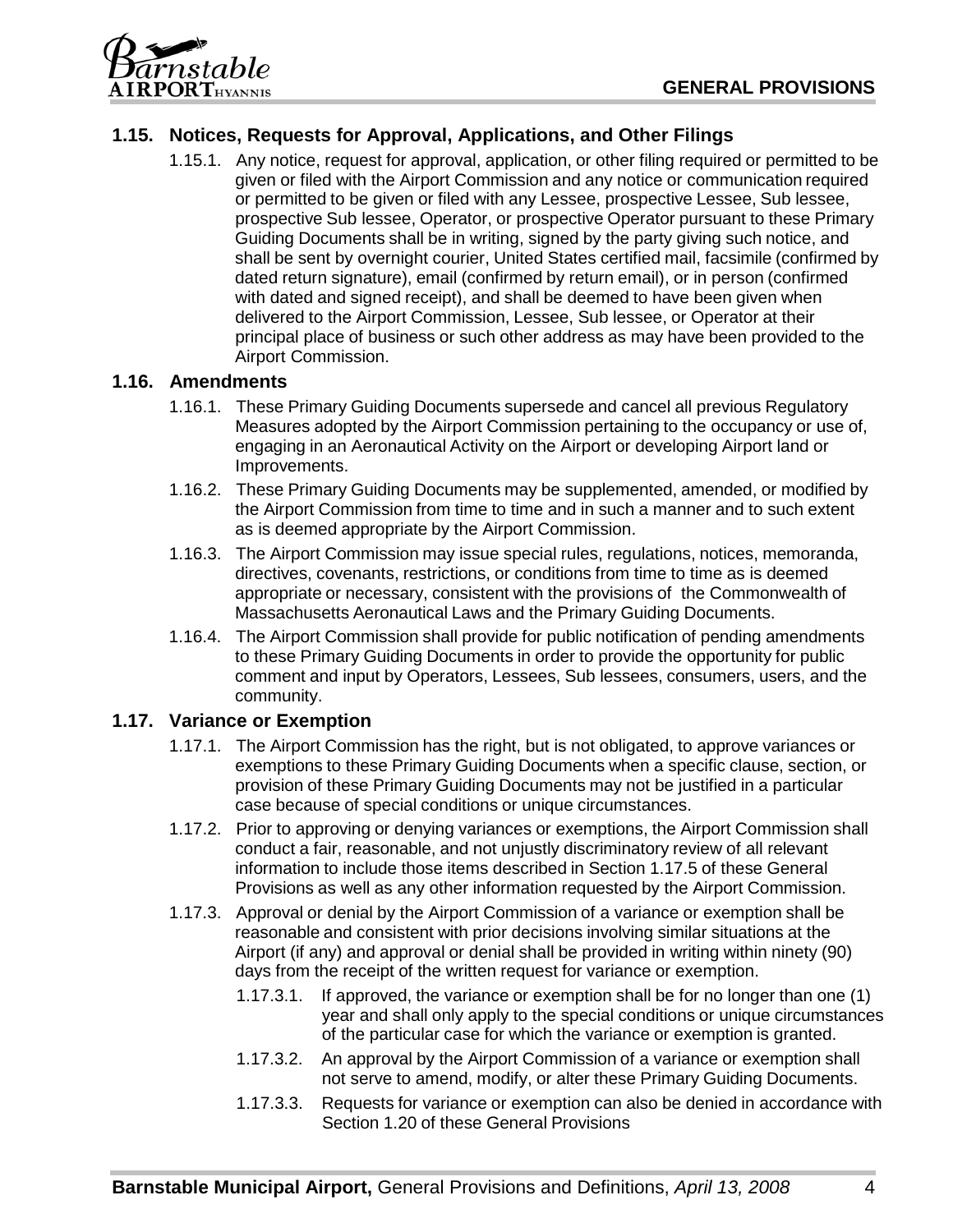

- 1.17.4. When a specific product, service, or facility is not currently being provided at the Airport, the Airport Commission may enter into an Agreement or Permit with an FBO or SASO with terms and conditions that may be less than those outlined in these Primary Guiding Documents (e.g., reduced rents, lower minimum standards, etc.), only for a limited period of time (i.e., pioneering period). The duration of the pioneering period shall be specified in the Agreement or Permit and shall not be longer than one (1) year.
- 1.17.5. Requests for variance or exemption shall be submitted in writing to the Airport Commission and must state definitively the Primary Guiding Document and the exact clause(s), section(s), or provision(s) for which the variance or exemption is being sought, describe the proposed variance or exemption, state the reason or rationale for the proposed variance or exemption, identify potential and/or anticipated impacts on the Airport, other entities (including Operators and tenants) at the Airport, and the community, and identify the duration of the proposed variance or exemption.
	- 1.17.5.1. Each variance or exemption shall be requested for and approved or denied separately.

### **1.18. Enforcement**

- 1.18.1. The Airport Commission shall be responsible for enforcement of these Primary Guiding Documents.
	- 1.18.1.1. The Airport Manager is empowered to require compliance with and enforce these Primary Guiding Documents.
- 1.18.2. Any entity who violates, disobeys, omits, neglects, or refuses to comply with these Primary Guiding Documents or any lawful order issued pursuant thereto may be cited, removed from the Airport, denied the use of the Airport, and/or prevented from engaging in Activities at the Airport and shall be subject to all legal, equitable, statutory, and common law rights and remedies available to the Airport Commission including, but not limited to, actions for declaratory relief, injunctive relief, specific performance, and damages.
- 1.18.3. In the event an entity fails to comply with these Primary Guiding Documents, the Airport Manager shall send a written statement of violation to such entity at its last known address. The entity shall have 10 days within which to provide a statement to the Airport Manager explaining why the violation occurred and to advise the Airport Manager that the violation has been corrected. The Airport Manager, after consultation with the Chairman of the Airport Commission, has the right to revoke the entity's privileges at the Airport or may suspend the operations for such period of time as is deemed necessary in order to obtain a correction of the violation. In addition, any such violations shall be considered in renewing the entity's application. The entity shall pay for any costs incurred by the Airport Commission, including but not limited to attorney fees, under this paragraph.
- 1.18.4. Violation of these Primary Guiding Documents may also or alternatively result in revocation of Apron access or use privileges, termination of any Agreement or Permit, denial of use of the Airport, and/or prosecution under the applicable Regulatory Measure.
- 1.18.5. Any person denied use of the Airport due to a violation of these Primary Guiding Documents may only use the Airport for the purpose of enplaning or deplaning (as a passenger) Aircraft using the Airport.
- 1.18.6. Unless otherwise specified in these Primary Guiding Documents, parties aggrieved by a decision of the Airport Manager may appeal (in writing) such decision to the Airport Commission within 10 days after such decision is issued.

1.18.6.1. The decision of the Airport Commission on such appeal shall be final.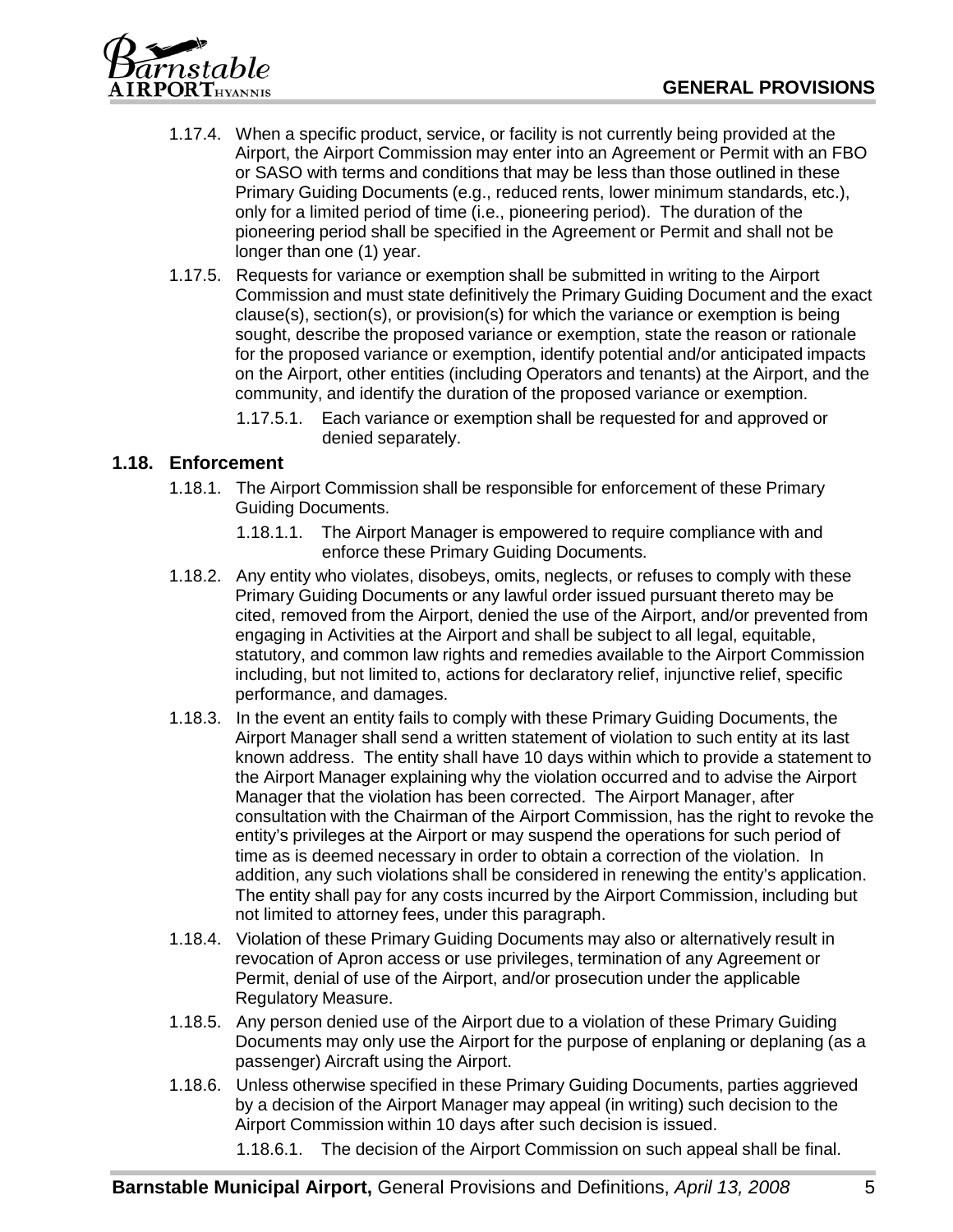

### **1.19. Rights Reserved**

- 1.19.1. In addition to the following rights and privileges, the Airport Commission reserves the rights and privileges outlined under federal and/or state Airport Assurances as such rights and privileges may be amended from time to time.
	- 1.19.1.1. The Airport Commission reserves and retains the right for the use of the Airport by others who may desire to use the same pursuant to applicable Regulatory Measures pertaining to such use.
	- 1.19.1.2. The Airport Commission further reserves the right to designate specific Airport areas for Activities in accordance with the currently adopted Airport Layout Plan (ALP) as may be amended from time to time. Such designation shall give consideration to the nature and extent of current and/or future Activities and the land and/or Improvements that may be available and/or used for specific Activities and shall be consistent with the safe, orderly, and efficient use of the Airport.
	- 1.19.1.3. The ALP reflects an agreement with the FAA regarding the proposed allocation of Airport land and/or Improvements to specific uses and/or development. It is the policy of the Airport Commission that any use, occupancy, construction, or modification of land and/or Improvements that is inconsistent with the ALP is undesirable. Any development that is substantially different than that depicted on the ALP could adversely affect the safe, orderly, or efficient use of the Airport. While the Airport Commission may consider making application to the FAA for approval of the revision of the ALP on behalf of a prospective Operator, nothing contained in these Primary Guiding Documents shall require or obligate the Airport Commission to make such application.
	- 1.19.1.4. The Airport Commission reserves the right to develop and make any improvements and/or repairs at (or to) the Airport that it deems necessary. The Airport Commission will provide advance notice of the date and time that such development, improvements, and/or repairs will be made. The Airport Commission shall not be obligated to reimburse or compensate any Operator, Sub lessee, or other entity for any expense incurred or loss of revenue (or inconvenience) that may result from such development, improvement, and/or repair.
	- 1.19.1.5. The Airport Commission reserves the right to prohibit any entity from using the Airport or engaging in Activities at the Airport (and/or revoke or suspend any privileges granted to any entity) upon determination by the Airport Commission that such Operator has not complied with these Primary Guiding Documents, applicable Regulatory Measures, directives issued by the Airport Commission, or has otherwise jeopardized the safety of entities utilizing the Airport or the land and/or Improvements located at the Airport.
	- 1.19.1.6. The Airport Commission reserves the right to lease the Airport or portions thereof during war or national emergency to the United States government for military use. If such lease is executed, the provisions of such lease including, without limitation, the Airport Commission's obligations and the Operator's obligations, to the extent they are inconsistent with said lease, shall be suspended.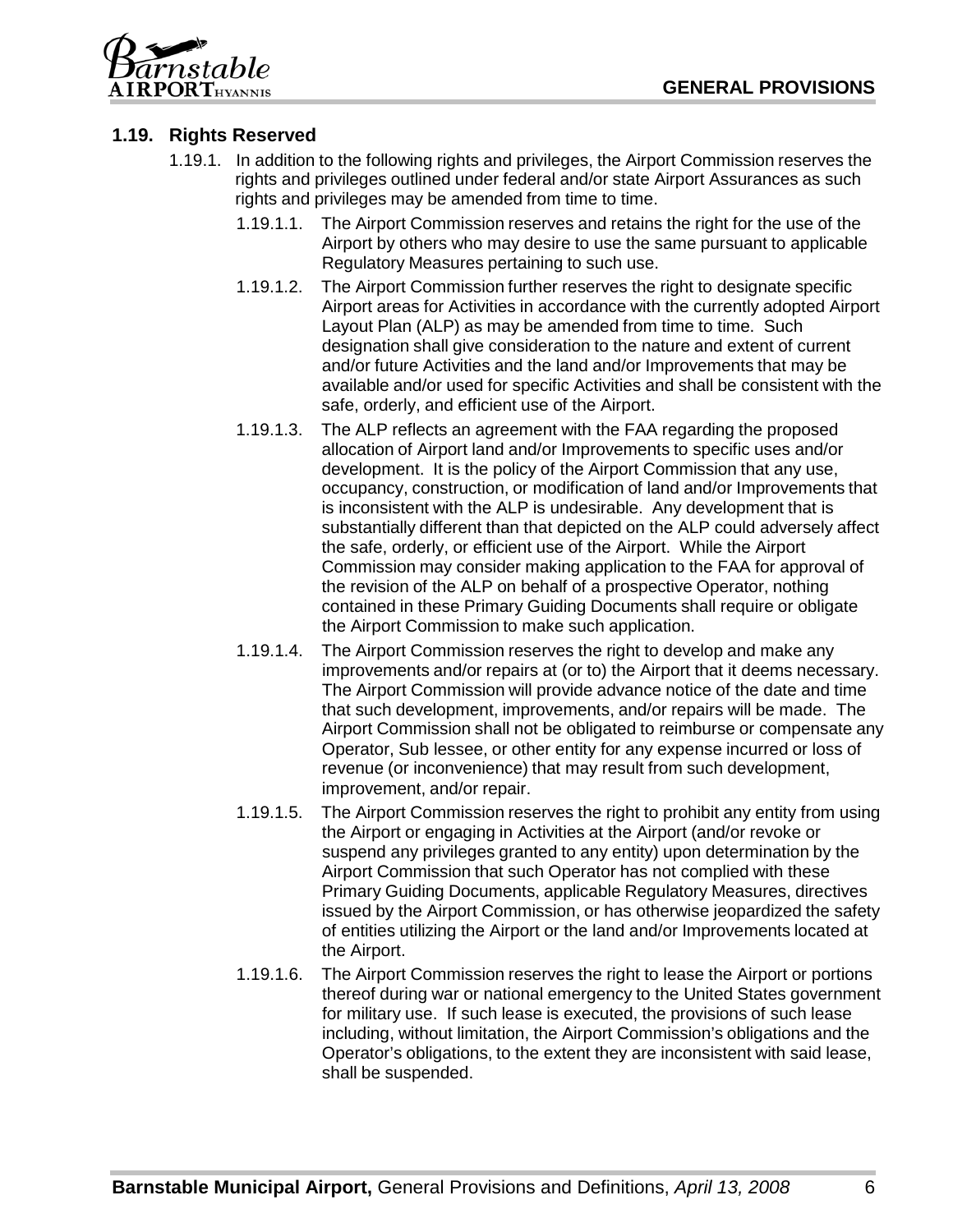

- 1.19.1.7. The Airport Commission will not enter into an Agreement or Permit that will require the Airport Commission to relinquish the right to take any action the Airport Commission considers necessary to protect the aerial approaches of the Airport against obstruction or to prevent an entity from erecting or permitting to be erected any facility or other structure which might limit the usefulness of the Airport or constitute a hazard to Aircraft.
- 1.19.1.8. The Airport Commission will not enter into an Agreement or Permit that requires the Airport Commission to waive any sovereign, governmental, or other immunity to which the Airport Commission may be entitled nor shall any provision of any Agreement or Permit be so construed or that would require the Airport Commission to submit to the laws of any state other than those of the Commonwealth of Massachusetts.
- 1.19.1.9. The Airport Commission is under no obligation to provide financing and/or make any improvements to Airport land and/or Improvements to facilitate any development proposed by a prospective Operator.
- 1.19.1.10. While the Airport Commission may choose to pursue federal, state, or other available funds to contribute to the development, it is under no obligation to do so. In addition, the Airport Commission is under no obligation to provide matching funds if required to secure such funding.
- 1.19.1.11. The Airport Commission reserves the right to take such actions as it may deem necessary, appropriate, and/or in the best interest of the Town to preserve the assets of the Town, protect the safety of the people who work at and use the Airport, and maintain the integrity of the Airport Commission's mission (purpose), vision, and values for the Airport.

### **1.20. Grounds for Denial**

- 1.20.1. The Airport Commission may reject any proposal (including requests for variances or exemptions) or any application for any one or more of the following reasons:
	- 1.20.1.1. The entity, for any reason, does not fully meet the qualifications, standards, and requirements established by the Airport Commission. The burden of proof shall be on the entity and the standard of proof shall be by clear and convincing evidence.
	- 1.20.1.2. The entity's proposed Activities and/or Improvements will create a safety hazard at or on the Airport.
	- 1.20.1.3. The Airport Commission would be required to expend funds and/or supply labor and/or materials in connection with the proposed Activities and/or Improvements that the Airport Commission is unwilling and/or unable to spend and/or will result in a financial loss or hardship to the Airport.
	- 1.20.1.4. No appropriate, adequate, or available land and/or Improvement exists at the Airport to accommodate the proposed Activity of the entity (at the time the proposal or application is submitted), nor is such availability contemplated within a reasonable time frame.
	- 1.20.1.5. The proposed Activities and/or Improvements do not comply with the Master Plan of the Airport or the ALP then in effect or anticipated to be in effect within the time frame proposed by the entity.
	- 1.20.1.6. The development or use of the land requested by the entity will result in a congestion of Aircraft and/or the Improvements will, in the sole discretion of the Airport Commission, unduly interfere with Activities of any existing Operator on the Airport and/or prevent adequate access to the Leased Premises of any existing Operator.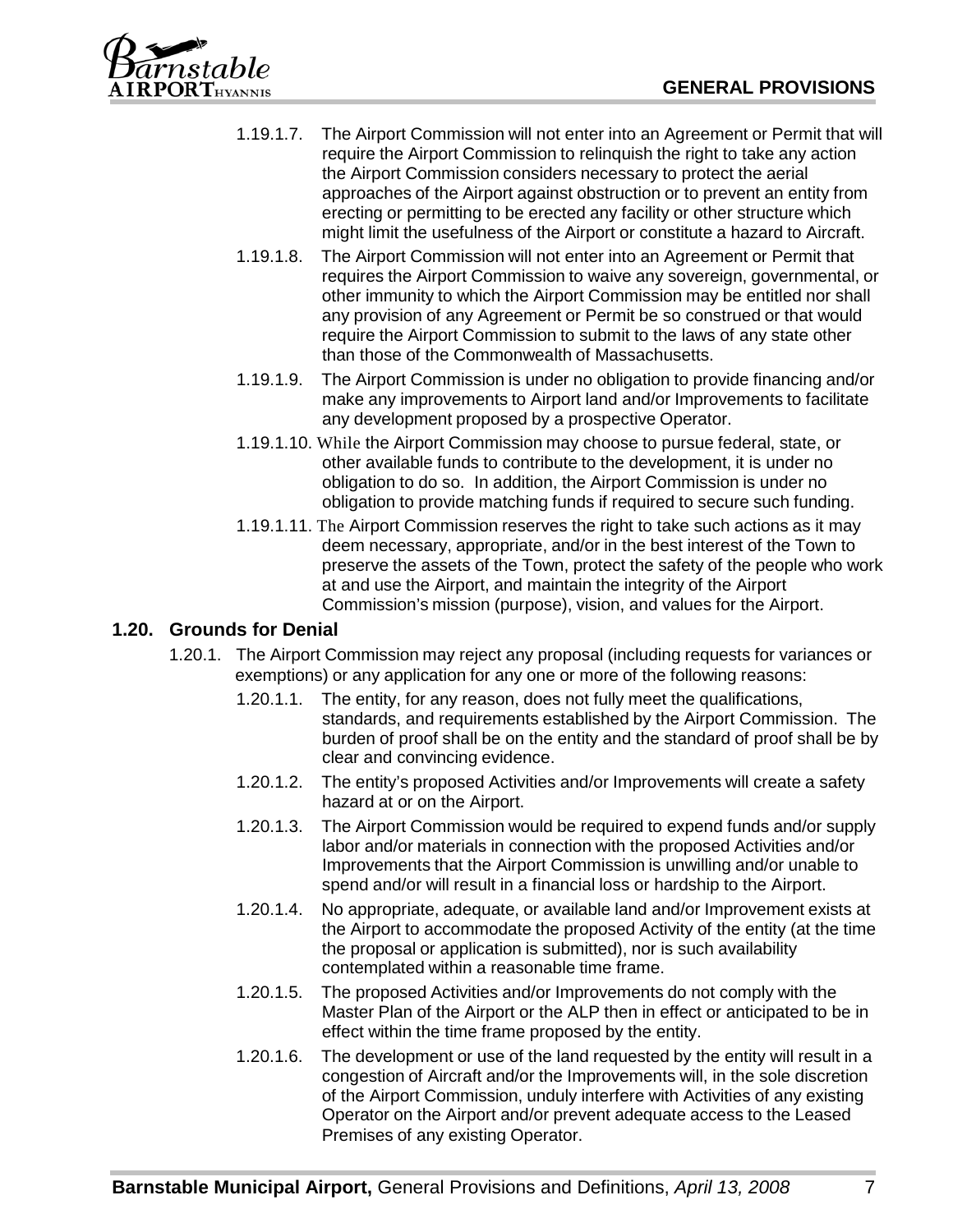

- 1.20.1.7. The entity has intentionally or unintentionally misrepresented or omitted material fact in the proposal, on the application, and/or in supporting documentation.
- 1.20.1.8. The entity has failed to make full disclosure in the proposal, on the application, and/or in supporting documentation.
- 1.20.1.9. The entity or an officer, director, agent, representative, shareholder, or employee of the entity has a record of violating the Regulatory Measures of the Airport Commission (or any other airport sponsor), the FAA, or any other Regulatory Measure applicable to the Airport and/or the entity's proposed Activity.
- 1.20.1.10. The entity or an officer, director, agent, representative, shareholder, or employee of the entity has defaulted in the performance of any Agreement, Permit or Sublease at the Airport or at any other airport.
- 1.20.1.11. The entity does not exhibit adequate financial responsibility or capability to undertake the proposed Activity.
- 1.20.1.12. The entity cannot provide a performance bond or applicable insurance in the type and amounts required by the Airport Commission for the proposed Activity.
- 1.20.1.13. The entity or an officer or director of Applicant has been convicted of a felony.
- 1.20.1.14. The entity's proposed Activity has been or could be detrimental to the Airport.
- 1.20.1.15. The entity seeks terms and conditions which are inconsistent with Airport Commission's policies or any request for proposal (or any other invitation for proposals) issued by the Airport Commission.
- 1.20.1.16. The entity's interests and/or the proposed Activity or use is inconsistent with the Airport Commission's mission (purpose), vision, values, goals, or objectives for the Airport; the best interest of the Town; or, any grant assurances.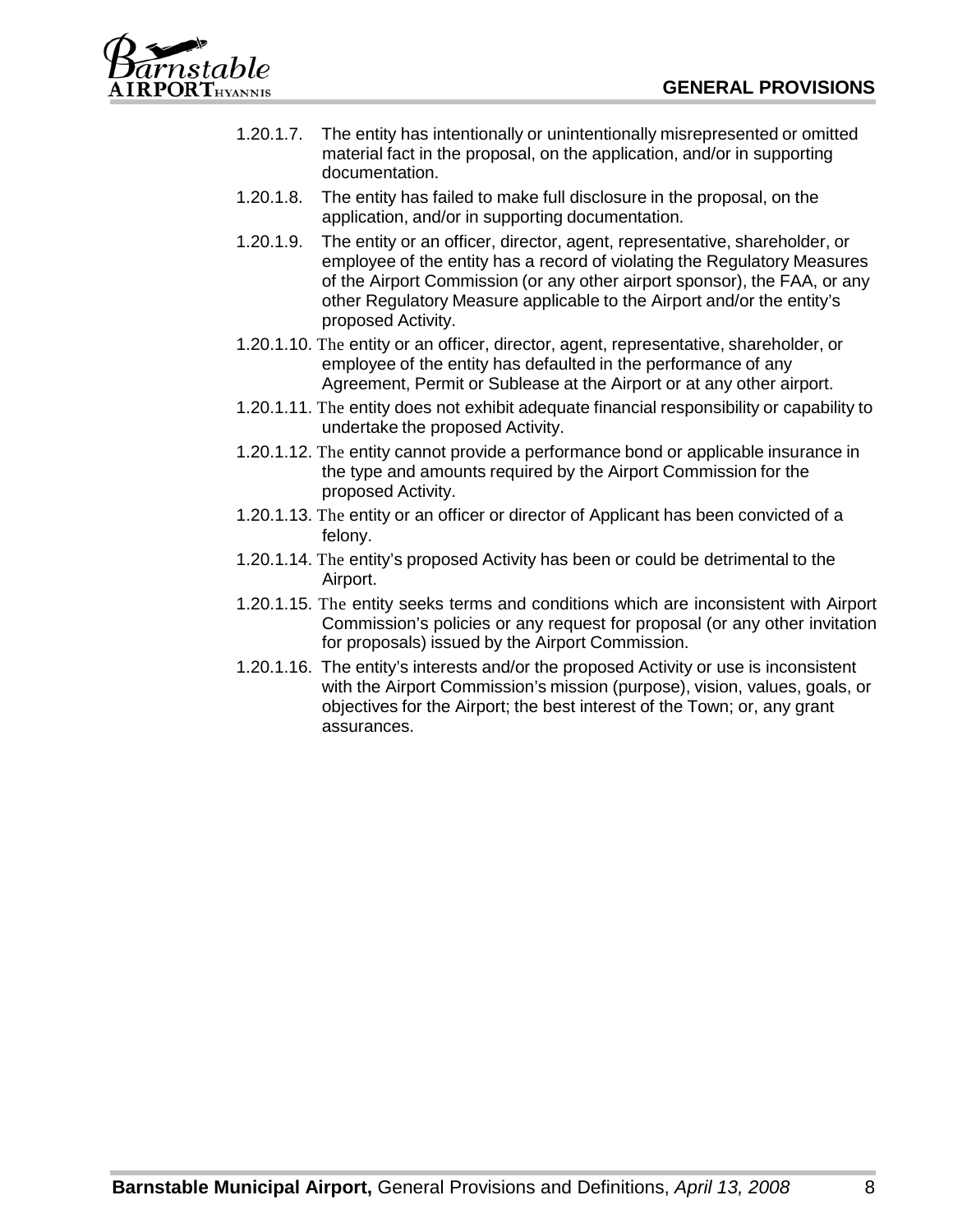

### **2. DEFINITIONS**

AC, Advisory Circular issued by the FAA to help explain the intent of a federal regulation, to provide guidance and information to the aviation public in a designated subject area, or to show an acceptable method for complying with a related federal regulation.

Aeronautical Activity (or "Aeronautical Activities" or "Activity" or "Activities"), Any activity or service that involves, makes possible, facilitates, is related to, assists in, or is required for the operation of Aircraft or which contributes to or is required for the safety of such operations. The following, without limitation, which are commonly conducted on airports, are considered Aeronautical Activities within this definition: Aircraft charter, pilot training, Aircraft rental, sightseeing, aerial photography, aerial spraying and agricultural aviation services, aerial advertising, aerial surveying, air carrier operations (passenger and cargo), Aircraft sales and service, sale of aviation fuel and oil, Aircraft Maintenance, sale of Aircraft parts, and any other activities which, because of their direct relationship to the operation of Aircraft or the Airport, can appropriately be regarded as an Aeronautical Activity. For the purposes of the Primary Guiding Documents, all products and services described herein are deemed to be "Aeronautical Activities".

Agency, Any federal, state, or local governmental entity, unit, agency, organization, or authority.

Agreement, A written contract, executed by both parties, and enforceable by law between the Airport Commission and an entity granting a concession, transferring rights or interest in land and/or Improvements, and/or otherwise authorizing and/or prohibiting the conduct of certain Activities. Such written contract will recite the terms and conditions under which the Activity will be conducted at the Airport including, but not limited to, term; rents, fees, and charges to be paid by the entity; and the rights and obligations of the respective parties.

Aircraft, Any contrivance now known or hereafter invented which is used or designed for navigation of or flight in air, except a parachute or other contrivance designed for such navigation but used primarily as safety equipment. This includes, but is not limited to, airplanes, airships, balloons, dirigibles, rockets, helicopters, gliders, gyrocopters, groundeffect machines, sailplanes, amphibians, ultra lights, Para gliders, powered parachutes, hang gliders, and seaplanes.

Aircraft Design Group, A grouping of Aircraft based upon wingspan. The groups are as follows:

Group I: Up to but not including 49 feet. Group II: 49 feet up to but not including 79 feet Group III: 79 feet up to but not including 118 feet Group IV: 118 feet up to but not including 171 feet Group V: 171 feet up to but not including 214 feet Group VI: 214 feet up to but not including 262 feet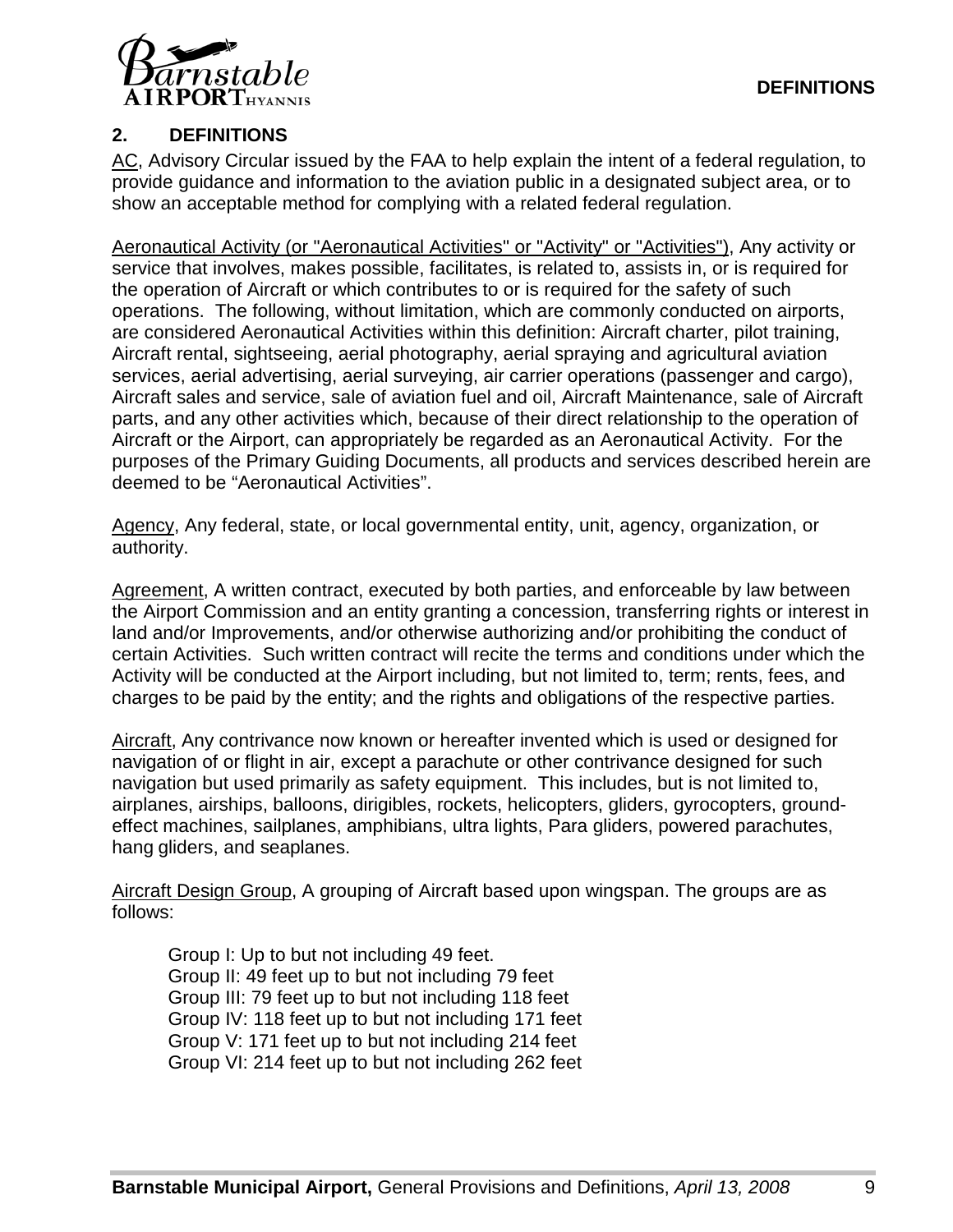

Aircraft Line Maintenance, Aircraft Maintenance typically required to return an Aircraft to service within a short period of time. Examples include, but are not limited to: replenishing lubricants, fluids, nitrogen, and oxygen; servicing of landing gear tires and struts; lubricating aircraft components; and, avionics/instrument removal and/or replacement.

Aircraft Maintenance, The repair, maintenance, alteration, calibration, adjustment, preservation, or inspection of Aircraft airframe, power plant, propeller, and accessories (including the replacement of parts) as described in 14 CFR Part 43.

Aircraft Operator, A person who uses, causes to be used, or authorizes to be used an Aircraft, with or without the right of legal control (as owner, lessee, or otherwise), for the purpose of air navigation including the piloting of Aircraft, or on any part of the surface of the Airport.

Aircraft Rescue and Fire Fighting (or "ARFF"), Town personnel who are responsible for aircraft rescue and fire fighting at the Airport.

Airframe and Power plant Mechanic (or "A & P Mechanic"), A person who holds an Aircraft mechanic certificate with both the airframe and power plant ratings. This certification is issued by the FAA under the provisions of 14 CFR Part 65.

Airport, The Barnstable Municipal Airport and all land, Improvements, and appurtenances within the legal boundaries of the Airport as it now exists on the Airport Layout Plan (or Exhibit A of the most recent FAA grant and sponsor assurances) and as it may hereinafter be extended, enlarged, or modified.

Airport Assurances, Assurances with which Airport owner/operators must comply, in the performance of grant agreements for Airport development, Airport planning, and noise compatibility program grants for Airport sponsors.

Airport Certification Manual (or "ACM"), A manual developed by an airport that establishes responsibility, authority, and procedures for FAR Part 139 compliance. An ACM is required and approved by the FAA for airports served by scheduled air carrier Aircraft.

Airport Identification Badge, A photographic media allowing access to certain parts of the Airport. The Airport Identification Badge may be one of the following: AOA, SIDA, or Secured Area.

Airport Layout Plan, (or "ALP"), The currently approved drawing depicting the physical diagram of the Airport and identifying the location and configuration of current and proposed runways, Taxiways, buildings, roadways, utilities, navaids, etc.

Air Operations Area (or "AOA"), The geographic location that includes Aircraft Movement Areas, Aircraft parking areas (Aprons), loading ramps, safety areas and any adjacent areas (such as general aviation areas) that are not separated by adequate security systems, measures, or procedures.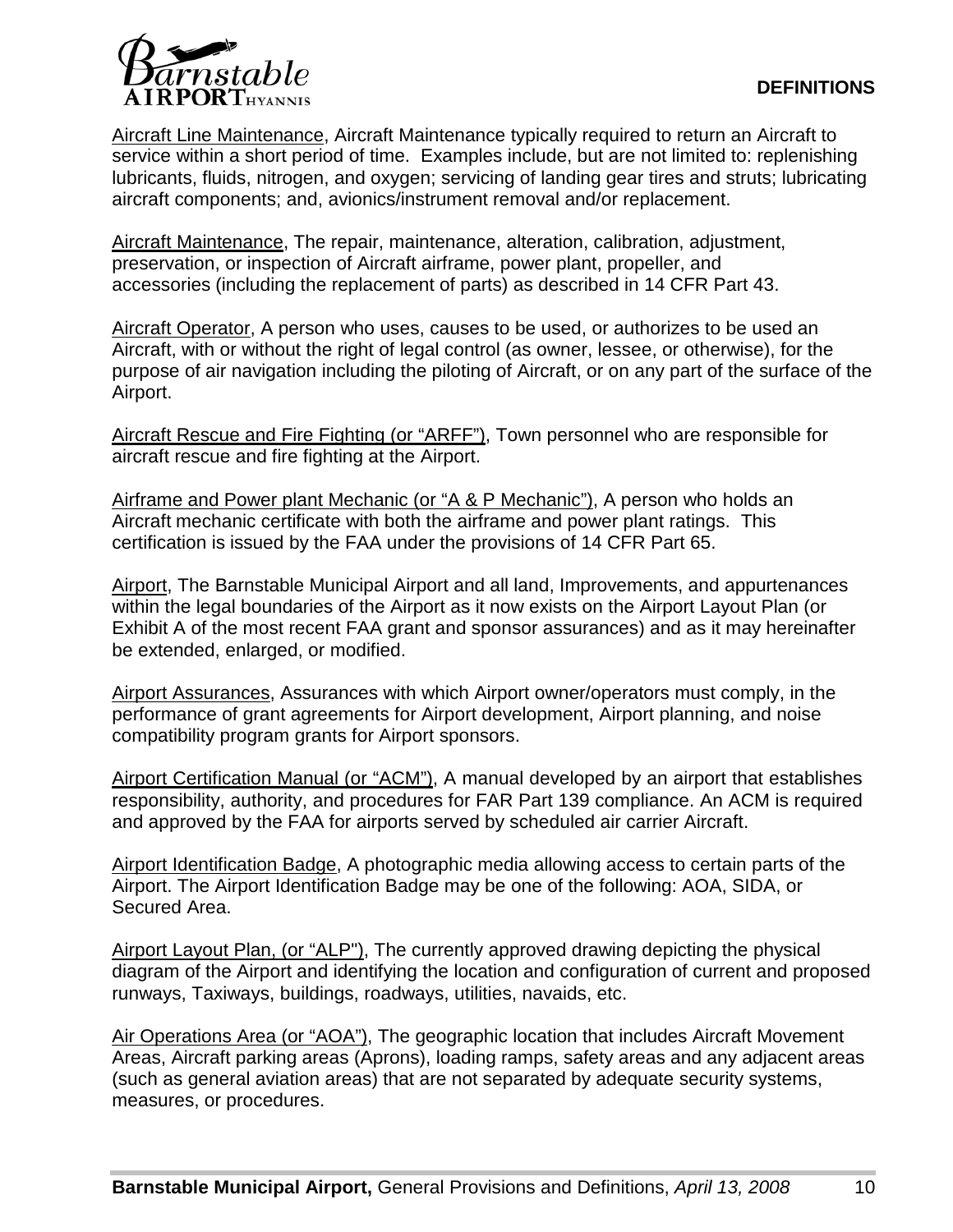

Airport Security Coordinator, The Airport's primary security representative and point-ofcontact for the TSA.

Airport Security Program (or "ASP"), The current Airport's security program, as may be amended from time to time, approved by the TSA, that specifies the systems, measures, and procedures that are used to meet the Airport's regulatory and statutory responsibilities relating to airport security.

Airport Terminal Building, The building at the Airport where the passenger processes of ticketing, baggage check-in, security screening, aircraft boarding, baggage claim, customs, and immigration are accomplished.

Applicant (or "Proposed Operator or Lessee"), An entity desiring to use land and/or Improvements at the Airport to engage in Aeronautical Activities and who shall apply in writing and in the manner or form prescribed herein for authorization to engage in such Activities at the Airport.

Apron, Those paved areas of the Airport within the AOA designated by the Airport Commission for the loading or unloading of passengers, servicing, or parking of Aircraft.

AOA Vehicle Permit, A permanent sticker or temporary placard affixed to a Vehicle authorizing access to the Restricted Areas of the Airport.

Association, an entity legally formed and recognized under the laws of the Commonwealth of Massachusetts having an existence separate and apart from its members or shareholders (i.e., Limited Liability Company, Corporation, Partnership, Limited Partnership, etc.).

Avgas, Aviation Gasoline

Based Aircraft, Any Aircraft utilizing the airport as a base of operation (other than occasional transient purposes) and is registered at the airport with an assigned tie-down or hangar space on the Airport or adjoining property which has direct Taxiway access to the Airport.

Certificates of Insurance, A certificate provided by and executed by an Operator's insurance company evidencing the insurance coverages and limits of the Operator.

CFR, Code of Federal Regulations, as may be amended from time to time.

Commercial, An Activity with the intent to generate and/or secure earnings, income, compensation (including exchange or barter of goods and services), and/or profit, whether or not such objectives are accomplished.

Commercial Fuel Pump, A fixed refueling system constructed or installed and maintained by an FBO for public commercial use.

Commercial Self-Service Fueling, Fueling of an Aircraft by the pilot using Commercial Fuel Pumps installed for that purpose.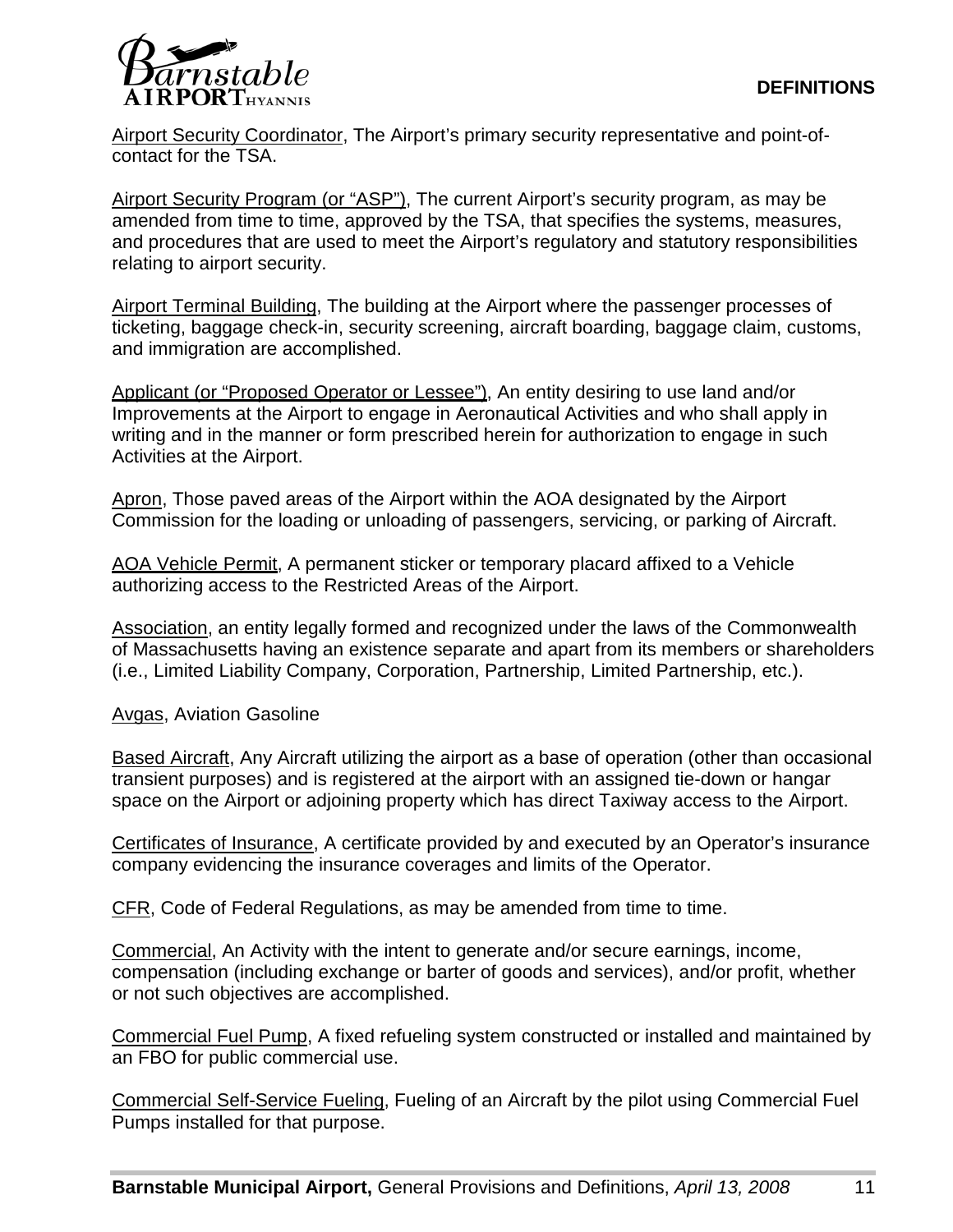

Compensation, Any form of reimbursement for goods or services such as, but not limited to, monetary, barter, favors, gratuity.

Contiguous Land, Land that is sharing an edge or boundary or is separated by no more than a Taxilane or Taxiway.

Courtesy Vehicle, Any Vehicle used in Commercial Activity, other than a taxicab, to transport persons, baggage, or goods, or any combination thereof, between the Airport and off-Airport businesses such as hotels, motels, or other attractions and the business establishment owning or operating such Vehicle, the operation of which is generally performed as a service without direct costs to the passenger.

Current, All rents, fees, and other charges (required to be paid under any and all Agreements or Permits) are paid.

Department of Transportation (or "DOT"), The Cabinet department of the United States government concerned with transport. It was established by an act of Congress on October 15, 1966 and began operation on April 1, 1967. It is administered by the United States Secretary of Transportation.

Employee(s), Any individual employed by an entity whereby said entity collects and pays all associated taxes on behalf of Employee (i.e., social security and medicare). The determination of status between "employee" and "contractor" shall be made according to then current IRS standards.

Environmental Protection Agency (or "EPA"), The Agency within United States government that has the responsibility for developing and enforcing regulations that implement environmental laws enacted by Congress.

Equipment, All property and machinery, together with the necessary supplies, tools, and apparatus necessary for the proper conduct of the Activity being performed.

Exclusive Right, A power, privilege, or other right excluding or preventing another from enjoying or exercising a like power, privilege, or right. An exclusive right may be conferred either by express agreement, by imposition of unreasonable standards or requirements, or by any other means. Such a right conferred on one or more parties, but excluding others from enjoying or exercising a similar right or rights, would be an exclusive right. An exclusive right to conduct an Aeronautical Activity, which is forbidden by federal regulation, is distinguished from an exclusive right to occupy real estate, which is permitted by federal regulation under certain conditions.

Federal Aviation Administration (or "FAA"), The Agency within the Department of Transportation of the United States government that has the responsibility of promoting safety in the air, by both regulation and education.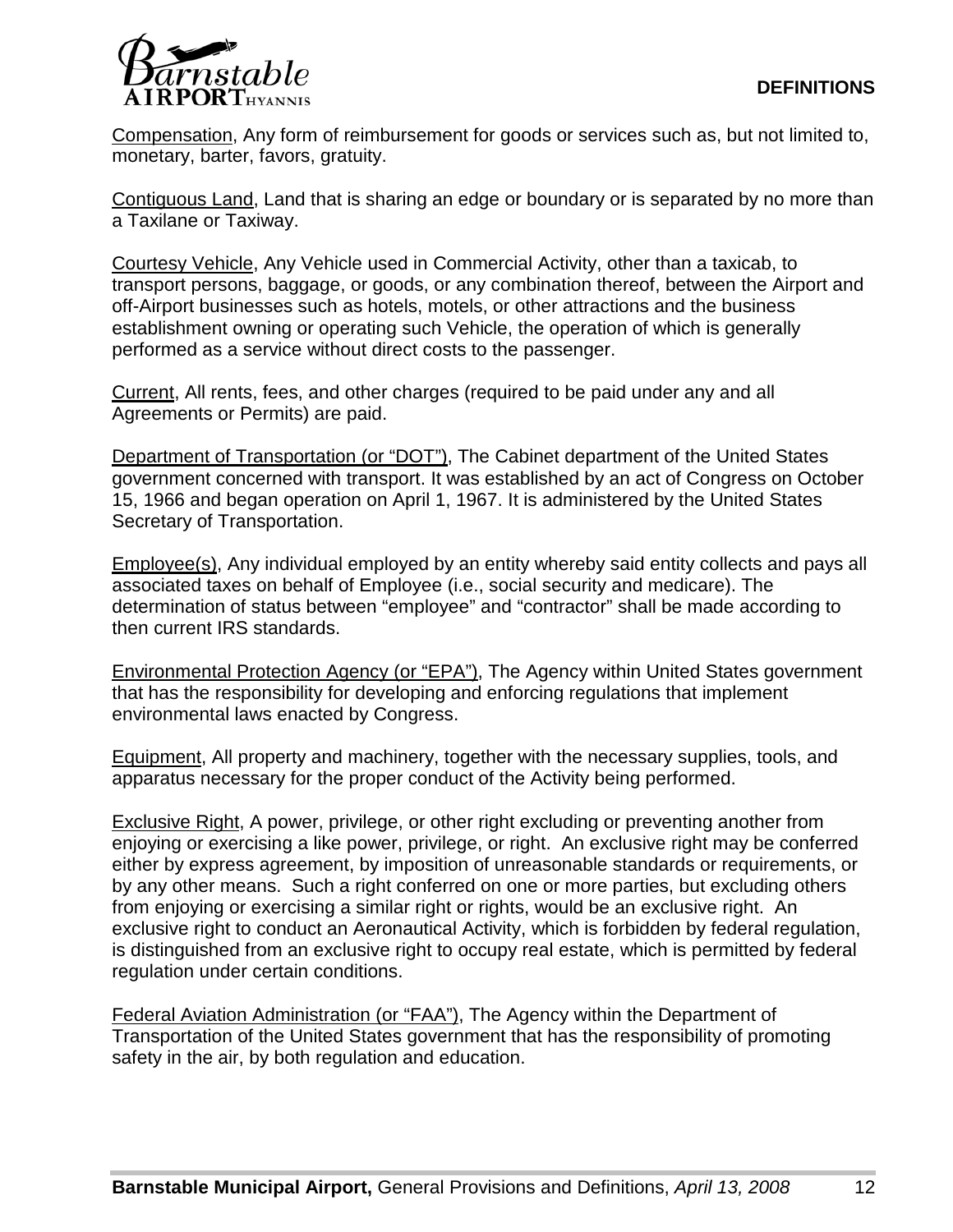

Fixed Base Operator (or "FBO"), A Commercial Operator engaged in the sale and/or subleasing of products, services, and facilities to Aircraft Operators including, at a minimum, the following Activities at the Airport:

- A. Sale of Aviation Fuel and Lubricants (Avgas and Aircraft Lubricants)
- B. Passenger, Crew, and Aircraft Ground Services, Support, and Amenities
- C. Aircraft Maintenance
- D. Tie down, Hangar, Aircraft Parking, Office, and Shop

Flight Training, Any use of an Aircraft to increase or maintain pilot or crewmember proficiency rather than the use of an Aircraft as transportation between two different Airports or other destinations. Flight Training shall also include any portion of a flight between two Airports or other destinations dedicated to increase or maintain pilot or crewmember proficiency.

Fuel, Any substance (solid, liquid, or gaseous) used to operate any engine in Aircraft, Vehicles, or equipment.

General Aviation, All aviation with exception of air carriers (including cargo) and government. General Aviation Aircraft are utilized for Commercial and non-commercial purposes including business, corporate, recreational/pleasure, charter/air taxi, industrial/special purpose, and instructional.

Improvements, All buildings, structures, additions, and facilities including pavement, concrete, fencing, and landscaping constructed, installed, or placed on, under, or above any land on the Airport.

Jet Fuel, Fuel commonly utilized in Turbo shaft, Turboprop, and Turbojet Aircraft.

Law Enforcement Officer, Law enforcement officers of the Airport, or any other federal, state, or local government Agency.

Leased Premises, The land and/or Improvements used exclusively under Agreement by Operator to conduct Operator's Activities.

Lessee, An entity that has entered into an Agreement with the Airport Commission to occupy, use, and/or develop land and/or Improvements and engage in Aeronautical Activities.

Light Aircraft, Aircraft with a maximum takeoff weight of 12,500 pounds or less.

Limousine, A Vehicle for hire that is not configured with a taximeter, which charges unmetered predetermined rates.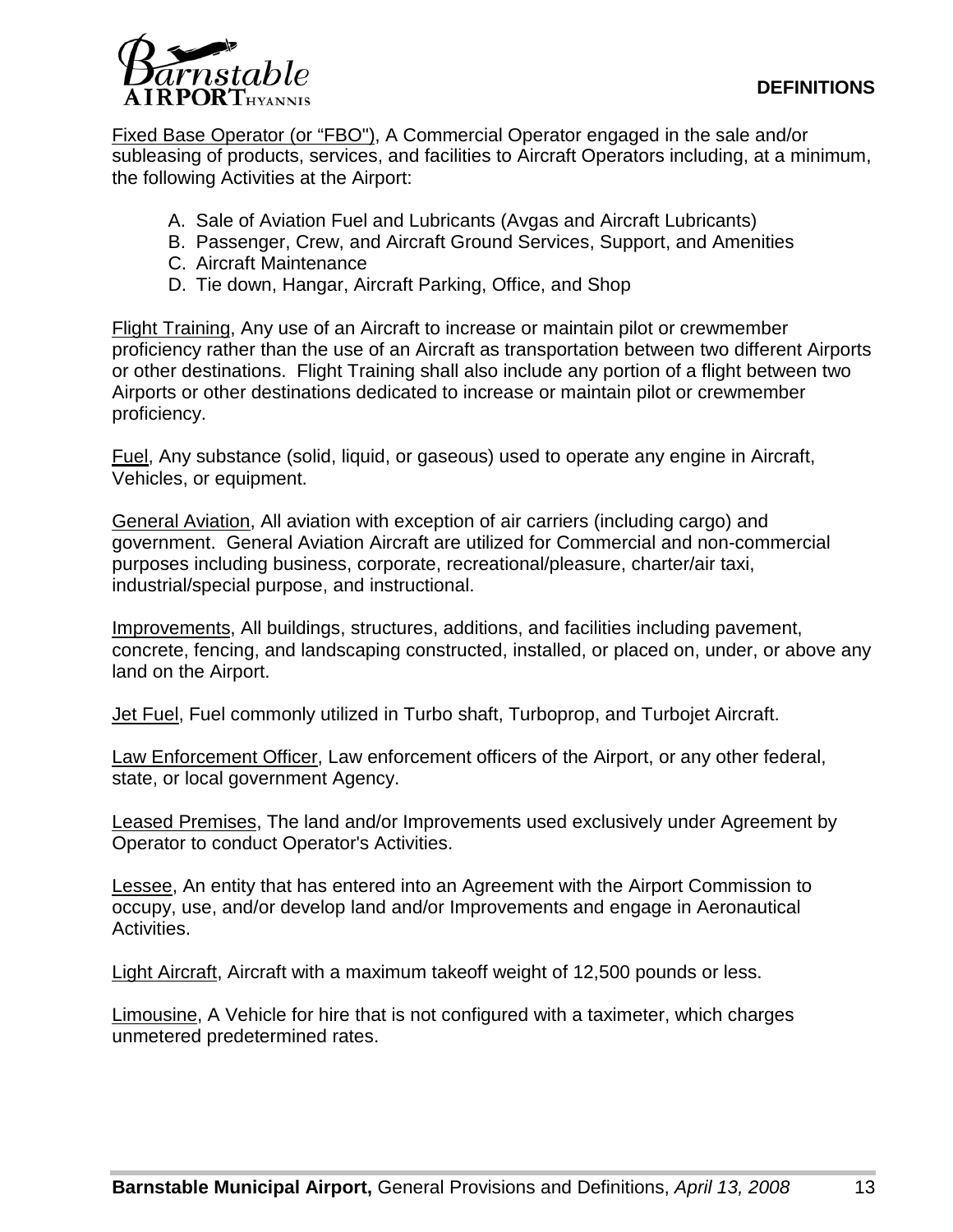

Master Plan, An assembly of appropriate documents and drawings covering the development of the Airport from a physical, economical, social, and political jurisdictional perspective and adopted by the Airport, a copy of which is on file and available for inspection in the Airport Manager's office, and any amendments, modifications, revisions, or substitutions thereof. The Airport Layout Plan (ALP) is a part of the Master Plan.

Minimum Standards, Those qualifications, standards, and criteria set forth as the minimum requirements to be met as a condition for the right to engage in Activities at the Airport, as they may be amended from time to time.

National Fire Protection Association (or "NFPA"), All codes, standards, rules, and regulations contained in the Standards of the National Fire Protection Association, as may be amended from time to time, and are incorporated herein by reference.

Non-Commercial, Not for the purpose of securing earnings, income, compensation (including exchange of service), and/or profit.

Operator, An entity that has entered into an Agreement or Permit with the Airport Commission or subleases office, shop, hangar, or land to engage in Commercial Aeronautical Activities at the Airport.

Owner, The registered legal owner of an Aircraft according to the records of the FAA or a Vehicle according to the Department of Motor Vehicle records.

Park, The standing of an Aircraft or Vehicle, whether occupied or not, other than for the purpose of, and while, engaging in loading or unloading of Property and/or passengers.

Paved, to lay or cover with asphalt or concrete that forms a firm level surface.

Permit, A written contract, executed by both parties, and enforceable by law between the Airport Commission and an entity authorizing, restricting, and/or prohibiting the conduct of certain Activities at the Airport. Such Permit will recite the terms and conditions under which the Activity will be conducted at the Airport including, but not limited to, term of the Permit; fees, and charges to be paid by the entity; and the rights and obligations of the respective parties. Permits include, but may not be limited to, an approved Commercial Aeronautical Activity Application/Permit or a Non-Commercial Self-Fueling Permit.

Permittee, A person or business who has written permission (Permit) from the Airport Commission to conduct Commercial Activity, within the confines of the Permit, at the Airport.

Piston Aircraft, An Aircraft that utilizes a reciprocating engine for propulsion.

Primary Guiding Documents, a compilation of Airport policy documents properly adopted by Resolution of the Airport Commission and approved by the Massachusetts Aeronautics Commission, as may be amended from time to time, including General Provisions and Definitions, Lease/Rates and Charges Policy, Minimum Standards, Rules and Regulations, and Development Guidelines.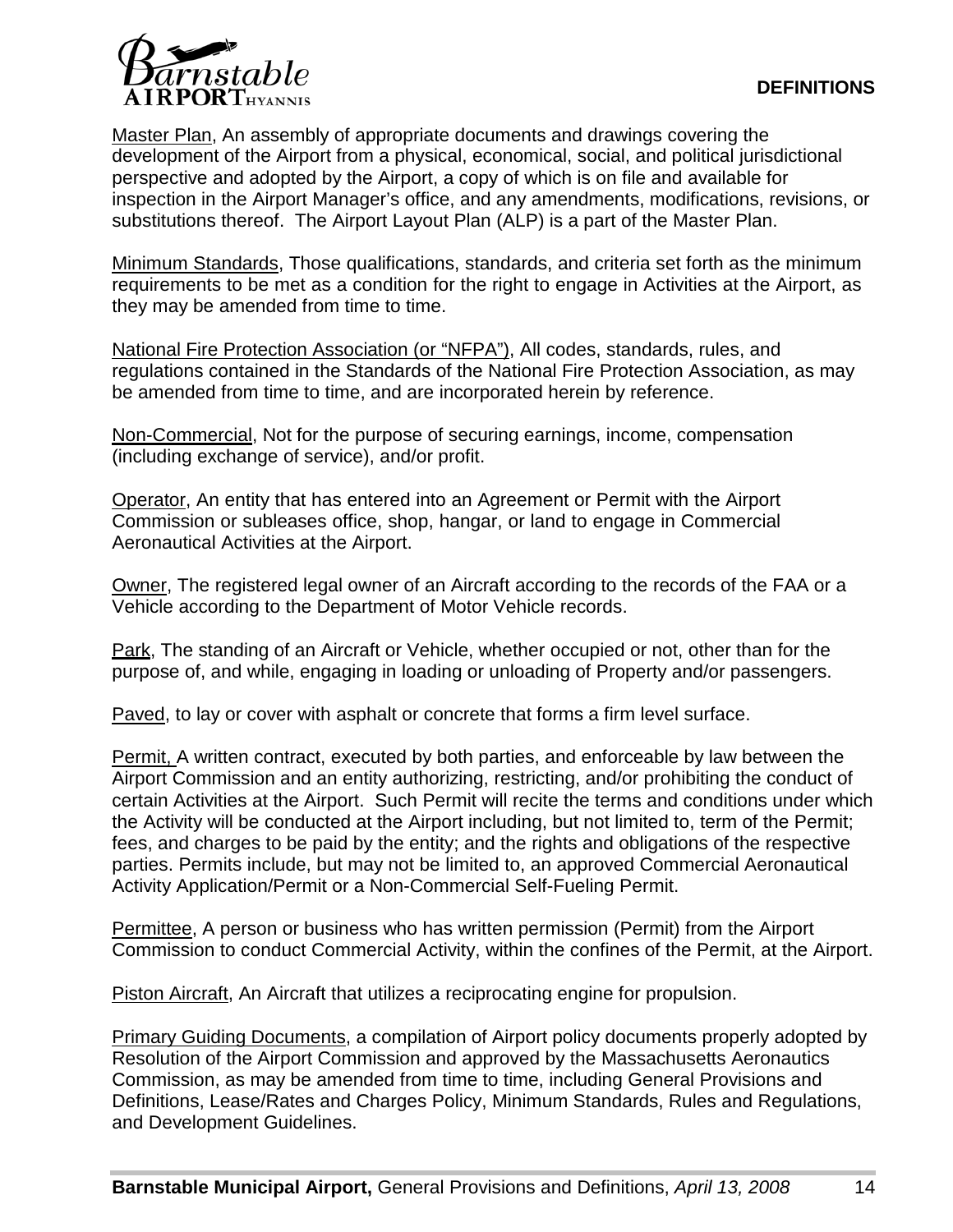

Private Aircraft, Aircraft operated non-commercially by the owner(s). This does not prohibit the owner(s) or operator(s) of private Aircraft from sharing the expense of the operations of an Aircraft. Private Aircraft may be used by persons other than the owner, provided no remuneration accrues to the owner. Company and corporately owned Aircraft that are operated for the free transportation of personnel and/or products are classified as private Aircraft and subject to the same restrictions. New and used privately owned Aircraft held for sale only may be demonstrated to prospective purchasers or, when sold, may be used to instruct the new owner in their operation.

Property, anything that is owned by an entity. Property is divided into two types: "real property," which is any interest in land, real estate, growing plants or the Improvements on it, and "personal property", which is everything else.

Readily Available, Conveniently located (in close proximity) and accessible, but not necessarily located on the Leased Premises.

Refueling Vehicle, Any Vehicle used for the transporting, handling or dispensing of Fuels, oils, and lubricants.

Regulatory Measures, Federal, state, county, local, and Airport, laws, codes, ordinances, policies, rules, and regulations, including, without limitation, those of the United States Department of Transportation, the FAA, TSA, EPA, NFPA, the Airport Certification Manual (ACM), and these Primary Guiding Documents; all as may be in existence, hereafter enacted, and amended from time to time.

Repair Station, A certificated Aircraft Maintenance facility approved by the FAA to perform specific maintenance functions. These facilities are certificated under 14 CFR Part 145.

Restricted Area, Includes both the Air Operations Area (AOA) and the Security Identification Display Area (SIDA).

Security Identification Display Area (or "SIDA"), a portion of the Air Operations Area (AOA) in which security measures are carried out and individual and vehicular identification must be displayed at all times.

Security Plan, a document developed by Operators to ensure the safety and security of people and property at the Airport.

Self-Fueling, The fueling of an aircraft by the Owner of the Aircraft, or the Owner's Employee, using the Owner's Equipment.

Self Service, Includes activities such as adjusting, repairing, cleaning, and otherwise providing service to an Aircraft, provided the service is performed by the Aircraft Owner or his/her Employees with resources supplied by the Aircraft Owner.

SPCC Plan, Spill Prevention, Control, and Countermeasures Plan.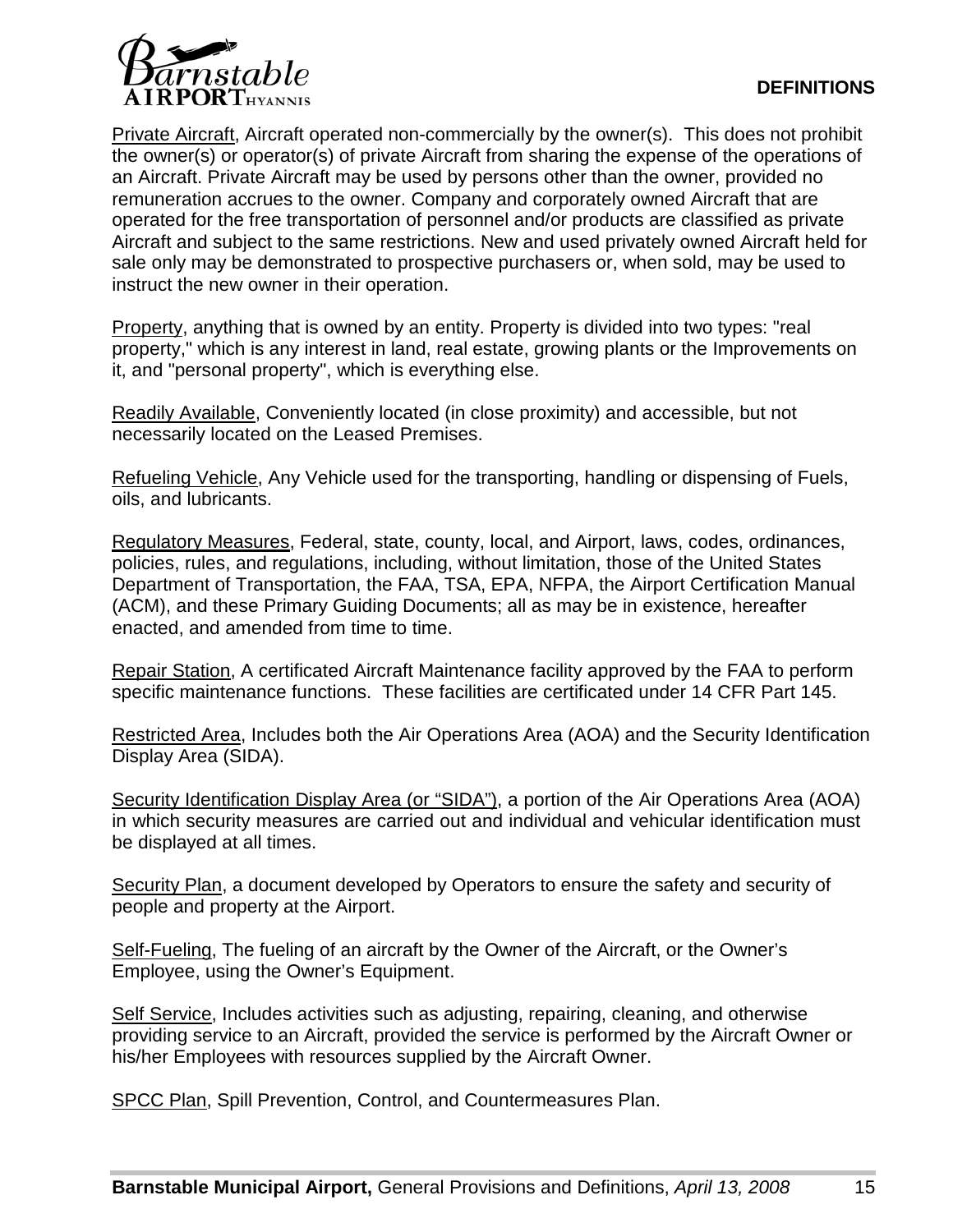

Specialized Aviation Service Operator (or "SASO"), A Commercial Operator that provides any one or a combination of the following Activities: Aircraft Maintenance, avionics or instrument maintenance, Aircraft rental or flight training, Aircraft charter or Aircraft management, Aircraft sales, and other Commercial Aeronautical Activities.

Standard Operating Procedures (or "SOP"), Written instructions, which describe procedures designed to work toward maintaining an environment.

Sterile Area, The area in the Terminal Building beyond the security screening checkpoint(s).

Sublease, An Agreement entered into by an entity with an Operator or Lessee that transfers rights or interests in the Operator's or Lessee's Leased Premises and is enforceable by law.

Sub lessee, an entity that has entered into a sublease with an Operator or Lessee who is authorized to engage in Commercial Aeronautical Activities at the Airport.

SWMP, The current Storm Water Management Plan in place at the Airport, as may be amended from time to time.

Storm Water Pollution Prevention Plan (or "SWPPP"), The Storm Water Pollution Prevention Plan for the Airport.

Taxilane, The portion of the Aircraft parking area used for access between Taxiways and Aprons and not under ATC control.

Taxiway, A defined path, usually paved, over which Aircraft can taxi from one part of an airport to another (excluding the runway) and is under ATC control.

Terminal, The air carrier passenger terminal building at the Airport.

Tie down, an area Paved or unpaved suitable for parking and mooring of Aircraft wherein suitable Tie down points and equipment (to facilitate Aircraft Tie down) are located.

Through-the-Fence, The right, by Agreement, to have direct access to the Airport from private property located contiguous to the Airport. Through-the-fence Operators, while being located off Airport property, have access to the Airport's runway and Taxiway system.

Transient Aircraft, Any Aircraft utilizing the Airport for occasional transient purposes and is not based at the Airport.

Transportation Security Administration (or "TSA"), The U.S. Federal agency established in 2001 to safeguard United States transportation systems and ensure secure air travel.

Turbo shaft Aircraft, An Aircraft that utilizes a gas turbine engine to drive a rotating cylindrical shaft to a helicopter rotor.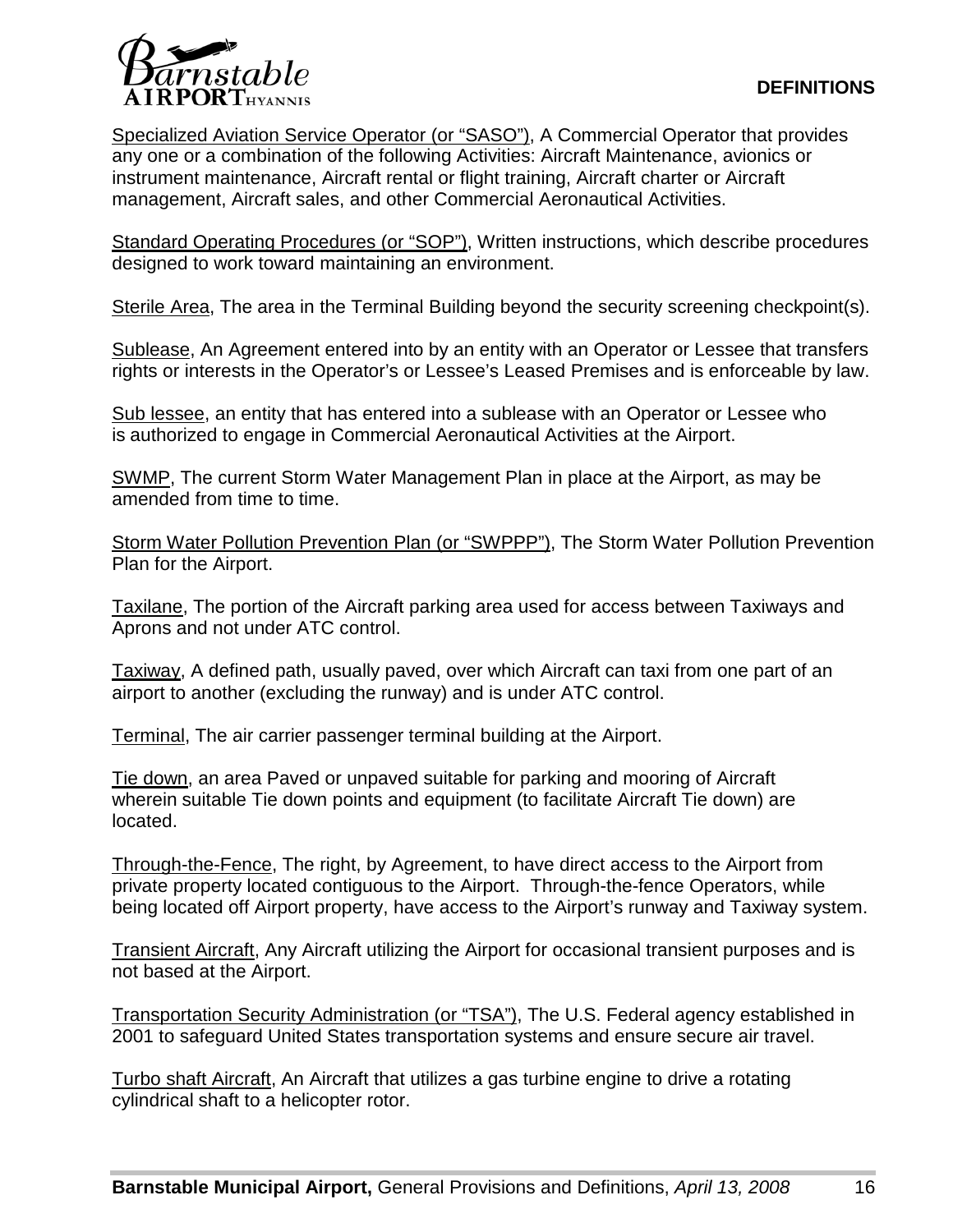

Turbojet Aircraft, An Aircraft that utilizes one or more jet engines that have a turbine driven compressor and develop thrust from the exhaust of hot gases.

Turboprop Aircraft, An Aircraft that utilizes a gas turbine engine to drive a set of reduction gears, which, in turn, drives a propeller for propulsion.

Vehicle, Any device that is capable of moving itself, or being moved, from place to place upon wheels; but does not include any device designed to be moved by human muscular power or designed to move primarily through the air.

Vehicle Operator, Any person who is in actual physical control of a Vehicle.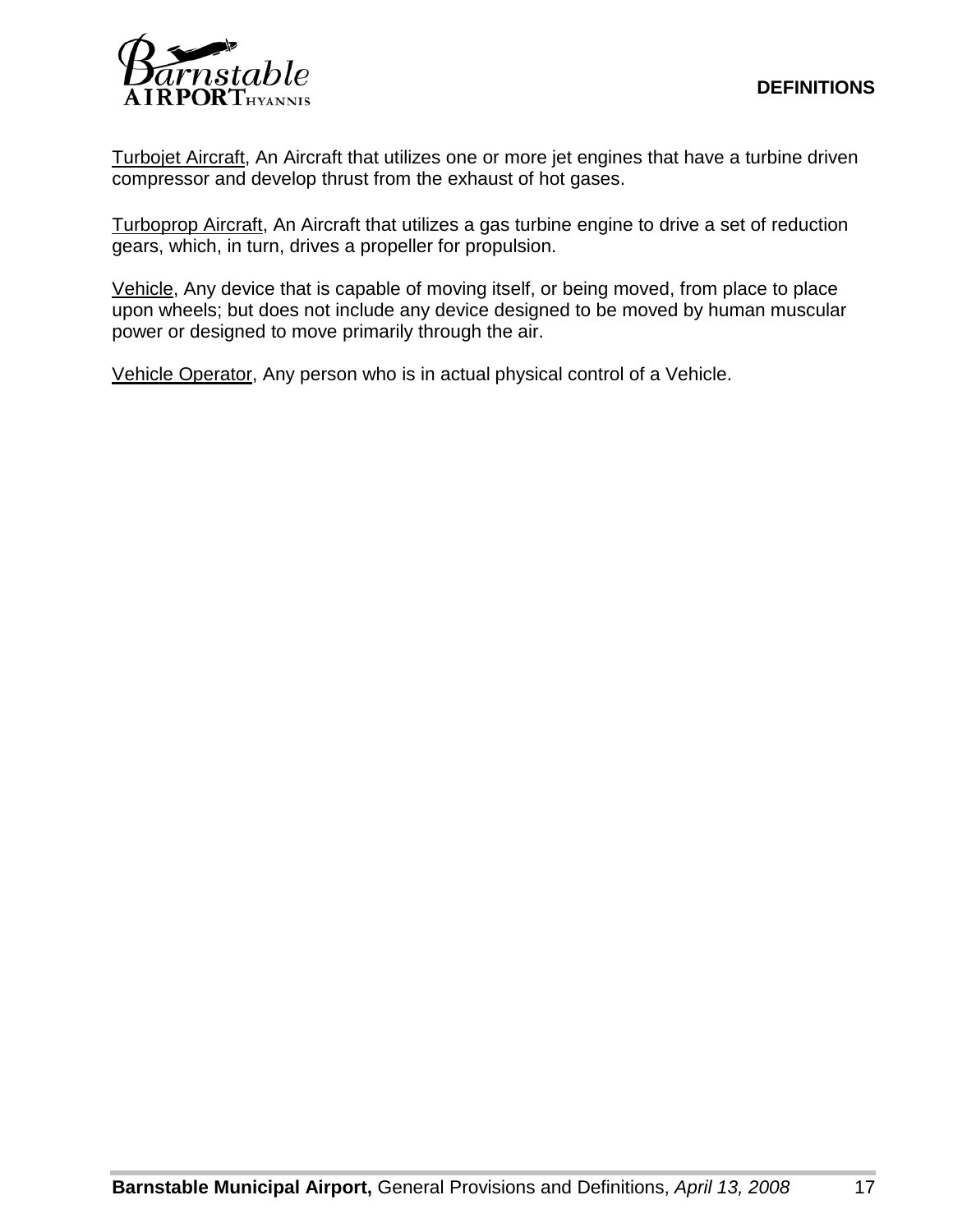

### MINIMUM STANDARDS

# PART B

### GUIDELINES FOR CONSTRUCTION ALTERATION AND IMPROVEMENTS AT THE BARNSTABLE MUNICIPAL AIRPORT

REVISED 2000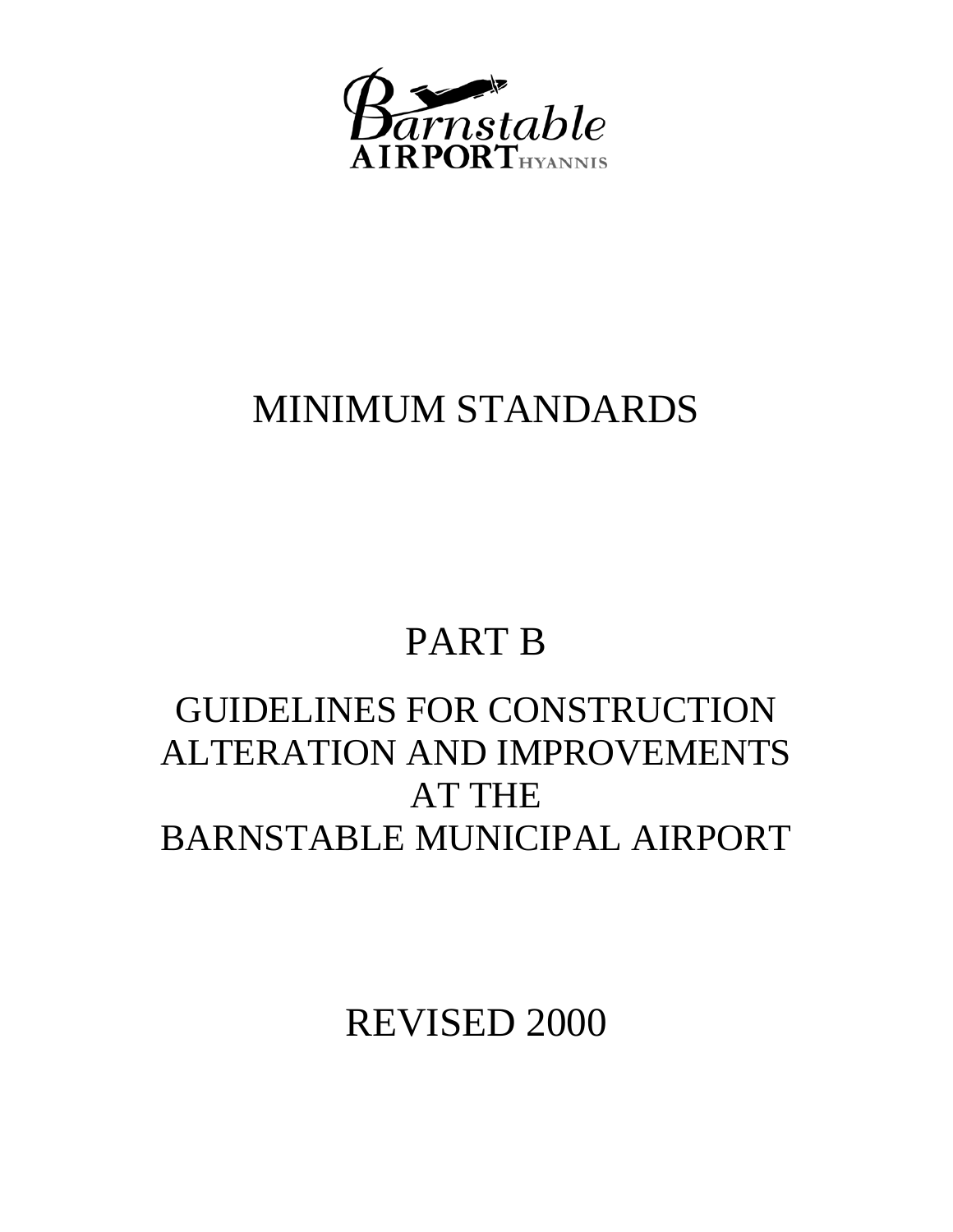

### Article I. **STATEMENT OF INTENT**

The Barnstable Municipal Airport Commission hereby establishes the guidelines to be followed for those persons wishing to apply for the Commissions approval to erect a new structure or make improvements or alterations to an existing structure. The intent of these guidelines is to encourage the responsible development of the Airport, while ensuring compliance with all appropriate regulations as may be promulgated by the Town of Barnstable, the Commonwealth of Massachusetts, and the Congress of the United States or its designated agencies or departments.

#### Article II. **APPLICATION AND APPROVAL PROCESS**

Prior to any submission to the Commission, the applicant will at a preliminary stage, meet with the Airport Manager to review and discuss the proposal in concept. The intent of this meeting is to discuss and review any information or reference materials that may be required prior to initiating a proposal.

It should be noted that it is the applicant's responsibility to obtain directly from the source, any and all information and/or reference materials, which may be required to ensure the project's regulatory compliance. Any reference materials, which may be provided by the Commission, the Manager, or its agents are advisory in nature only.

The applicant will then submit to the Airport Manager, at least 10 days prior to the next scheduled Commission meeting **a detailed proposal that includes as** a **minimum, all of the items listed below.** All plans should be drawn to scale, and be signed by a Professional Engineer registered in the Commonwealth of Massachusetts. A minimum of (3) copies of full sized (24"x36") construction plans, and (10) copies of the written proposal including reduced sized plans, must also be provided.

1. A written description of the project identifying the principals involved in the proposal, the scope of the project, projected completion dates, intended uses for the facility and property, a listing of planned construction contractors if known, a cost estimate, and a list of any appropriate state local and federal permits required to complete construction, as well as a Notice of Intent or a Determination of Applicability from the Barnstable Conservation Commission.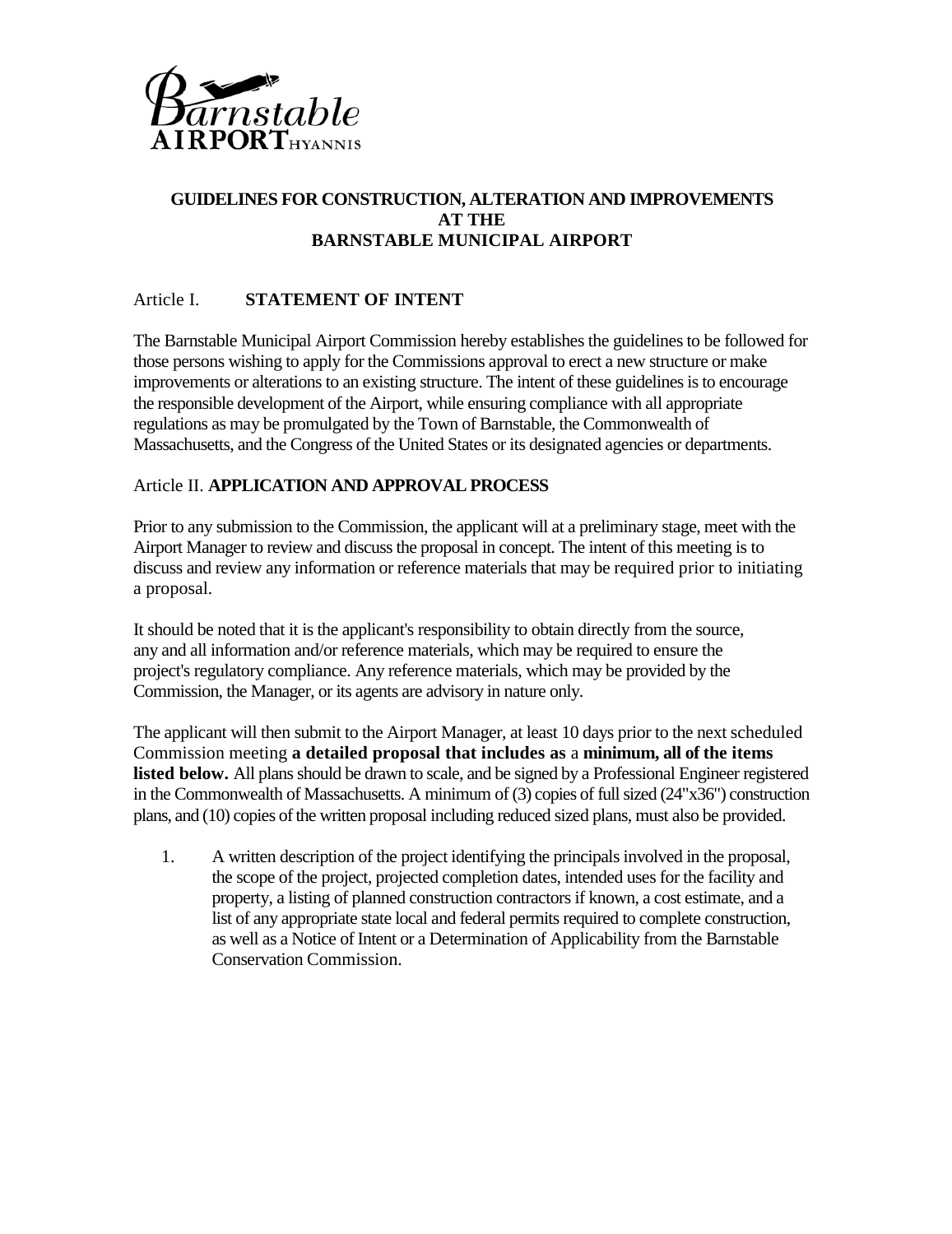

- 2. A site plan of the area drawn to scale, detailing the relationship and distances of **all**  proposed improvements (existing and proposed): nearby aircraft operating surfaces, structures, facilities; utilities, roadways, boundaries, property lines, and any delineated wetlands. This plan should include grade and contour information for the area as is existing and proposed. The area that is to be leased from the Commission should be depicted and specify the square footage of the area. Any future improvements planned for the area by the applicant, should also be depicted and labeled.
- 3. A side view of the facility drawn to scale depicting all elevations above sea level associated with the surrounding terrain, overall height of the structure at its highest point, the overall height at the point closest to both runways, as well as the distances to the center line of both runways at the nearest intersecting perpendicular point. A depiction of compliance with FAR Part 77, and FAA Form 7460-1 imaginary surfaces must also be included.
- 4. The construction plans submitted would include as a minimum a site plan, floor plan, architectural elevation drawings, pavement strength and drainage design details, and shop drawings and design certifications on any appurtenance that may be proposed.
- 5. All information presented in the proposal will be correct and accurate. The Commission reserves the right to require that the applicant's engineer verify all information and details provided within the plan.
- 6. Upon review, the Commission reserves the right to request any additional information deemed necessary to evaluate the proposal and/or its impact on Airport operations. The Commission further reserves the right to approve applications with such stipulations, rules and/or requirements as may be deemed necessary. The applicant must also submit documentation to show financial ability to complete the project.
- 7. Upon acceptance by the Commission, a copy of these plans will be submitted to the New England Region Airports Division of the Federal Aviation Administration, and the Massachusetts Aeronautics Commission Airport Engineering Office for review and concurrence.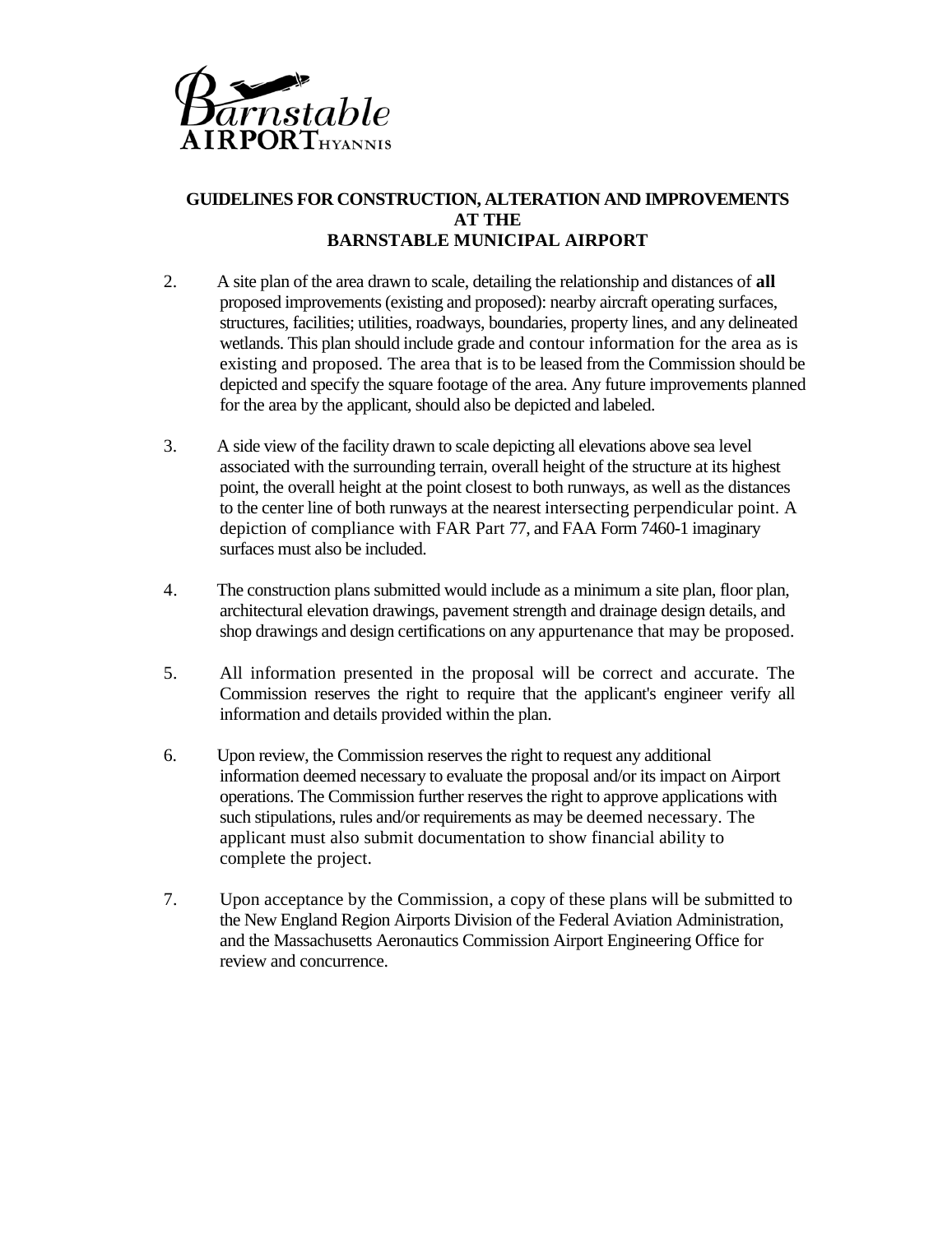

#### Article III. **CONSTRUCTION AND ACCEPTANCE PROCESS**

- I. The Applicant, having received the Commission's final approval for the project, must then obtain any permits or authorizations from the Town of Barnstable, or any other Governmental Agency having jurisdiction over construction, development and operation of the facility.
- 2. All construction planned within or adjacent to the Airport Operations Area will be designed and constructed in accordance with applicable Federal Aviation Administration Regulations and Advisory Circulars, including but not limited to AC 150-5300-13 "Airport Design" and AC 150-5340-1H "Standards for Airport Markings", AC l 50-5320-6D "Airport Pavement Design and Evaluation".
- 3. After receiving all of the appropriate authorizations listed above, and prior to the commencement of any site preparation or construction, the applicant will enter into such lease and/or land use agreements required and approved by the Commission and Airport Legal Counsel. Prior to any work being performed, the applicant and his contractor will hold a pre-construction conference with the Airport Manager to coordinate operational procedures, policies, and needs. Any changes to the plans previously approved by the Commission will be submitted and approved in writing prior to implementation in construction.
- 4. Prior to any work being performed, the applicant will provide the Commission with evidence of adequate personal liability and property damage insurance during the construction phase, and documentation that all contractors are adequately insured and licensed. Insurance will be in an amount determined by the Commission at the time of project approval. This insurance will remain in effect until such time the Commission accepts the completed project.
- 5. The Commission and Airport Manager reserve the right to temporarily suspend construction at any time if, in the sole determination of the Commission or the Airport Manager, the construction is not proceeding according to the authorized construction plan, unnecessarily hinders the operation of the airport, or presents any unsafe condition. This suspension will be immediate and continue until the situation or hazard has been corrected to the Commission's or Airport Manager's satisfaction.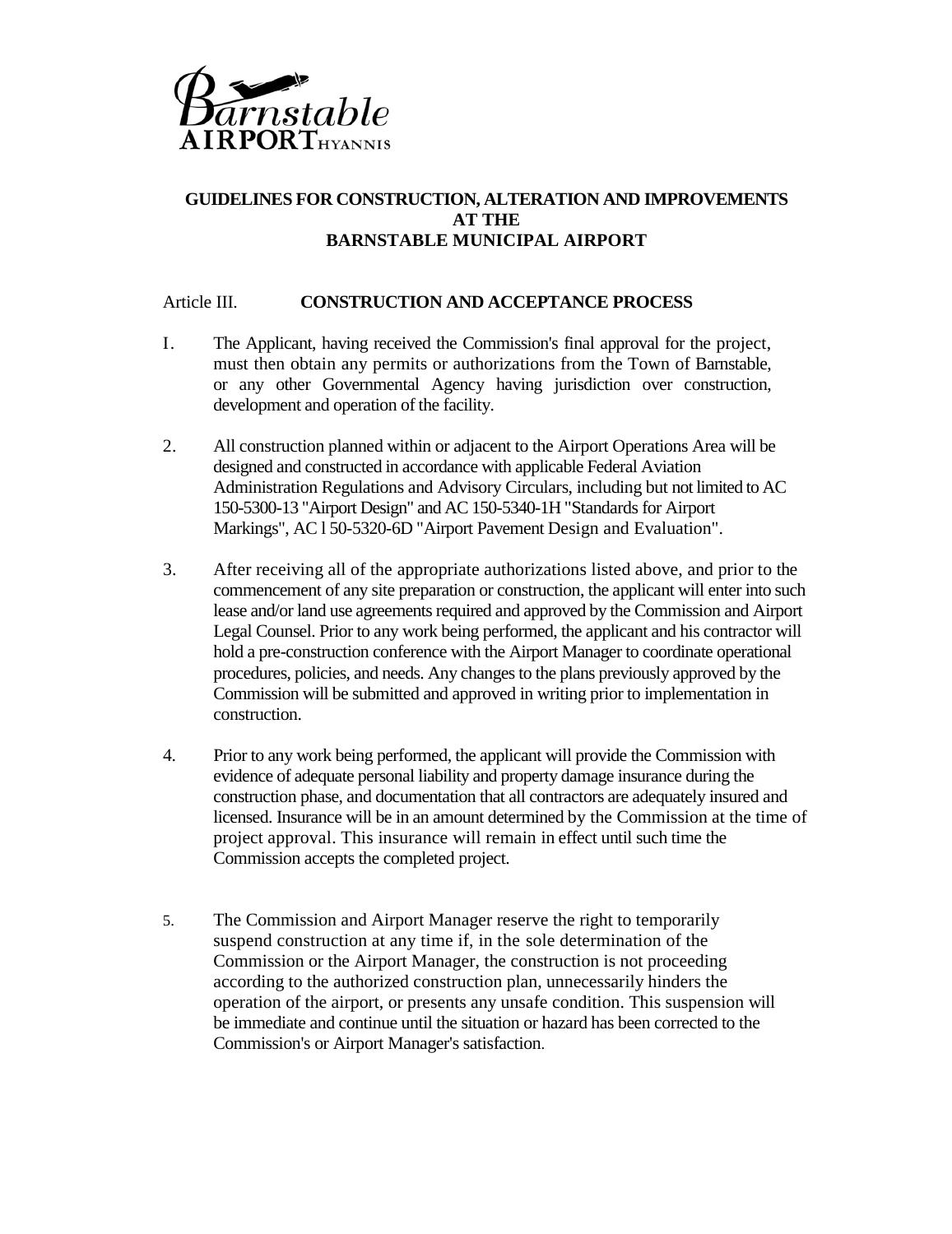

- 6. All areas and systems of the Airport affected by the project will be adequately protected from hazard, damage or hindrance. The areas affected by the construction will be returned to an original or improved condition. Adequate protection will be in place throughout the construction process to prevent the discharge of silt and erosion caused by air movement and water. All areas cleared of natural cover, but not improved, will be replanted with permanent vegetation.
- 7. After project completion and associated final permits have been obtained, the Commission will inspect the facility for compliance and final acceptance. Those items, which are incomplete or substandard, will be conveyed to the tenant in writing for correction and/or improvement. Final acceptance and authorization to utilize the facility or improvement will be granted only after all of the substandard conditions have been corrected. The facility will not be occupied nor utilized in any fashion until such authorization has been granted by the Commission.
- 8. The Commission reserves the right to act as sole judge of project completion, and will utilize any legal remedy necessary to correct and/or prevent substandard conditions from existing or continuing. The granting of any authorization or licensure by any other Governmental Agency does not guarantee the approval or acceptance of the Commission.
- 9. The applicant will provide engineers prepared and signed "As Built or Record" drawings to the Commission within 30 days of project completion, accurately depicting all improvements associated with the project for inclusion on the Airport Layout Plan.

Any questions should be referred to: Barnstable Municipal Airport

Attn: Airport Manager 480 Barnstable Rd. Hyannis, MA **02601 (508) 775-2020**

**Revised: 2000**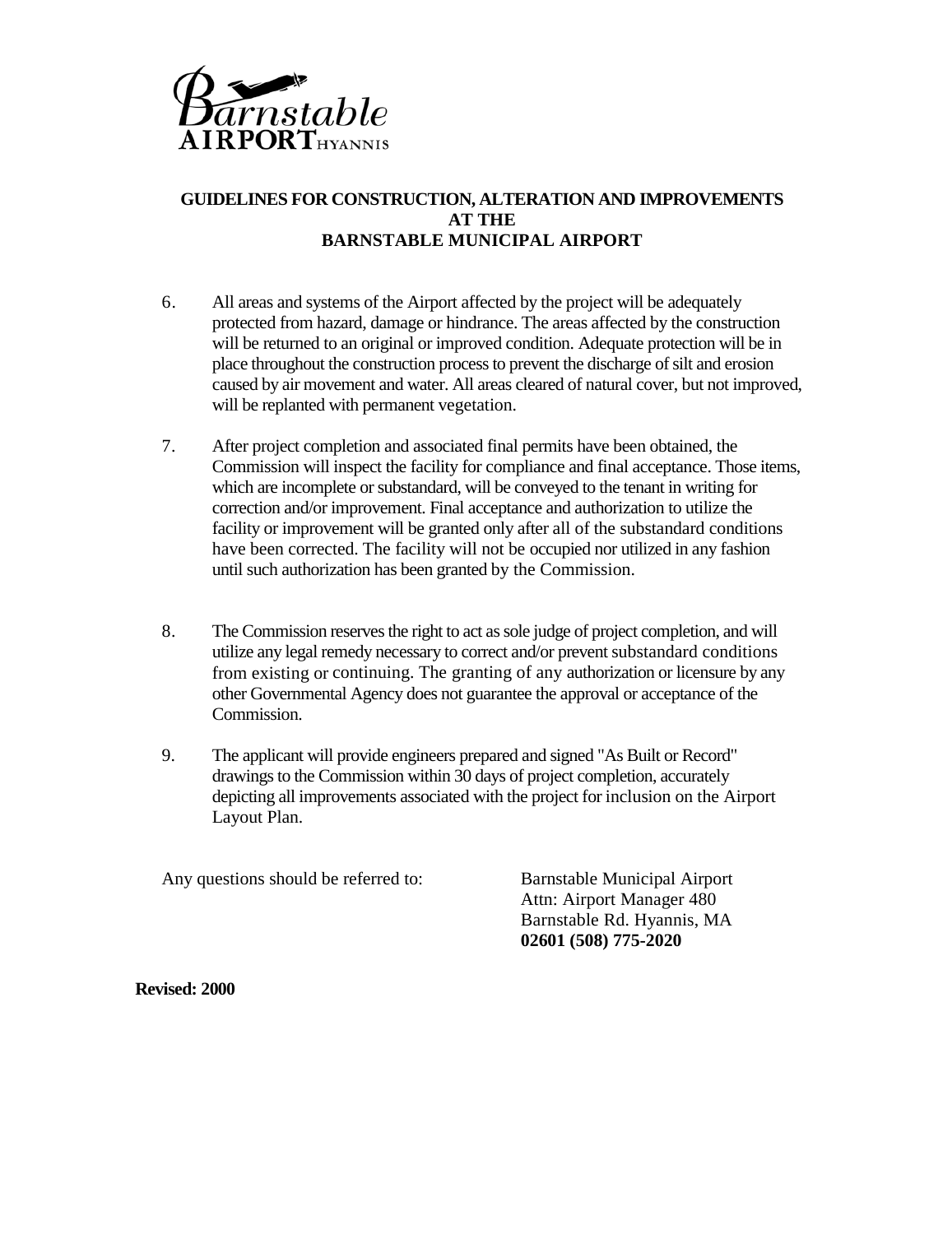

### MINIMUM STANDARDS

# PART C

### SELF SERVICE STANDARDS

AUGUST 15, 2000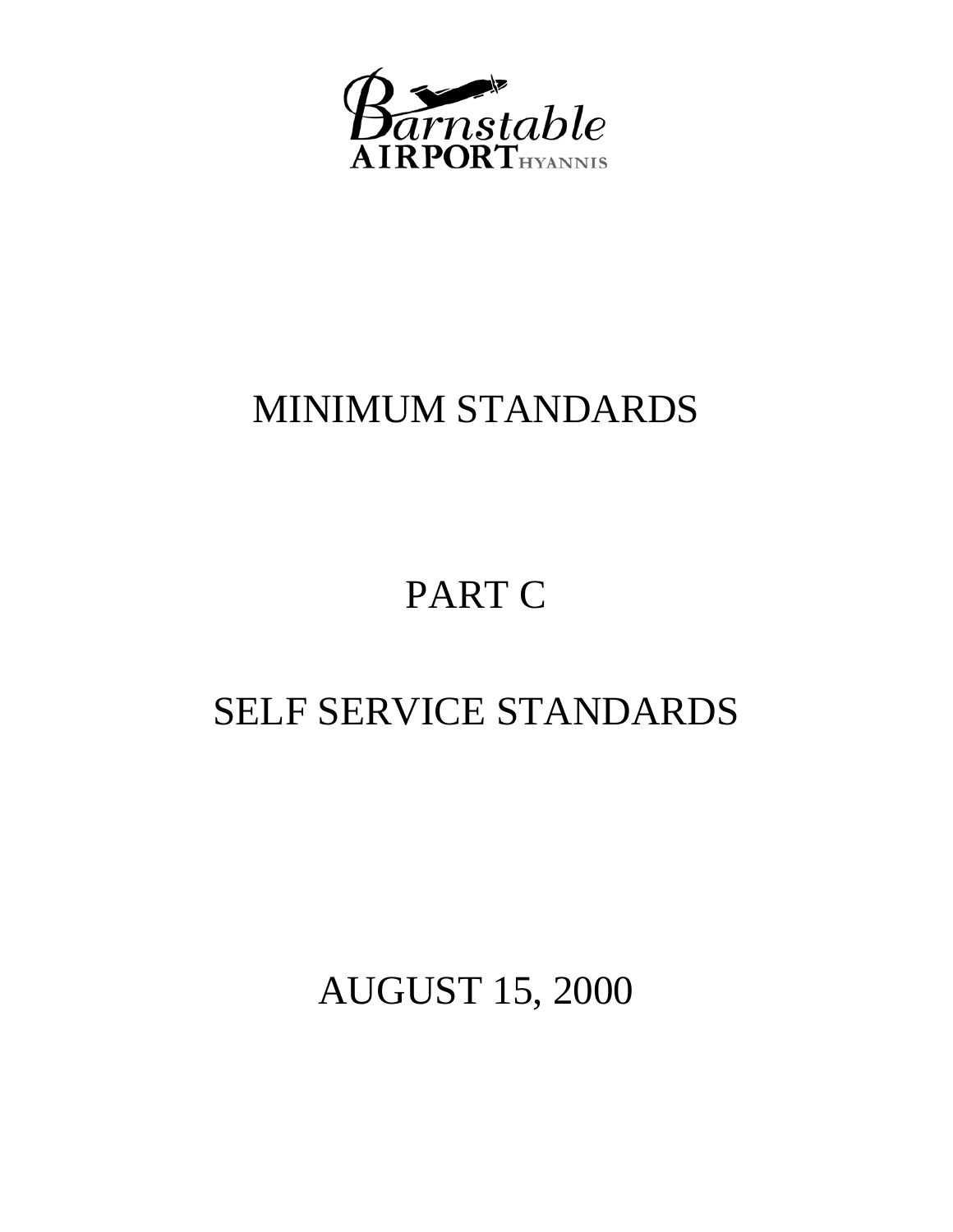

### Barnstable Municipal Airport

Self Service Standards

8/15/2000

The Barnstable Municipal Airport Commission (BMAC) recognizes its responsibility as an airport proprietor to the Town of Barnstable, airport users and general public to conduct and operate the airport with prudence and sound judgment for the social and economic well being of the Town of Barnstable, airport users and local environs. The Barnstable Municipal Airport Commission has established these standards covering the "self fueling" and or "Self Service" of aircraft on the Barnstable Airport. As the proprietor of the Barnstable Airport, the Airport Commission reserves the exclusive right unto itself to sell jet fuel on the Barnstable Airport.

#### **Definition:**

Self-Fueling - Is the fueling of an owner's aircraft by the aircraft owner or their direct full-time employee.

Self Service - Is the repair and or otherwise care of an owner's aircraft by the aircraft owner or their direct full-time employee.

Servicing one's own aircraft is not an aeronautical activity that is covered by the Barnstable Airport Minimum Standards. The owner of an aircraft must engage in such self service activities as principals using their own full-time employees and resources. An independent commercial enterprise may not be designated as the agent of the aircraft owner to service aircraft on the Barnstable Airport without first having compiled with the minimum standards of the Barnstable Airport and having received approval from the Barnstable Municipal Airport Commission. The aircraft owner does not have the right to bring in a third party, such as an oil company or fuel supplier, on the airport to refuel his aircraft. The aircraft owner does not have the right to bring in a third party, such as an independent mechanic, on the airport to repair' or service his aircraft.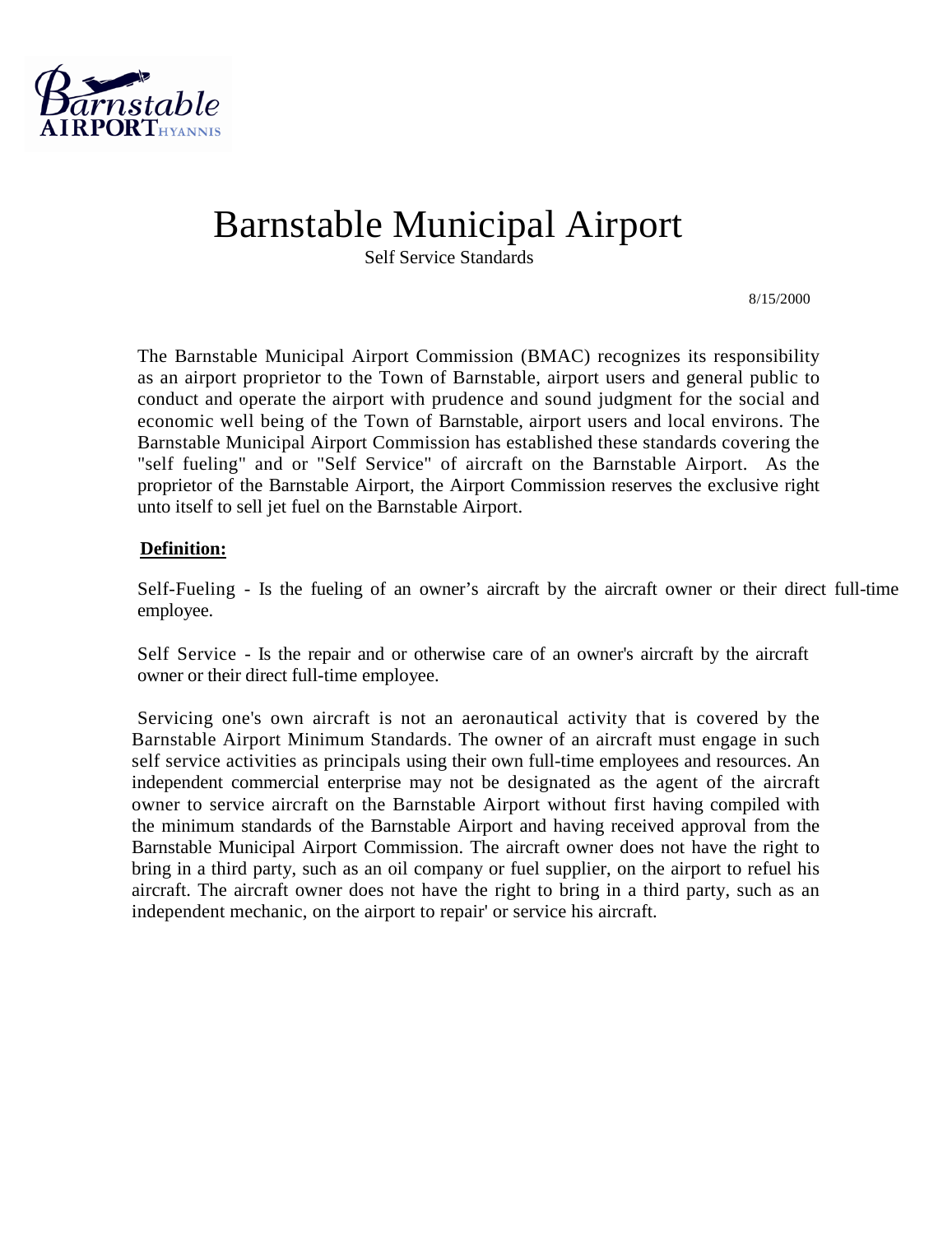

### **General Requirements:**

Aircraft Maintenance: For reasons of safety and environmental concern, an aircraft owner must conduct all aircraft maintenance; other than minor servicing such as light bulb replacement, undercover such as inside a hangar. All servicing must be done in such a manner as to comply with The Airport's Storm Water Pollution Prevention Plan and all applicable Local, State and Federal rules, regulations and policies.

Aircraft Washing: An aircraft owner must comply with all local, state and federal rules, regulations and procedures regarding Storm Water Pollution Prevention so as not to introduce harmful materials or solvents into the environment.

Aircraft Painting: An aircraft owner must comply with all local, state and federal rules, regulations and procedures, the use of paints, dope and thinners shall be confined to structures meeting all appropriate safety criteria.

Aircraft Fueling: An aircraft owner must comply with local, state and federal rules, regulations and procedures regarding the transport and distribution of fuel into their aircraft on the Barnstable Airport. The Barnstable Airport is located on a sole source aquifer, for reasons of safety and environmental concern an aircraft owner must comply with the following:

- Must pay the airport \$0.25 per gallon of fuel delivered upon the airport.
- Must provide an approved underground/above ground fuel tank of 3,000 gallon capacity or greater.
- An aircraft owner must provide to the Airport Commission, for approval, a fueling plan outlining the fuel tank, fuel truck, fueling facility, fueling safety and environment procedures to be utilized by the aircraft owner for the delivery and dispensing of fuel into their aircraft. The aircraft owner must also show proof that the fuel trucks are used solely for the fuel specific fuel product to eliminate the possibility of co-mingling of product.
- Must show proof of compliance with all applicable FAA Advisory circulars, Aviation industry fueling standards (filter types etc…) safety and environmental rules, regulations and procedures.
- Evidence of ownership or lease of tanks, trucks and fueling facility.
- Evidence of ownership or lease of aircraft.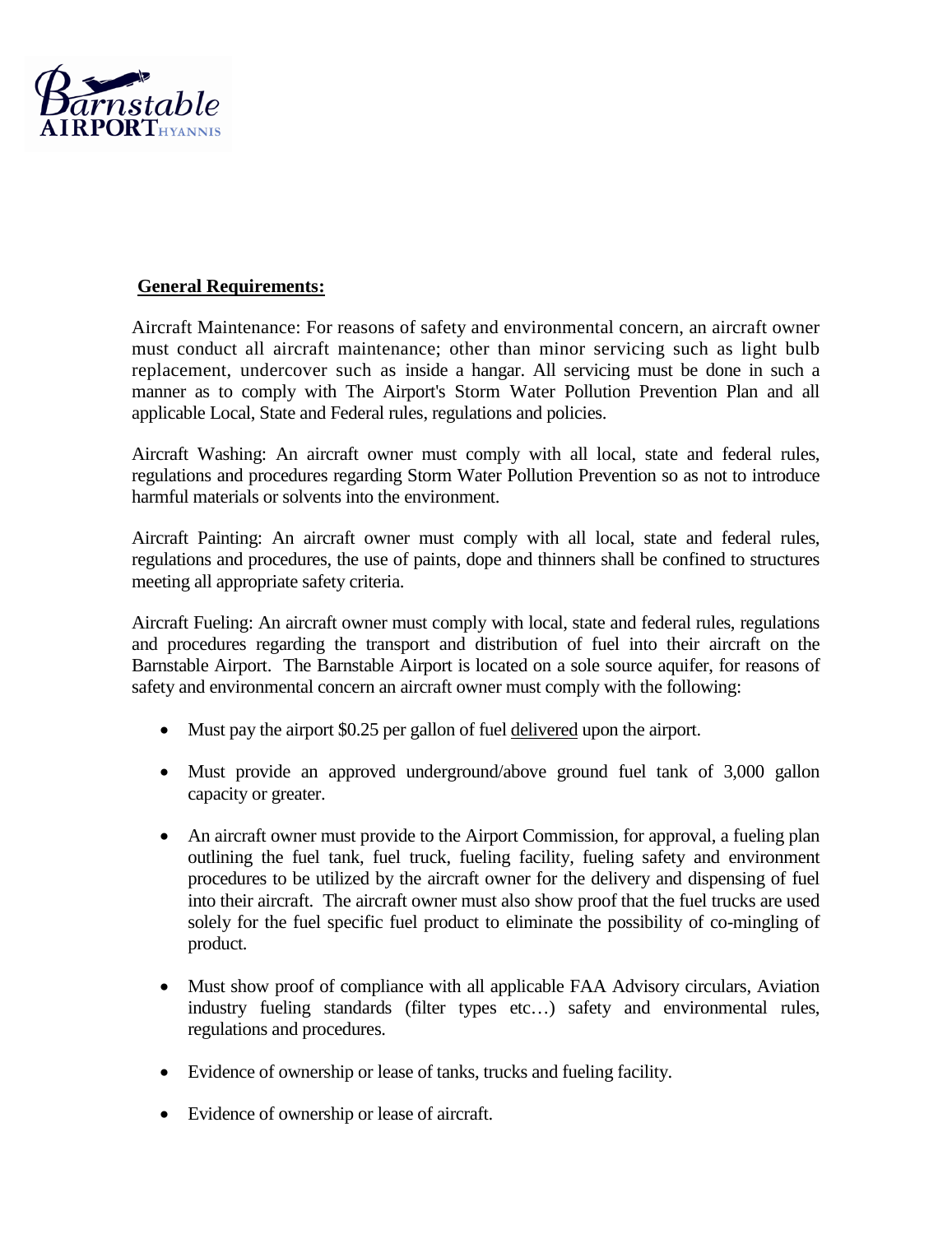

- Environmental pollution liability insurance of \$1,000,000 combined single limit for all aspects of the fuel tank (s), fuel truck and fueling operation. With the Town of Barnstable, Barnstable Municipal Airport Commission and Barnstable Airport named as additional insured.
- General Liability insurance of \$1,000,000 combined single limit for all aspects of the fueling operation. With the Town of Barnstable, Barnstable Municipal Airport Commission and Barnstable Airport named as additional insured.
- A copy of the EPA NPDES storm water multi-sector permit for the fueling operation.
- A copy of the Storm Water Pollution Plan for the fueling operation.
- Evidence of worker compensation insurance for fueling operations employees.
- Copies of all appropriate permits.
- Evidence of proper placarding.
- Provide an inventory control system to monitor fuel flowage fees, including invoices from supplier, daily tank meter, and physical readings, and monthly fuel flowage.
- Provide monthly aircraft flying hours.

The Barnstable Airport does not allow the aircraft owner to contract with an off airport company to enter upon the airport to refuel his aircraft. This is clearly the conducting of an aeronautical activity, not by the owner of the aircraft, but by the fuel company. Also the airport does not allow a "co-op" (an organization formed by several aircraft owners for the purpose of self-fueling) as a single aircraft owner for self fueling purposes.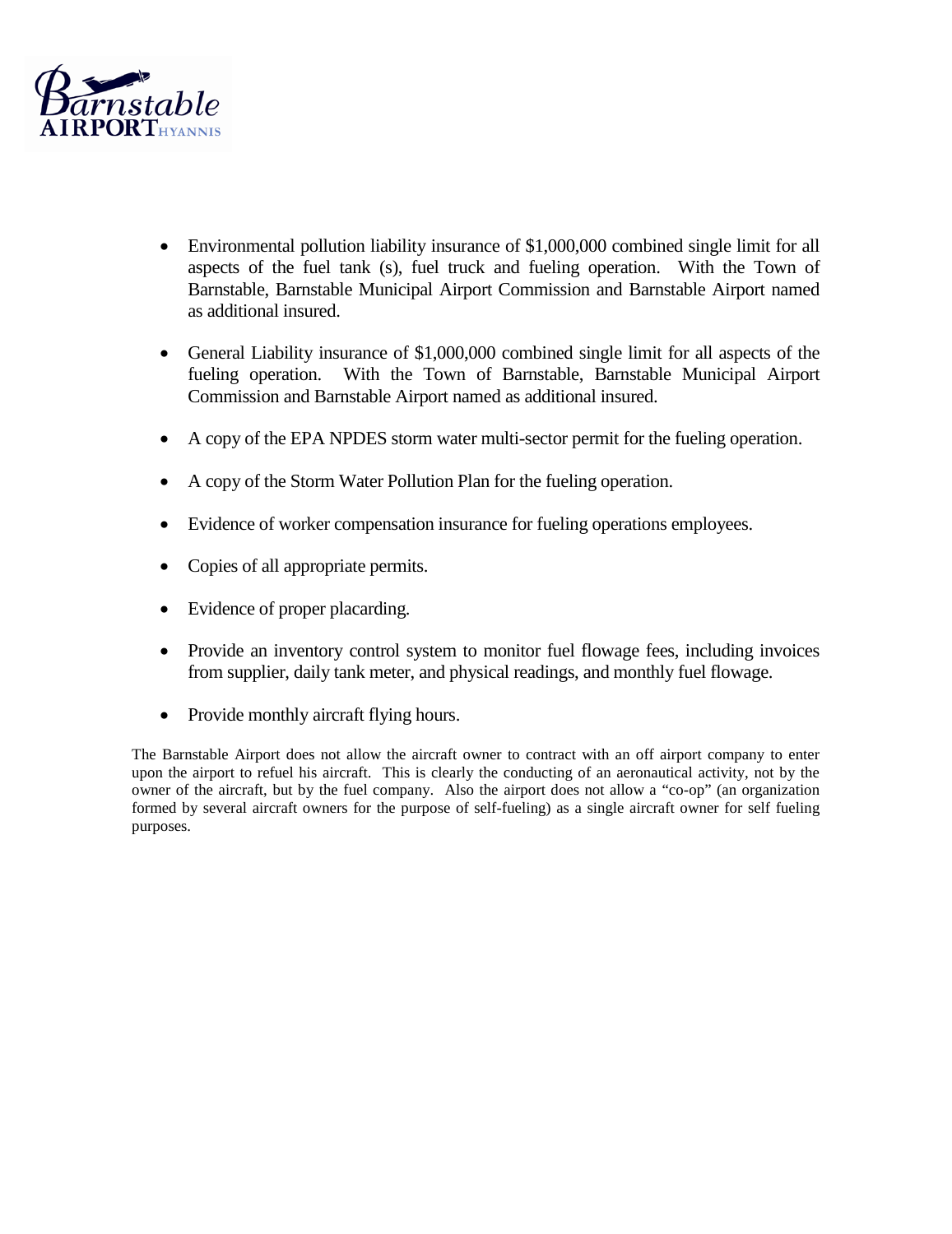

### MINIMUM STANDARDS

# PART D

# GENERAL AVIATION MINIMUM STANDARDS

### APRIL 13, 2008

(as amended August 15, 2017)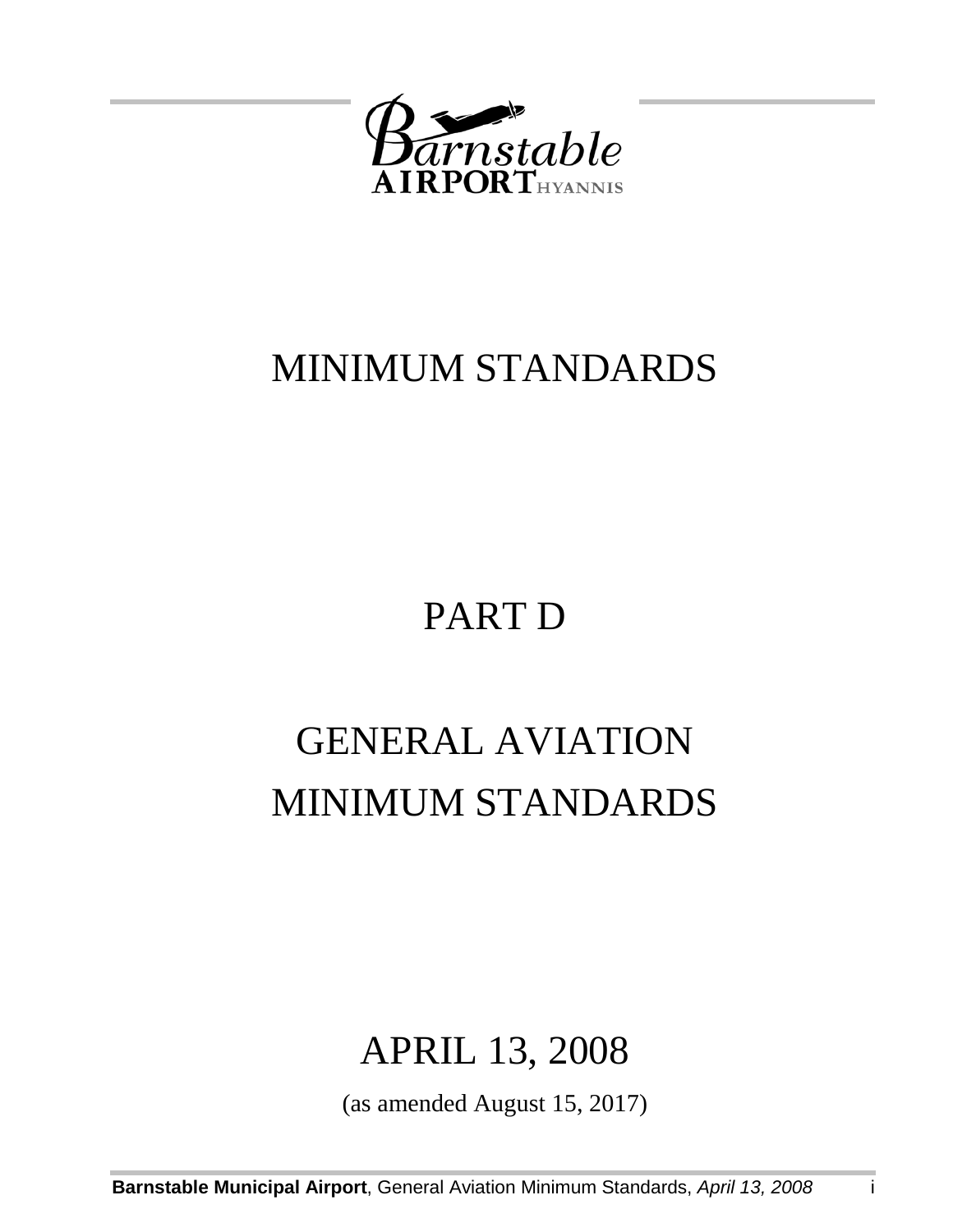|    | 1.1. |  |
|----|------|--|
|    | 1.2. |  |
|    | 1.3. |  |
|    | 1.4  |  |
|    | 1.5. |  |
|    |      |  |
| 2. |      |  |
|    | 2.1. |  |
|    | 2.2. |  |
|    | 2.3. |  |
|    | 2.4. |  |
|    | 2.5. |  |
|    | 2.6. |  |
|    | 2.7. |  |
|    | 2.8. |  |
|    | 2.9. |  |
|    |      |  |
|    |      |  |
|    |      |  |
|    |      |  |
|    |      |  |
|    |      |  |
|    |      |  |
| 3. |      |  |
|    | 3.1. |  |
|    | 3.2. |  |
|    |      |  |
|    | 3.4. |  |
|    | 3.5. |  |
|    | 3.6. |  |
|    | 3.7. |  |
|    | 3.8. |  |
|    | 3.9. |  |
|    |      |  |
| 4. |      |  |
|    | 4.1. |  |
|    | 4.2. |  |
|    |      |  |
|    | 4.4. |  |
|    | 4.5. |  |
|    | 4.6. |  |
|    | 4.7. |  |
|    |      |  |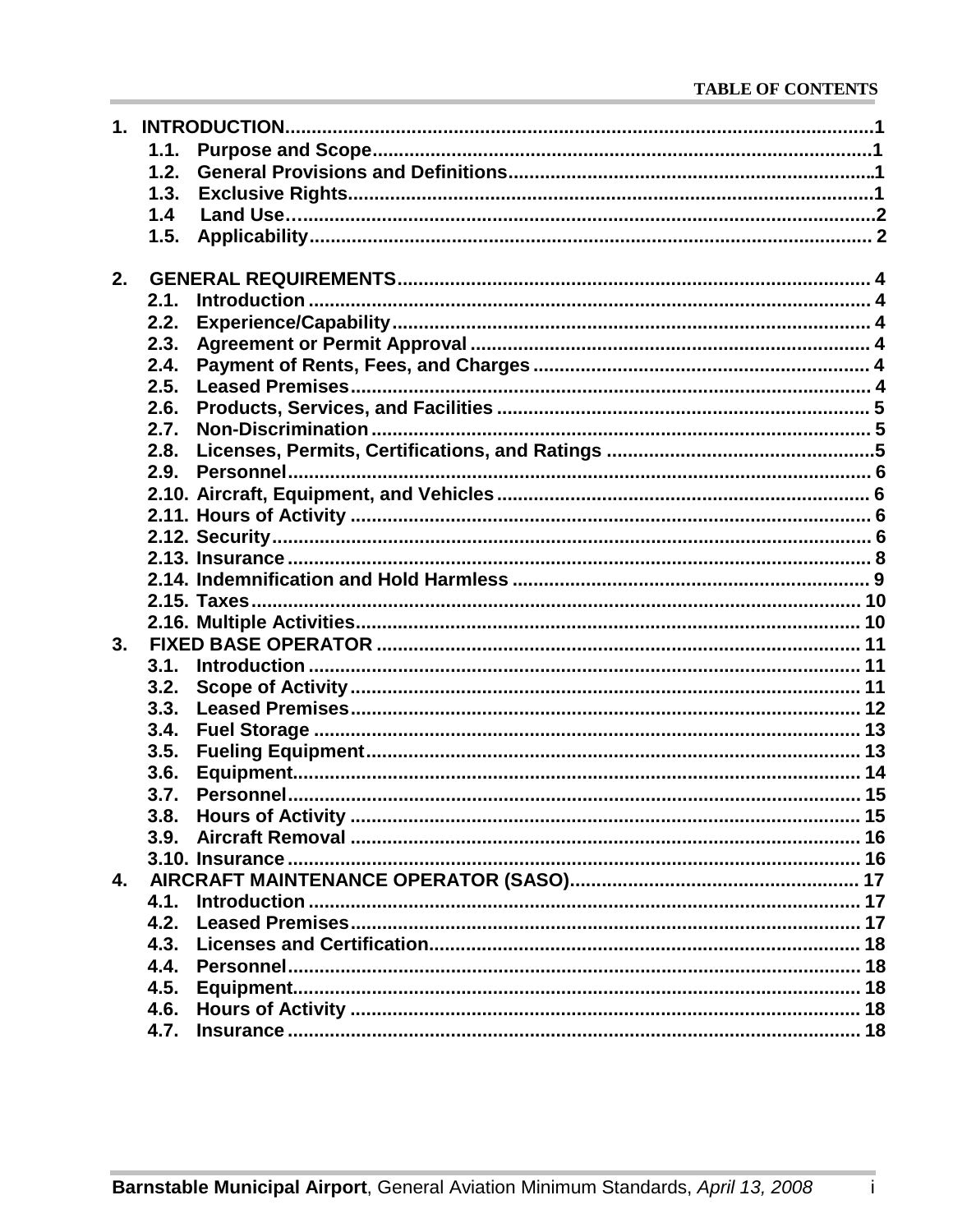| 5. | AVIONICS OR INSTRUMENT MAINTENANCE OPERATOR (SASO) 19      |  |
|----|------------------------------------------------------------|--|
|    | 5.1.                                                       |  |
|    | 5.2.                                                       |  |
|    | 5.3.                                                       |  |
|    | 5.4.                                                       |  |
|    | 5.5.                                                       |  |
|    | 5.6.                                                       |  |
|    | 5.7.                                                       |  |
|    | 6. AIRCRAFT RENTAL OR FLIGHT TRAINING OPERATOR (SASO) 21   |  |
|    | 6.1.                                                       |  |
|    | 6.2.                                                       |  |
|    | 6.3.                                                       |  |
|    | 6.4.                                                       |  |
|    | 6.5.                                                       |  |
|    | 6.6.                                                       |  |
|    | 6.7.                                                       |  |
| 7. | AIRCRAFT CHARTER OR AIRCRAFT MANAGEMENT OPERATOR (SASO) 24 |  |
|    | 7.1.                                                       |  |
|    | 7.2.                                                       |  |
|    | 7.3.                                                       |  |
|    | 7.4.                                                       |  |
|    | 7.5.                                                       |  |
|    | 7.6.                                                       |  |
|    | 7.7.                                                       |  |
| 8. |                                                            |  |
|    | 8.1.                                                       |  |
|    | 8.2.                                                       |  |
|    | 8.3.                                                       |  |
|    | 8.4.                                                       |  |
|    | 8.5.                                                       |  |
|    | 8.6.                                                       |  |
|    | 8.7.                                                       |  |
|    | 8.8.                                                       |  |
| 9. |                                                            |  |
|    | 9.1.                                                       |  |
|    | 9.2.                                                       |  |
|    | 9.3.                                                       |  |
|    | 9.4.                                                       |  |
|    | 9.5.                                                       |  |
|    |                                                            |  |
|    |                                                            |  |
|    |                                                            |  |
|    |                                                            |  |
|    |                                                            |  |
|    |                                                            |  |
|    |                                                            |  |
|    |                                                            |  |
|    |                                                            |  |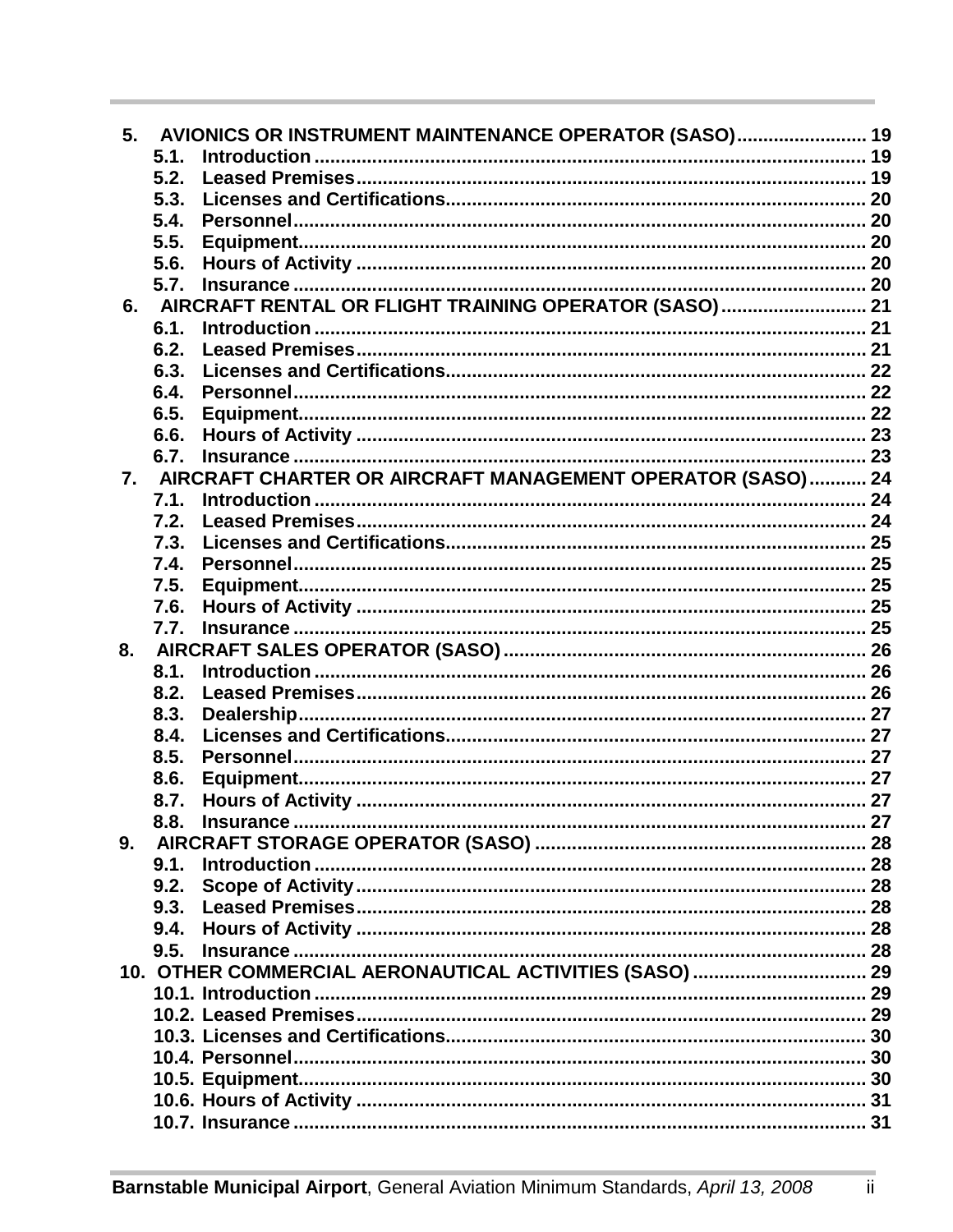| 11. TEMPORARY SPECIALIZED AVIATION SERVICE OPERATOR (SASO) 32   |  |
|-----------------------------------------------------------------|--|
|                                                                 |  |
|                                                                 |  |
|                                                                 |  |
|                                                                 |  |
|                                                                 |  |
|                                                                 |  |
|                                                                 |  |
|                                                                 |  |
| 12.3. Existing Operator with an Existing Agreement or Permit 35 |  |
|                                                                 |  |
|                                                                 |  |
|                                                                 |  |
|                                                                 |  |
|                                                                 |  |
|                                                                 |  |
|                                                                 |  |
|                                                                 |  |
|                                                                 |  |
|                                                                 |  |
|                                                                 |  |
|                                                                 |  |
|                                                                 |  |
|                                                                 |  |
|                                                                 |  |
|                                                                 |  |
|                                                                 |  |
|                                                                 |  |
|                                                                 |  |
|                                                                 |  |
|                                                                 |  |
|                                                                 |  |
|                                                                 |  |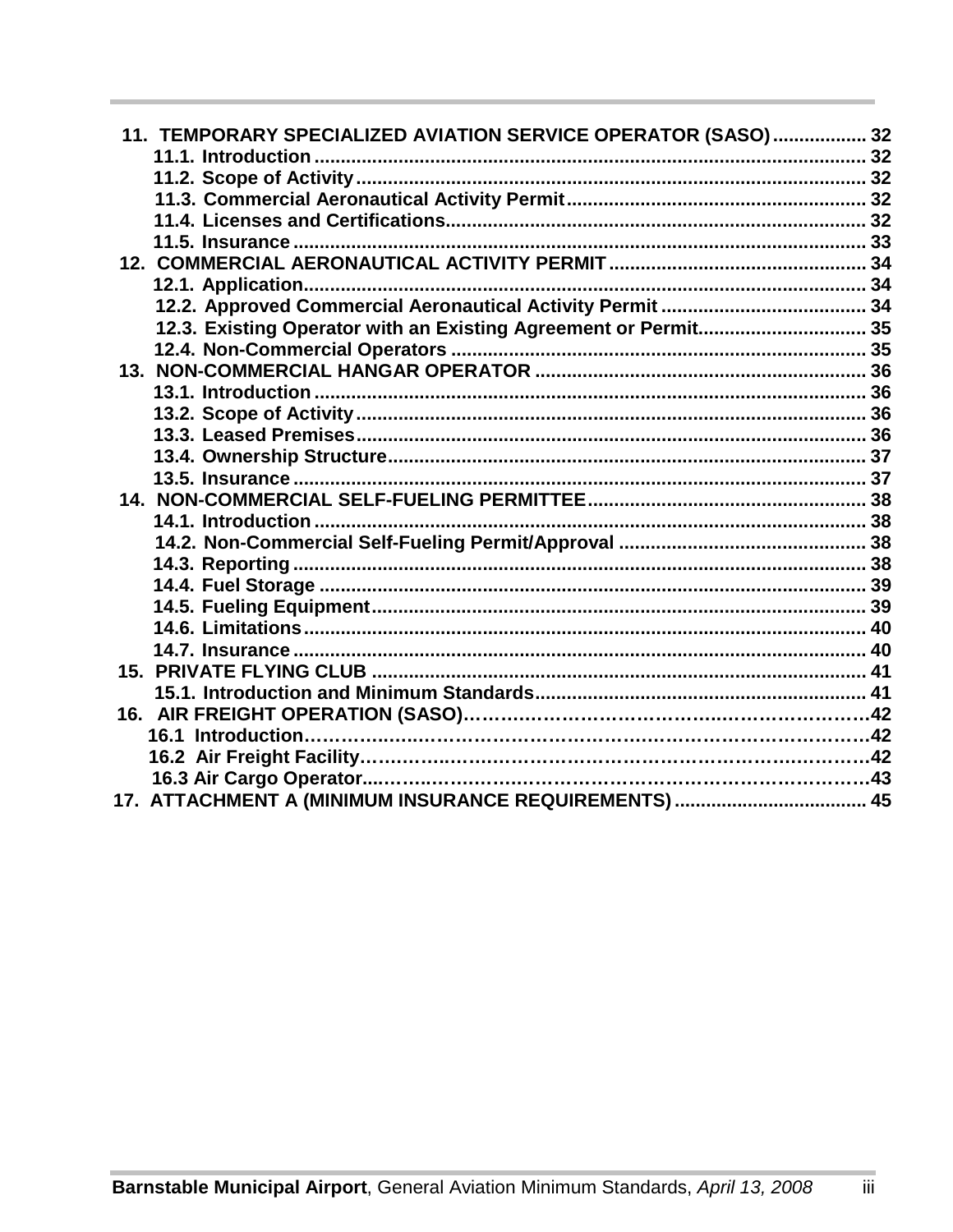### **1. INTRODUCTION**

### **1.1. Purpose and Scope**

- 1.1.1. The purpose of these General Aviation Minimum Standards (Minimum Standards) is to encourage, promote, and ensure: (1) the delivery of high quality General Aviation products, services, and facilities to Airport users, (2) the design and development of quality General Aviation Improvements and facilities at the Airport; (3) safety and security, (4) the economic health of General Aviation Airport businesses, and (5) the orderly development of Airport property.
	- 1.1.1.1. To this end, all entities desiring to engage in General Aviation Aeronautical Activities at the Airport shall be accorded reasonable opportunities, without unjust discrimination, to engage in such Activities, subject to these Minimum Standards.
- 1.1.2. Aeronautical Activities may be proposed that do not fall within the categories designated herein. In any such cases, appropriate minimum standards shall be established by the Airport Commission on a case-by-case basis for such Activities and incorporated into the Operator's Agreement or Permit.
- 1.1.3. Specialized Aviation Service Operators (SASO) are encouraged, but not required, to be Sublessees of a Fixed Base Operator (FBO); however, if suitable land or Improvements are not available or cannot be secured from an FBO, SASOs may (if available) Sublease Improvements from another SASO, lease land from the Airport Commission and may submit a request in writing to the Airport Manager to construct Improvements on such land in such areas designated by the Airport Commission, or lease available Improvements from the Airport Commission.

### **1.2. General Provisions and Definitions**

1.2.1. These Minimum Standards include all provisions contained in the General Provisions and Definitions.

### **1.3. Exclusive Rights**

- 1.3.1. In accordance with the Airport Assurances given to the federal or state government by the Town as a condition to receiving federal or state funds, the granting of rights or privileges to engage in Commercial Aeronautical Activities shall not be construed in any manner as affording any Operator an Exclusive Right, other than the exclusive use of the land and/or Improvements that may be leased to the Operator, and then only to the extent provided in an Agreement.
	- 1.3.1.1. The presence on the Airport of only one entity engaged in a particular Commercial Aeronautical Activity does not, in and of itself, indicate that an Exclusive Right has been granted. It is the policy of the Airport Commission not to enter into or promote an understanding, commitment, or express agreement to exclude other reasonably qualified entities. Accordingly, those who desire to enter into an Agreement or Permit with the Airport Commission should neither expect nor request that the Airport Commission exclude others who also desire to engage in the same or similar Activities. The opportunity to engage in a Commercial Aeronautical Activity shall be made available to those entities meeting the qualifications and the requirements set forth in these Minimum Standards and as space may be available at the Airport to support such Activity provided such use is consistent with the current and planned uses of Airport land and Improvements and is in the best interest of the Town.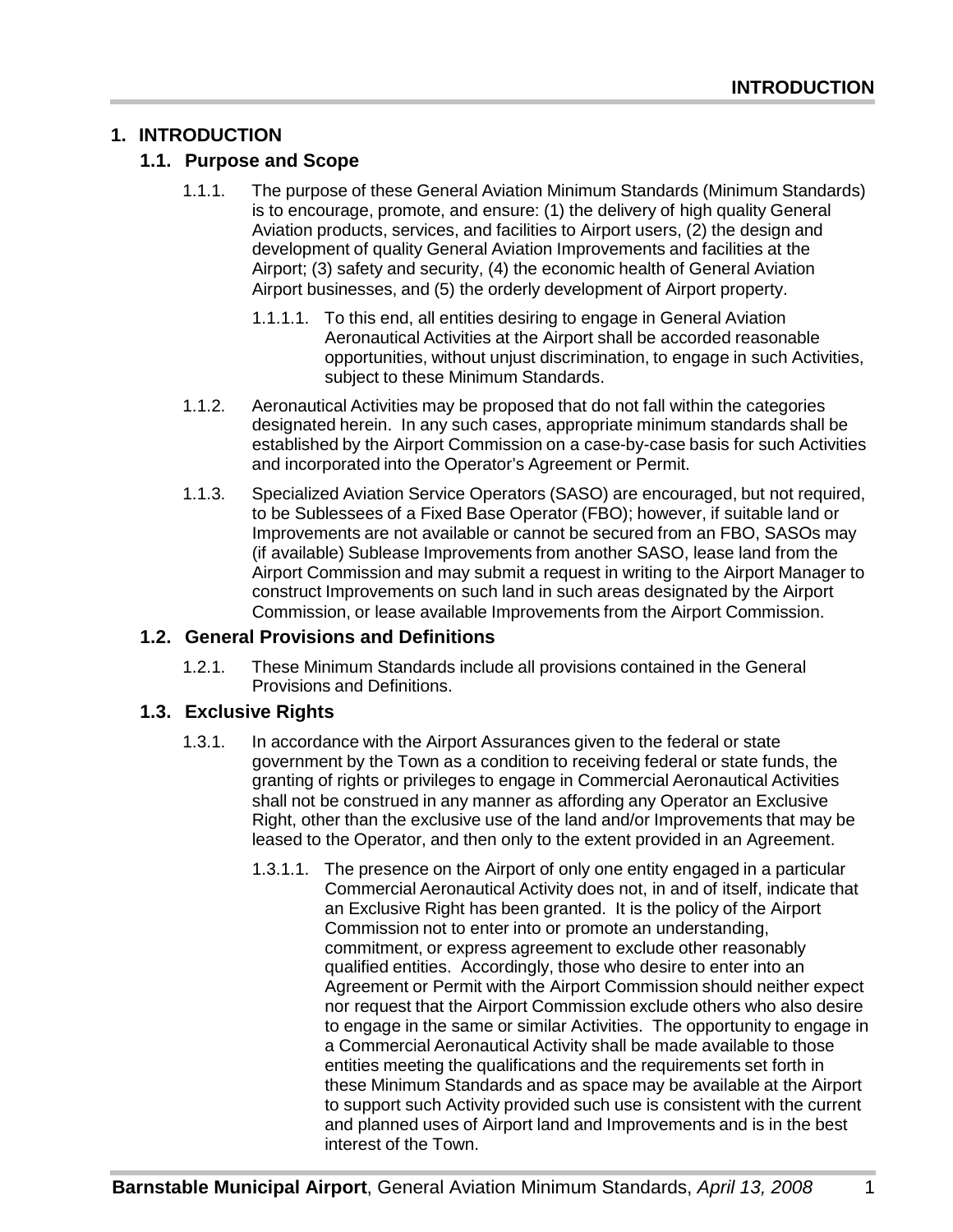1.3.1.1.1. If the FAA determines that any provision of these Minimum Standards (or any Agreement or Permit) or any practice constitutes a grant of a prohibited Exclusive Right, such provision (or Agreement or Permit) shall be deemed null and void and/or such practice shall be discontinued immediately.

### **1.4. Land Use**

1.4.1. The Airport Commission reserves the right to designate specific Airport areas in which Commercial and Non-Commercial Aeronautical Activities may be conducted. Such designation shall give consideration to the nature and extent of the Activities, the land and Improvements that are available, and the preferred development of the Airport as described in the most recently completed Master Plan, Airport Layout Plan, and/or Land Use Plan.

### **1.5. Applicability**

- 1.5.1. These Minimum Standards specify the standards and requirements that must be met by any entity desiring to engage in one or more General Aviation Aeronautical Activities at the Airport.
	- 1.5.1.1. Throughout these Minimum Standards, the words "standards" or "requirements" shall be understood to be modified by the word "minimum" except where explicitly stated otherwise. Any required determinations, interpretations, or judgments regarding what constitutes an acceptable minimum standard, or regarding compliance with such standard, shall be made by the Airport Commission. All entities are encouraged to exceed the applicable minimum standards. No entity shall be allowed to engage in Aeronautical Activities at the Airport under conditions that do not, in the Airport Commission's discretion, meet these Minimum Standards.
- 1.5.2. These Minimum Standards shall apply to any new Agreement, Permit, or any amendment to any existing Agreement or Permit relating to the occupancy and/or use of Airport land and/or Improvements for General Aviation Aeronautical Activities. If an entity desires, under the terms of an existing Agreement or Permit, to change its Aeronautical Activities, the Airport Commission shall, as a condition of its approval of such change, require the entity to comply with these Minimum Standards.
	- 1.5.2.1. These Minimum Standards shall not affect any Agreement or Permit or amendment to such Agreement or Permit properly executed prior to the date of promulgation of these Minimum Standards except as provided for in such Agreement or Permit, in which case these Minimum Standards shall apply to the extent permitted by such Agreement or Permit.
	- 1.5.2.2. Upon termination of an existing Agreement, Permit, or any amendment to or assignment of an existing Agreement or Permit, Operator shall be required to comply with these Minimum Standards upon execution of a new Agreement or Permit.
	- 1.5.2.3. These Minimum Standards shall not be deemed to modify any existing Agreement or Permit under which an entity is required to exceed these Minimum Standards, nor shall they prohibit the Airport Commission from entering into or enforcing an Agreement or Permit that requires an entity to exceed the Minimum Standards.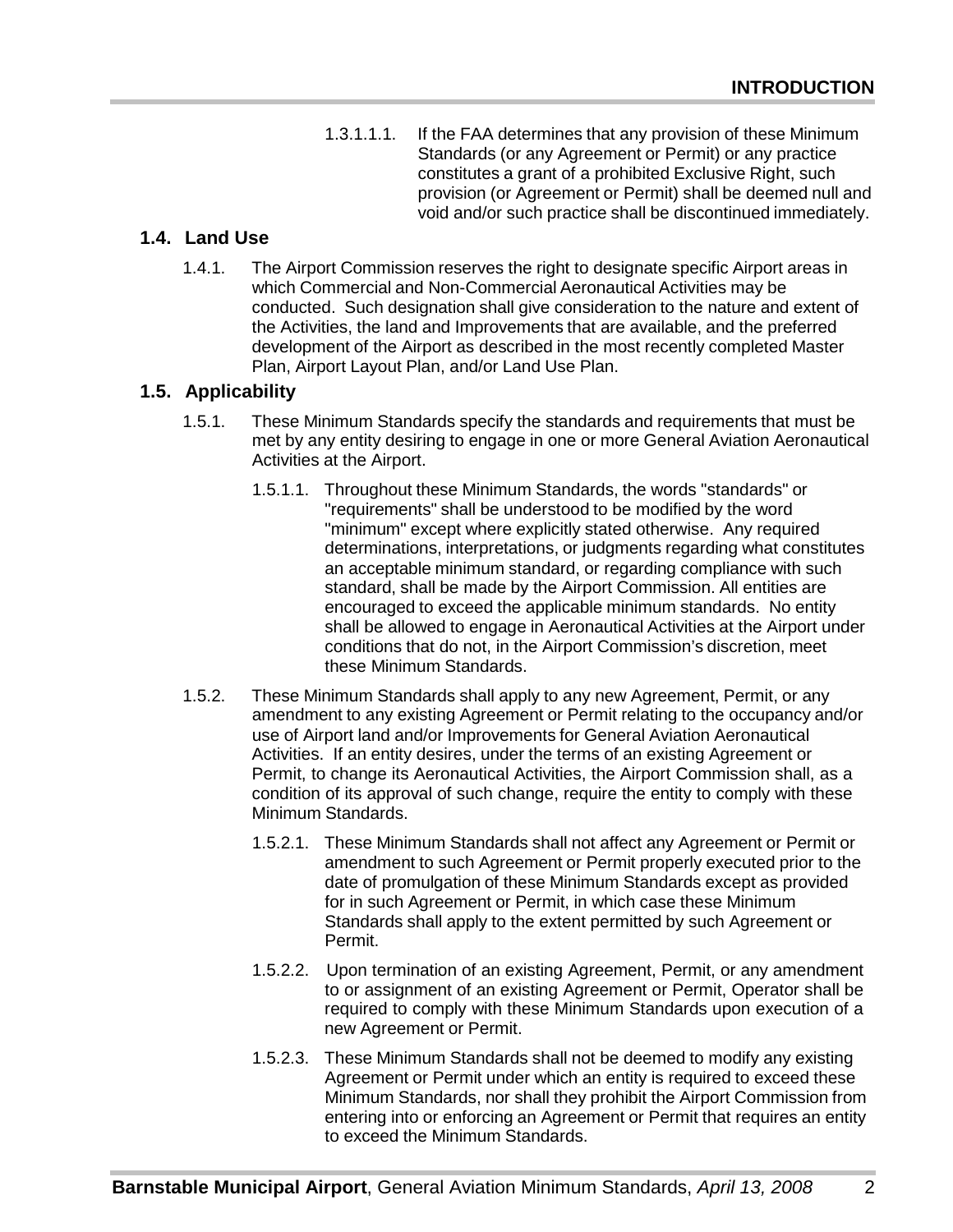1.5.3. If these Minimum Standards are amended after Operator enters into an Agreement or Permit with the Airport Commission, the Operator shall not be required to increase Operator's Leased Premises or construct additional Improvements to be in compliance with the amended Minimum Standards until such time as Operator amends the existing Agreement (or makes an assignment to another entity acceptable to the Airport Commission) or Permit or enters into a new Agreement or Permit with the Airport Commission.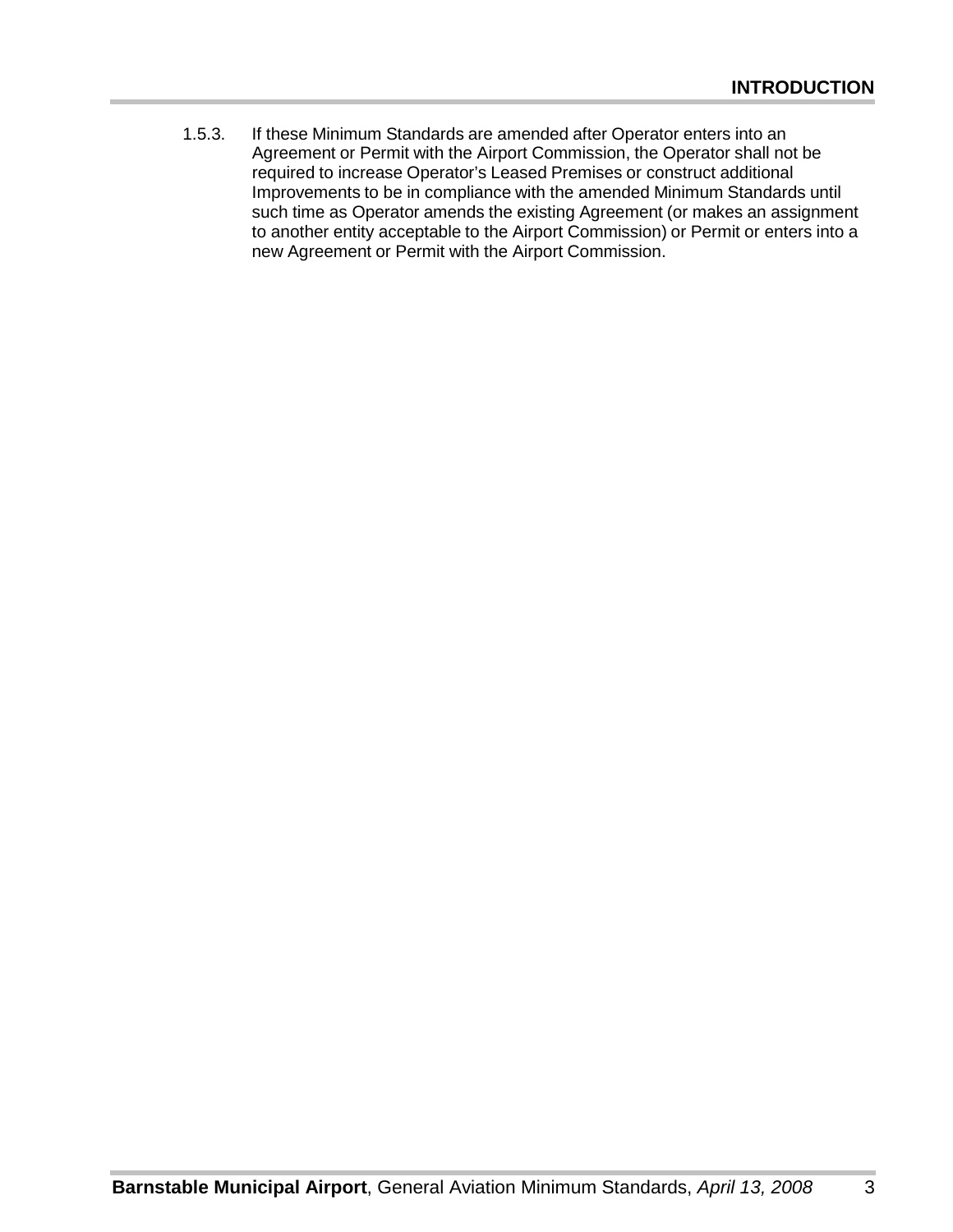# **2. GENERAL REQUIREMENTS**

## **2.1. Introduction**

2.1.1. All Operators engaging in Aeronautical Activities at the Airport shall meet or exceed the requirements of this Section 2 as well as the minimum standards applicable to the Operator's Activities, as set forth in subsequent sections.

## **2.2. Experience/Capability**

- 2.2.1. Operator shall, in the judgment of the Airport Commission, demonstrate before and during the term of the Agreement or Permit, the following:
	- 2.2.1.1. the capability of providing the proposed products, services, and facilities and engaging in the proposed Activities in a safe efficient, courteous, prompt, and workmanlike manner in service to and to the benefit of the general public, and
	- *2.2.1.2.* the financial and technical responsibility, capability, and integrity to develop and maintain Improvements; procure and maintain required Vehicles, Equipment, and/or Aircraft; employ the appropriate number of qualified and experienced personnel; and engage in the Activity.

## **2.3. Agreement or Permit Approval**

- 2.3.1. No entity shall engage in an Activity unless the entity has an Agreement or Permit with the Airport Commission authorizing such Activity or the entity has received written approval from the Airport Commission to Sublease land or Improvements from an authorized Operator and conduct the Activity at the Airport.
- 2.3.2. An Agreement or Permit shall not reduce or limit Operator's obligations with respect to these Minimum Standards.

## **2.4. Payment of Rents, Fees, and Charges**

- 2.4.1. Operator shall pay the rents, fees, or other charges specified by the Airport Commission for engaging in Activities.
- 2.4.2. Operator's failure to remain Current in the payment of any and all rents, fees, charges, and other sums due to the Airport Commission shall be grounds for revocation of the Agreement, Permit, or approval authorizing the conduct of Activities at the Airport.

## **2.5. Leased Premises**

- 2.5.1. Operator shall lease or Sublease sufficient land and/or lease, Sublease, or construct sufficient Improvements for the Activity as stipulated in these Minimum Standards.
	- 2.5.1.1. Leased Premises that are used for Commercial purposes and require public access shall have direct landside access.
- 2.5.2. Apron/Paved Tiedowns
	- 2.5.2.1. Aprons/Paved Tiedowns (if required) must be adequate size and weight bearing capacity to accommodate the movement, staging, and Parking of Operator's, Operator's Sublessees', and customers' Aircraft without interfering with the movement of Aircraft in and out of other facilities and Aircraft operating to/from/on Taxilanes or Taxiways.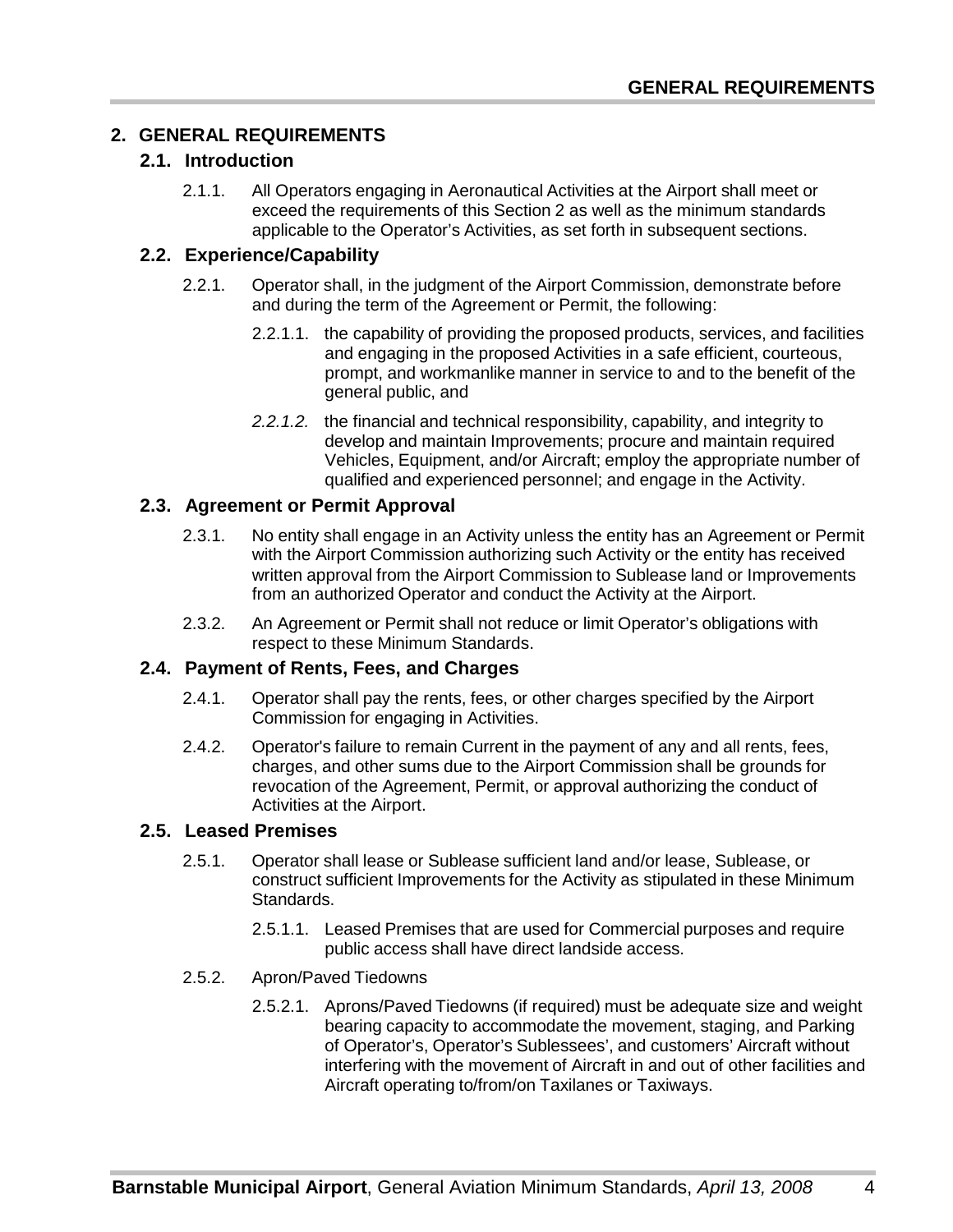2.5.2.2. Aprons associated with hangars shall be equal to the hangar square footage (unless otherwise specified in the Primary Guiding Documents) or be able to accommodate the movement of Aircraft into and out of the hangar, staging, and Parking of customers' and/or Operators' Aircraft without interfering with the movement of Aircraft in and out of other facilities and Aircraft operating to/from/on Taxilanes or Taxiways, whichever requirement is greater.

#### 2.5.3. Vehicle Parking

- 2.5.3.1. Paved Vehicle Parking shall be sufficient to accommodate all of Operator's and Operator's Sublessees' (if Subleasing facilities) customers, employees, visitors, vendors, and suppliers Vehicles on a daily basis.
- 2.5.3.2. Paved Vehicle Parking shall be on Operator's Leased Premises and/or located in close proximity to Operator's main facility.

## **2.6. Products, Services, and Facilities**

- 2.6.1. Products, services, and facilities shall be provided on a reasonable, and not unjustly discriminatory, basis to all consumers and users of the Airport.
- 2.6.2. Operator shall charge reasonable, and not unjustly discriminatory, prices for each product, service, or facility, provided that, Operator may be allowed to make reasonable discounts, rebates, or other similar types of price reductions to volume purchasers.
- 2.6.3. Operator shall conduct its Activities on and from the Leased Premises in a safe, secure, efficient, and first class professional manner consistent with the degree of care and skill exercised by experienced operators providing comparable products, services, and facilities and engaging in similar Activities from similar Leased Premises in like markets.

## **2.7. Non-Discrimination**

- 2.7.1. Operator shall not discriminate against any person or class of persons by reason of race, creed, color, national origin, sex, age, or physical handicap in providing any products or services or in the use of any of its facilities provided for the general public, or in any manner prohibited by applicable Regulatory Measures including without limitation Part 21 of the Rules and Regulations of the office of the Secretary of Transportation effectuating Title VI of the Civil Rights Act of 1964, as amended or reenacted.
- 2.7.2. In the event of noncompliance with Section 2.7.1 of these Minimum Standards, the Airport Commission shall take such action as the federal government may direct to enforce such compliance.

## **2.8. Licenses, Permits, Certifications, and Ratings**

2.8.1. Operator and Operator's personnel shall obtain and comply with, at Operator's sole cost and expense, all necessary licenses, permits, certifications, or ratings required for the conduct of Operator's Activities at the Airport as required by the Airport Commission or any other duly authorized Agency prior to engaging in any Activity at the Airport. Upon request, Operator shall provide copies of such licenses, permits, certifications, or ratings to the Airport Manager immediately upon availability.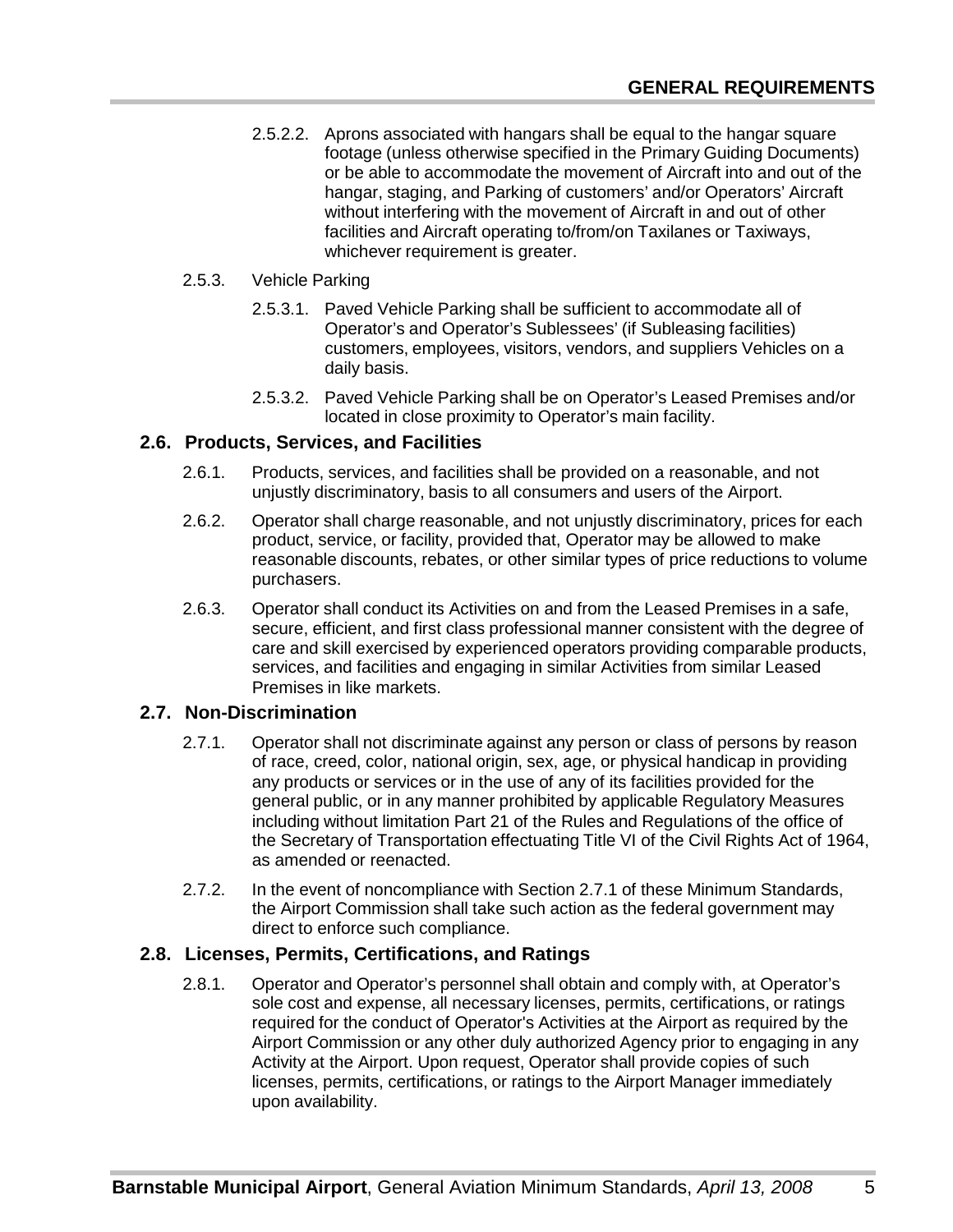- 2.8.1.1. Cost(s) associated with obtaining Operator (not Operator's personnel) licenses, permits, certifications, or ratings required for the conduct of Operator's Activities shall be borne solely by Operator.
- 2.8.1.2. Operator shall keep in effect and post in a prominent place, readily accessible to the general public, all necessary or required licenses, permits, certifications, or ratings.

### **2.9. Personnel**

- *2.9.1.* The person managing the Operator's Activities shall demonstrate experience managing a comparable Activity to that proposed on the Operator's application.
- 2.9.2. Operator shall provide a responsible person on the Leased Premises to supervise Activities and such person shall be qualified and authorized to represent and act for and on behalf of Operator during all hours of Activities with respect to the method, manner, and conduct of the Operator and Operator's Activities. When such responsible person is not on the Leased Premises, such individual shall be immediately available by telephone or pager.
- 2.9.3. Operator shall have in its employ, on duty, and on the Leased Premises during hours of Activity, properly trained, qualified, and courteous personnel in such numbers as are required to meet these Minimum Standards and to meet the reasonable demands of the aviation public for each Activity being conducted in a safe, secure, efficient, courteous, and prompt manner.
- 2.9.4. Operator shall control the conduct, demeanor, and appearance of their employees. It shall be the responsibility of the Operator to maintain close supervision over Operator's employees to ensure that a high standard (quality) of products, services, and facilities are provided in a safe, secure, efficient, courteous, and prompt manner.

## **2.10. Aircraft, Equipment, and Vehicles**

- 2.10.1. All required Aircraft, Equipment, and Vehicles must be fully operational/functional and available at all times and capable of providing all required products and services.
	- 2.10.1.1. Aircraft, Equipment, and Vehicles can be temporarily unavailable due to routine or emergency maintenance so long as appropriate measures are taken to return the Aircraft, Equipment, or Vehicle to service as soon as possible.
	- 2.10.1.2. Operator shall have a least one required Aircraft, Equipment, and/or Vehicle in a fully operational/functional condition at all times.

#### **2.11. Hours of Activity**

2.11.1. Hours of activity shall be clearly posted in public view using appropriate (and professional) signage approved in advance by the Airport Manager.

#### **2.12. Security**

- 2.12.1. Operator shall fully comply with the security policies and procedures as specified in the Airport Security Program (ASP).
- 2.12.2. Operator shall designate a responsible person for the coordination of all security procedures and communications and provide point-of-contact information to the Airport Security Coordinator including the name of the primary and secondary contacts and 24-hour telephone numbers for both contacts.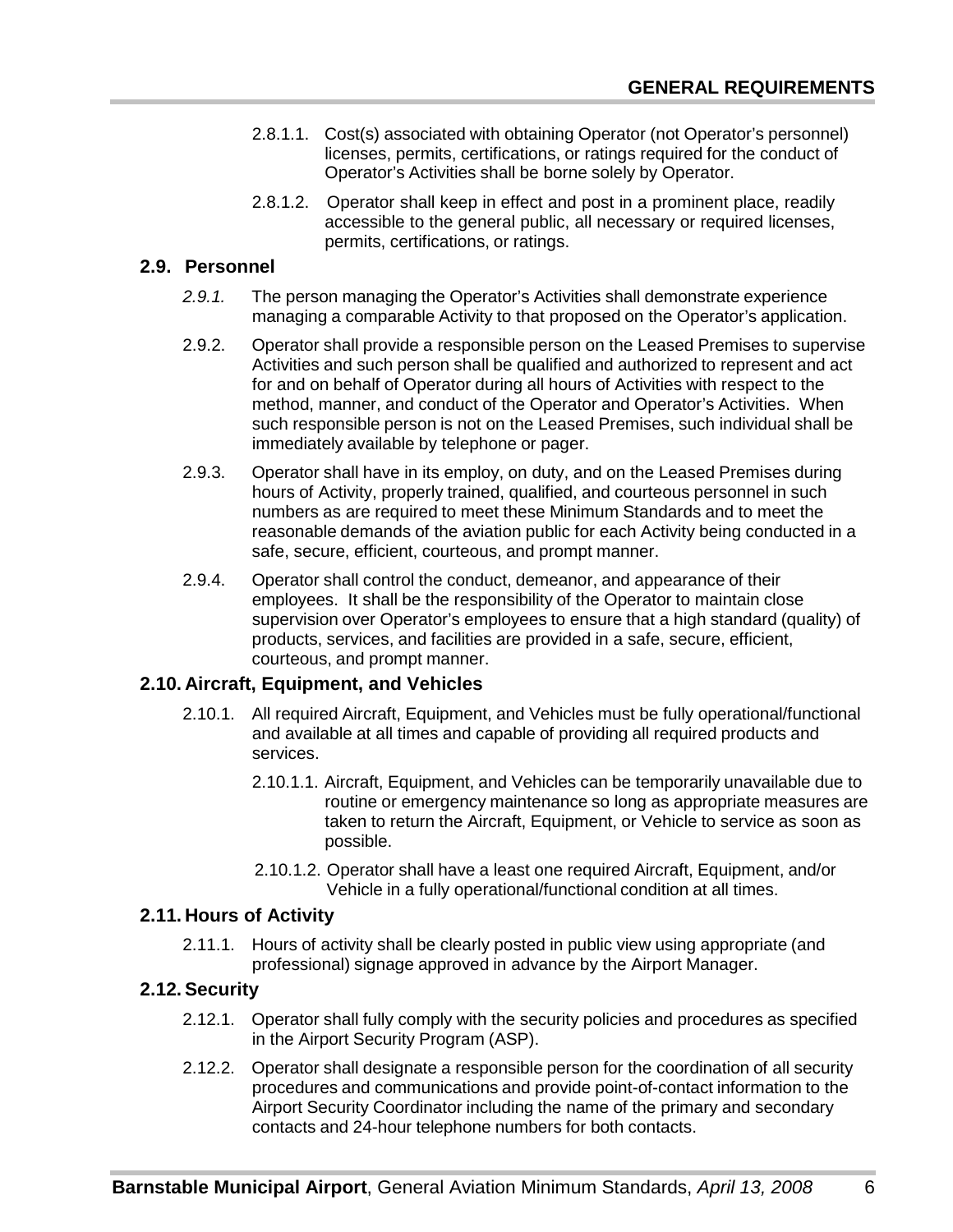- 2.12.3. Operator shall develop and maintain a written Security Plan which shall include, at a minimum, the following elements:
	- 2.12.3.1. Procedures for securing facilities, Vehicles, Equipment, and Aircraft during hours of operation and after hours.
	- 2.12.3.2. Employee background checks as required by the ASP and security awareness training including procedures for reporting suspicious personnel or situations to the proper law enforcement agencies.
	- 2.12.3.3. Customer, visitor, and baggage identification.
	- 2.12.3.4. Procedures for preventing tampering of Aircraft.
	- 2.12.3.5. Procedures for handling threats by phone and in person.
	- 2.12.3.6. Procedures for controlling access to Operator's Leased Premises and ensuring that Vehicles and personnel allowed to access through Operator's access point(s) are authorized and properly identified, or they are under an escort approved by the Airport Security Coordinator or other approved method of control, as established by the Airport Security Coordinator.
	- 2.12.3.7. Procedures for securing unattended Aircraft.
	- 2.12.3.8. Procedures prohibiting passengers or baggage from being left unattended in or near Aircraft, within the public-restricted areas of the Airport (Air Operations Area), or within the Security Identification Display Area (SIDA).
	- 2.12.3.9. Procedures for transient flight crew members and passengers including:
		- 2.12.3.9.1. Ensuring proper escort or other method of control approved by the Airport Security Coordinator.
		- 2.12.3.9.2. Crewmember contact information and verification procedures.
		- 2.12.3.9.3. Verification of pilot's certificate and government-issued photo ID for flight crewmembers.
	- 2.12.3.10. Vendor procedures including:
		- 2.12.3.10.1. Positive identification of all vendors having access to the Leased Premises.
		- 2.12.3.10.2. Security check-in procedures for all vendors.
		- 2.12.3.10.3. Procedures for ensuring all vendors are aware of security requirements for the Operator's facility.
- 2.12.4. Operator's Security Plan shall be submitted to the Airport Security Coordinator for review and approval no later than 30 days before Operator commences Activities at the Airport (and it shall be resubmitted any time changes are made).
- 2.12.5. Operator shall maintain and secure Operator's fencing, doors, gates, and locks at all times.
- 2.12.6. Aircraft Rental and Flight Instruction Operators must positively identify new students and renter pilots.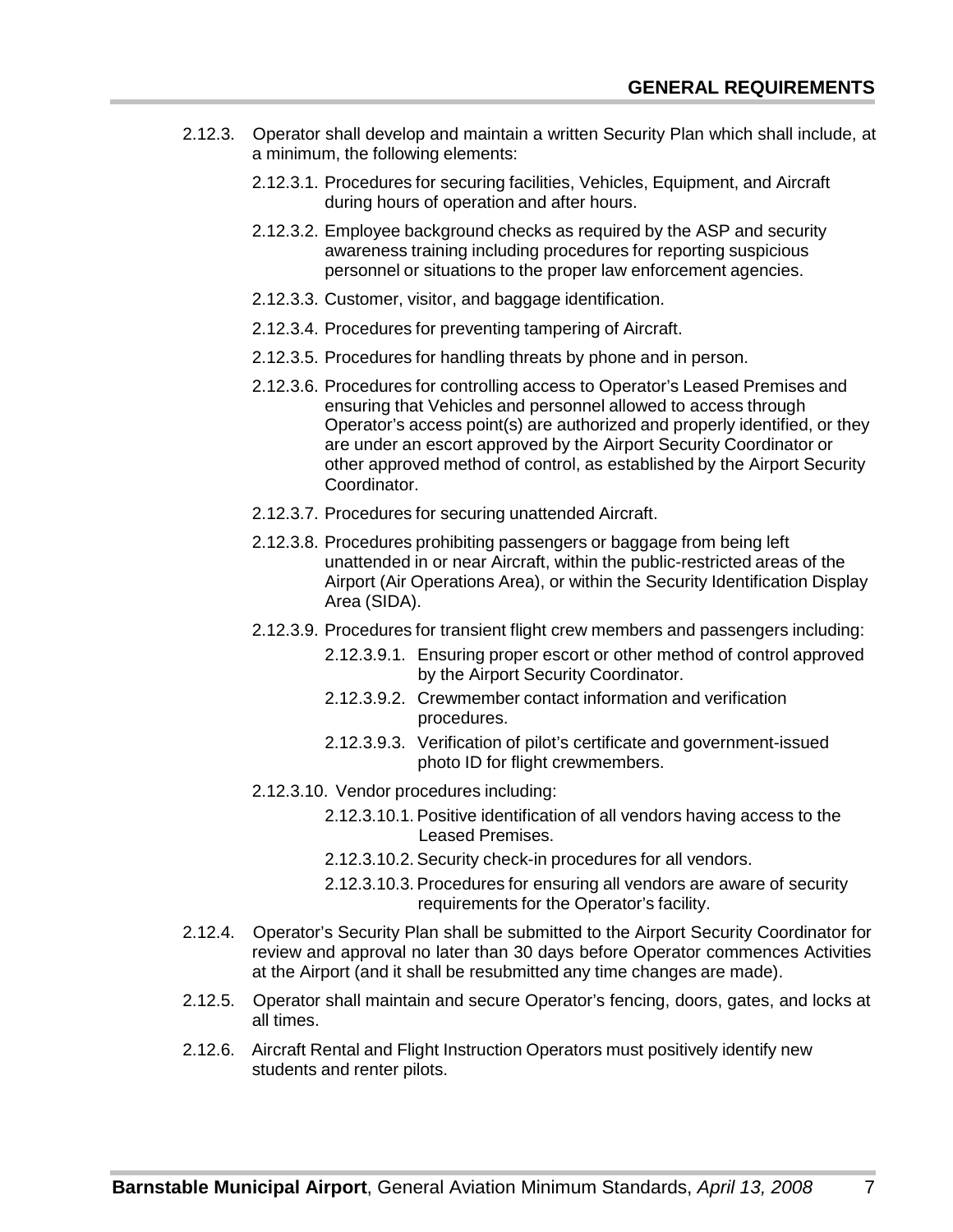- 2.12.7. All Operators are required to keep an active log of keys, access cards, and other media issued that allows access to Operator's Leased Premises or identifies authorized persons. The log shall be made available to the Airport Security Coordinator upon request, and any lost or stolen access/identification media shall be reported to the Airport Security Coordinator immediately.
- 2.12.8. All Operators must comply with all applicable reporting requirements (as established by the Airport Commission, FAA, TSA, and law enforcement Agencies).

## **2.13. Insurance**

- 2.13.1. Operator shall procure, maintain, and pay premiums during the term of an Agreement or Permit for insurance policies required by Regulatory Measures and the types and minimum limits set forth in Attachment A (Minimum Insurance Requirements) of these Minimum Standards for each Activity. The insurance company or companies underwriting the required policies shall be licensed (with a Best rating of A-7) or authorized to write such insurance in the Commonwealth of Massachusetts.
	- 2.13.1.1. When coverages or limits set forth in Attachment A are not commercially available, appropriate replacement coverages or limits must be approved, in advance, by the Airport Commission.
- 2.13.2. When Operator engages in more than one Activity, the minimum limits shall be established by the Airport Commission and may vary depending upon the nature of each Activity or combination of Activities, but shall not necessarily be cumulative in all instances. While it may not be necessary for Operator to carry insurance policies for the combined total of the minimum requirements of each Activity, Operator shall procure and maintain insurance for all exposures in amounts at least equal to the greatest of the required minimum or as established by the Airport Commission.
- 2.13.3. All insurance, which Operator is required to carry and keep in force, shall name Town of Barnstable, the Barnstable Municipal Airport, and the Town of Barnstable Airport Commission, individually and collectively, and their representatives, officers, officials, employees, agents, and volunteers as additional insured.
- 2.13.4. Liability policies shall contain, or be endorsed to contain, the following provisions:
	- 2.13.4.1. "Town of Barnstable, the Barnstable Municipal Airport, and the Town of Barnstable Airport Commission, individually and collectively, and their representatives, officers, officials, employees, agents, and volunteers are to be covered as additional insured with respect to: liability arising out of Activities performed by or on behalf of Operator; products and services of Operator; premises owned, leased, occupied, or used by Operator; or vehicles, equipment, or aircraft owned, leased, hired, or borrowed by Operator. Any insurance or self-insurance maintained by the Town of Barnstable, the Barnstable Municipal Airport, and the Town of Barnstable Airport Commission, individually and collectively, and their representatives, officers, officials, employees, agents, and volunteers shall be excess of Operator's and shall not contribute with it."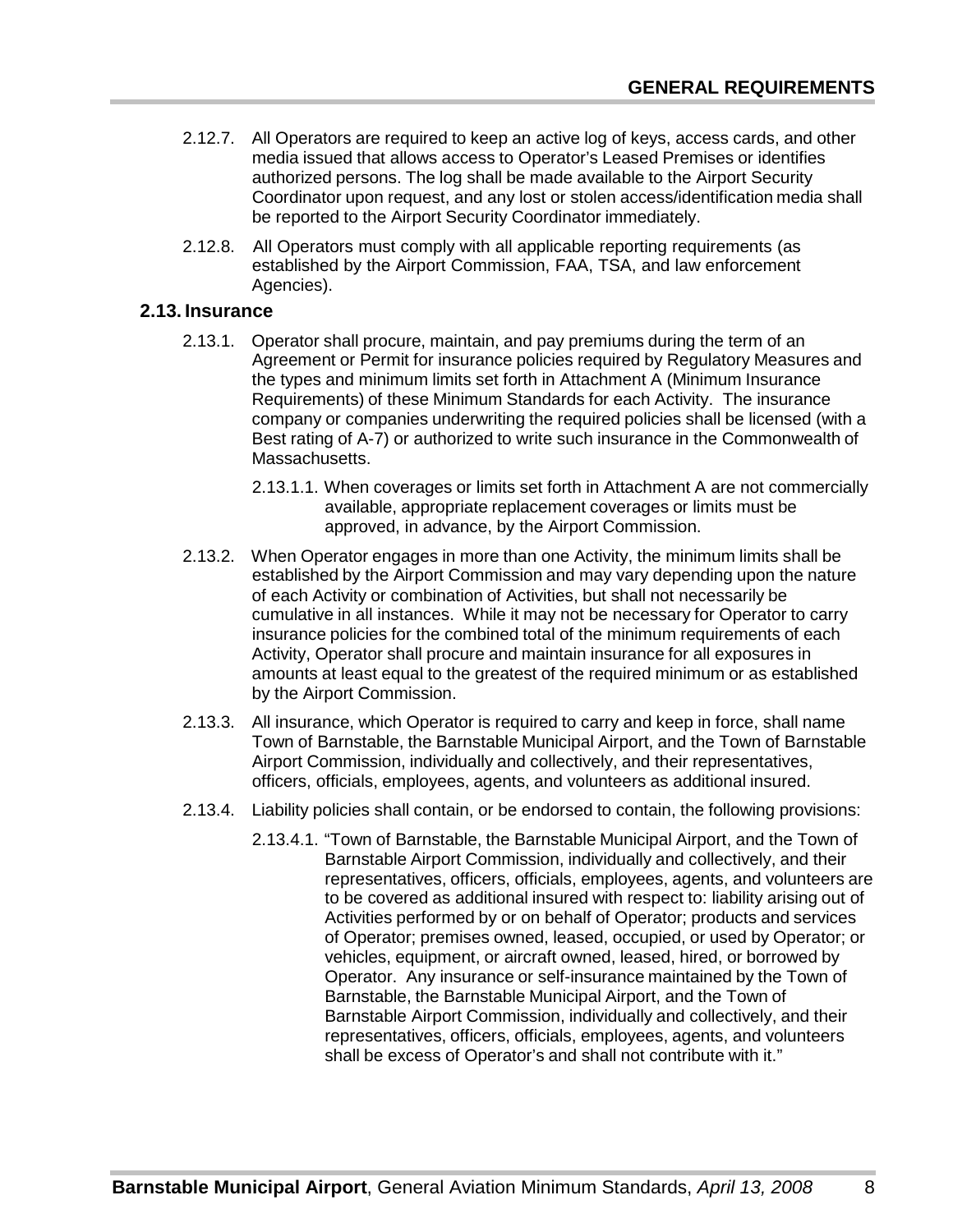- 2.13.4.2. "Any failure to comply with reporting or other provisions of the policies, including breaches of warranties, shall not affect coverage provided to the Town of Barnstable, the Barnstable Municipal Airport, and the Town of Barnstable Airport Commission, individually and collectively, and their representatives, officers, officials, employees, agents, and volunteers. Operator's insurance shall apply separately to each insured against whom claim is made or suit is brought, except with respect to the aggregate limits of the insurer's liability."
- 2.13.4.3. "Coverage shall not be suspended, voided, or cancelled by either party or reduced in coverage or in limits except after 30 days prior written notice by certified mail, return receipt requested, has been given to the Barnstable Municipal Airport's Airport Manager."
- 2.13.5. Certificates of Insurance for the insurance required by Regulatory Measures and set forth by these Minimum Standards for each Activity shall be delivered to the Airport Manager upon execution of any Agreement, Permit, or approval. Operator shall furnish additional Certificates of Insurance 30 days prior to any changes in coverage. Current proof of insurance shall be continually provided to the Airport Manager, including upon renewal, throughout the term of the Agreement or Permit.
- 2.13.6. The limits stipulated herein for each Activity represent the minimum coverage and policy limits that shall be maintained by the Operator to engage in Activities at the Airport. Operators are encouraged to secure higher policy limits.
- 2.13.7. Any self-insured Operator shall furnish evidence of such self-insurance and shall hold the Town of Barnstable, the Barnstable Municipal Airport, and the Town of Barnstable Airport Commission harmless in the event of any claims or litigation arising out of its Activities at the Airport. Such evidence shall be reviewed and approved in writing by the Airport Commission.
- 2.13.8. Operator shall, at its sole cost and expense, cause all Improvements on the Leased Premises to be kept insured to the full insurable value (current replacement cost with no depreciation) thereof against the perils of fire, lightning, wind, hail, earthquake, flood, extended coverage, and/or vandalism. The proceeds of any such insurance paid on account for any of the aforementioned perils, shall be used to defray the cost of repairing, restoring, or reconstructing said facilities or Improvements to the condition and location existing prior to the casualty causing the damage or destruction, unless a change in design or location is approved in writing by the Airport Commission.
- 2.13.9. Operator with known environmental contamination exposures shall be required to secure appropriate environmental liability insurance with coverage limits appropriate for the type and level of environmental contamination exposure risk.

# **2.14. Indemnification and Hold Harmless**

2.14.1. Operator shall defend, indemnify, save, protect, and hold harmless Town of Barnstable, the Barnstable Municipal Airport, and the Town of Barnstable Airport Commission, individually and collectively, and their representatives, officers, officials, employees, agents, and volunteers from any and all claims, demands, damages, fines, obligations, suits, judgments, penalties, causes of action, losses, liabilities, administrative proceedings, arbitration, or costs at any time received, incurred, or accrued by the Town of Barnstable, the Barnstable Municipal Airport, and the Town of Barnstable Airport Commission, individually and collectively, and their representatives, officers, officials, employees, agents, and volunteers as a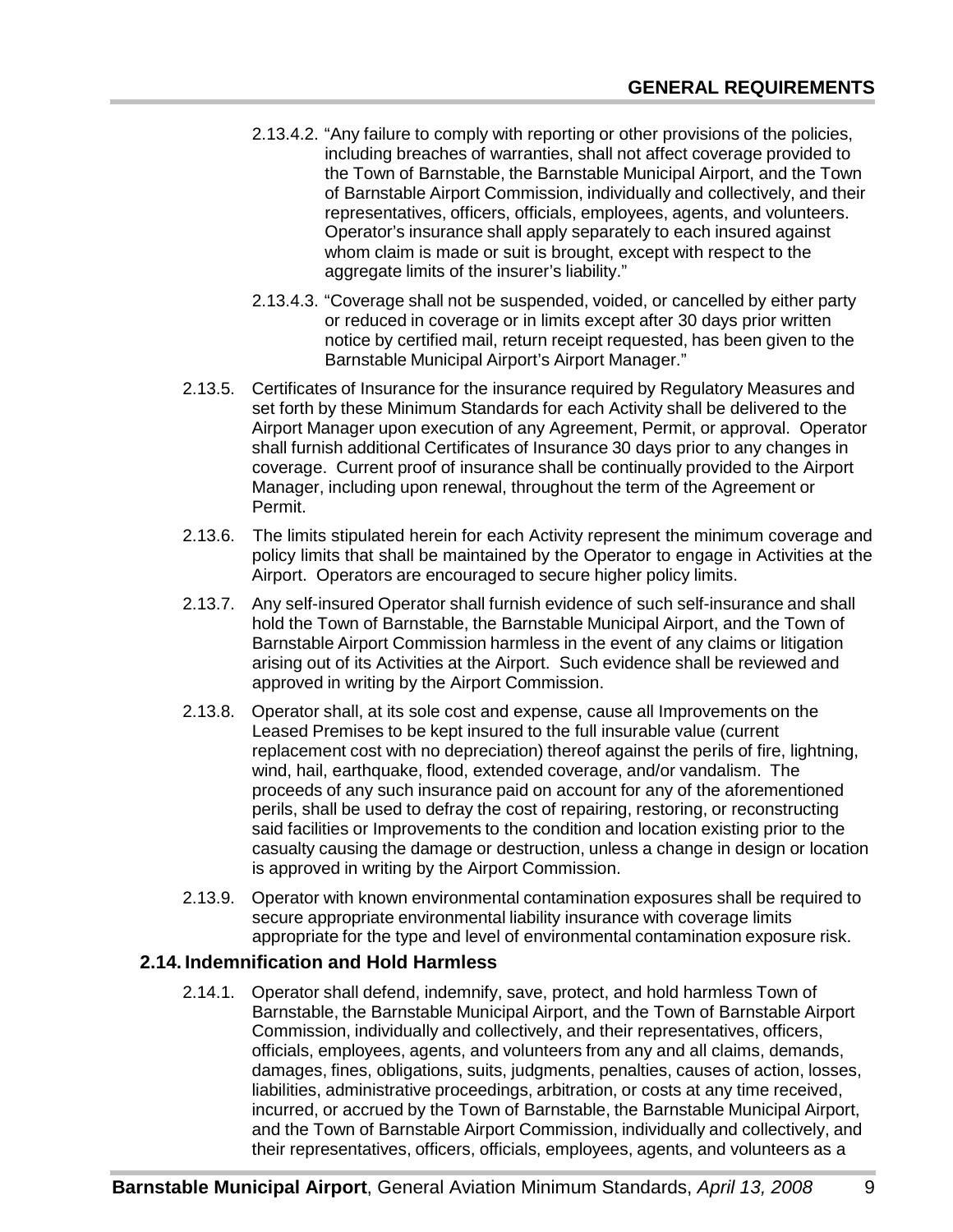result of, or arising out of Operator's actions or inaction. In the event a party indemnified hereunder is in part responsible for the loss, the indemnitor shall not be relieved of the obligation to indemnify; however, in such a case, liability shall be shared in accordance with Massachusetts principles of comparative fault.

- 2.14.2. The Operator shall accept total responsibility, indemnify, and hold harmless the Town of Barnstable, the Barnstable Municipal Airport, and the Town of Barnstable Airport Commission, individually and collectively, and their representatives, officers, officials, employees, agents, and volunteers in the event of an environmental contaminating accident or incident caused by Operator, its employees, its vendors or any other personnel used by the Operator to maintain Operator's facilities, Vehicles, Equipment, or Aircraft.
- 2.14.3. Nothing herein shall constitute a waiver of any protection available to the Town of Barnstable, the Barnstable Municipal Airport, and the Town of Barnstable Airport Commission, individually and collectively, and their representatives, officers, officials, employees, agents, and volunteers under any acts or statutory provisions of the Commonwealth of Massachusetts.

#### **2.15. Taxes**

2.15.1. Operator shall, at its sole cost and expense, pay all taxes, fees, and other charges that may be levied, assessed, or charged by any duly authorized Agency associated with Operator's Leased Premises (land and/or Improvements), Operator's Improvements on Leased Premises, and/or Operator's Activities.

#### **2.16. Multiple Activities**

- 2.16.1. When more than one Activity is conducted by an Operator at the Airport, the minimum standards shall be established by the Airport Commission.
- 2.16.2. Depending upon the nature of the combined Activities, the minimum standards shall not be:
	- 2.16.2.1. less than the highest standard for each element (e.g., land, hangar, office, shop, etc.) within the combined Activities, or
	- 2.16.2.2. greater than the cumulative standards for all of the combined Activities.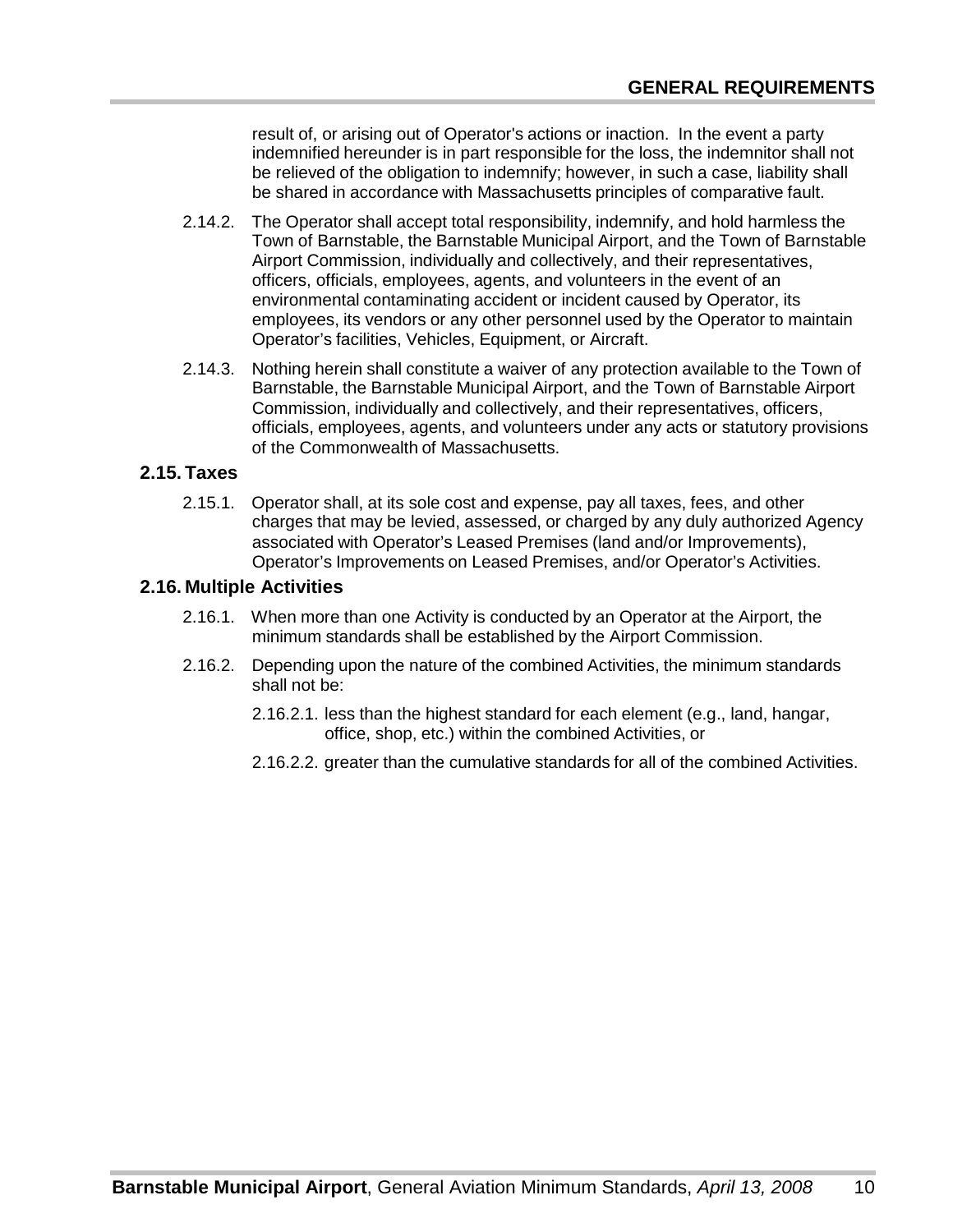## **3. FIXED BASE OPERATOR**

#### **3.1. Introduction**

- 3.1.1. A Fixed Base Operator (FBO) is a Commercial Operator engaged in the sale of products, services, and facilities at the Airport to include, at a minimum, the following Activities: Avgas and Aircraft lubricants; passenger, crew, and Aircraft ground services, support, and amenities; Aircraft Maintenance; Paved Tiedown; and Aircraft Parking.
- 3.1.2. In addition to the General Requirements set forth in Section 2, each Fixed Base Operator at the Airport shall comply with the following minimum standards set forth in this Section 3.

#### **3.2. Scope of Activity**

- 3.2.1. FBO's products and services shall include the following:
	- 3.2.1.1. Avgas and Aircraft Lubricants
		- 3.2.1.1.1. FBO shall deliver and dispense, upon request, Avgas and Aircraft lubricants into all General Aviation Aircraft frequenting the Airport.
		- 3.2.1.1.2. FBO shall provide a response time of no more than 15 minutes during required hours of activity (with the exception of situations beyond the control of the FBO).
	- 3.2.1.2. Passenger, Crew, and Aircraft Ground Services, Support, and Amenities associated with Group I and Group II Piston Aircraft
		- 3.2.1.2.1. FBO shall meet, direct, and park all Aircraft arriving on FBO's Leased Premises.
		- 3.2.1.2.2. FBO shall provide courtesy transportation, utilizing FBO's Vehicle(s), for passengers, crew, and baggage, as necessary.
		- 3.2.1.2.3. FBO shall provide parking and Tiedown of Aircraft upon the FBO's Leased Premises.
		- 3.2.1.2.4. FBO shall provide arrival and departure services for Aircraft using FBO's Leased Premises including crew and passenger baggage handling.
		- 3.2.1.2.5. FBO shall provide oxygen and compressed air services.
		- 3.2.1.2.6. FBO shall provide an Aircraft ground power unit.
		- 3.2.1.2.7. FBO shall provide aircraft cleaning services.
		- 3.2.1.2.8. FBO shall make available crew and passenger ground transportation arrangements (Limousine, shuttle, and rental car).
		- 3.2.1.2.9. FBO shall make available Aircraft catering arrangements.
	- 3.2.1.3. Aircraft Maintenance
		- 3.2.1.3.1. FBO shall provide Aircraft Maintenance (as defined in 14 CFR Part 43) for Group I and Group II Piston Aircraft.
		- 3.2.1.3.2. FBO shall engage in the sale of Aircraft parts and accessories.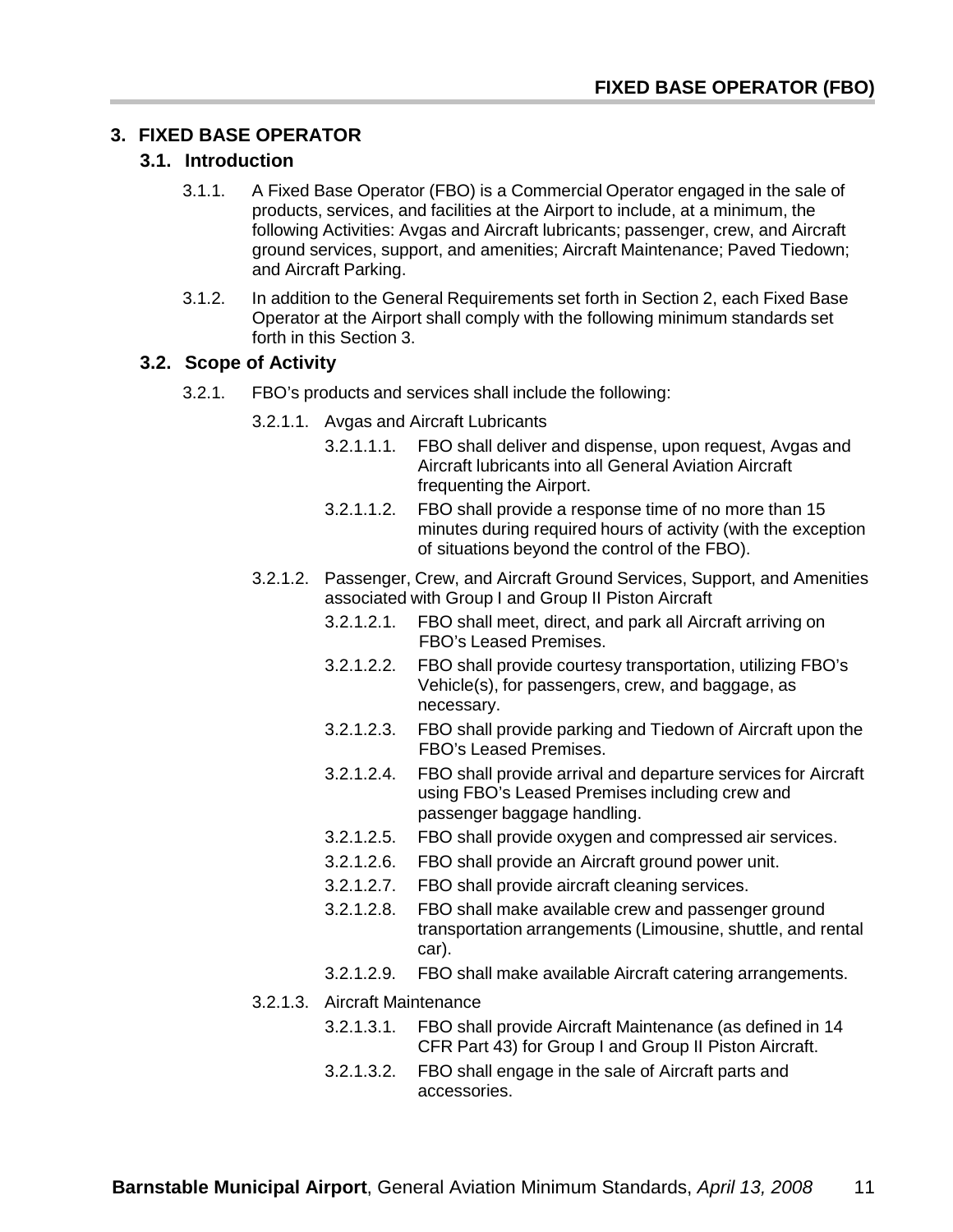3.2.1.3.3. FBO can meet these Minimum Standards for the provision of Aircraft Maintenance by and through an authorized Sublessee who meets the minimum standards for Aircraft Maintenance Operator and operates from the FBO's Leased Premises.

### **3.3. Leased Premises**

- 3.3.1. FBO shall have adequate land (see Section 2.5.1), Apron/Paved Tiedown (see Section 2.5.2), facilities (hangars, terminal, maintenance, and Fuel storage), and Vehicle Parking (see Section 2.5.3) to accommodate all Activities of FBO and all approved Sublessees, but not less than the following:
	- 3.3.1.1. Contiguous Land two (2) acres (87,120 square feet), upon which all required Improvements including Apron, Paved Tiedown, facilities, and Vehicle Parking shall be located.
	- 3.3.1.2. Apron one (1) acre (43,560 square feet), with a weight bearing capacity adequate to accommodate Aircraft handled or serviced by FBO.
	- 3.3.1.3. Paved Tiedown (exclusive of Apron) adequate to accommodate the number, type, and size of Based Aircraft and Transient Aircraft requiring Tiedown space at the FBO's Leased Premises, but not less than ten (10) Paved Tiedown spaces.
	- 3.3.1.4. Facilities 7,000 square feet (total) consisting of the following:
		- 3.3.1.4.1. Terminal space 2,000 square feet

Customer area shall be at least 1,250 dedicated square feet to include adequate space for crew and customer lounge(s), flight planning room, conference room, public use telephones, and restrooms.

Administrative area shall be at least 750 dedicated square feet to include adequate space for employee offices/work areas and storage.

3.3.1.4.2. Maintenance area – 5,000 square feet Maintenance customers shall have immediate access to

FBO's customer lounge, public use telephones, and restrooms.

Administrative area for Maintenance operations shall be at least 250 dedicated square feet to include adequate space for Maintenance Employee offices/work areas.

Maintenance area shall be at least 250 dedicated square feet to include adequate space for Maintenance Employee work areas, shop areas, and storage for Aircraft parts and equipment.

Maintenance hangar area shall not be less than 4,500 square feet (on a standalone basis or within another structure) capable of accommodating the largest Aircraft undergoing Aircraft Maintenance (other than Preventative Aircraft Maintenance as described in 14 CFR Part 43).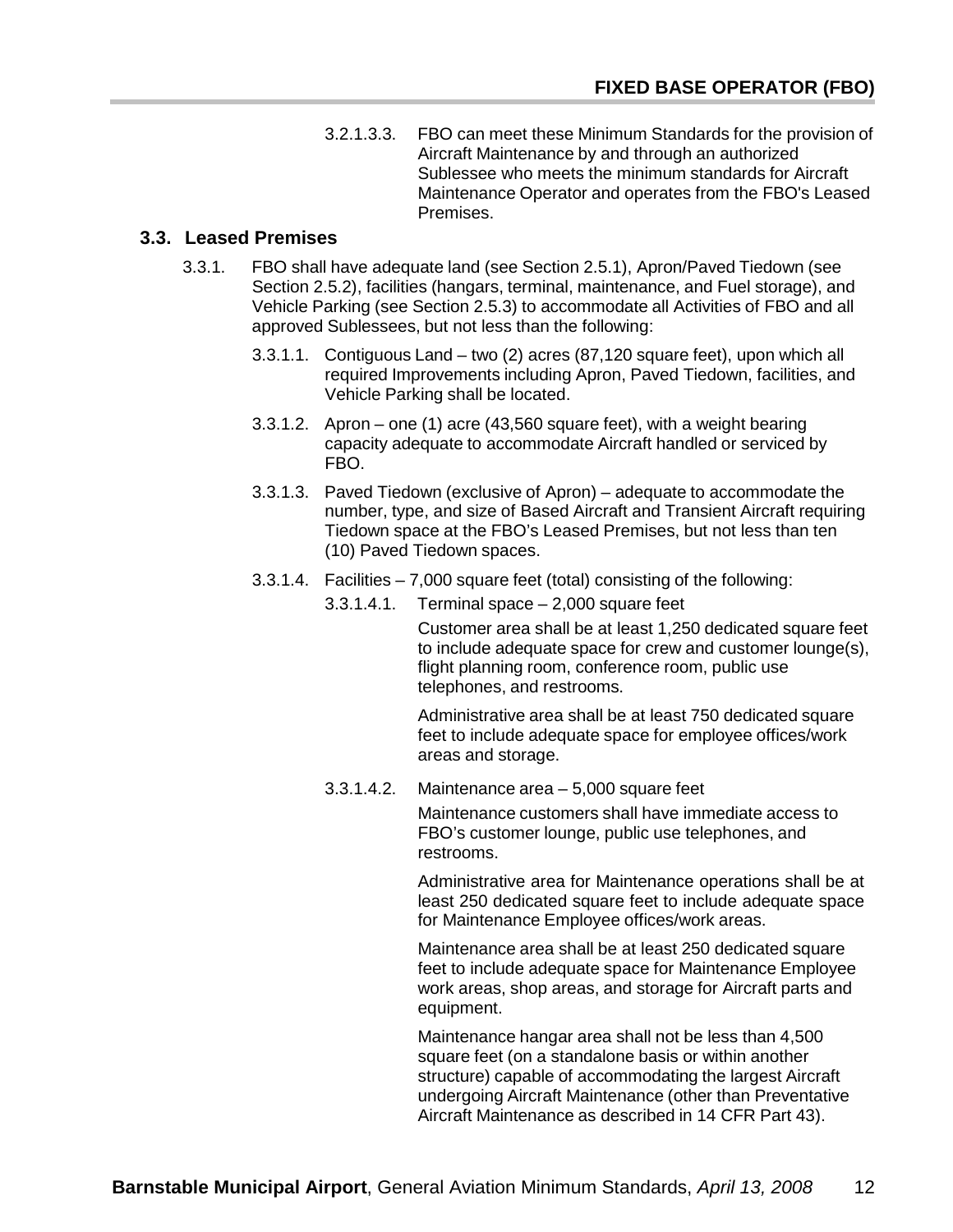## **3.4. Fuel Storage**

- 3.4.1. FBO shall construct or install and maintain an on-Airport Fuel storage facility at the Airport, unless otherwise authorized or required, in a location consistent with the Airport Master Plan, Airport Layout Plan, or other land use plan and approved by the Airport Commission.
- 3.4.2. Fuel storage facility shall have total capacity for three days peak supply of Avgas for Aircraft being serviced by FBO. In no event shall the total storage capacity be less than:
	- 3.4.2.1. 10,000 gallons for Avgas storage
	- 3.4.2.2. FBO shall have adequate storage, with appropriate secondary containment, for waste Fuel or test samples
- 3.4.3. FBO shall, at its sole cost and expense, maintain the Fuel storage facility, all Improvements thereon, and all appurtenances thereto, in a clean, neat, orderly, and fully operational/functional condition consistent with good business practice and equal or better than in appearance and character to other similar Improvements on the Airport.
- 3.4.4. FBO shall demonstrate that satisfactory arrangements have been made with a reputable aviation petroleum supplier/distributor for the delivery of Avgas in the quantities that are necessary to meet the requirements set forth herein.
- 3.4.5. FBO shall have a written Spill Prevention, Control and Countermeasures Plan ("SPCC Plan") that meets Regulatory Measures for Fuel storage facilities. An updated copy of the SPCC Plan shall be filed with the Airport Manager at least 30 days prior to commencing any fueling operations.
- 3.4.6. FBO shall be liable and indemnify the Town and the Airport Commission for all leaks, spills, or other damage that may result through the handling and dispensing of Fuel.
- 3.4.7. Fuel delivered/dispensed by FBO shall meet quality specifications as outlined in ASTM D 1910 (Avgas). Ensuring the quality of the Fuel is the responsibility of the FBO.
- 3.4.8. FBO shall report all Fuel delivered to the FBO, including total gallonage by type and make, during each calendar month and submit a summary along with appropriate fees and charges due the Airport Commision on or before the 15<sup>th</sup> day of the subsequent month.
- 3.4.9. FBO shall maintain records identifying the total number of aviation Fuel gallons purchased and delivered. Records (and meters) shall be made available for audit to the Airport Commission or representatives of the Town. In the case of a discrepancy, FBO shall promptly pay, in cash, all additional rates, fees, and charges due the Airport Commission, plus annual interest on the unpaid balance at the maximum rate allowable by law from the date originally due.

## **3.5. Fueling Equipment**

- 3.5.1. FBO shall have two (2) Avgas Refueling Vehicles each having a capacity of at least 750 gallons.
	- 3.5.1.1. An FBO may have only one Avgas Refueling Vehicle if FBO has a written agreement with another (separate) FBO at the Airport to provide Avgas Fueling services at times when the FBO's Refueling Vehicle is unavailable or unable to meet the required response time.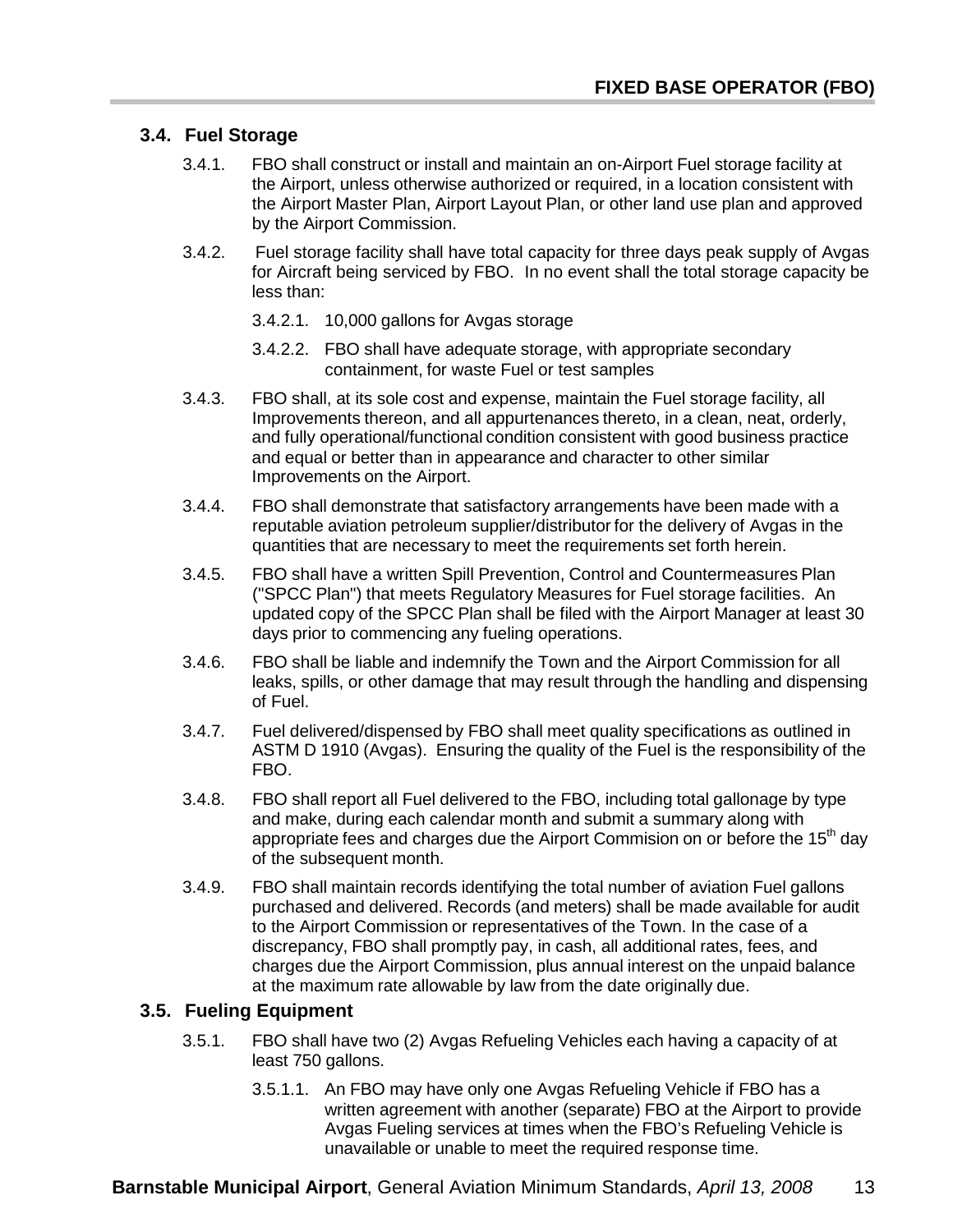- 3.5.1.1.1. Agreement must be on file with the Airport Manager.
- 3.5.2. Aircraft Refueling Vehicles shall be equipped with metering devices that meet all applicable Regulatory Measures. All Refueling Vehicles shall be bottom loaded.
- 3.5.3. Each Fueling Equipment shall be equipped and maintained to comply with all applicable safety and fire prevention requirements, standards, and Regulatory Measure including, without limitation, those prescribed by:
	- 3.5.3.1. Commonwealth of Massachusetts Fire Code;
	- 3.5.3.2. National Fire Protection Association (NFPA) Codes (including, but not limited to NFPA 407);
	- 3.5.3.3. United States Environmental Protection Agency (EPA);
	- 3.5.3.4. 14 CFR Part 139, Airport Certification, Section 139.321 "Handling/Storing of Hazardous Substances and Materials".
	- 3.5.3.5. Applicable FAA Advisory Circulars (AC) including AC 00-34 "Aircraft Ground Handling and Servicing" and AC 150/5210-5 "Painting, Marking and Lighting of Vehicles Used On An Airport".

#### **3.6. Equipment**

- 3.6.1. FBO shall have the following equipment:
	- 3.6.1.1. Adequate Equipment for recharging or energizing discharged Aircraft batteries
	- 3.6.1.2. Adequate equipment for securing Aircraft on the Apron including ropes, chains, and other types of Aircraft restraining devices and wheel chocks which are required to safely secure Aircraft as described in FAA Advisory Circular 20-35C
	- 3.6.1.3. One (1) oxygen cart and one (1) compressed air unit
	- 3.6.1.4. One (1) courtesy vehicle properly licensed and registered in the Commonwealth of Massachusetts (capable of accommodating seven passengers) to provide transportation of passengers, crews, and baggage to and from destinations on the Airport and local area resorts, hotels, and restaurants
	- 3.6.1.5. One (1) ramp transportation vehicle to provide transportation of passengers and baggage between the FBO's terminal building and Aircraft
	- 3.6.1.6. One (1) Aircraft tug (and tow bar) with a rated draw bar capacity sufficient to meet the towing requirement of the heaviest Group I or Group II Piston Aircraft frequenting the Airport
	- 3.6.1.7. One (1) ground power unit capable of providing electricity to direct current (DC) powered Aircraft
	- 3.6.1.8. Spill kits including the necessary equipment and materials to contain a Fuel spill and keep it from flowing into drains or other areas
	- 3.6.1.9. Adequate number of approved and regularly inspected dry chemical fire extinguisher units shall be maintained within all hangars, on all Apron areas, at all Fuel storage facilities, and on all ground handling and Refueling Vehicles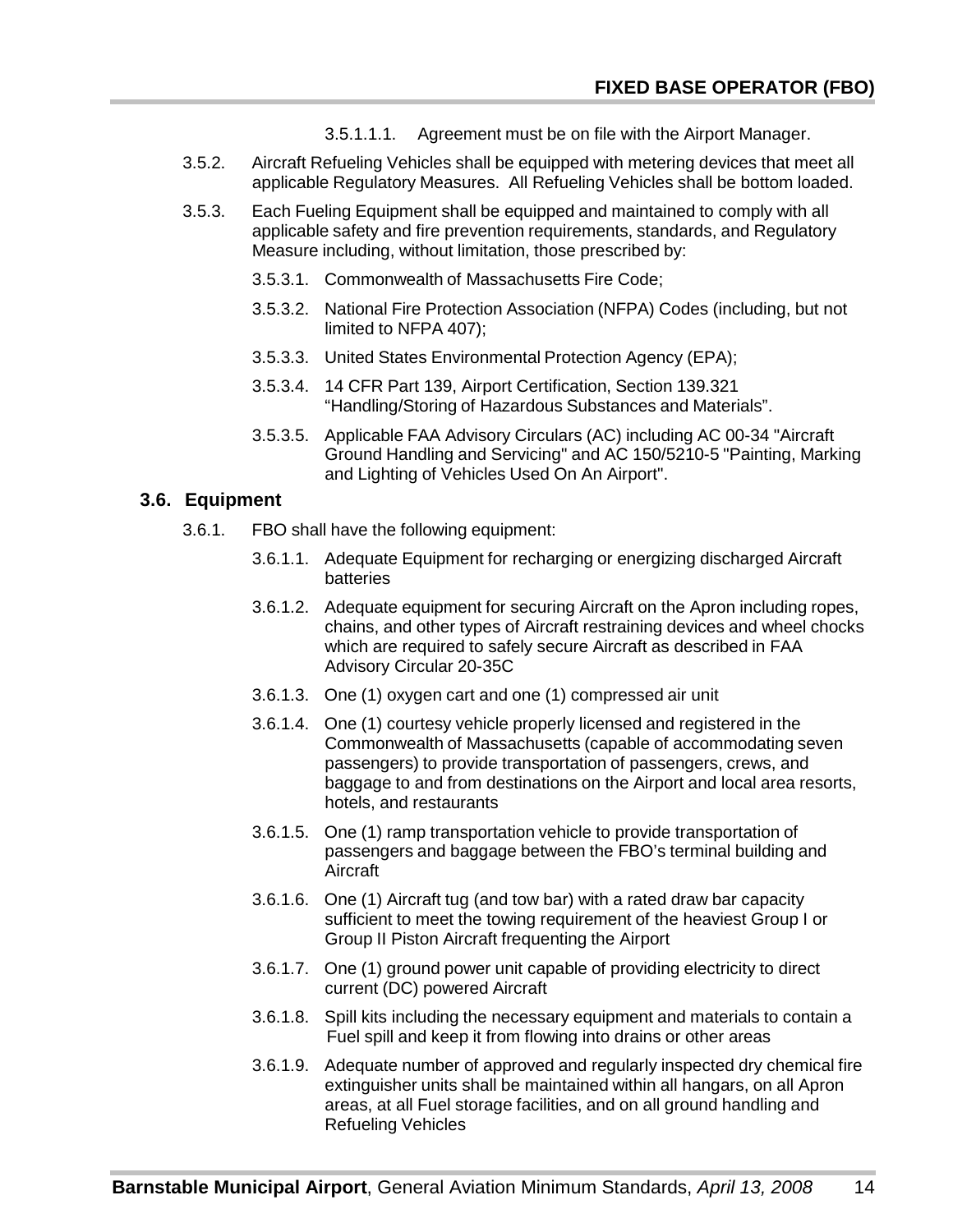3.6.1.10. All Equipment reasonably necessary for the proper performance of Aircraft Maintenance in accordance with applicable FAA regulations and manufacturers' specifications

## **3.7. Personnel**

- 3.7.1. Personnel, while on duty, shall be clean, neat in appearance, courteous, and at all times, properly uniformed with the exception of management and administrative personnel. Uniforms shall identify the name of the FBO, and the employee shall present a clean, neat, and professional appearance at all times.
- 3.7.2. FBO shall develop and maintain Standard Operating Procedures (SOP) for Fueling and ground handling and shall ensure compliance with standards set forth in FAA Advisory Circular 00-34A "Aircraft Ground Handling and Servicing." FBO's SOP shall include a training plan, Fuel quality assurance procedures and associated record keeping, and emergency response procedures to Fuel spills and fires. FBO's SOP shall also address: regular safety inspections, bonding and fire protection; public protection; control of access to Fuel storage facilities; and marking and labeling of Fuel storage tanks and Refueling Vehicles. FBO's SOP shall be submitted to the Airport Manager no later than 30 days before the FBO commences Activities at the Airport (and it shall be resubmitted anytime changes are made).
- 3.7.3. FBO shall have one (1) properly trained and qualified Employee, on each shift, providing Aircraft Fueling, Parking, and ground services and support.
	- 3.7.3.1. Employee shall have been trained in an FAA approved fire safety training program (14 CFR Part 139.321).
- 3.7.4. FBO shall have one (1) properly trained and qualified Employee, on each shift, to provide customer service and support.
- 3.7.5. FBO (or approved Sublessee) shall have one (1) Airframe and Powerplant Mechanic properly trained and qualified to perform Aircraft Maintenance on Group I and Group II Piston Aircraft frequenting the Airport.

## **3.8. Hours of Activity**

- 3.8.1. Aircraft Fueling and passenger, crew, and aircraft ground handling services, support, and amenities shall be continuously offered and available to meet reasonable demands of the general public for this Activity between the hours of 6:00 a.m. and 9:00 p.m. Memorial Day through Labor Day seven days a week (including the holidays) and between 7:00 a.m. and 7:00 p.m. seven days a week (including holidays) during the remainder of the year.
	- 3.8.1.1. These services shall also be available all other times (after hours), oncall, with a response time not to exceed 60 minutes.
- 3.8.2. Aircraft Maintenance shall be continuously offered and available to meet reasonable demand of the general public for this Activity between the hours of 8:00 a.m. and 5:00 p.m. five days a week.
	- 3.8.2.1. Aircraft Maintenance shall be available all other times (after hours), oncall, with response time not to exceed 60 minutes.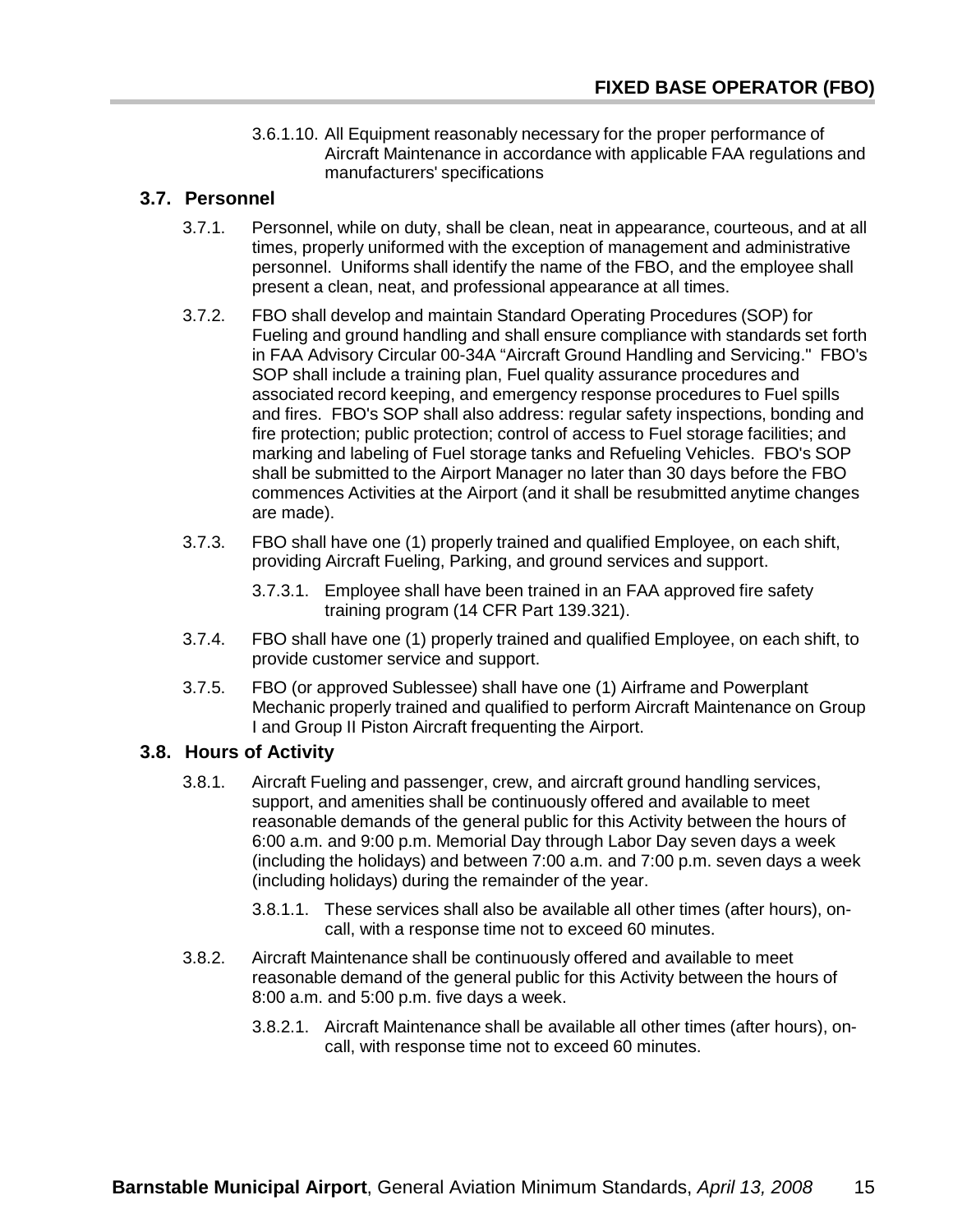### **3.9. Aircraft Removal**

3.9.1. Recognizing that Aircraft removal is the responsibility of the Aircraft Owner/Operator, the FBO shall be prepared to lend assistance within 30 minutes upon request by either the Airport Manager or the Aircraft Owner in order to maintain the operational readiness of the Airport. The FBO shall prepare an Aircraft removal plan and have the Equipment Readily Available that is necessary to remove the Group I and Group II Piston Aircraft frequenting the Airport.

#### **3.10. Insurance**

3.10.1. FBO shall maintain, at a minimum, the coverage and limits of insurance set forth in Attachment A – Minimum Insurance Requirements.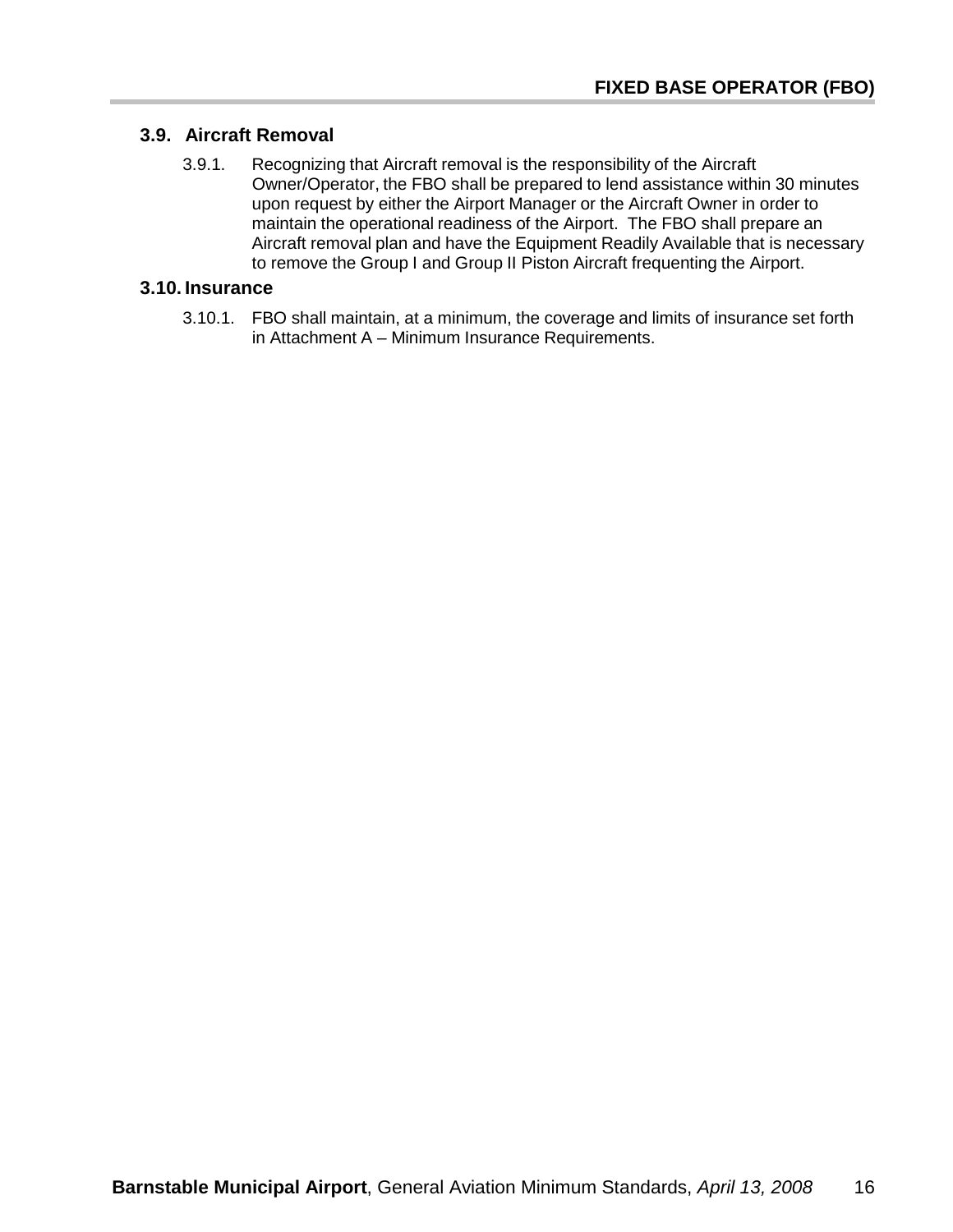## **4. AIRCRAFT MAINTENANCE OPERATOR (SASO)**

#### **4.1. Introduction**

- 4.1.1. An Aircraft Maintenance Operator is a Commercial Operator engaged in providing Aircraft Maintenance (as defined in 14 CFR Part 43) for Aircraft other than those owned, leased, and/or operated by (and under the full and exclusive control of) the Operator, which includes the sale of Aircraft parts and accessories.
- 4.1.2. In addition to the General Requirements set forth in Section 2, each Aircraft Maintenance Operator at the Airport shall comply with the following minimum standards set forth in this Section 4.
- 4.1.3. FBOs shall comply with the minimum standards set forth in Section 3 associated with Aircraft Maintenance.

#### **4.2. Leased Premises**

4.2.1. Operator engaging in this Activity shall have adequate land (see Section 2.5.1), Apron/Paved Tiedown (see Section 2.5.2), facilities, and Vehicle Parking (see Section 2.5.3) to accommodate all Activities of the Operator and all approved Sublessees, but not less than the following square footages, which are not cumulative:

|                               | <b>Groups</b> | <b>Groups</b>    | <b>Groups</b>   | Group           |
|-------------------------------|---------------|------------------|-----------------|-----------------|
|                               | I and II      | l and II         | l and II        | Ш               |
|                               | <b>Piston</b> | <b>Turboprop</b> | <b>Turbojet</b> | <b>Turbojet</b> |
|                               | Aircraft      | Aircraft         | Aircraft        | Aircraft        |
| Contiguous Land (Lessee Only) | 14,000 SF     | 22,500 SF        | 30,000 SF       | 43,560 SF       |
| Customer Area (Lessee)        | 400 SF        | 400 SF           | 400 SF          | 400 SF          |
| Customer Area (Sublessee)     | Accessible    | Accessible       | Accessible      | Accessible      |
| Administrative Area           | 300 SF        | 300 SF           | 300 SF          | 300 SF          |
| Maintenance Area              | 250 SF        | 500 SF           | 750 SF          | 1,000 SF        |
| Hangar                        | 4,500 SF      | 7,500 SF         | 10,000 SF       | 15,000 SF       |

- 4.2.1.1. All required Improvements including Apron, facilities, and Vehicle Parking shall be located on Contiguous Land.
- 4.2.1.2. Facilities shall include customer, administrative, maintenance, and hangar areas.
	- 4.2.1.2.1. Customer area shall include adequate space for (or in the case of a Sublessee, immediate access to) customer lounge, public use telephone, and restrooms.
	- 4.2.1.2.2. Administrative area shall include adequate and dedicated space for employee offices/work areas and storage.
	- 4.2.1.2.3. Maintenance area shall include adequate and dedicated space for employee work areas, shop areas, and storage for Aircraft parts and equipment.
	- 4.2.1.2.4. Hangar area shall be at least equal to the square footage required for the type of Aircraft Maintenance being provided (as identified above) or large enough to accommodate the largest Aircraft undergoing Aircraft Maintenance (other than Preventative Aircraft Maintenance as described in 14 CFR Part 43), whichever is greater.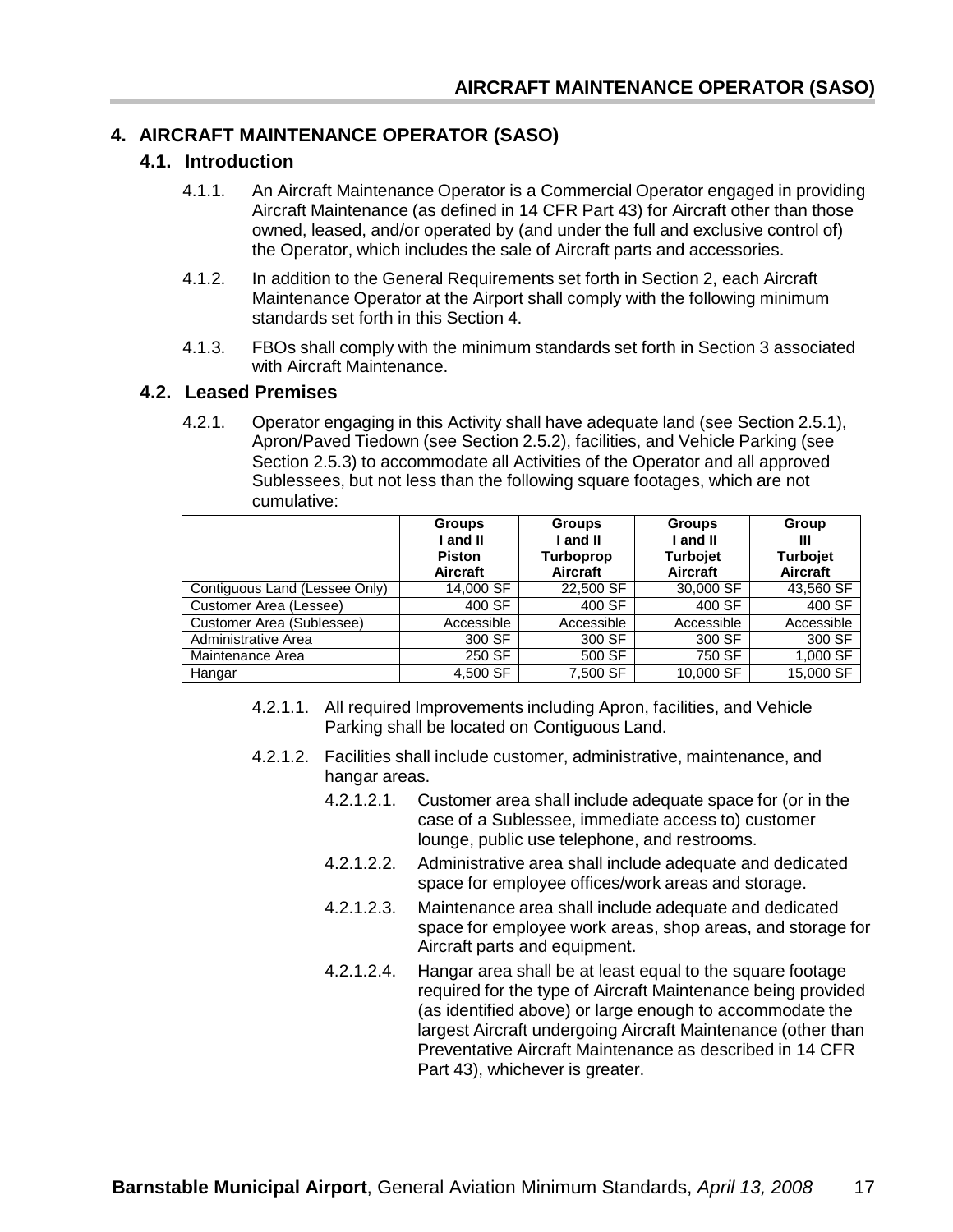## **4.3. Licenses and Certification**

- 4.3.1. An Operator conducting Turboprop or Turbojet Aircraft Maintenance shall be properly certificated as an FAA Repair Station, as defined by 14 CFR Part 145.
- 4.3.2. All Operators' personnel shall be properly certificated by the FAA, current, and hold the appropriate ratings and medical certification for the work being performed.

#### **4.4. Personnel**

- 4.4.1. Operator shall provide a sufficient number of personnel to adequately and safely carry out Aircraft Maintenance in a courteous, prompt, and efficient manner and meet the reasonable demands of the public for this Activity.
	- 4.4.1.1. An Operator conducting Group I and Group II Piston Aircraft Maintenance shall employ one (1) Airframe and Powerplant Mechanic and one (1) customer service representative as Employees (on each shift).
		- 4.4.1.1.1. An Airframe and Powerplant Mechanic may fulfill the responsibilities of the customer service representative unless the mechanic is performing duties off Airport.
	- 4.4.1.2. An Operator conducting Turboprop or Turbojet Aircraft Maintenance shall employ two (2) Airframe and Powerplant Mechanic and one (1) customer service representative as Employees (on each shift).
		- 4.4.1.2.1. An Airframe and Powerplant Mechanic may fulfill the responsibilities of the customer service representative unless the mechanic is performing duties off Airport.
	- 4.4.1.3. Operators providing 100 hour, annual, or phase inspections shall employ an Airframe and Powerplant Mechanic certified as an IA (Inspection Authority).

#### **4.5. Equipment**

- 4.5.1. If conducting Turboprop or Turbojet Aircraft Maintenance, Operator shall provide sufficient Equipment, supplies, and availability of parts as required for certification as a Repair Station, as defined by 14 CFR Part 145.
- 4.5.2. Equipment requirements include tugs, tow bars, jacks, dollies, and other equipment, supplies, and parts required to perform the Activity.

## **4.6. Hours of Activity**

4.6.1. Operator shall be open and services shall be available to meet reasonable demands of the general public for this Activity, at least five days a week, eight hours a day and available all other times (after hours), on-call, with response time not to exceed 60 minutes.

#### **4.7. Insurance**

4.7.1. Operator shall maintain, at a minimum, the coverage and limits of insurance set forth in Attachment A – Minimum Insurance Requirements.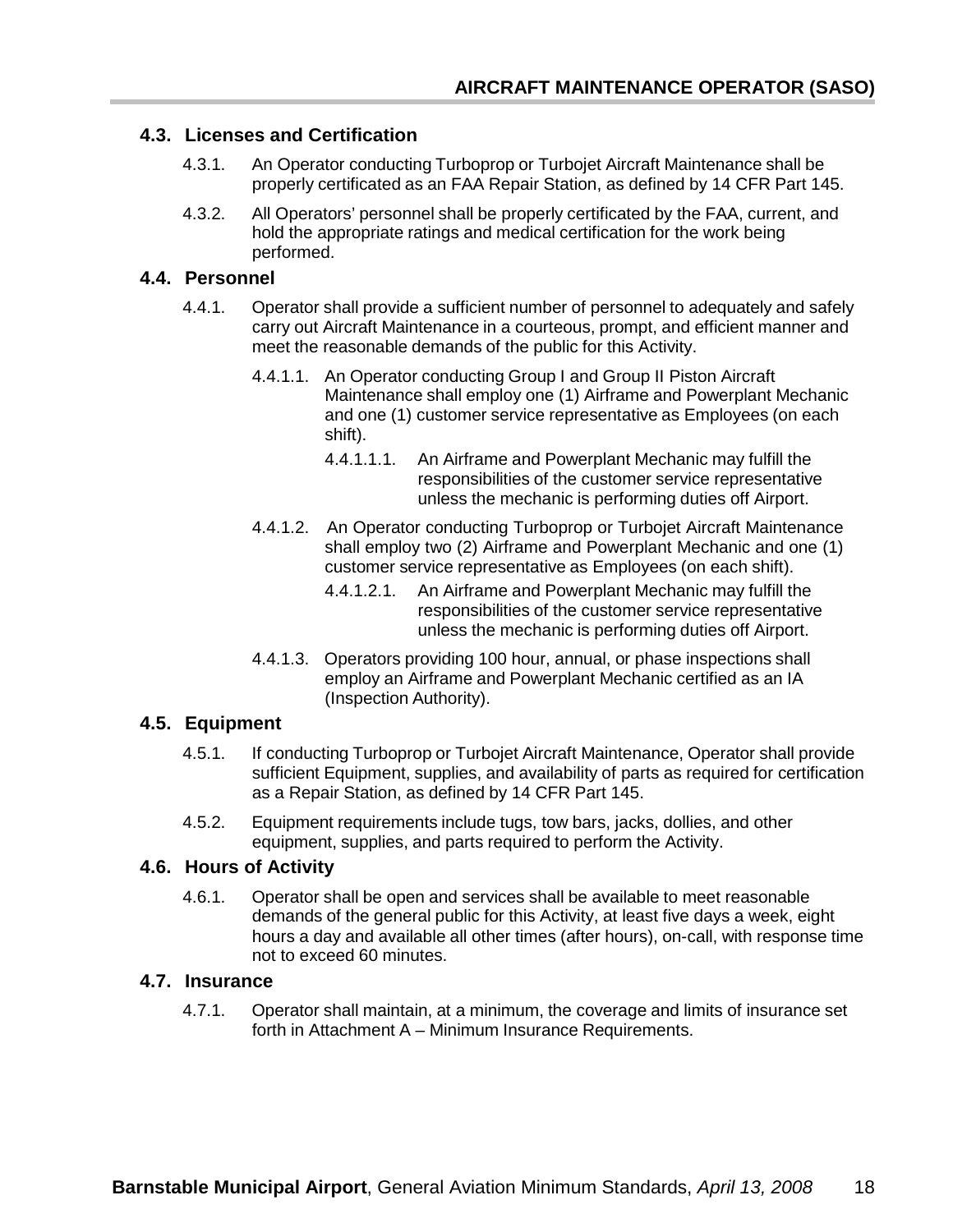# **5. AVIONICS OR INSTRUMENT MAINTENANCE OPERATOR (SASO)**

### **5.1. Introduction**

- 5.1.1. An Avionics or Instrument Maintenance Operator is a Commercial Operator engaged in the business of maintenance or alteration of one or more of the items described in 14 CFR Part 43, Appendix A (i.e., Aircraft radios, electrical systems, or instruments).
- 5.1.2. In addition to the General Requirements set forth in Section 2, each Avionics or Instrument Maintenance Operator at the Airport shall comply with the following minimum standards set forth in this Section 5.

#### **5.2. Leased Premises**

- 5.2.1. Operator engaging in this Activity shall have adequate land (see Section 2.5.1), Apron (see Section 2.5.2), facilities, and Vehicle Parking (see Section 2.5.3) to accommodate all Activities of the Operator and all approved Sublessees, but not less than the following square footages, which are not cumulative.
	- 5.2.1.1. For Operators performing just benchwork (i.e., removal and replacement services are being performed), the minimums, which are based upon the type of Aircraft avionics or instruments being tested and/or repaired, are as follows:

|                               | <b>Groups</b><br>I and II<br><b>Piston</b><br>Aircraft | <b>Groups</b><br>I and II<br><b>Turboprop</b><br>Aircraft | <b>Groups</b><br>I and II<br><b>Turbojet</b><br>Aircraft | Group<br>Ш<br>Turbojet<br>Aircraft |
|-------------------------------|--------------------------------------------------------|-----------------------------------------------------------|----------------------------------------------------------|------------------------------------|
| Contiguous Land (Lessee Only) | 10,890 SF                                              | 10,890 SF                                                 | 10,890 SF                                                | 10,890 SF                          |
| Customer Area (Lessee)        | 400 SF                                                 | 400 SF                                                    | 400 SF                                                   | 400 SF                             |
| Customer Area (Sublessee)     | Accessible                                             | Accessible                                                | Accessible                                               | Accessible                         |
| Administrative Area           | 300 SF                                                 | 300 SF                                                    | 300 SF                                                   | 300 SF                             |
| Maintenance Area              | 250 SF                                                 | 500 SF                                                    | 750 SF                                                   | 1,000 SF                           |

5.2.1.2. For Operators performing services beyond benchwork (i.e., removal and replacement services are being performed), the minimums, which are based upon the type of Aircraft avionics or instruments being tested and/or repaired, are as follows:

|                               | <b>Groups</b>             | <b>Groups</b>                | <b>Groups</b>               | Group                       |
|-------------------------------|---------------------------|------------------------------|-----------------------------|-----------------------------|
|                               | I and II                  | I and II                     | I and II                    | Ш                           |
|                               | <b>Piston</b><br>Aircraft | <b>Turboprop</b><br>Aircraft | <b>Turbojet</b><br>Aircraft | <b>Turbojet</b><br>Aircraft |
| Contiguous Land (Lessee Only) | 14,000 SF                 | 22,500 SF                    | 30,000 SF                   | 43,560 SF                   |
| Customer Area (Lessee)        | 400 SF                    | 400 SF                       | 400 SF                      | 400 SF                      |
| Customer Area (Sublessee)     | Accessible                | Accessible                   | Accessible                  | Accessible                  |
| Administrative Area           | 300 SF                    | 300 SF                       | 300 SF                      | 300 SF                      |
| Maintenance Area              | 250 SF                    | 500 SF                       | 750 SF                      | 1,000 SF                    |
| Hangar                        | 4,500 SF                  | 7,500 SF                     | 10,000 SF                   | 15,000 SF                   |

- 5.2.1.3. All required Improvements including Apron, facilities, and Vehicle Parking shall be located on Contiguous Land.
- 5.2.1.4. Facilities shall include customer, administrative, maintenance, and hangar (if required) areas.
	- 5.2.1.4.1. Customer area shall include adequate space for customer lounge, public use telephone, and restrooms.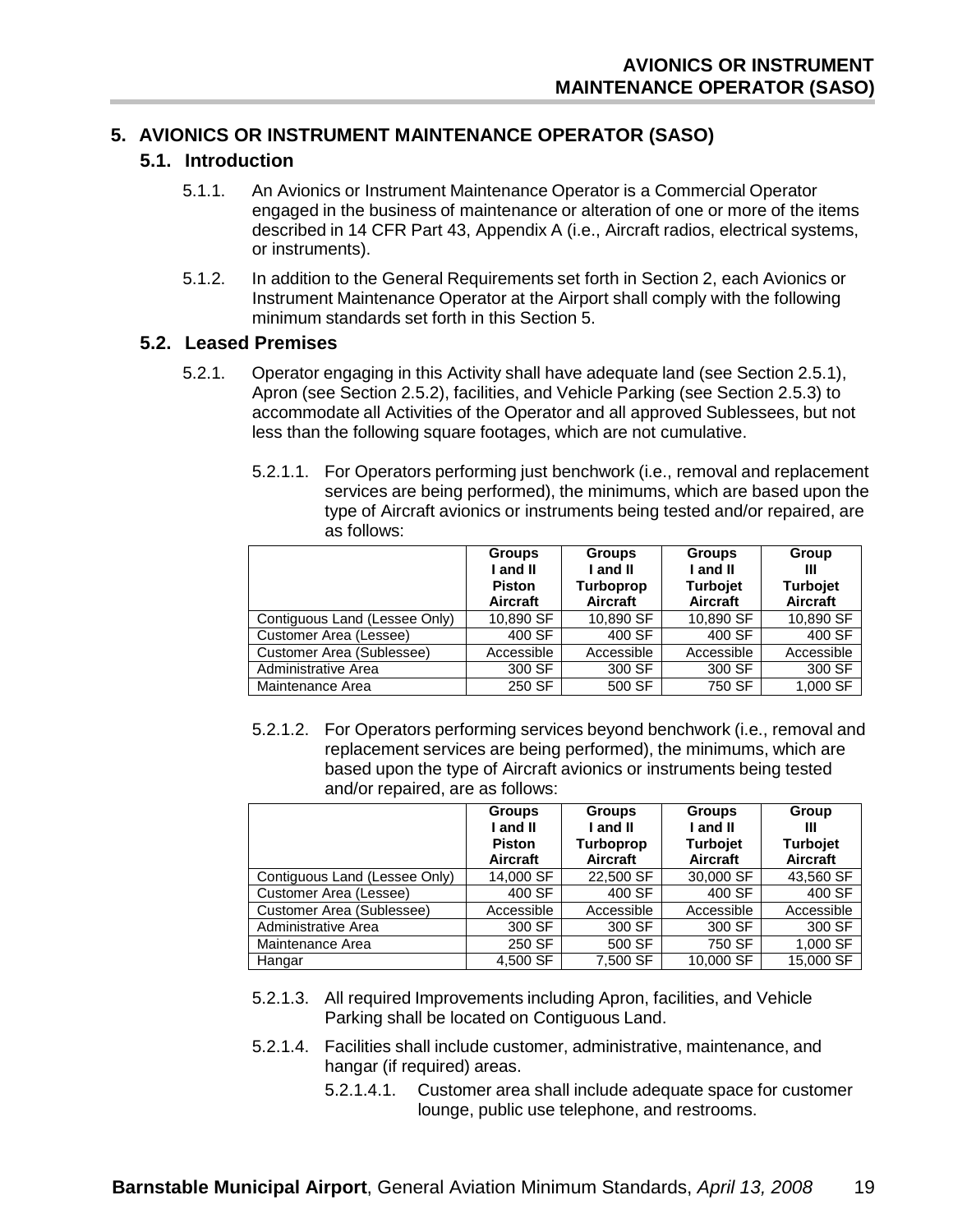- 5.2.1.4.2. Administrative area shall include adequate and dedicated space for employee offices/work areas and storage.
- 5.2.1.4.3. Maintenance area shall include adequate and dedicated space for employee work areas, shop areas, and storage for Aircraft parts and equipment.
- 5.2.1.4.4. Hangar area (if required) shall be at least equal to the square footage stipulated for the type of service being provided (as identified above) or large enough to accommodate the largest Aircraft undergoing avionics or instrument maintenance, and/or removal and replacement services, whichever is greater.

## **5.3. Licenses and Certifications**

- 5.3.1. An Operator performing avionics or instrument maintenance on Group I and/or Group II Turboprop or Turbojet Aircraft shall be properly certificated as an FAA Repair Station, as defined by 14 CFR Part 145.
- 5.3.2. Personnel shall be properly certificated by the FAA and FCC, current, and hold the appropriate ratings and medical certification for the work being performed.

#### **5.4. Personnel**

- 5.4.1. Operator shall provide a sufficient number of personnel to adequately and safely carry out Activity in a courteous, prompt, and efficient manner adequate to meet the reasonable demands of the public seeking such services.
	- 5.4.1.1. Operator shall employ one (1) technician (avionics technician and/or instrument technician, as applicable) and one (1) customer service representative as Employees (on each shift).
		- 5.4.1.1.1. Technician may fulfill the responsibilities of the customer service representative unless technician is performing duties off-Airport.

## **5.5. Equipment**

5.5.1. Operator shall provide sufficient shop space, Equipment, supplies, and availability of parts to safely accommodate its largest serviced Aircraft.

## **5.6. Hours of Activity**

5.6.1. Operator shall be open and services shall be available to meet the reasonable demands of the general public for this Activity five days a week, eight hours a day and available all other times (after hours), on-call, with response time not to exceed 60 minutes.

### **5.7. Insurance**

5.7.1. Operator shall maintain, at a minimum, the coverage and limits of insurance set forth in Attachment A – Minimum Insurance Requirements.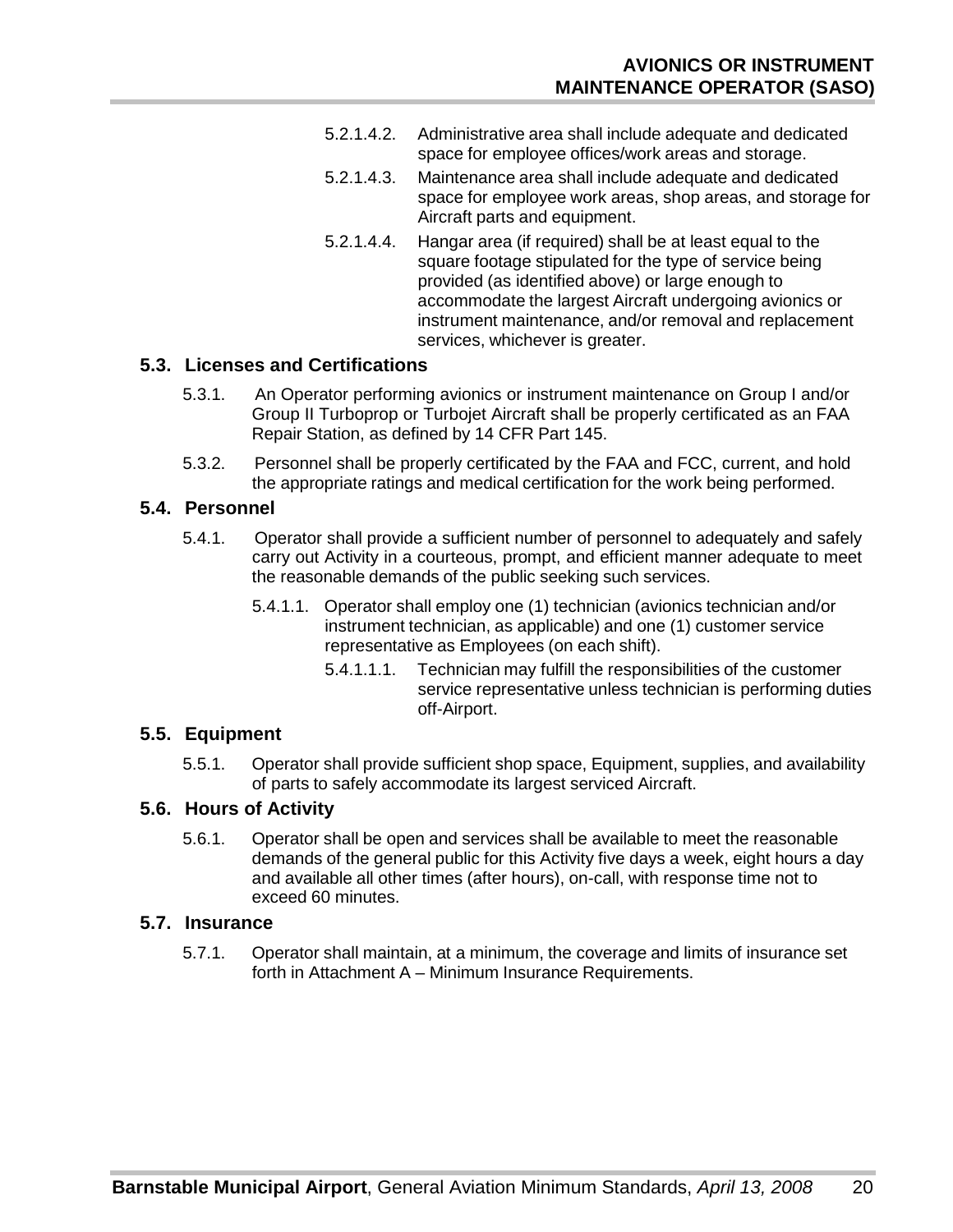# **6. AIRCRAFT RENTAL OR FLIGHT TRAINING OPERATOR (SASO)**

# **6.1. Introduction**

- 6.1.1. An Aircraft Rental Operator is a Commercial Operator engaged in the rental of Aircraft to the general public.
- 6.1.2. A Flight Training Operator is a Commercial Operator engaged in providing flight instruction to the general public.
	- 6.1.2.1. A person holding a current FAA flight instructor's certificate, who gives occasional flight instruction (does not make flight instruction available to the general public) to an owner of an Aircraft in the owner's Aircraft, shall not be deemed a Commercial Activity.
- 6.1.3. In addition to the General Requirements set forth in Section 2, each Aircraft Rental or Flight Training Operator at the Airport shall comply with the following minimum standards set forth in this Section 6.

## **6.2. Leased Premises**

- 6.2.1. Operator engaging in this Activity shall have adequate land (see Section 2.5.1), Apron/Paved Tiedown (see Section 2.5.2), facilities, and Vehicle Parking (see Section 2.5.3) to accommodate all Activities of the Operator and all approved Sublessee(s), but not less than the following:
	- 6.2.1.1. Contiguous Land (Lessee only, with hangar requirement) one-half acre (21,780 square feet) upon which all required Improvements including Apron, facilities, and Vehicle Parking shall be located.
	- 6.2.1.2. Contiguous Land (Lessee only, without hangar requirement) onequarter acre (10,890 square feet) upon which all required Improvements including Apron, facilities, and Vehicle Parking shall be located.
	- 6.2.1.3. Apron/Paved Tiedowns (Lessee only) shall be adequate to accommodate four (4) Aircraft having a minimum wingspan of 40 feet.
		- 6.2.1.3.1. If Operator utilizes a hangar for the storage of Aircraft in the Operator's inventory at the Airport, no Paved Tiedowns will be required.
	- 6.2.1.4. Facilities shall include customer and administrative areas. Maintenance and hangar areas are required if Operator is conducting Aircraft Maintenance on Aircraft owned, leased, and/or operated by (and under the full and exclusive control of) Operator. If Operator provides Aircraft Maintenance on other Aircraft, Operator shall meet the minimum standards for an Aircraft Maintenance Operator.
		- 6.2.1.4.1. Customer area (Lessee) shall be at least 800 square feet to include adequate space for customer lounge, class/training rooms, public use telephone, and restrooms.
		- 6.2.1.4.2. Customer area (Sublessee) shall be at least 250 square feet to include adequate space for class/training rooms. Operator's customers shall have immediate access to customer lounge, public use telephone, and restrooms.
		- 6.2.1.4.3. Administrative area shall be at least 250 square feet to include adequate and dedicated space for employee offices/work areas and storage.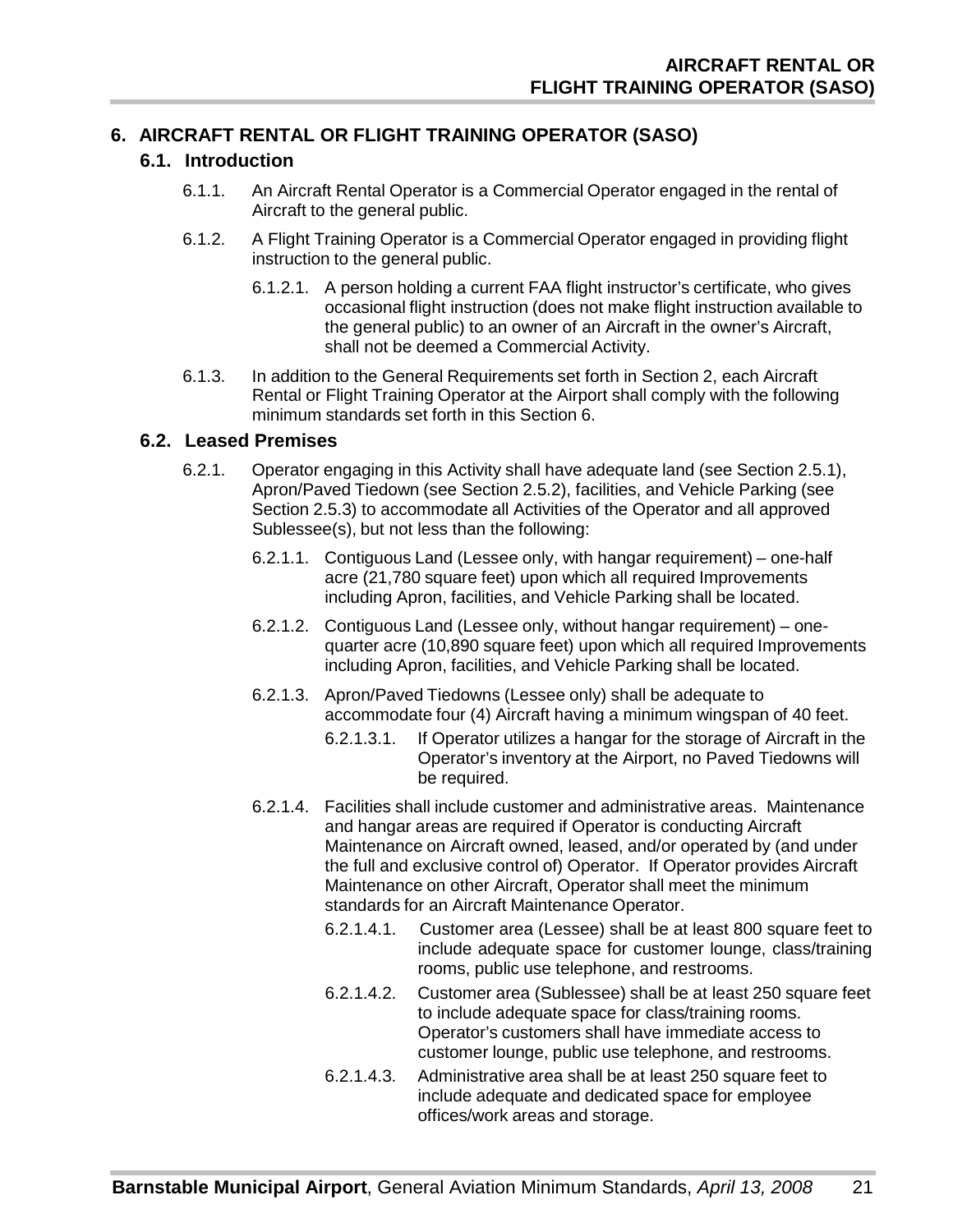- 6.2.1.4.4. Hangar area (Lessee), if required, shall be at least 2,500 square feet or large enough to accommodate the largest Aircraft in Operator's fleet at the Airport maintained by Operator, whichever is greater.
- 6.2.1.4.5. Hangar area (Sublessee), if required, shall be large enough to accommodate the largest Aircraft in Operator's fleet at the Airport maintained by Operator.
- 6.2.1.4.6. Maintenance area, if required, shall be at least 250 square feet to include adequate and dedicated space for employee work areas, shop areas, and storage for Aircraft parts and equipment.

## **6.3. Licenses and Certifications**

- 6.3.1. Personnel performing Aircraft proficiency checks and/or Flight Training shall be properly certificated by the FAA, current, and hold the appropriate ratings and medical certification for the Aircraft being utilized and/or Flight Training being provided.
	- 6.3.1.1. Flight Training Operators shall have at least one (1) flight instructor with the appropriate ratings and medical certification to provide flight instruction.

## **6.4. Personnel**

- 6.4.1. Operator shall provide a sufficient number of personnel to adequately and safely carry out Aircraft rental and/or Flight Training in a courteous, prompt, and efficient manner adequate to meet the reasonable demands of the general public seeking such services.
	- 6.4.1.1. Operator shall employ one (1) flight instructor and one (1) customer service representative as Employees to be available during required Hours of Activity (see Section 6.6).
	- 6.4.1.2. Flight Training Operators shall have available a properly certificated ground school instructor capable of providing on-demand ground school instruction sufficient to enable students to pass the FAA written examinations for private pilot, commercial pilot, and instrument rating.
	- 6.4.1.3. For Aircraft Rental Operators and/or Flight Training Operators, one of the required flight instructors may fulfill the responsibilities of the customer service representative unless the flight instructor is performing duties off-Airport.

## **6.5. Equipment**

- 6.5.1. Operator shall have available for rental or use in Flight Training, either owned by or under written lease to Operator and under the full and exclusive control of Operator, no less than one (1) properly certified and currently airworthy Aircraft equipped for and fully capable of flight under instrument conditions.
- 6.5.2. Flight Training Operators shall provide, at a minimum, adequate mock-ups and/or still and motion pictures, or other training aids necessary to provide proper and effective ground school instruction.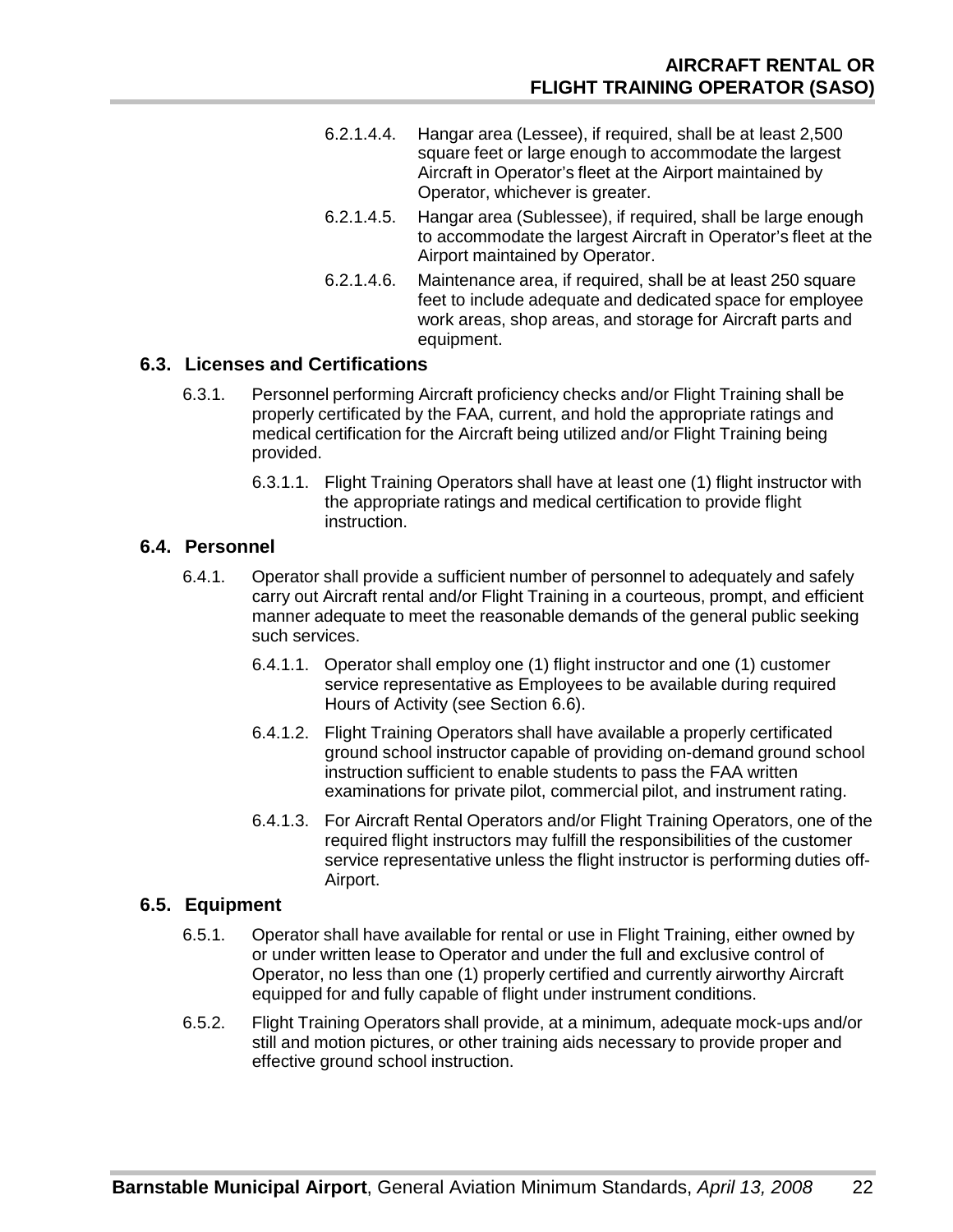## **6.6. Hours of Activity**

6.6.1. An Aircraft Rental Operator and a Flight Training Operator shall be open and services shall be available to meet the reasonable demands of the general public for this Activity.

## **6.7. Insurance**

- 6.7.1. Operator shall maintain, at a minimum, the coverage and limits of insurance set forth in Attachment A – Minimum Insurance Requirements.
- 6.7.2. Disclosure Requirement: Any Operator conducting Aircraft rental or Flight Training shall post a notice and incorporate within the rental and instruction agreements the coverage and limits provided to the renter or student by Operator, as well as a statement advising that additional coverage is available to such renter or student through the purchase of an individual non-ownership liability policy. Operator shall provide a copy of such notice to the Airport Manager.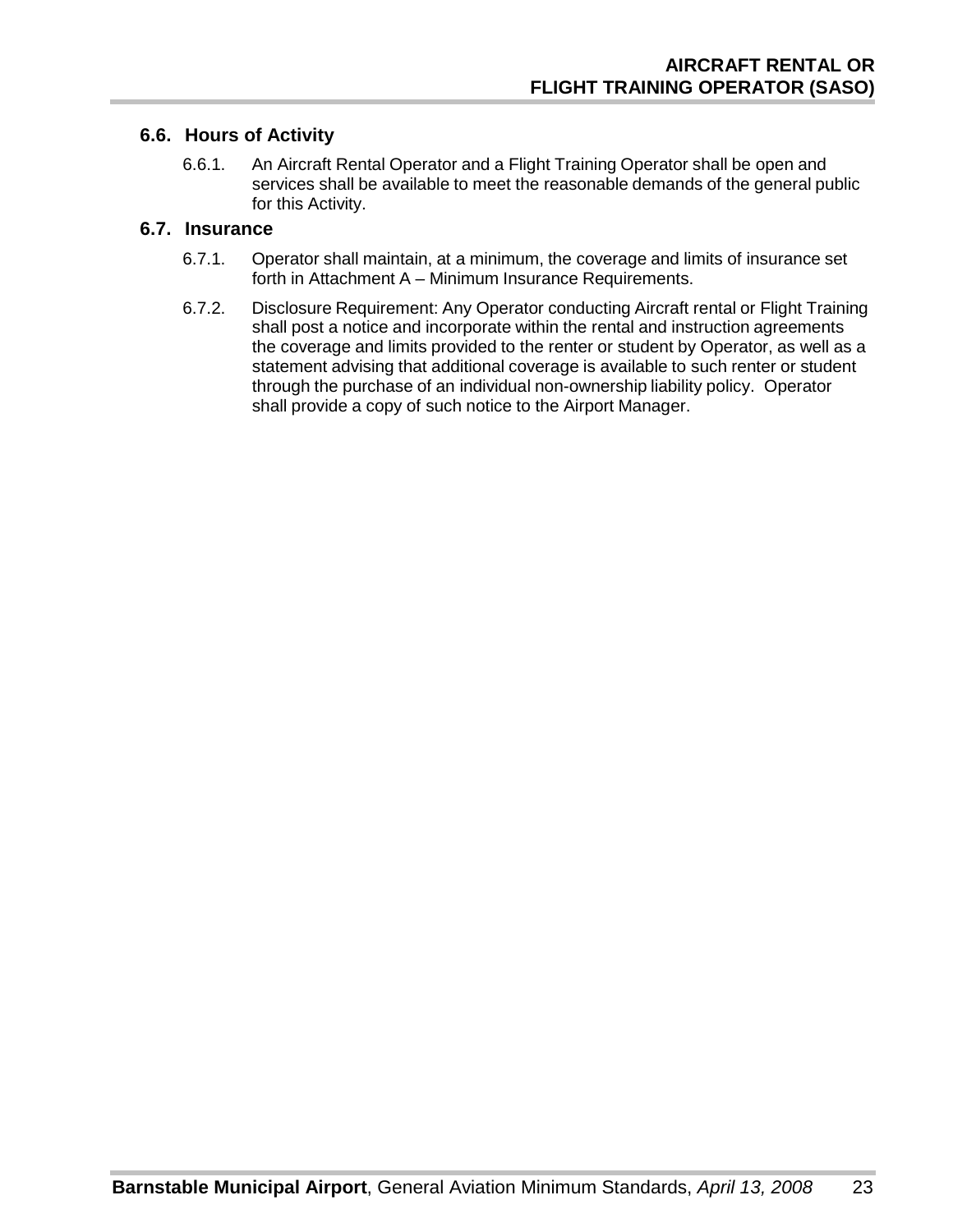## **7. AIRCRAFT CHARTER OR AIRCRAFT MANAGEMENT OPERATOR (SASO)**

## **7.1. Introduction**

- 7.1.1. An Aircraft Charter Operator is a Commercial Operator engaged in on-demand common carriage for persons or Property (as defined in 14 CFR Part 135) or operates in private carriage (as defined in 14 CFR Part 125).
- 7.1.2. An Aircraft Management Operator is a Commercial Operator engaged in the business of providing Aircraft management including, but not limited to, flight dispatch, flight crews, or Aircraft Maintenance coordination to the general public.
- 7.1.3. In addition to the General Requirements set forth in Section 2, each Aircraft Charter Operator and Aircraft Management Operator at the Airport shall comply with the following minimum standards set forth in this Section 7.

## **7.2. Leased Premises**

- 7.2.1. Operator engaging in this Activity shall have adequate land (see Section 2.5.1), Apron/Paved Tiedown (see Section 2.5.2), facilities, and Vehicle Parking (see Section 2.5.3) to accommodate all Activities of the Operator and all approved Sublessee(s), but not less than the following:
	- 7.2.1.1. Contiguous Land (Lessee only, with hangar requirement) one-half acre (21,780 square feet) upon which all required Improvements including Apron, facilities, and Vehicle Parking shall be located.
	- 7.2.1.2. Contiguous Land (Lessee only, without hangar requirement) onequarter acre (10,890 square feet) upon which all required Improvements including Apron, facilities, and Vehicle Parking shall be located.
	- 7.2.1.3. Apron/Paved Tiedowns (Lessee only) shall be adequate to accommodate four (4) Aircraft having a minimum wingspan of 40 feet.
		- 7.2.1.3.1. If Operator utilizes a hangar for the storage of Aircraft in the Operator's inventory at the Airport, no Paved Tiedowns will be required.
	- 7.2.1.4. Facilities shall include customer and administrative areas. Maintenance and hangar areas are required if Operator is conducting Aircraft Maintenance on Aircraft owned, leased, and/or operated by (and under the full and exclusive control of) Operator. If Operator provides Aircraft Maintenance on other Aircraft, Operator shall meet the following minimum standards for an Aircraft Maintenance Operator.
		- 7.2.1.4.1. Customer area (Lessee) shall be at least 400 square feet to include adequate space for customer lounge, public use telephone, and restrooms.
		- 7.2.1.4.2. Customer area (Sublessee): Customers shall have immediate access to customer lounge (if appropriate), public use telephone, and restrooms.
		- 7.2.1.4.3. Administrative area shall be at least 250 square feet and shall include adequate and dedicated space for employee offices/work areas and storage.
		- 7.2.1.4.4. Hangar area (Lessee), if required, shall be at least 2,500 square feet or large enough to accommodate the largest Aircraft in Operator's fleet at the Airport maintained by Operator, whichever is greater.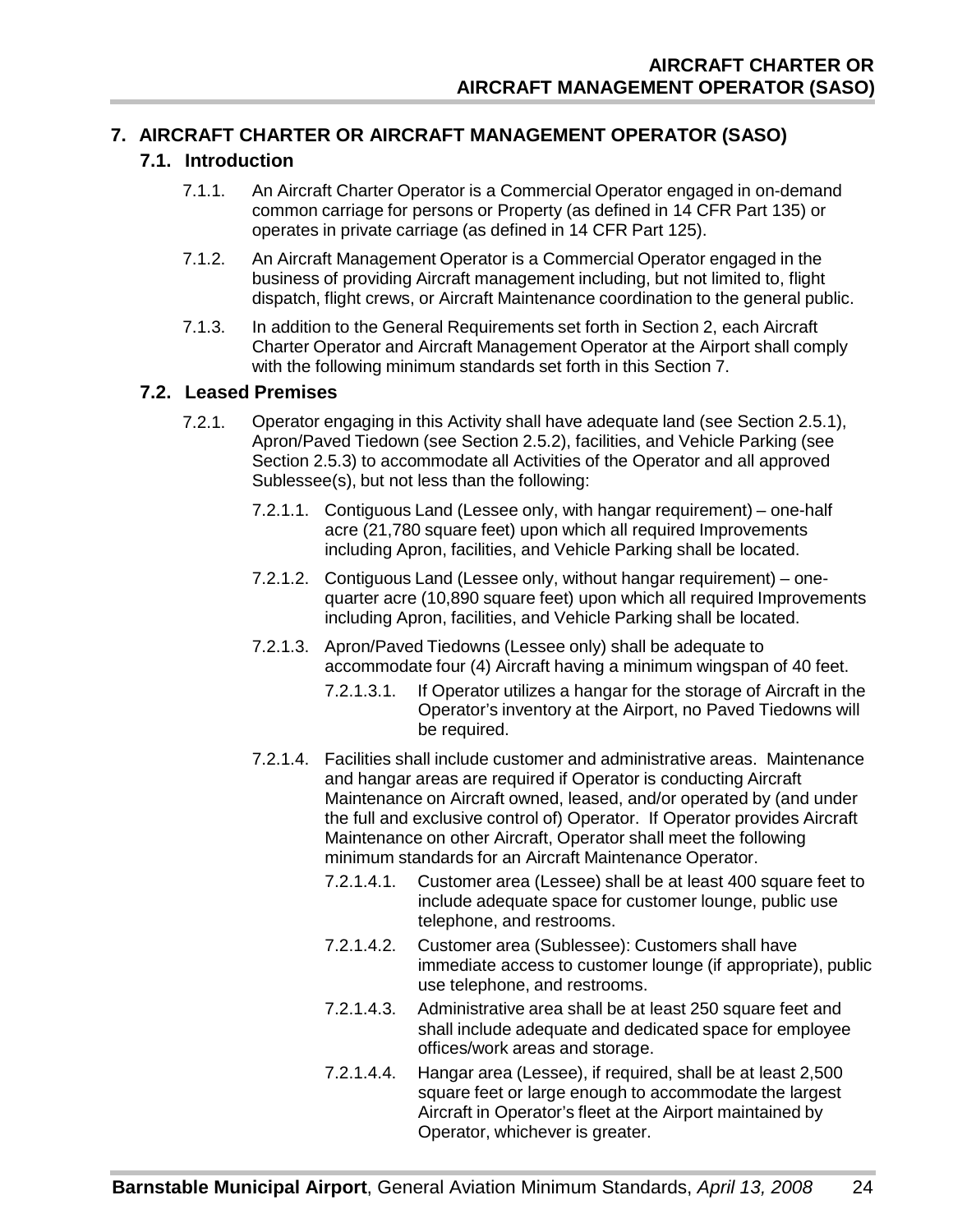- 7.2.1.4.5. Hangar area (Sublessee), if required, shall be large enough to accommodate the largest Aircraft in Operator's fleet at the Airport maintained by Operator.
- 7.2.1.4.6. Maintenance area, if required, shall be at least 250 square feet and shall include adequate and dedicated space for employee work areas, shop areas, and storage for Aircraft parts and equipment.

## **7.3. Licenses and Certifications**

- 7.3.1. Aircraft Charter Operators shall have and provide copies to the Airport Manager of all appropriate certifications and approvals, including without limitation, the Preapplication Statement of Intent (FAA Form 8400-6), the Registrations and Amendments under Part 298 (OST Form 4507), and/or FAA issued operating certificate(s). Any time certifications or approvals are modified, the updated documentation (reflecting the changes) shall be immediately provided to the Airport Manager.
- 7.3.2. Personnel shall be properly certificated by the FAA, current, and hold the appropriate ratings in the Aircraft utilized and medical certifications for the Activity.

## **7.4. Personnel**

- 7.4.1. Operator shall provide a sufficient number of personnel to adequately and safely carry out Activity in a courteous, prompt, and efficient manner adequate to meet the reasonable demands of the general public seeking such services.
	- 7.4.1.1. Aircraft Charter Operator shall employ one (1) chief pilot, one (1) pilot (who may serve as the chief pilot), and one (1) customer service representative as Employees (on each shift).
		- 7.4.1.1.1. The pilot may fulfill the responsibilities of the customer service representative unless the pilot is performing duties off-Airport
	- 7.4.1.2. Aircraft Management Operator shall employ one (1) customer service representative as an Employee (on each shift).

## **7.5. Equipment**

7.5.1. Operator shall provide, either owned or under written lease to Operator and under the full and exclusive control of Operator, one (1) certified and continuously airworthy (instrument-qualified) Aircraft.

## **7.6. Hours of Activity**

7.6.1. Operator's services shall be available to meet the reasonable demands of the public for this Activity. Operator's on-call response time to customer inquiries shall not exceed 60 minutes.

## **7.7. Insurance**

7.7.1. Operator shall maintain, at a minimum, the coverage and limits of insurance set forth in Attachment A – Minimum Insurance Requirements.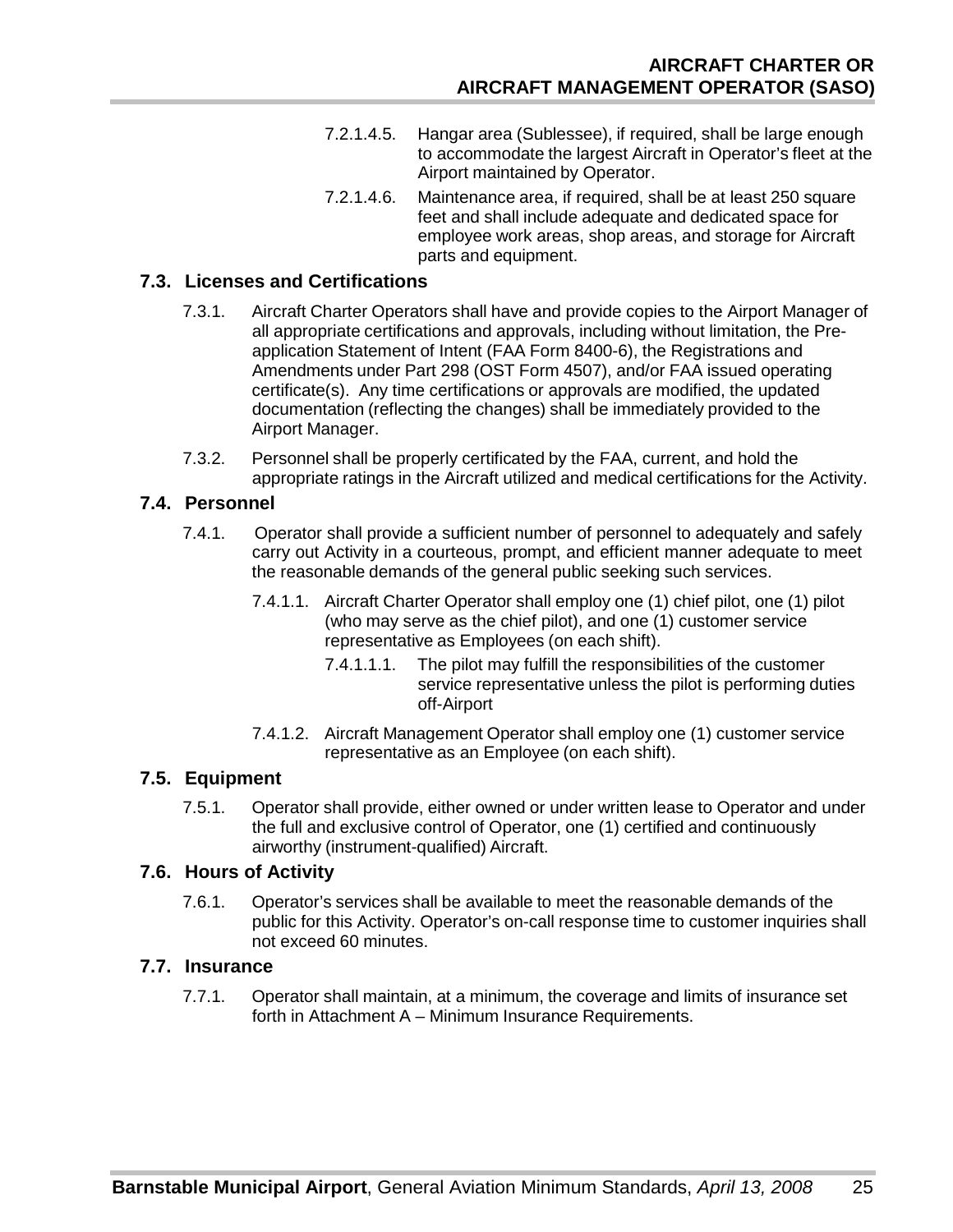# **8. AIRCRAFT SALES OPERATOR (SASO)**

## **8.1. Introduction**

- 8.1.1. An Aircraft Sales Operator is a Commercial Operator engaged in the sale of three or more new and/or used Aircraft during a 12-month period.
- 8.1.2. In addition to the General Requirements set forth in Section 2, each Aircraft Sales Operator at the Airport shall comply with the following minimum standards set forth in this Section 8.

## **8.2. Leased Premises**

- 8.2.1. Operator engaging in this Activity shall have adequate land (see Section 2.5.1), Apron/Paved Tiedown (see Section 2.5.2), facilities, and Vehicle Parking (see Section 2.5.3) to accommodate all Activities of the Operator and all approved Sublessee(s), but not less than the following:
	- 8.2.1.1. Contiguous Land (Lessee only, with hangar requirement) one-half acre (21,780 square feet) upon which all required Improvements including Apron, facilities, and Vehicle Parking shall be located.
	- 8.2.1.2. Contiguous Land (Lessee only, without hangar requirement) onequarter acre (10,890 square feet) upon which all required Improvements including Apron, facilities, and Vehicle Parking shall be located.
	- 8.2.1.3. Apron/Paved Tiedowns (Lessee only) shall be adequate to accommodate four (4) Aircraft having a minimum wingspan of 40 feet.
		- 8.2.1.3.1. If Operator utilizes a hangar for the storage of Aircraft in the Operator's inventory at the Airport, no Paved Tiedowns will be required.
	- 8.2.1.4. Facilities shall include customer and administrative areas. Maintenance and hangar areas are required if Operator is conducting Aircraft Maintenance on Aircraft owned, leased, and/or operated by (and under the full and exclusive control of) Operator. If Operator provides Aircraft Maintenance on other Aircraft, Operator shall meet the minimum standards for an Aircraft Maintenance Operator.
		- 8.2.1.4.1. Customer area (Lessee) shall be at least 400 square feet and shall include adequate space for customer lounge, public use telephone, and restrooms.
		- 8.2.1.4.2. Customer area (Sublessee): Customers shall have immediate access to customer lounge (if appropriate), public use telephone, and restrooms.
		- 8.2.1.4.3. Administrative area shall be at least 250 square feet and shall include adequate and dedicated space for employee offices/work areas and storage.
		- 8.2.1.4.4. Hangar area (Lessee), if required, shall be at least 2,500 square feet or large enough to accommodate the largest Aircraft in Operator's inventory at the Airport maintained by Operator, whichever is greater.
		- 8.2.1.4.5. Hangar area (Sublessee), if required, shall be large enough to accommodate the largest Aircraft in Operator's inventory at the Airport maintained by Operator.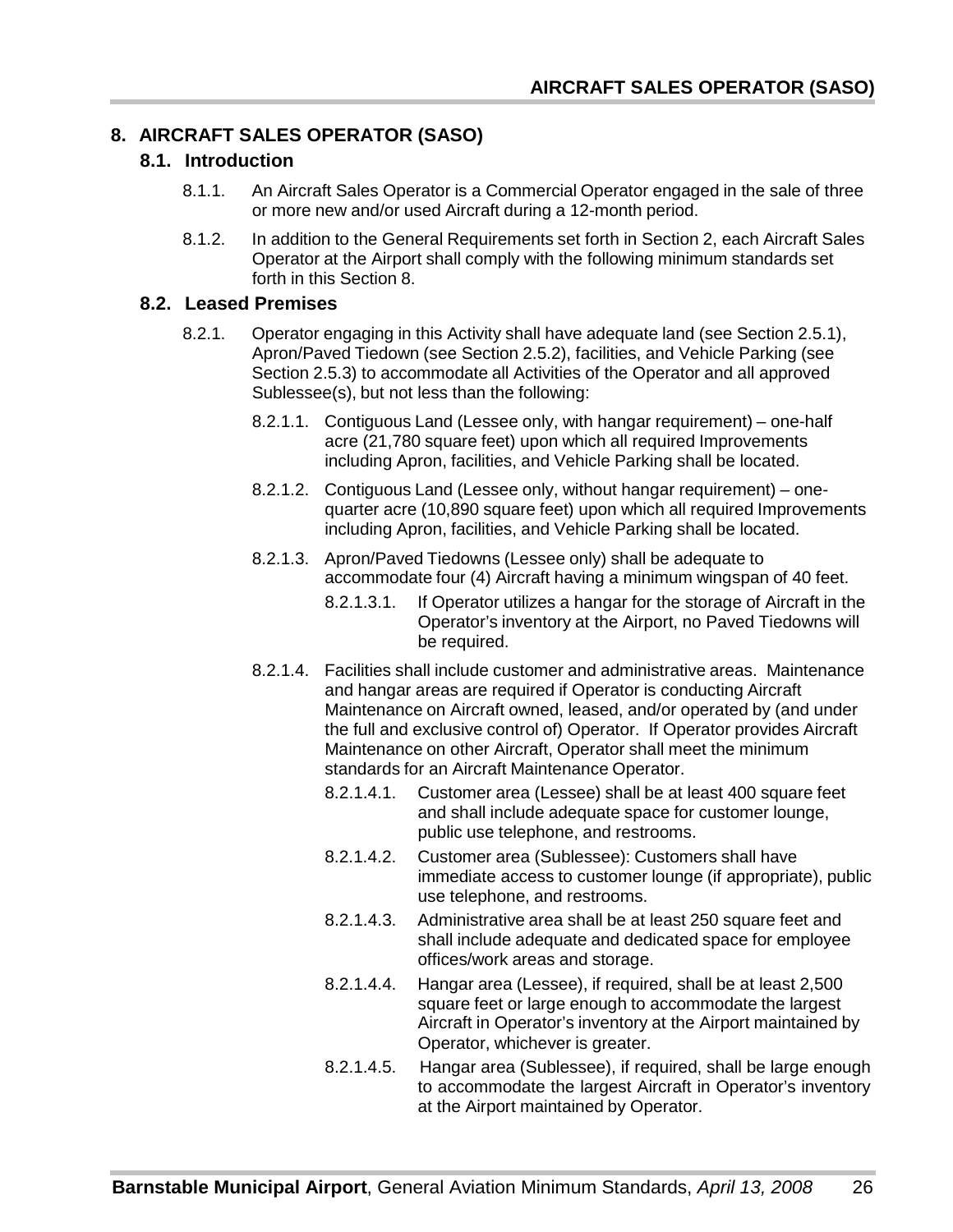8.2.1.4.6. Maintenance area, if required, shall be at least 250 square feet and shall include adequate and dedicated space for employee work areas, shop areas, and storage for Aircraft parts and equipment.

# **8.3. Dealership**

8.3.1. An Operator which is an authorized factory sales franchise, dealer, or distributor, either on a retail or wholesale basis, shall have available or shall make available (with advance notice) at least one (1) current model demonstrator of Aircraft in each of its authorized product lines.

## **8.4. Licenses and Certifications**

8.4.1. Personnel shall be properly certificated by the FAA, current, and hold the appropriate ratings and medical certification for providing flight demonstration in all Aircraft offered for sale.

# **8.5. Personnel**

- 8.5.1. Operator shall provide a sufficient number of personnel to adequately and safely carry out Activity in a prompt and efficient manner adequate to meet the reasonable demands of the general public for this Activity.
	- 8.5.1.1. Operator shall employ one (1) current commercial pilot and one (1) customer service representative as Employees (on each shift)
		- 8.5.1.1.1. The Operator may fulfill the responsibilities of the commercial pilot and/or customer service representative.
		- 8.5.1.1.2. The commercial pilot may fulfill the responsibilities of the customer service representative unless the commercial pilot is performing duties off Airport.

# **8.6. Equipment**

8.6.1. Operator shall provide necessary and satisfactory arrangements for Aircraft Maintenance in accordance with any sales guarantee or warranty period.

## **8.7. Hours of Activity**

8.7.1. Operator's services shall be available to meet the reasonable demands of the general public for this Activity. Operator's on-call response time to customer inquiries shall not exceed 60 minutes.

## **8.8. Insurance**

8.8.1. Operator shall maintain, at a minimum, the coverage and limits of insurance set forth in Attachment A - Minimum Insurance Requirements.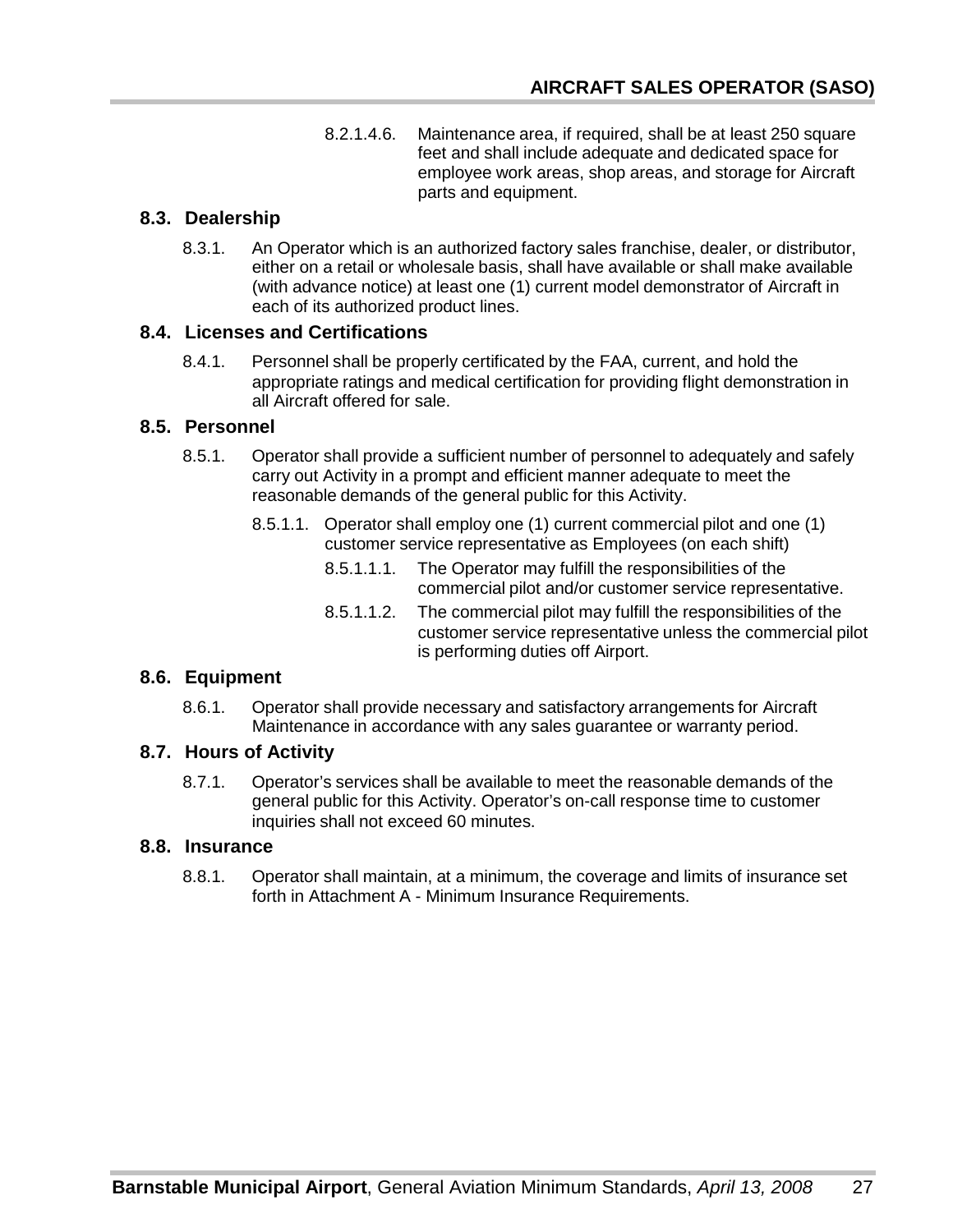# **9. AIRCRAFT STORAGE OPERATOR (SASO)**

## **9.1. Introduction**

- 9.1.1. An Aircraft Storage Operator is a Commercial Operator that develops, owns, and/or leases facilities for the purpose of Subleasing (to the general public) Aircraft storage facilities and/or associated office or shop space to entities engaging in Commercial or Non-Commercial Aeronautical Activities.
- 9.1.2. In addition to the General Requirements set forth in Section 2, each Commercial Aircraft Storage Operator at the Airport shall comply with the following minimum standards set forth in this Section 9.

## **9.2. Scope of Activity**

9.2.1. Operator shall use the Leased Premises for the purpose of: engaging in Subleasing of Aircraft storage facilities and associated office and shop space (as an Aircraft Storage Operator.

#### **9.3. Leased Premises**

9.3.1. Operator engaging in this Activity shall have adequate land (see Section 2.5.1), Apron/Paved Tiedown (see Section 2.5.2), facilities, and Vehicle Parking (see Section 2.5.3) to accommodate all Activities of the Operator and all approved Sublessee(s), but not less than the following:

|                        | Group I<br><b>Piston and</b><br><b>Turboprop</b><br>Aircraft<br>Hangar<br><b>Storage</b> | Group II<br><b>Piston and</b><br>Turboprop<br>Aircraft<br>Hangar<br><b>Storage</b> | Group I<br><b>Turbojet</b><br>Aircraft<br>Hangar<br><b>Storage</b> | <b>Group II</b><br><b>Turbojet</b><br>Aircraft<br>Hangar<br><b>Storage</b> | <b>Group III</b><br><b>Turbojet</b><br>Aircraft<br>Hangar<br><b>Storage</b> |
|------------------------|------------------------------------------------------------------------------------------|------------------------------------------------------------------------------------|--------------------------------------------------------------------|----------------------------------------------------------------------------|-----------------------------------------------------------------------------|
| <b>Contiguous Land</b> | 21,780 SF                                                                                | 21.780 SF                                                                          | 21.780 SF                                                          | 28,000 SF                                                                  | 42,000 SF                                                                   |
| Hangar                 | 5,000 SF                                                                                 | 6,500 SF                                                                           | 7,500 SF                                                           | 10,000 SF                                                                  | 15,000 SF                                                                   |

- 9.3.1.1. All required Improvements including Apron, facilities, and Vehicle Parking shall be located on Contiguous Land.
- 9.3.1.2. The development of hangar(s) shall be limited to the following types of hangar structures:
	- 9.3.1.2.1. a single structure of not less than 2,500 square feet, completely enclosed or
	- 9.3.1.2.2. a single structure of not less than 5,000 square feet, subdivided and configured (although each unit shall not be less than 1,250 square feet) to accommodate individual bays for the storage of Aircraft.

#### **9.4. Hours of Activity**

9.4.1. Operator shall ensure that facilities are available for use (and readily accessible) by Sublessees seven days a week (including holidays), 24 hours a day.

#### **9.5. Insurance**

9.5.1. Operator shall maintain, at a minimum, the coverage and limits of insurance set forth in Attachment A - Minimum Insurance Requirements.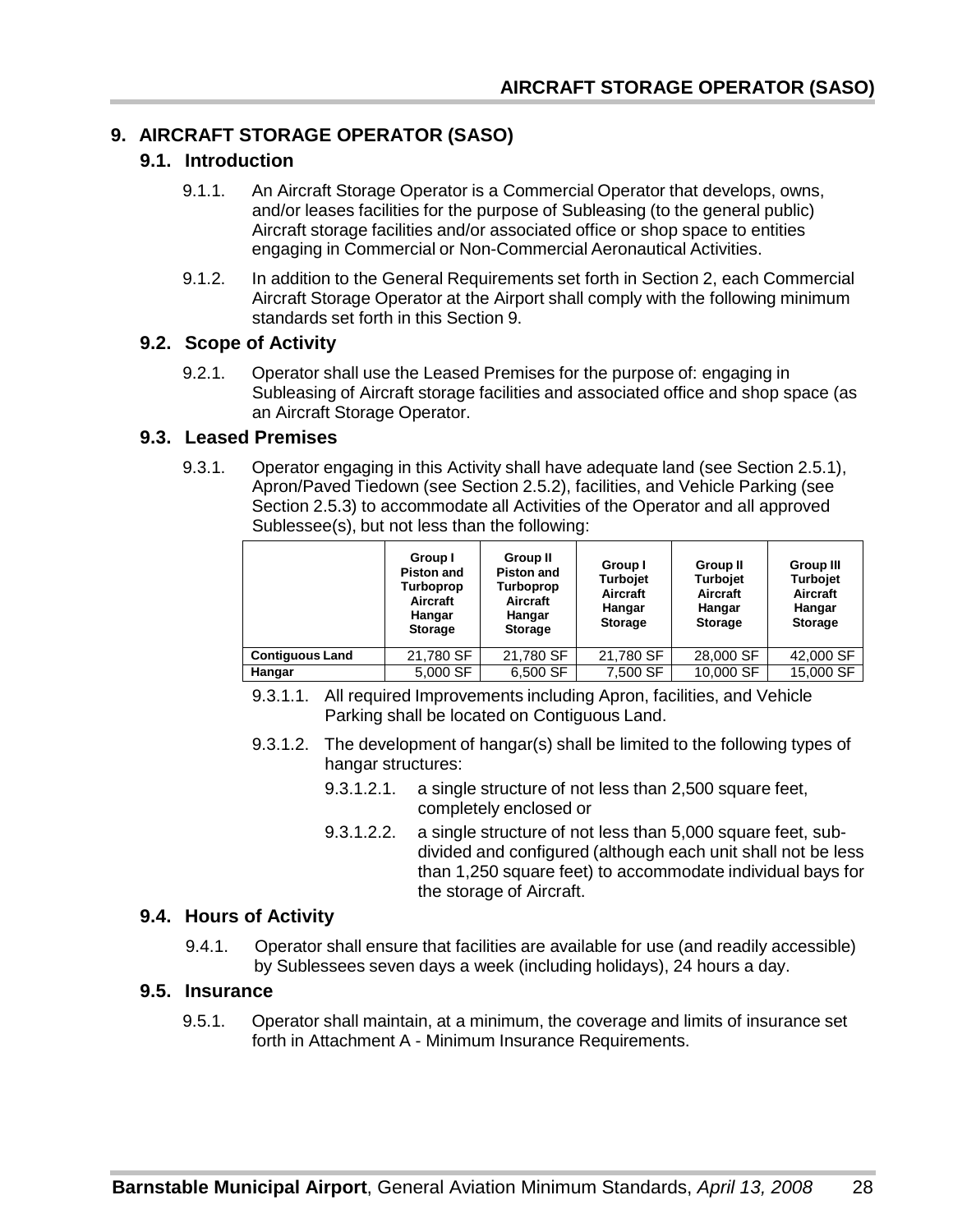# **10.OTHER COMMERCIAL AERONAUTICAL ACTIVITIES (SASO)**

## **10.1. Introduction**

- 10.1.1. This section pertains to other Commercial Aeronautical SASOs engaging in limited and specialized Aircraft services and support Activities (described in Section 10.1.1.1), miscellaneous Commercial services and support Activities (described in Section 10.1.1.2), or other air transportation services for hire (described in Section 10.1.1.3).
	- 10.1.1.1. **Limited Aircraft Services and Support** are defined as limited and specialized Aircraft, engine, or accessory support (e.g., cleaning, washing, waxing, painting, upholstery, propeller repair, etc.) or other related (miscellaneous) Aircraft services and support Activities.
	- 10.1.1.2. **Miscellaneous Commercial Services and Support** are defined as ground schools, simulator training, scheduling and dispatching (flight coordination and aircrew management), or any other related (miscellaneous) Commercial services and support Activities.
	- 10.1.1.3. **Other Air Transportation Services for Hire** are defined as non-stop sightseeing flights (flights that begin and end at the Airport and are conducted within a 25 statute mile radius of the Airport); flights for aerial photography or survey, fire fighting, and power line, underground cable, or pipe line patrol; helicopter operations relating to construction or repair work; or, other related (miscellaneous) air transportation services for hire.
- 10.1.2. In addition to the General Requirements set forth in Section 2, each of the SASOs described in Section 10.1.1 at the Airport shall comply with the following minimum standards set forth in this Section 10.

## **10.2. Leased Premises**

- 10.2.1. Operator engaging in this Activity shall have adequate land (see Section 2.5.1), Apron/Paved Tiedown (see Section 2.5.2), facilities, and Vehicle Parking (see Section 2.5.3) to accommodate all Activities of the Operator and all approved Sublessee(s), but not less than the following:
	- 10.2.1.1. Contiguous Land (Lessee only, with hangar requirement) one-half acre (21,780 square feet) upon which all required Improvements including Apron, facilities, and Vehicle Parking shall be located.
	- 10.2.1.2. Contiguous Land (Lessee only, without hangar requirement) onequarter acre (10,890 square feet) upon which all required Improvements including Apron, facilities, and Vehicle Parking shall be located.
	- 10.2.1.3. Apron/Paved Tiedowns (Lessee only) shall be required and adequate to accommodate four (4) Aircraft having a minimum wingspan of 40 feet if Operator's Activities include the operation or handling of Aircraft on their Leased Premises.
		- 10.2.1.3.1. If Operator utilizes a hangar for the storage of Operator's entire fleet at the Airport, no Paved Tiedowns will be required.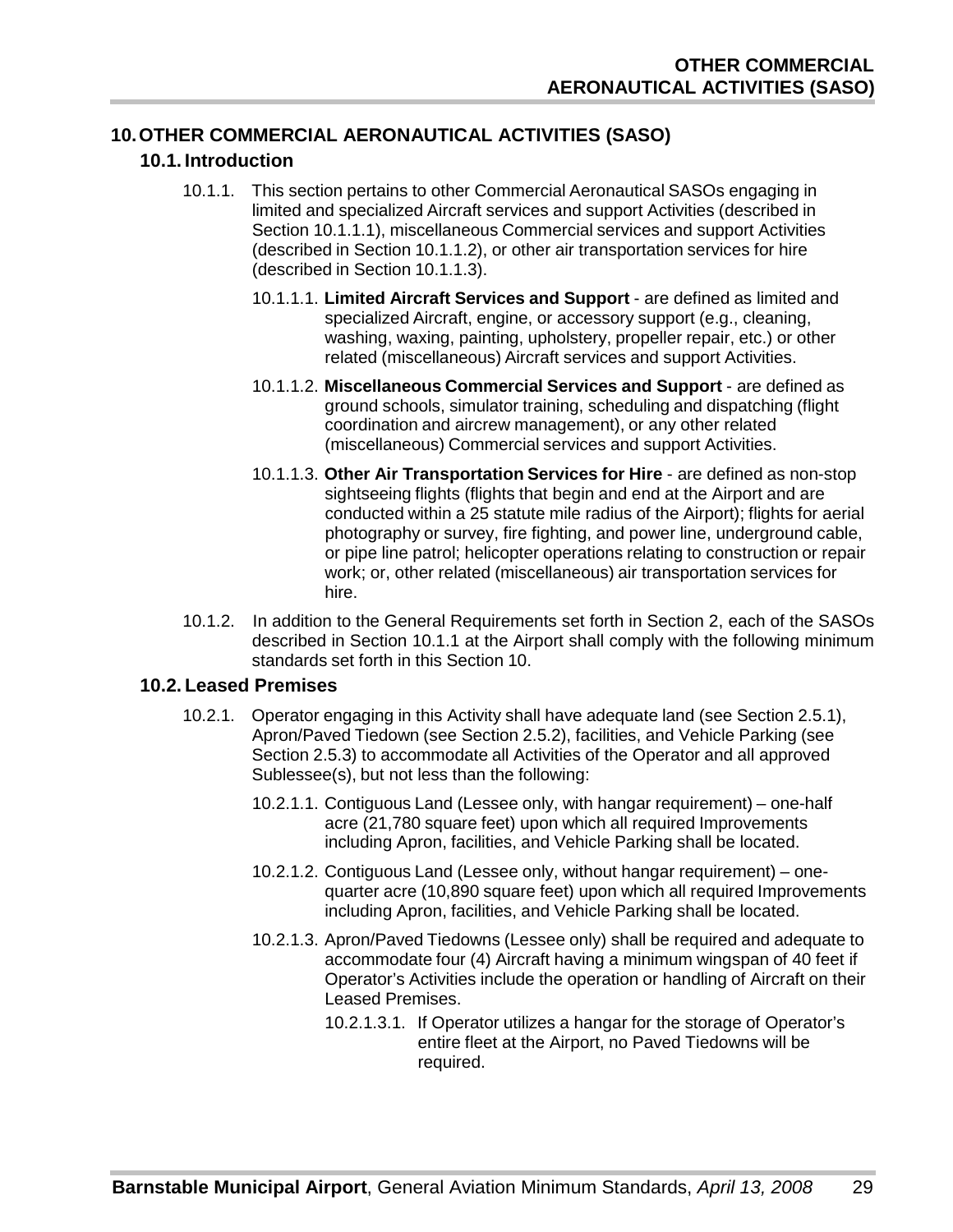- 10.2.1.4. Facilities shall include customer and administrative areas. Maintenance and hangar areas are required if Operator is conducting Aircraft Maintenance on Aircraft owned, leased, and/or operated by (and under the full and exclusive control of) Operator. If Operator provides Aircraft Maintenance on other Aircraft, Operator shall meet the minimum standards for an Aircraft Maintenance Operator.
	- 10.2.1.4.1. Customer area (Lessee) shall be at least 400 square feet and shall include adequate space for customer lounge, public use telephone, and restrooms.
	- 10.2.1.4.2. Customer area (Sublessee): If appropriate, customers shall have immediate access to customer lounge (if appropriate), public use telephone, and restrooms.
	- 10.2.1.4.3. Administrative area (if appropriate) shall be at least 250 square feet or sufficient to accommodate the administrative functions associated with the Activity, whichever is greater, and shall include adequate and dedicated space for employee offices/work areas and storage.
	- 10.2.1.4.4. Hangar area (Lessee), if required, shall be at least 2,500 square feet or large enough to accommodate the largest Aircraft in Operator's fleet at the Airport maintained by Operator, whichever is greater.
	- 10.2.1.4.5. Hangar area (Sublessee), if required, shall be large enough to accommodate the largest Aircraft in Operator's fleet at the Airport maintained by Operator.
	- 10.2.1.4.6. Maintenance area, if required, shall be at least 250 square feet and shall include adequate and dedicated space for employee work areas, shop areas, and storage for Aircraft parts and equipment.
- 10.2.2. If an Operator is located off of the Airport and is conducting Activities on the Airport that require the use of ramp and/or hangar, the Operator shall have an agreement with an approved FBO and/or SASO to utilize their ramp and/or hangar to conduct such Activities.
	- 10.2.2.1. A copy of the agreement with the approved FBO and/or SASO shall be provided to the Airport Manager prior to the Operator conducting any Activities on the Airport.

## **10.3. Licenses and Certifications**

10.3.1. Operator shall have and provide to the Airport Manager evidence of all Agency licenses and certificates that are required to conduct the Activity.

#### **10.4. Personnel**

10.4.1. Operator shall provide a sufficient number of personnel to adequately and safely carry out its Activity in a courteous, prompt, and efficient manner adequate to meet the reasonable demands of the general public seeking such services.

## **10.5. Equipment**

- 10.5.1. Operator shall have (based at the Airport), either owned or under written lease to (and under the full and exclusive control of) Operator, sufficient Vehicles, Equipment, and, if appropriate, one (1) continuously airworthy Aircraft.
- 10.5.2. Operator shall have sufficient supplies and parts available to support the Activity.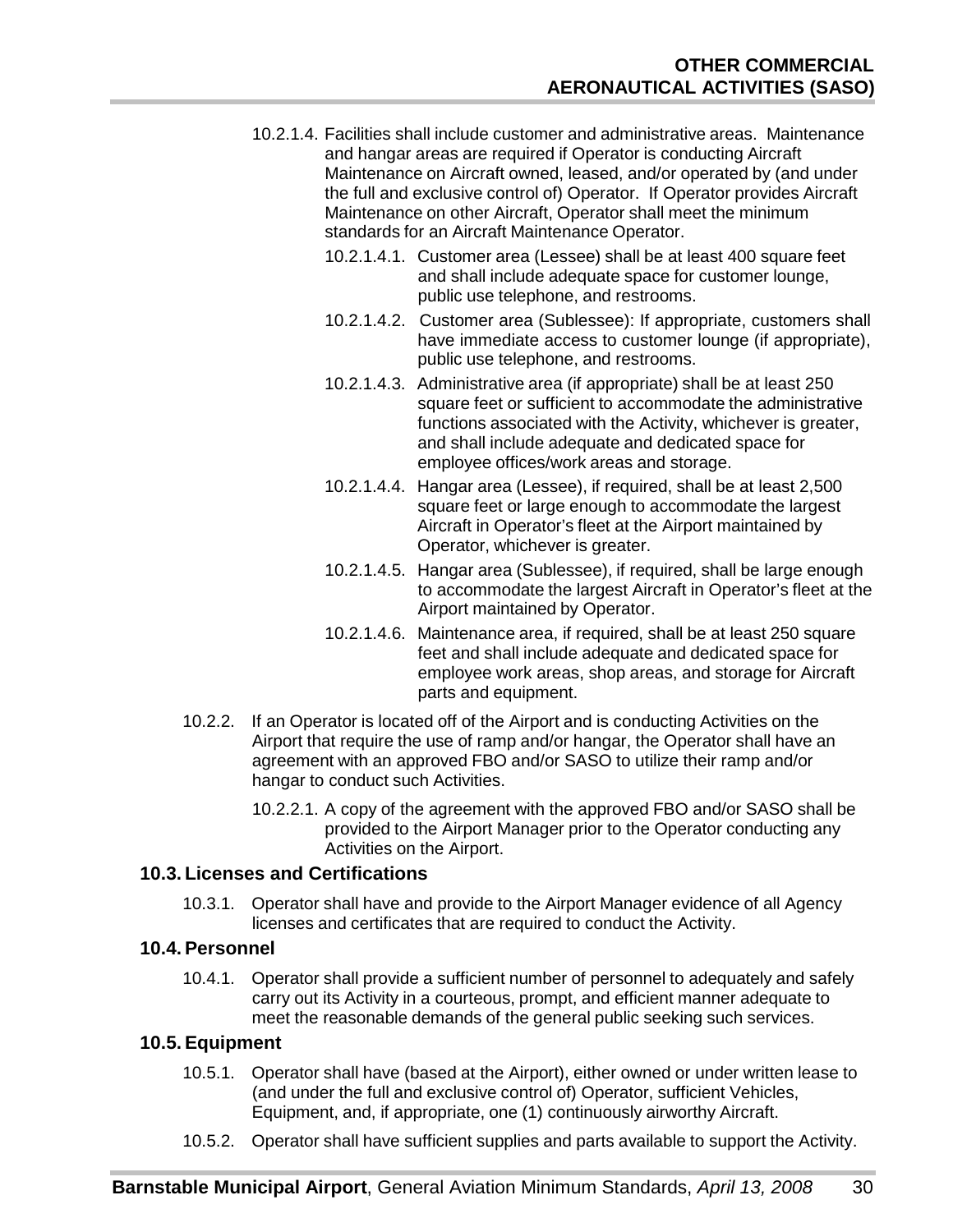# **10.6. Hours of Activity**

10.6.1. Operator shall be open and services shall be available during the hours maintained by entities engaging in the same, similar, or competitive Activities at the Airport.

### **10.7. Insurance**

10.7.1. Operator shall maintain, at a minimum, the coverage and limits of insurance set forth in Attachment A – Minimum Insurance Requirements.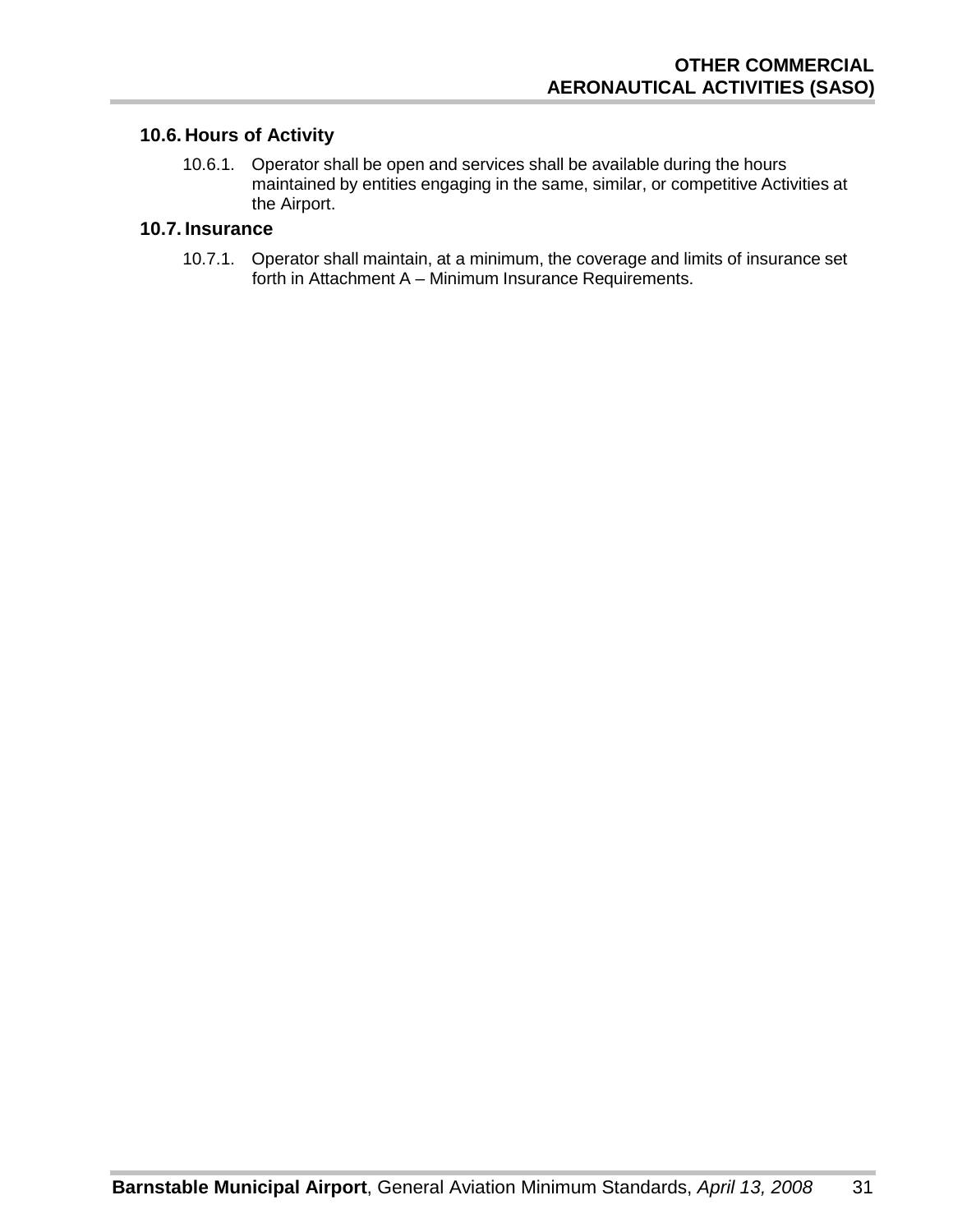# **11.TEMPORARY SPECIALIZED AVIATION SERVICE OPERATOR (SASO)**

# **11.1. Introduction**

- 11.1.1. The Airport Commission recognizes that Aircraft Operators using the Airport may (from time to time) have specialized service requirements (i.e. Aircraft Maintenance and/or Flight Training). When specialized assistance is required, but is not available at the Airport through existing Operators due to the specialized nature of the service requirements and/or existing Operators are unable to provide the services required within a reasonable timeframe, the Airport Manager may allow an Aircraft Operator to solicit and utilize the services of a qualified entity to provide said services.
- 11.1.2. In addition to the General Requirements set forth in Section 2, each Temporary Specialized Aviation Service Operator at the Airport shall comply with the following minimum standards set forth in this Section 11.

## **11.2. Scope of Activity**

11.2.1. Temporary Specialized Aviation Service Operator shall conduct Activity on and from the Leased Premises of the Aircraft Operator in a first-class manner consistent with the degree of care and skill exercised by experienced Operators providing comparable products and services and engaging in similar Activities.

# **11.3. Commercial Aeronautical Activity Permit**

- 11.3.1. On behalf of the Temporary Specialized Aviation Service Operator, the Aircraft Operator shall submit a written request to the Airport Manager indicating the desired specialized services be performed, the timeframe for the execution of the services, and the Temporary Specialized Aviation Service Operator to provide the services.
- 11.3.2. Temporary Specialized Aviation Service Operator shall obtain a Commercial Aeronautical Activity Permit approved by the Airport Manager for a specific period of time (typically no more than 30-days) prior to engaging in Activity on the Airport.
	- 11.3.2.1. Renewal shall be subject to the Temporary Specialized Aviation Service Operator's compliance with all the terms and conditions of the approved Commercial Aeronautical Activity Permit.
- 11.3.3. Temporary Specialized Aviation Service Operator shall comply with all requirements for the permitted Activities and limit service provided to the entity, area, and timeframe identified in the approved Commercial Aeronautical Activity Permit.
- 11.3.4. Aircraft Operators requiring after-hour or weekend service by a Temporary Specialized Aviation Service Operator must notify Airport Operations prior to the Temporary Specialized Aviation Service Operator engaging in Activities on the Airport.
- 11.3.5. Aircraft Operator is responsible for assuring compliance of all Regulatory Measures by the Temporary Specialized Aviation Service Operator while on the Airport.

## **11.4. Licenses and Certifications**

11.4.1. Temporary Specialized Aviation Service Operator shall have and provide to the Airport Manager evidence of all Agency licenses and certificates that are required.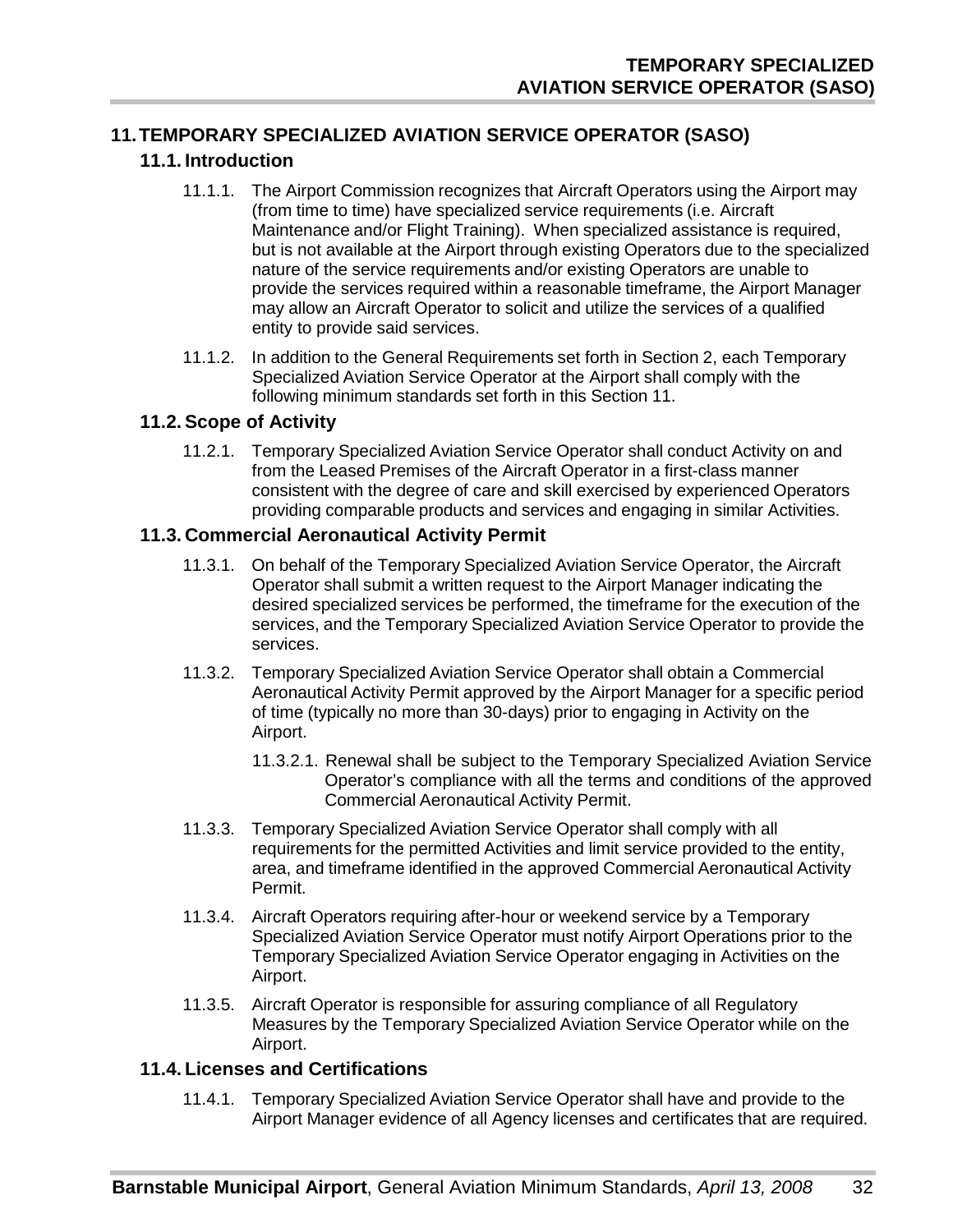## **11.5. Insurance**

11.5.1. Temporary Specialized Aviation Service Operator shall maintain, at a minimum, the coverage and limits of insurance set forth in Attachment A – Minimum Insurance Requirements.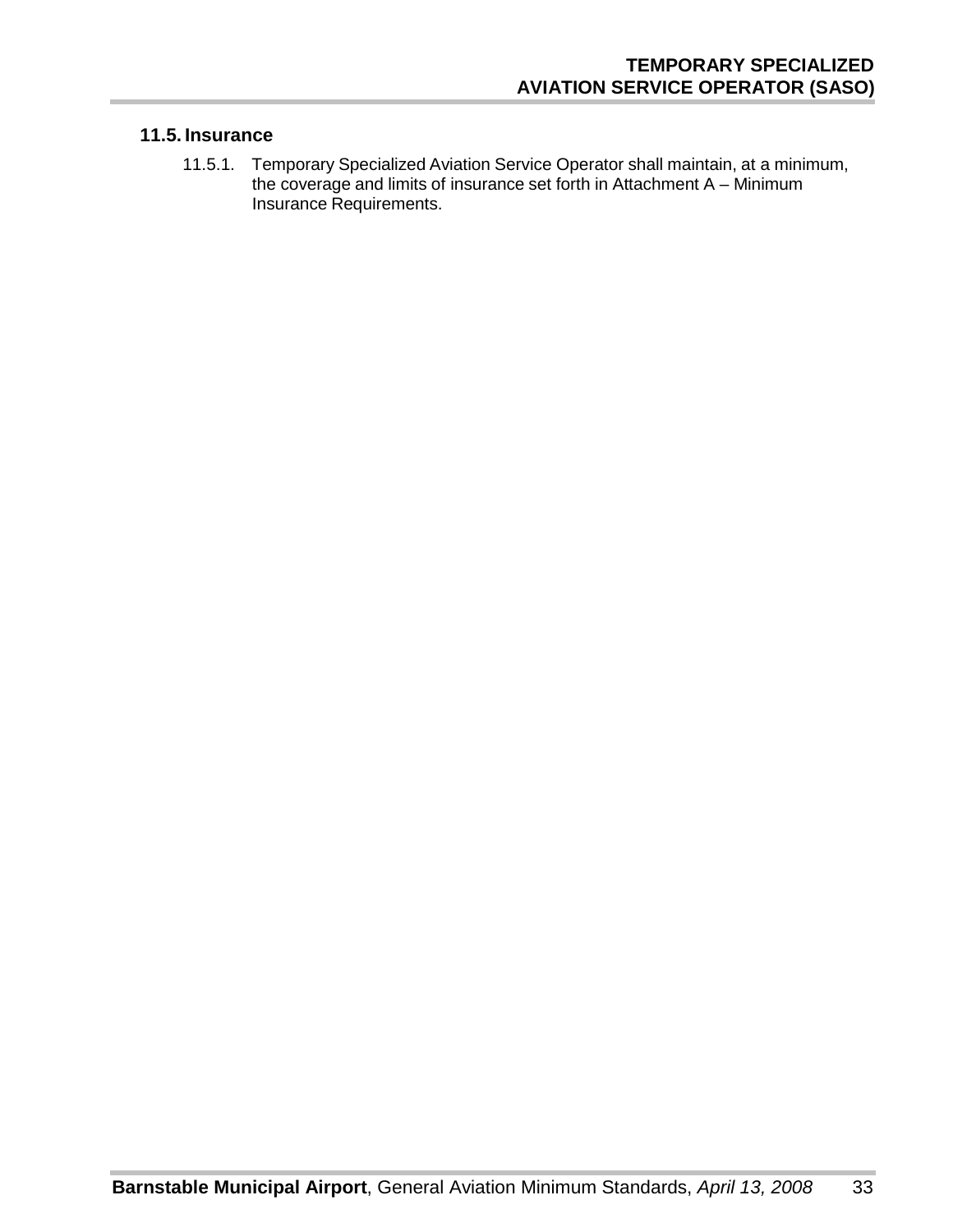# **12.COMMERCIAL AERONAUTICAL ACTIVITY PERMIT**

## **12.1. Application**

- 12.1.1. Any entity desiring to engage in a Commercial Aeronautical Activity at the Airport (whether they are located on the Airport or off of the Airport) shall submit a completed Commercial Aeronautical Activity Permit to, and receive approval from, the Airport Commission prior to conducting desired Activity(ies).
- 12.1.2. The Applicant shall submit all of the information requested on the Commercial application and thereafter shall submit any additional information that may be required or requested by the Airport Manager in order to properly and fully evaluate the application and facilitate an analysis of the prospective operation including, but not limited to, verifiable qualifications and experience, past and current financial results (performance), condition, and capacity (as evidenced by historical and current financial statements), references, etc.
- 12.1.3. No application will be deemed complete that does not provide the Airport Manager with the information, data, and/or documentation necessary to allow the Airport Manager and Airport Commission to make a meaningful assessment of Applicant's prospective operation and determine whether or not the prospective operation will comply with all applicable Regulatory Measures and be compatible with the Airport's Master Plan.
- 12.1.4. Following review and approval by the Airport Manager and the Airport Commission, the Commercial Aeronautical Activity Permit will be signed by the Airport Manager.
	- 12.1.4.1. A copy of the signed and approved Commercial Aeronautical Activity Permit will be provided to the Applicant.

#### **12.2. Approved Commercial Aeronautical Activity Permit**

- 12.2.1. Commercial Aeronautical Activities
	- 12.2.1.1. The approved Commercial Aeronautical Activity Application/Permit will be valid for the time period indicated on the approved Commercial Aeronautical Activity Permit (typically for the duration of a Lessee's Agreement, one year for Sublessees, and less than one year for temporary Operators) as long as the Operator meets the following requirements:
		- 12.2.1.1.1. The information submitted in the application is current. The Operator shall notify the Airport Manager in writing within 15 days of any change to the information contained in the application.
		- 12.2.1.1.2. The Operator is in compliance with all applicable Regulatory Measures and the terms and conditions of the approved Commercial Aeronautical Activity Permit.
	- 12.2.1.2. The approved Commercial Aeronautical Activity Permit may not be assigned or transferred and shall be limited solely to the approved Activity(ies).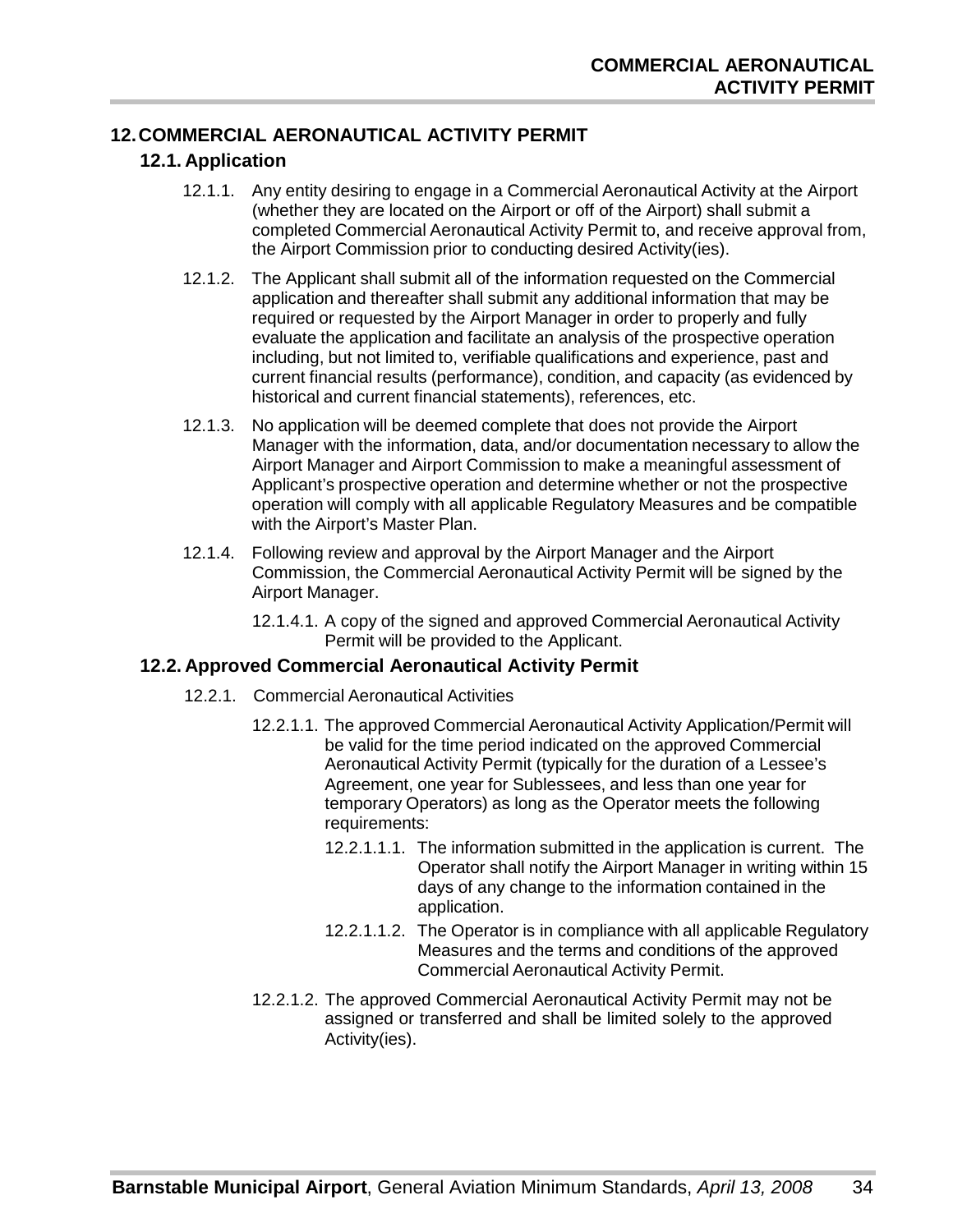12.2.1.3. For Lessees, the approved Commercial Aeronautical Activity Permit shall be appended to their Agreement and become a material part thereof. The breach of any portion of the approved Commercial Aeronautical Activity Permit by Operator shall be deemed a material breach of any associated Agreement allowing the Airport Commission the option to terminate the Agreement and/or the approved Commercial Aeronautical Activity Permit.

## **12.3. Existing Operator with an Existing Agreement or Permit**

- 12.3.1. No Change in Scope of Activities
	- 12.3.1.1. An existing Operator with an existing Agreement or Permit may engage in the Activities permitted under the Agreement or Permit without submitting an application for Commercial Aeronautical Activity Permit provided that the Operator is in compliance with all the terms and conditions of the Agreement or Permit and all applicable Regulatory Measures.
- 12.3.2. Change in Scope of Activities
	- 12.3.2.1. Prior to engaging in any Activity not permitted under the Agreement or Permit or changing or expanding the scope of the Activities permitted under the Agreement or Permit, the Operator shall submit a completed Commercial Aeronautical Activity Application/Permit to, and receive approval from, the Airport Commission prior to conducting Activity(ies) not permitted under the Agreement or Permit.

## **12.4. Non-Commercial Operators**

12.4.1. A Commercial Aeronautical Activity Permit is not required for Non-Commercial Operators. However, the Operator shall comply with all terms and conditions of any Agreement or Permit with the Airport Commission and all applicable Regulatory Measures.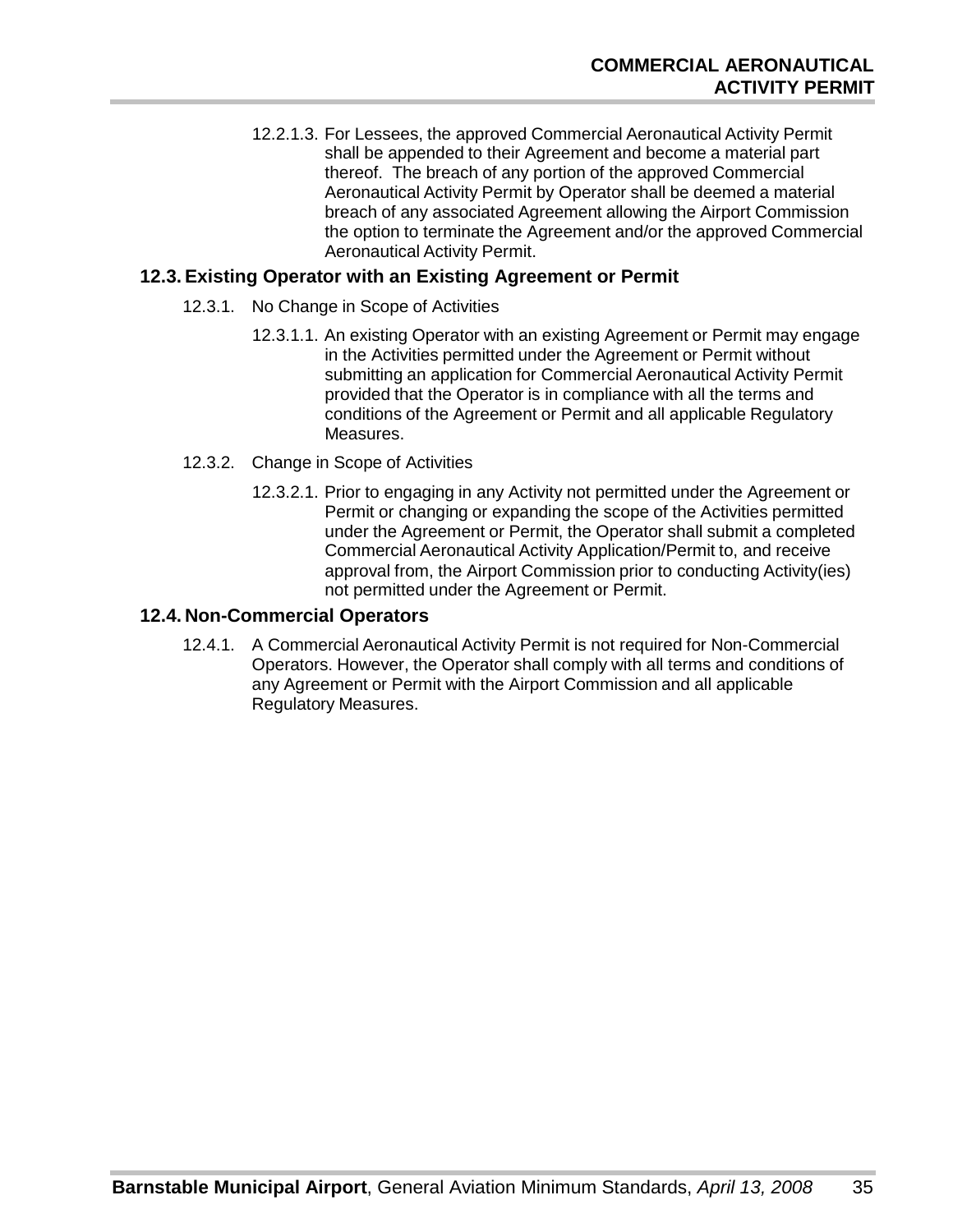## **13.NON-COMMERCIAL HANGAR OPERATOR**

### **13.1. Introduction**

- 13.1.1. A Non-Commercial Hangar Operator is an entity that develops, constructs, and/or owns a hangar(s) for the primary purpose of storing Aircraft used for Non-Commercial purposes only.
- 13.1.2. In addition to the General Requirements set forth in Section 2, each Non-Commercial Hangar Operator at the Airport shall comply with the following Minimum Standards set forth in this Section 13.

#### **13.2. Scope of Activity**

- 13.2.1. Non-Commercial Hangar Operator shall use the Leased Premises for Aircraft owned, leased, and/or operated by (and under the full and exclusive control of) Operator for Non-Commercial purposes only.
	- 13.2.1.1. Non-Commercial Hangar Operator shall provide the Airport Manager with a copy of the Aircraft lease.
	- 13.2.1.2. The Airport Manager will determine if the lease is Non-Commercial.
- 13.2.2. No Commercial Activity of any kind shall be permitted on or from the Leased Premises.
- 13.2.3. Non-Commercial Hangar Operator shall not be permitted to Sublease any land or Improvements on the Leased Premises for any purpose whatsoever.

#### **13.3. Leased Premises**

13.3.1. Non-Commercial Hangar Operator engaging in this Activity shall have adequate land, Apron/Paved Tiedown (see Section 2.5.2), facilities, and Vehicle Parking (see Section 2.5.3) to accommodate all Activities of the Non-Commercial Hangar Operator, but not less than the following square footages, which are not cumulative:

|                        | Group I<br><b>Piston and</b><br>Turboprop<br>Aircraft<br>Hangar<br><b>Storage</b> | <b>Group II</b><br><b>Piston and</b><br>Turboprop<br>Aircraft<br>Hangar<br><b>Storage</b> | Group I<br><b>Turbojet</b><br>Aircraft<br>Hangar<br><b>Storage</b> | <b>Group II</b><br><b>Turbojet</b><br>Aircraft<br>Hangar<br><b>Storage</b> | Group III<br><b>Turbojet</b><br>Aircraft<br>Hangar<br><b>Storage</b> |
|------------------------|-----------------------------------------------------------------------------------|-------------------------------------------------------------------------------------------|--------------------------------------------------------------------|----------------------------------------------------------------------------|----------------------------------------------------------------------|
| <b>Contiguous Land</b> | 10,890 SF                                                                         | 12,000 SF                                                                                 | 18,000 SF                                                          | 24,000 SF                                                                  | 36,000 SF                                                            |
| Hangar                 | 2,500 SF                                                                          | 5,000 SF                                                                                  | 7,500 SF                                                           | 10,000 SF                                                                  | 15,000 SF                                                            |

- 13.3.1.1. All required Improvements including Apron, facilities, and Vehicle Parking shall be located on Contiguous Land.
- 13.3.1.2. The development of Non-Commercial hangar(s) shall be limited to the following types of hangar structures:
	- 13.3.1.2.1. a single structure of not less than 2,500 square feet, completely enclosed or
	- 13.3.1.2.2. a single structure of not less than 5,000 square feet, subdivided and configured (although each unit shall not be less than 1,250 square feet) to accommodate individual bays for the storage of Private Aircraft.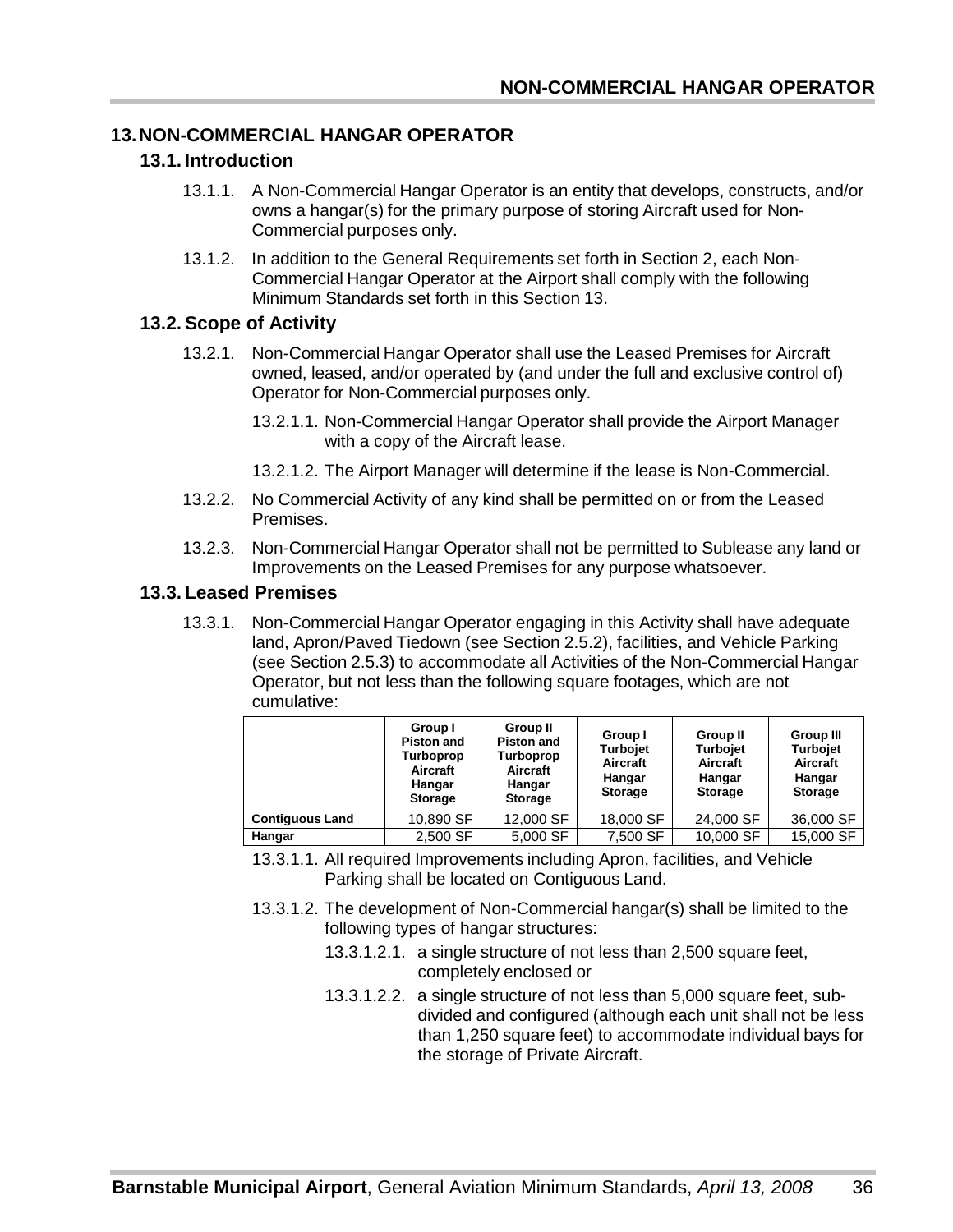#### **13.4. Ownership Structure**

- 13.4.1. Hangar development may be accomplished by entities approved by the Airport Commission, including Associations.
	- 13.4.1.1. Association membership shall be contingent upon ownership interest in the Association of a proportionate share of the Non-Commercial hangar facility which shall consist of not less than one individual hangar, or an equal portion of the "common" hangar area which is consistent with the total number of members/shareholders (such area not to be less than 1,250 total square feet).
	- 13.4.1.2. All members/shareholders of the Association shall be declared to the Airport Manager at the time the application for development and Activity is submitted. Thereafter, the Association and/or each member/shareholder of the Association shall be required to demonstrate ownership (as required herein) as requested by the Airport Manager from time to time. Association shall appoint (be represented by) one individual. The hangar facilities developed and utilized by the Association shall be exclusively for storage of Aircraft owned by the member(s)/shareholder(s) of the Association.
	- 13.4.1.3. The Association may not utilize nor cause the Leased Premises to be utilized for speculative development of either the Leased Premises or the Improvements located thereupon.
	- 13.4.1.4. Each member/shareholder of the Association shall be responsible and jointly and severally liable with all other members/shareholder for the Association's compliance with these Minimum Standards, and each member/shareholder of the Association shall, upon written request by the Airport Manager, provide appropriate written confirmation of membership status or share ownership. All Association members/shareholders declared to the Airport Manager in accordance with paragraph 13.4.1.2 hereof shall remain jointly and severally liable to the Airport Commission for the Association's compliance with these Minimum Standards, regardless of whether the membership or ownership of the Association changes, unless a release of the liability of a former Association member is approved in writing by the Airport Manager.

#### **13.5. Insurance**

13.5.1. Non-Commercial Hangar Operator shall maintain, at a minimum, the coverage and limits of insurance set forth in Attachment A - Minimum Insurance Requirements.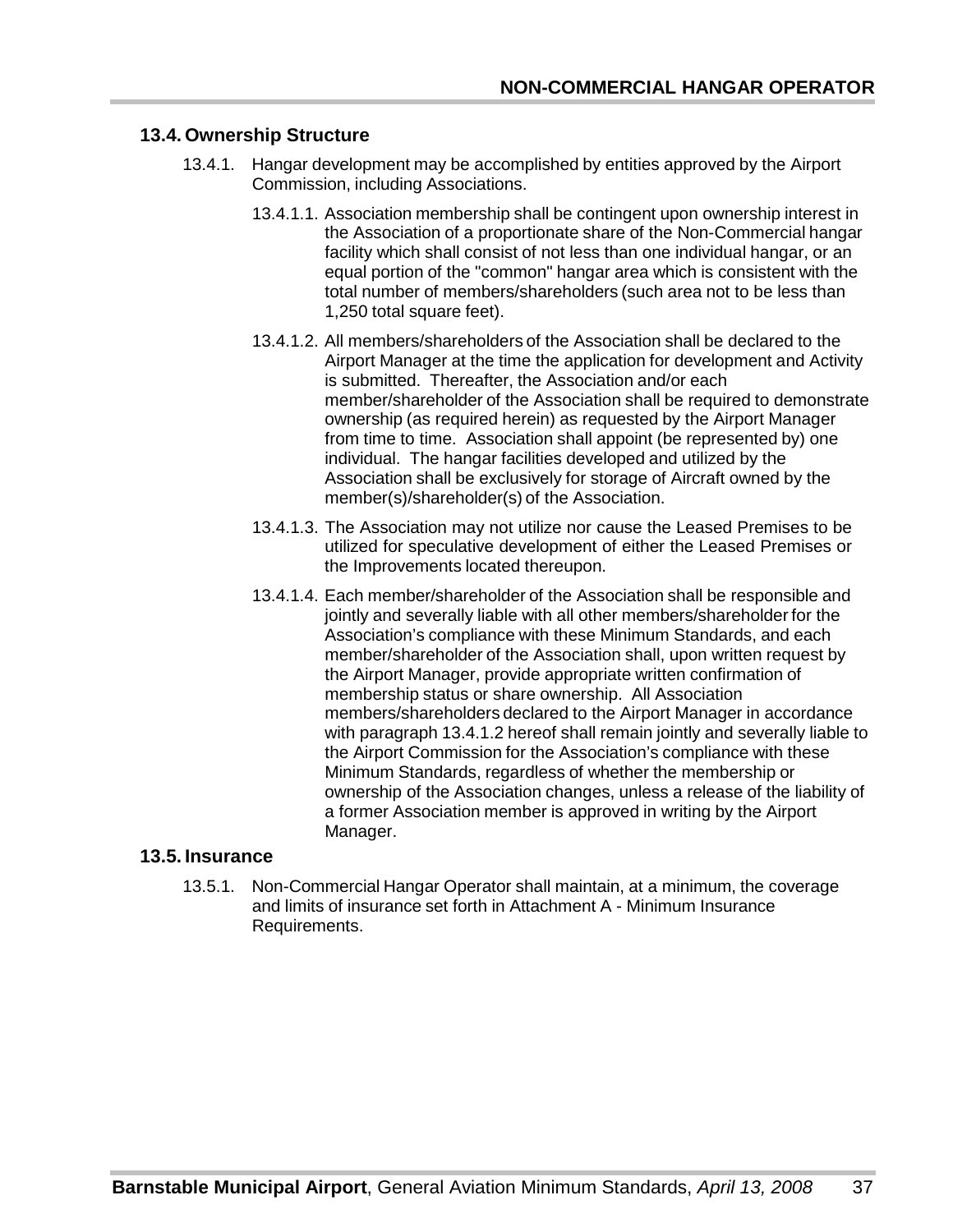## **14.NON-COMMERCIAL SELF-FUELING PERMITTEE**

### **14.1. Introduction**

- 14.1.1. All entities desirous of Self-Fueling shall be accorded a reasonable opportunity, without unlawful discrimination, to qualify and receive a Non-Commercial Self-Fueling Permit.
	- 14.1.1.1. Those entities that have Agreements granting them the rights to perform commercial Fueling (e.g., FBO) are not required to apply for a Non-Commercial Self-Fueling Permit.
- 14.1.2. This Section 14 sets forth the standards prerequisite to an entity desirous of engaging in Non-Commercial Self-Fueling at the Airport. Any entity engaging in such activities shall also be required to comply with all applicable Regulatory Measures pertaining to such activities.
- 14.1.3. In addition to the applicable General Requirements set forth in Section 2, each entity conducting Non-Commercial Self-Fueling activities at the Airport shall comply with the following minimum standards set forth in this Section 14.

#### **14.2. Non-Commercial Self-Fueling Permit/Approval**

- 14.2.1. No entity shall engage in Self-Fueling activities unless a valid Non-Commercial Self-Fueling Permit authorizing such activity has been obtained from the Airport Commission. Such entities shall herein be referred to as "Non-Commercial Self-Fueling Permittees".
- 14.2.2. The Non-Commercial Self-Fueling Permit shall not reduce or limit Non-Commercial Self-Fueling Permittee's obligations with respect to these Self-Fueling standards, which shall be included in the Non-Commercial Self-Fueling Permit by reference.
- 14.2.3. Prior to issuance and subsequently upon request by the Airport Manager, Non-Commercial Self-Fueling Permittee shall provide evidence of ownership or lease of any Aircraft being operated (under the full and exclusive control of) and Fueled by Non-Commercial Self-Fueling Permittee.

## **14.3. Reporting**

- 14.3.1. Non-Commercial Self-Fueling Permittee shall report all Fuel delivered to the approved Non-Commercial Self-Fueling Permittee's Fuel storage facility during each calendar month and submit a summary report along with appropriate fees and charges due the Airport Commission on or before the 15<sup>th</sup> day of the subsequent month.
- 14.3.2. Non-Commercial Self-Fueling Permittee shall during the term of the Non-Commercial Self-Fueling Permit and for three (3) years thereafter maintain records identifying the total number of aviation Fuel gallons purchased and delivered. Records (and meters) shall be made available for audit to the Airport Commission or representatives of the Town. In the case of a discrepancy, Non-Commercial Self-Fueling Permittee shall promptly pay, in cash, all additional rates, fees, and charges due the Airport Commission, plus annual interest on the unpaid balance at the lesser of 18% or the maximum rate allowable by law from the date originally due.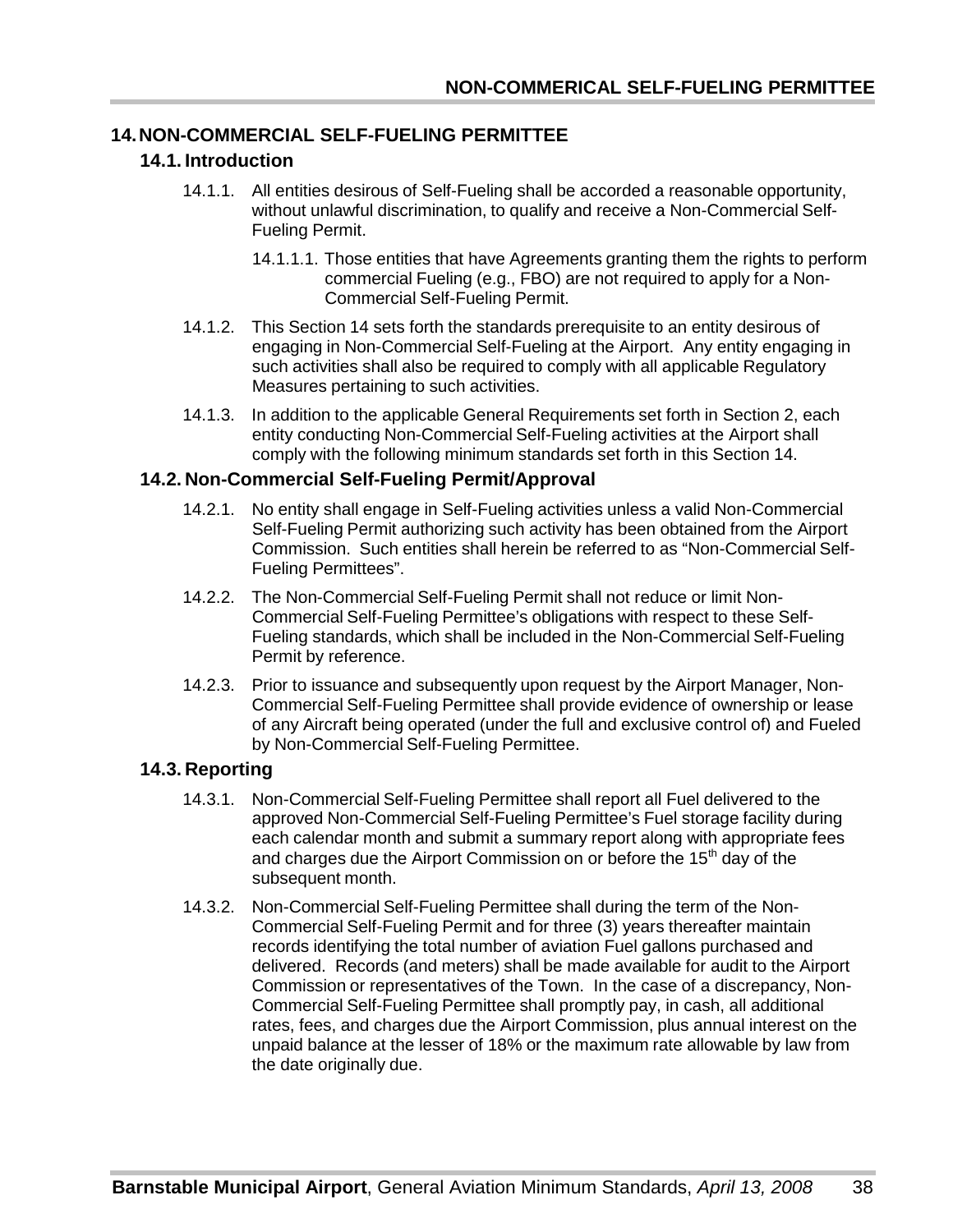## **14.4. Fuel Storage**

- 14.4.1. Non-Commercial Self-Fueling Permittee shall arrange and demonstrate that satisfactory arrangements have been made for the storage of Fuel, as follows:
	- 14.4.1.1. through either an authorized FBO at the Airport or
	- 14.4.1.2. in a centrally located Fuel storage area approved by the Airport Manager, the Airport Commission, and the Commonwealth's Fire Marshal.
		- 14.4.1.2.1. Operators authorized by the Airport Commission shall lease land and construct or install a Fuel storage facility in the centrally located Fuel storage area.
		- 14.4.1.2.2. In no event shall the total storage capacity be less than 10,000 gallons for Jet Fuel or 10,000 gallons for Avgas.
- 14.4.2. Fuel suppliers utilized by Operator must have a current and executed nonexclusive revocable fuel delivery permit on file with the Airport Manager.
- 14.4.3. Non-Commercial Self-Fueling Permittee shall be liable and indemnify the Airport Commission for all leaks, spills, or other damage that may result through the handling and dispensing of Fuel.
- 14.4.4. Fuel delivered shall be clean, bright, pure, and free of microscopic organisms, water, or other contaminants. Ensuring the quality of the Fuel is the responsibility of Non-Commercial Self-Fueling Permittee.

## **14.5. Fueling Equipment**

- 14.5.1. Non-Commercial Self-Fueling Permittee shall utilize a single Refueling Vehicle with a minimum capacity of 750 gallons for each type of Fuel to be dispensed. Avgas Refueling Vehicles shall have a maximum capacity of 1,200 gallons and Jet Refueling Vehicles shall have a maximum capacity of 3,000 gallons. All Refueling Vehicles shall be capable of bottom loading.
- 14.5.2. Each Refueling Vehicle shall be equipped and maintained to comply at all times with all applicable safety and fire prevention requirements, standards, and Regulatory Measures including without limitation, those prescribed by:
	- 14.5.2.1. Commonwealth of Massachusetts Fire Code and local fire district;
	- 14.5.2.2. National Fire Protection Association (NFPA) Codes (including, but not limited to NFPA 407);
	- 14.5.2.3. Massachusetts Department of Health and Environment Oil Inspection Regulatory Section;
	- 14.5.2.4. 14 CFR Part 139, Airport Certification, Section 139.321 "Handling/Storing of Hazardous Substances and Materials".
	- 14.5.2.5. Applicable FAA Advisory Circulars (AC) including AC 00-34 "Aircraft Ground Handling and Servicing" and AC 150/5210-5 "Painting, Marking and Lighting of Vehicles Used On An Airport".
- 14.5.3. Prior to transporting Fuel onto the Airport, the Non-Commercial Self-Fueling Permittee shall provide the Airport Manager with a Spill Prevention Contingency and Control Plan (SPCC) that meets regulatory requirements for above ground Fuel storage facilities. An updated copy of such SPCC Plan shall be filed with the Airport Manager at least 10 business days prior to actual implementation. Such plan shall describe, in detail, those methods that shall be used by the Non-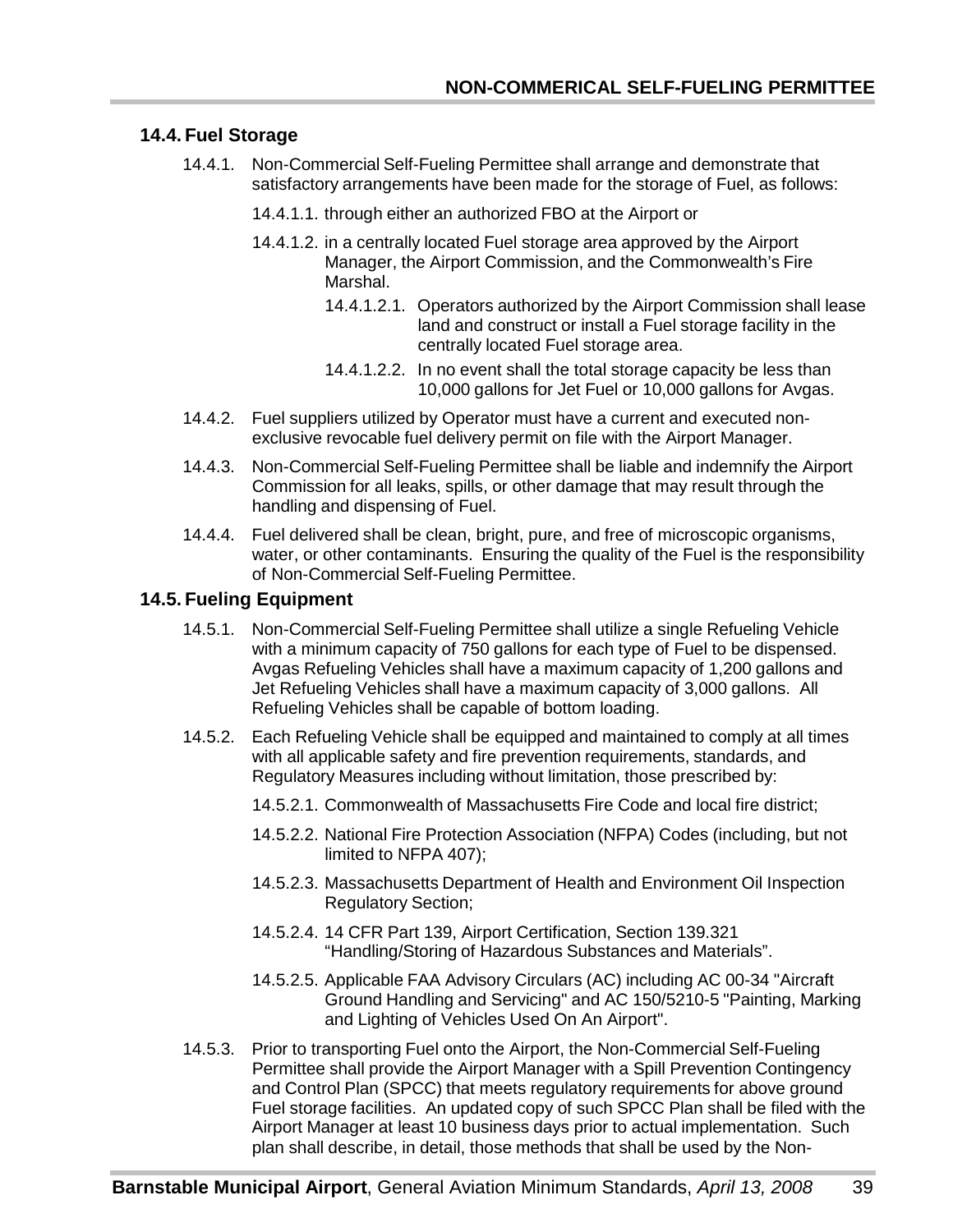Commercial Self-Fueling Permittee to clean up any potentially hazardous Fuel spills. The plan should include Equipment to be used, emergency contact personnel and their telephone numbers, and all other details as to how the Non-Commercial Self-Fueling Permittee would contain such a spill. This plan should also describe, in detail, what methods the Non-Commercial Self-Fueling Permittee intends to use to prevent any such spill from occurring.

14.5.4. In accordance with all applicable Regulatory Measures and appropriate industry practices, the Non-Commercial Self-Fueling Permittee shall develop and maintain Standard Operating Procedures (SOP) for Fueling and shall ensure compliance with standards set forth in FAA Advisory Circular 00-34A, entitled "Aircraft Ground Handling and Servicing". The SOP shall include a training plan, Fuel quality assurance procedures, record keeping, and emergency response procedures for Fuel spills and fires. The SOP shall also address the following: (1) bonding and fire protection, (2) public protection, (3) control of access to Refueling Vehicle storage areas, and (4) marking and labeling of Refueling Vehicles. The SOP shall be submitted to the Airport Manager not later than 10 business days before the Non-Commercial Self-Fueling Permittee commences Self-Fueling at the Airport.

## **14.6. Limitations**

- 14.6.1. Non-Commercial Self-Fueling Permittees shall not sell and/or dispense Fuels to Based Aircraft or Transient Aircraft that are not owned, leased, and/or operated by (and under the full and exclusive control of) Non-Commercial Self-Fueling Permittee. Any such selling or dispensing shall be grounds for immediate revocation of the Non-Commercial Self-Fueling Permit by the Airport Manager.
	- 14.6.1.1. Revocation upon first violation will be for a period of one year.
	- 14.6.1.2. Revocation upon a second violation shall be permanent.

## **14.7. Insurance**

14.7.1. Permittee shall maintain, at a minimum, the coverages and policy limits set forth in Attachment A – Minimum Insurance Requirements.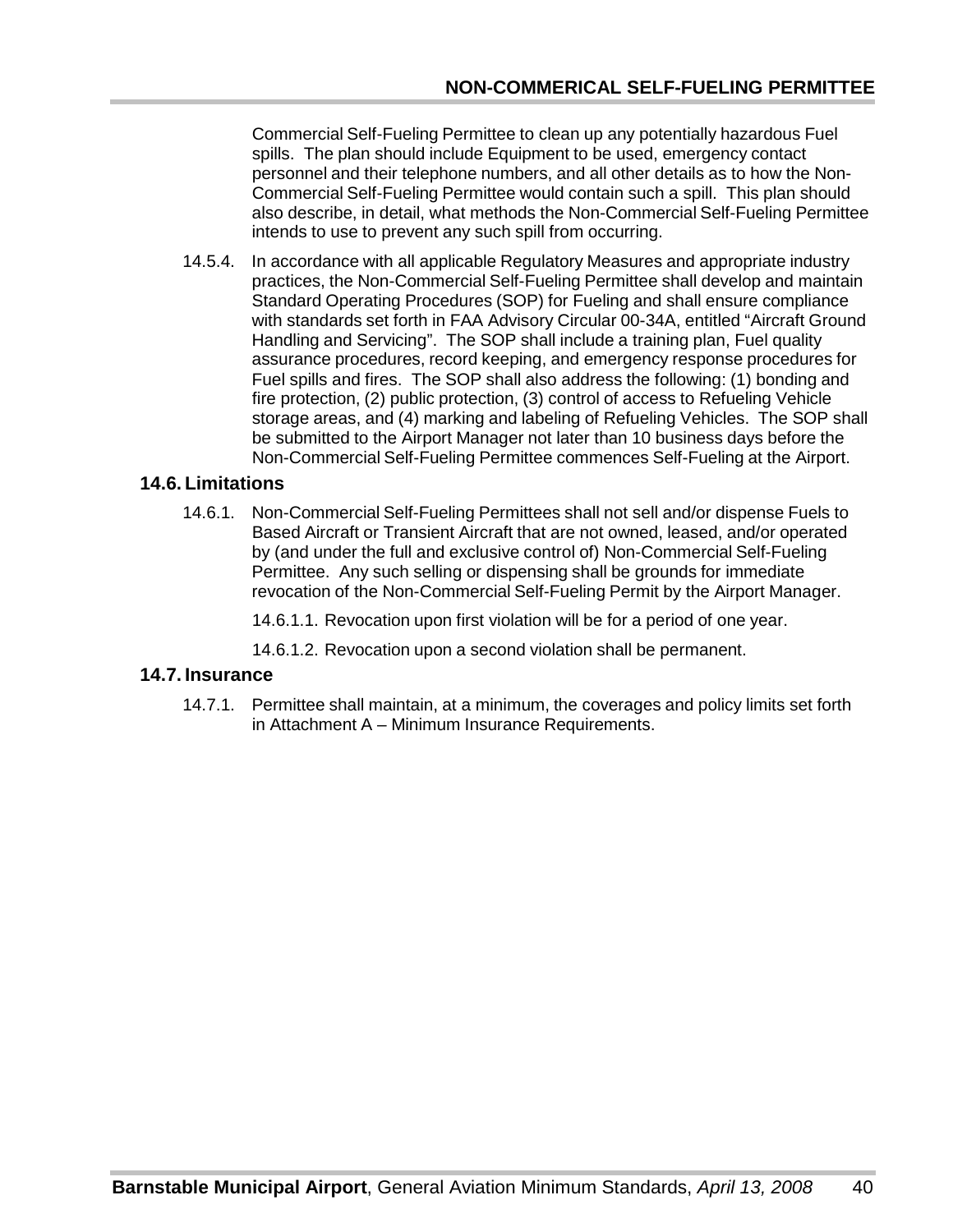## **15.PRIVATE FLYING CLUB**

#### **15.1. Introduction and Minimum Standards**

- 15.1.1. A Private Flying Club is an entity that is legally formed as a non-profit entity with the Commonwealth of Massachusetts, operates on a non-profit basis (so as not to receive revenues greater than the costs to operate, maintain, acquire and/or replace Flying Club aircraft), and restricts membership from the general public (i.e., does not advertise its membership availability to the general public).
	- 15.1.1.1. Each Private Flying Club member (Owner) must have an ownership interest in Private Flying Club.
	- 15.1.1.2. Private Flying Club shall keep on file and available for review by the Airport Manager, a complete membership list and investment (ownership) share held by each member including a record of all members (past and present) with full names, addresses, and the date the membership began and ended.
- 15.1.2. Private Flying Club shall keep current, file, and provide the Airport Manager with the following:
	- 15.1.2.1. Copies of bylaws, articles of incorporation, operating rules, membership agreements, and the location and address of the club's registered office.
	- 15.1.2.2. Roster of all officers and directors including home and business addresses and phone numbers.
	- 15.1.2.3. Designee responsible for compliance with these Minimum Standards and other Regulatory Measures.
- 15.1.3. Private Flying Club shall not be required to meet the minimum standards stipulated for Aircraft Rental or Flight Training Operators so long as the Private Flying Club restricts membership from the general public and is not operated on a Commercial basis.
- 15.1.4. No member (owner) of a Private Flying Club shall receive Compensation (be paid) for services provided to the Private Flying Club or its members (owners) unless such member (owner) is an authorized/approved Operator. This does not include the provision of flight instruction relating to aircraft checkout and/or currency (e.g., biannual flight reviews, instrument proficiency checks, etc.) provided by a Private Flying Club member (on an exclusive basis) to other Private Flying Club members.
- 15.1.5. Private Flying Club Aircraft shall not be used by persons other than members (owners).
- 15.1.6. No member (owner) shall use Private Flying Club Aircraft in exchange for Compensation (payment). This does not include reimbursement for expenses associated with the use of Private Flying Club aircraft.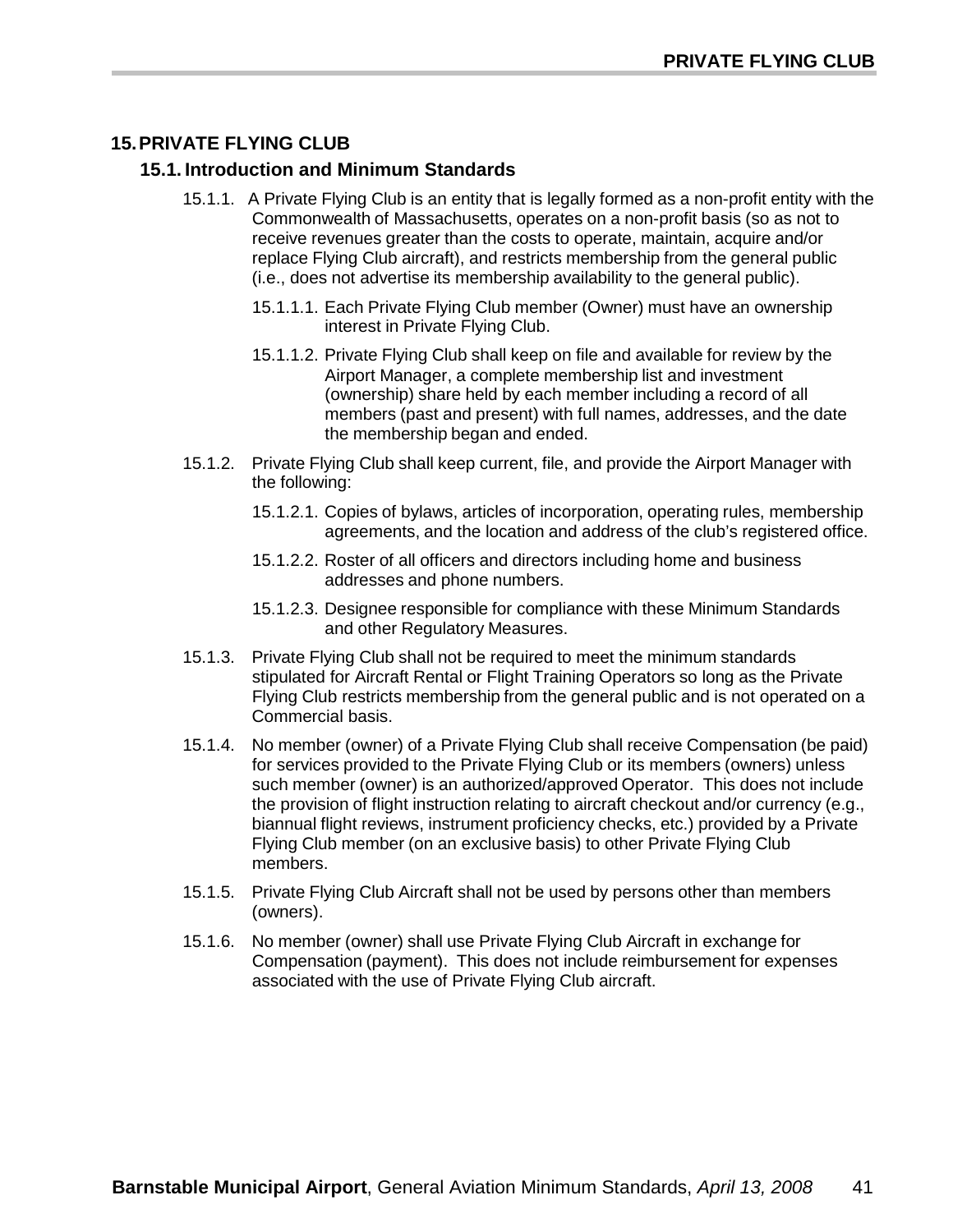## **SECTION 16 –AIR FREIGHT OPERATIONS (SASO) (Approved by the BMAC on August 15, 2017)**

## **16.1. Introduction**

- 16.1.1. For purposes of this section, the terms Air Freight and Air Cargo may be used interchangeably. There are two categories in this section, Air Freight Facilities and Air Cargo Operators.
- 16.1.2. All items of cargo or freight, not accompanying a passenger on the same flight, shall be processed through an approved AOA located Freight Facility when available, or through an agreement with the Airport.

#### **16.2. Air Freight Facility**

- 16.2.1. Statement of Concept
	- 16.2.1.1. Air Freight Facilities are persons, firms, or corporations that develop, construct, or lease property for the purposes of managing, developing, and/or providing leased storage space in connection with Air and/or Ground Cargo Transportation Services; and which shall be located within the AOA excluding the main passenger terminal, the SIDA and secured area.
	- 16.2.1.2. The sorting and transfer of cargo shall either be done inside the hangar, or in a manner to avoid apron congestion and the dispersion of Foreign Object Debris (FOD) on the airfield.
- 16.2.2. Minimum Standards
	- 16.2.2.1. If applicable, the operator must lease an area of not less than 3,000 square feet of ground area upon which they shall lease or construct a building of at least 2,000 square feet, with adequate proportionate space for storage and processing of freight, associated office space and customer service/reception area. Additionally, the building must have access to the landside and airside portions of the airport, with sufficient vehicle parking for employees and customers on the landside and adequate parking on the airside for at least one aircraft.
	- 16.2.2.2. The operator of the facility must be able to satisfactorily demonstrate that they have sufficient personnel and equipment [cargo handling equipment, scale(s), point of sale system, tracking software, etc.] to process freight.
	- 16.2.2.3. The operator must comply with all security requirements as required by the TSA and the Airport.
	- 16.2.2.4. The operator may contract directly with and provide air cargo services to any air cargo operator at the Airport, and shall provide a copy of every written agreement it has to provide air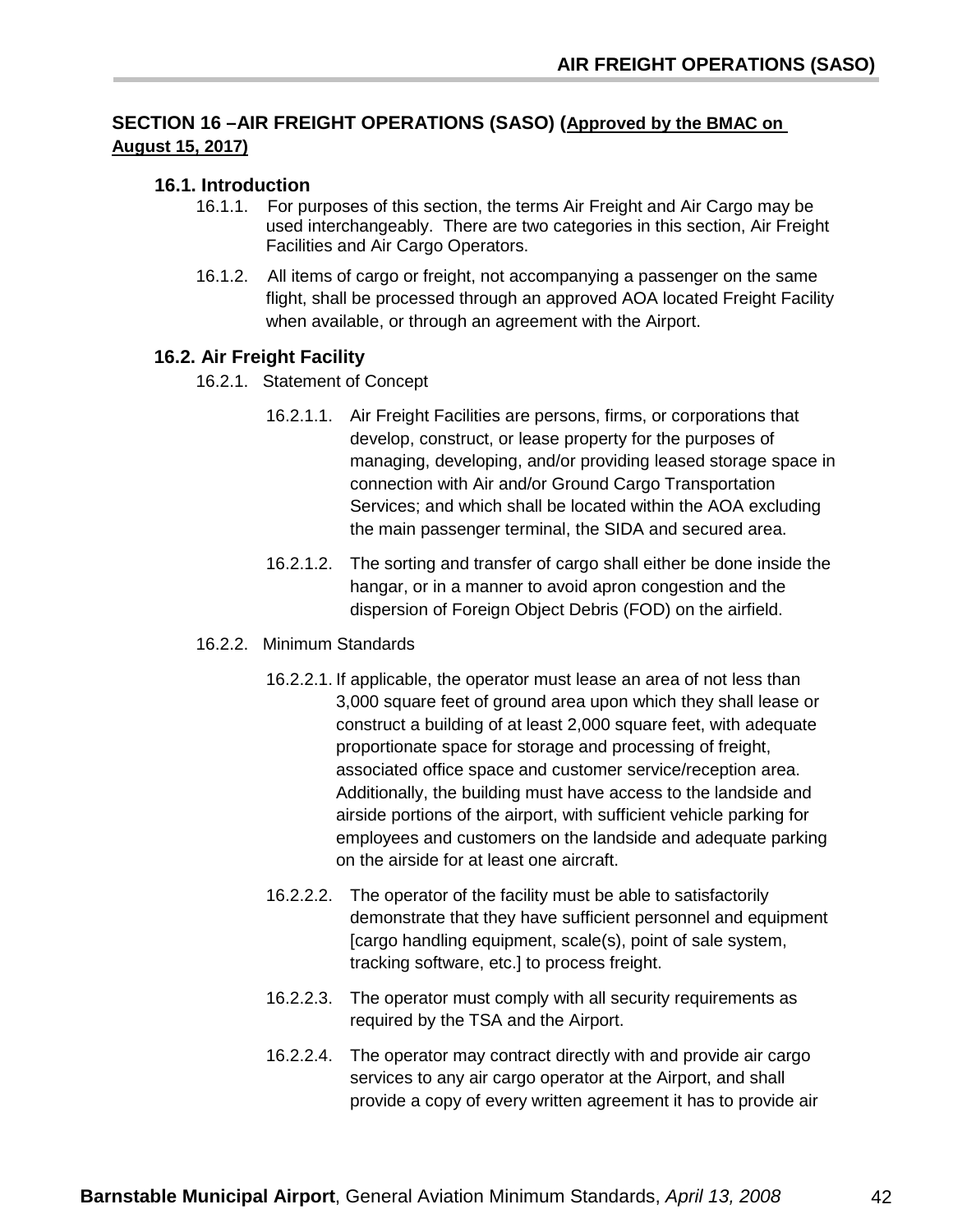cargo services to any air cargo operator at the Airport. Any changes in any of these agreements must be reported to the Airport within five (5) business days.

- 16.2.2.5. Hours of Operation the operator of a facility shall have its services available to meet the public demand for this category, but at a minimum be available to the public Monday through Friday 8:00 A.M. – 4:00 P.M.
- 16.2.2.6. Insurance Requirements Operators of Air Freight Facilities must procure and maintain adequate types of insurance as required by the Airport. See General Requirements and Attachment A.
- 16.2.2.7. Fees Operators of Air Freight Facilities must pay all applicable fees, including but not limited to rent and applicable Airport business fees. Cargo manifests shall accompany the payment of required fees.
- 16.2.2.8. Reporting Operators of Air Freight Facilities must submit freight activity reports as required by the airport.

## **16.3. Air Cargo Operator**

- 16.3.1. Statement of Concept
	- 16.3.1.1. An air cargo operator, is a person or persons, firm, or corporation engaged in the business of providing air cargo transportation for hire, on a prearranged basis as defined under 14 CFR Parts 119 and 135.
	- 16.3.1.2. All air cargo shall complete an Airport "Commercial Aeronautical Activity Permit" and execute a License Agreement with the Airport prior to conducting air cargo operations at the Airport.

#### 16.3.2. Minimum Standards

- 16.3.2.1. Operators shall make suitable arrangements for use of aircraft parking apron space and other such premises, and access to such aircraft parking apron space and other premises, as is necessary for the safe and secure transfer of cargo to and from their aircraft. Such arrangements may be made with an airport approved Air Freight Facility or through an agreement with the Airport.
- 16.3.2.2. Licenses & Certifications Operators must have and maintain at any time while conducting operations at the Airport, proper licenses and shall operate in conformance with all appropriate FAA and TSA regulations. The Operator shall have and provide evidence of the appropriate FAA and DOT certifications and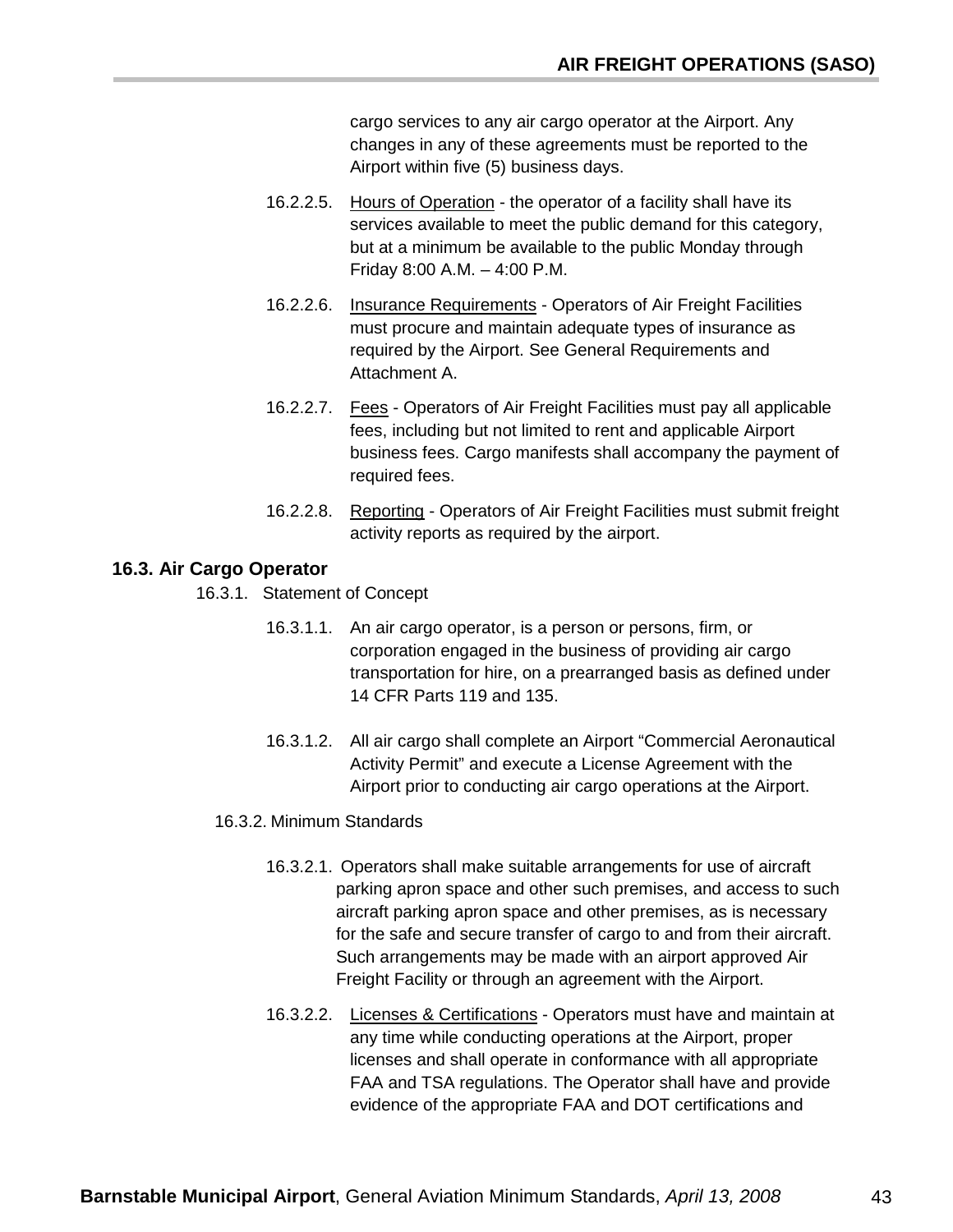approvals, including the Preapplication Statement of Intent (FAA Form 8400-6), the Registrations & Amendments Under Part 298 (OST Form 4507), the FAA issued operating certificate, or any other forms that FAA, TSA or DOT may require or adopt that are pertinent to this category.

- 16.3.2.3. Operators must hold a proper Commercial Operator certificate and own or have available to it under written lease no fewer than 1 single-engine (4-place) aircraft equipped for and capable of use under instrument conditions that meet the requirements of 14 CFR Parts119 and 135.
- 16.3.2.4. Operators must have available sufficient qualified operating crews or a satisfactory number of personnel and equipment for the safe and secure transfer of cargo.
- 16.3.2.5. Fees Operators must pay all required applicable fees (signatory or non-signatory), including but not limited to, operating fee, landing and freight/mail fees.
- 16.3.2.6. Insurance Operators must procure and maintain adequate types of insurance as required by the Airport. See General Requirements and Attachment A.
- 16.3.2.7. Operators must submit freight activity reports as required by the airport.
- 16.3.2.8. Operating Hours The Operator shall have its services available to meet the public demand for this category.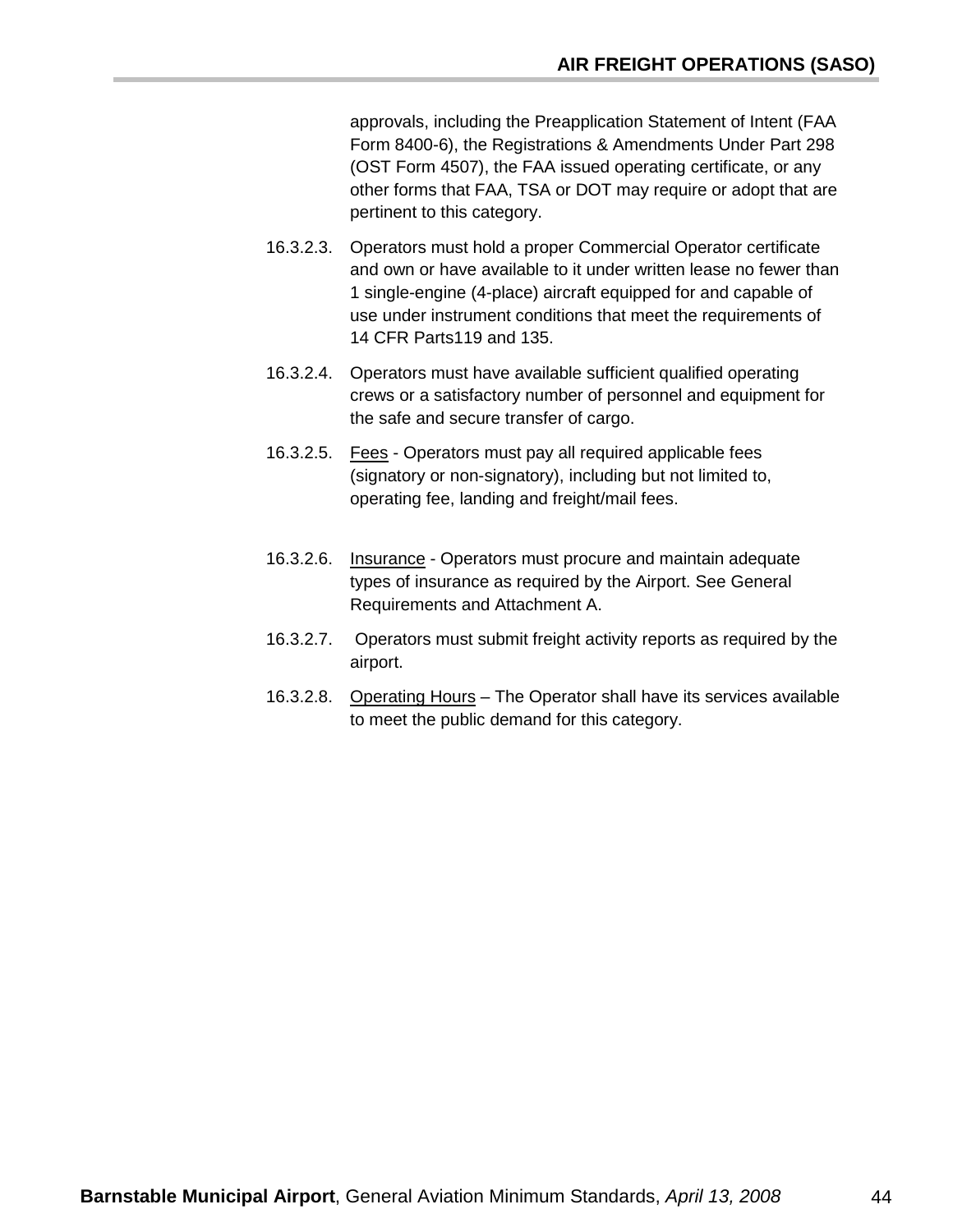# **17.ATTACHMENT A (MINIMUM INSURANCE REQUIREMENTS)**

|                                                                         | Fixed Base<br>Operator                              | Aircraft<br>Maintenance<br>Operator            | Maintenance<br>Instrument<br>Avionics or<br>Operator | Training<br>Aircraft<br>Rental or<br>Flight<br>Operator | Aircraft<br>Aircraft<br>Management<br>Charter or<br>Operator | Operator<br>Aircraft Sales                                                                                                   | Other<br>Aeronautical<br>Activities<br>Commercial | Aircraft<br>Storage<br>Operator | Specialized<br>Aviation<br>Operato<br>Temporar<br>Servict | Commercial<br>Hangar<br>Operator*<br>$\frac{5}{2}$ | Self-Fueling<br>Permittee*<br>Commercial<br>$\frac{5}{2}$ |
|-------------------------------------------------------------------------|-----------------------------------------------------|------------------------------------------------|------------------------------------------------------|---------------------------------------------------------|--------------------------------------------------------------|------------------------------------------------------------------------------------------------------------------------------|---------------------------------------------------|---------------------------------|-----------------------------------------------------------|----------------------------------------------------|-----------------------------------------------------------|
| <b>COMMERCIAL GENERAL LIABILITY (Combined Single Limit)</b>             |                                                     |                                                |                                                      |                                                         |                                                              |                                                                                                                              |                                                   |                                 |                                                           |                                                    |                                                           |
|                                                                         |                                                     | \$1,000,000                                    | \$1,000,000                                          |                                                         | \$1,000,000                                                  |                                                                                                                              |                                                   |                                 |                                                           |                                                    |                                                           |
| Each Occurrence                                                         | \$2,000,000                                         | Piston<br>\$5,000,000<br>Turboprop/<br>Turbine | Piston<br>\$5,000,000<br>Turboprop/<br>Turbine       | \$1,000,000                                             | Piston<br>\$5,000,000<br>Turboprop/<br>Turbine               | \$1,000,000                                                                                                                  | \$1,000,000                                       | \$1,000,000                     |                                                           | $$1,000,000$   \$1,000,000   \$1,000,000           |                                                           |
| <b>VEHICULAR LIABILITY (Combined Single Limit, Each Occurrence)</b>     |                                                     |                                                |                                                      |                                                         |                                                              |                                                                                                                              |                                                   |                                 |                                                           |                                                    |                                                           |
| Non-Movement Area \$1,000,000                                           |                                                     | \$1,000,000                                    | \$1,000,000                                          | \$1,000,000                                             | \$1,000,000                                                  | \$1,000,000                                                                                                                  | \$1,000,000                                       | \$1,000,000                     |                                                           | \$1,000,000 \$1,000,000 \$1,000,000                |                                                           |
| Movement Area                                                           | \$1,000,000                                         | \$1,000,000                                    | \$1,000,000                                          | \$1,000,000                                             | \$1,000,000                                                  | \$1,000,000                                                                                                                  | \$1,000,000                                       | \$1,000,000                     |                                                           | $$1,000,000$ $$1,000,000$ $$1,000,000$             |                                                           |
| HANGAR KEEPER'S LIABILITY (Largest Aircraft Normally Accommodated)      |                                                     |                                                |                                                      |                                                         |                                                              |                                                                                                                              |                                                   |                                 |                                                           |                                                    |                                                           |
| <b>SE Piston</b><br><b>Each Aircraft</b>                                |                                                     | \$250,000                                      | \$250,000                                            | \$250,000                                               | \$250,000                                                    | \$250,000                                                                                                                    | \$250,000                                         | \$250,000                       | \$250,000                                                 |                                                    |                                                           |
| Group   Each Occurrence                                                 |                                                     | \$500,000                                      | \$500,000                                            | \$500,000                                               | \$500,000                                                    | \$500,000                                                                                                                    | \$500,000                                         | \$500,000                       | \$500,000                                                 |                                                    |                                                           |
| ME Piston   Each Aircraft                                               | \$500,000 Each Aircraft<br>,000,000 Each Occurrence | \$500,000                                      | \$500,000                                            | \$500,000                                               | \$500,000                                                    | \$500,000                                                                                                                    | \$500,000                                         | \$500,000                       | $\overline{$}500,000$                                     |                                                    |                                                           |
| Group   Each Occurrence                                                 |                                                     | \$1,000,000                                    | \$1,000,000                                          | \$1,000,000                                             | \$1,000,000                                                  | \$1,000,000                                                                                                                  | \$1,000,000                                       | \$1,000,000                     | \$1,000,000                                               |                                                    |                                                           |
| Turboprop   Each Aircraft                                               |                                                     | \$1,000,000                                    | \$1,000,000                                          | \$1,000,000                                             | \$1,000,000                                                  | \$1,000,000                                                                                                                  | \$1,000,000                                       | \$1,000,000                     | \$1,000,000                                               |                                                    |                                                           |
| Group   Each Occurrence                                                 |                                                     | \$2,500,000                                    | \$2,500,000                                          | \$2,500,000                                             | \$2,500,000                                                  |                                                                                                                              | $$2,500,000$ $$2,500,000$                         | \$2,500,000                     | \$2,500,000                                               |                                                    |                                                           |
| Turboprop   Each Aircraft                                               |                                                     | \$2,500,000                                    | $\overline{$2,500,000}$                              | \$2,500,000                                             | \$2,500,000                                                  | \$2,500,000                                                                                                                  | \$2,500,000                                       | \$2,500,000                     | \$2,500,000                                               |                                                    |                                                           |
| Group II Each Occurrence                                                |                                                     | \$5,000,000                                    | \$5,000,000                                          | \$5,000,000                                             | \$5,000,000                                                  | \$5,000,000                                                                                                                  | \$5,000,000                                       | \$5,000,000                     | \$5,000,000                                               |                                                    |                                                           |
| Turbojet   Each Aircraft                                                |                                                     | \$5,000,000                                    | \$5,000,000                                          | \$5,000,000                                             | \$5,000,000                                                  | \$5,000,000                                                                                                                  | \$5,000,000                                       | \$5,000,000                     | \$5,000,000                                               |                                                    |                                                           |
| Group   Each Occurrence                                                 |                                                     | \$10,000,000 \$10,000,000                      |                                                      | \$10,000,000                                            | \$10,000,000                                                 | \$10,000,000   \$10,000,000   \$10,000,000   \$10,000,000                                                                    |                                                   |                                 |                                                           |                                                    |                                                           |
| Turbojet   Each Aircraft                                                |                                                     | $$10,000,000$ \$10,000,000                     |                                                      | \$10,000,000                                            | \$10,000,000                                                 | $\frac{1}{2}$ \$10,000,000 \$10,000,000 \$10,000,000 \$10,000,000                                                            |                                                   |                                 |                                                           |                                                    |                                                           |
| Group II Each Occurrence                                                | $\overline{\mathfrak{s}}$                           | \$15,000,000 \$15,000,000                      |                                                      | \$15,000,000                                            | \$15,000,000                                                 | $$15,000,000$ \$15,000,000 \$15,000,000 \$15,000,000                                                                         |                                                   |                                 |                                                           |                                                    |                                                           |
| Turbojet   Each Aircraft                                                |                                                     | \$15,000,000 \$15,000,000                      |                                                      | \$15,000,000                                            |                                                              | $\frac{1}{3}$ 15,000,000 $\frac{1}{3}$ 15,000,000 $\frac{1}{3}$ 15,000,000 $\frac{1}{3}$ 15,000,000 $\frac{1}{3}$ 15,000,000 |                                                   |                                 |                                                           |                                                    |                                                           |
| Group III Each Occurrence                                               |                                                     |                                                |                                                      | $$25,000,000$ $$25,000,000$ $$25,000,000$               |                                                              | $\mid$ \$25,000,000 $\mid$ \$25,000,000 $\mid$ \$25,000,000 $\mid$ \$25,000,000 $\mid$ \$25,000,000                          |                                                   |                                 |                                                           |                                                    |                                                           |
| AIRCRAFT AND PASSENGER LIABILITY (Each Occurrence)                      |                                                     |                                                |                                                      |                                                         |                                                              |                                                                                                                              |                                                   |                                 |                                                           |                                                    |                                                           |
| SE Piston/Group I<br>ME Piston/Group I                                  |                                                     |                                                |                                                      |                                                         |                                                              | \$1,000,000/\$100,000 sub limit per person                                                                                   |                                                   |                                 |                                                           |                                                    |                                                           |
|                                                                         |                                                     |                                                |                                                      |                                                         |                                                              | \$1,000,000/\$100,000 sub limit per person                                                                                   |                                                   |                                 |                                                           |                                                    |                                                           |
| Turboprop/Group I & II                                                  |                                                     |                                                |                                                      |                                                         |                                                              | \$5,000,000/\$250,000 sub limit per person                                                                                   |                                                   |                                 |                                                           |                                                    |                                                           |
| Turbojet/Group I                                                        |                                                     |                                                |                                                      |                                                         |                                                              | \$5,000,000/\$250,000 sub limit per person                                                                                   |                                                   |                                 |                                                           |                                                    |                                                           |
| Turbojet/Group II                                                       |                                                     |                                                |                                                      |                                                         |                                                              | \$10,000,000 \$10,000,000 \$10,000,000 \$10,000,000                                                                          |                                                   |                                 |                                                           |                                                    |                                                           |
| Turbojet/Group III                                                      |                                                     |                                                |                                                      |                                                         |                                                              | $\frac{1}{2}10,000,000$ \$10,000,000 \$10,000,000 \$10,000,000                                                               |                                                   |                                 |                                                           |                                                    |                                                           |
| <b>Student and Renters</b>                                              |                                                     |                                                |                                                      | \$500,000                                               |                                                              |                                                                                                                              |                                                   |                                 |                                                           |                                                    |                                                           |
| POLLUTION LIABILITY (Combined Single Limit, Each Occurrence)            |                                                     |                                                |                                                      |                                                         |                                                              |                                                                                                                              |                                                   |                                 |                                                           |                                                    |                                                           |
| Each Occurrence<br>Required<br>Required<br><b>WORKER'S COMPENSATION</b> |                                                     |                                                |                                                      |                                                         |                                                              |                                                                                                                              |                                                   |                                 |                                                           |                                                    | Required                                                  |
|                                                                         |                                                     |                                                |                                                      |                                                         |                                                              |                                                                                                                              |                                                   |                                 |                                                           |                                                    |                                                           |
| Limits Based Upon Statutory Requirements                                |                                                     |                                                |                                                      |                                                         |                                                              |                                                                                                                              |                                                   |                                 |                                                           |                                                    |                                                           |
|                                                                         |                                                     |                                                |                                                      |                                                         |                                                              |                                                                                                                              |                                                   |                                 |                                                           |                                                    |                                                           |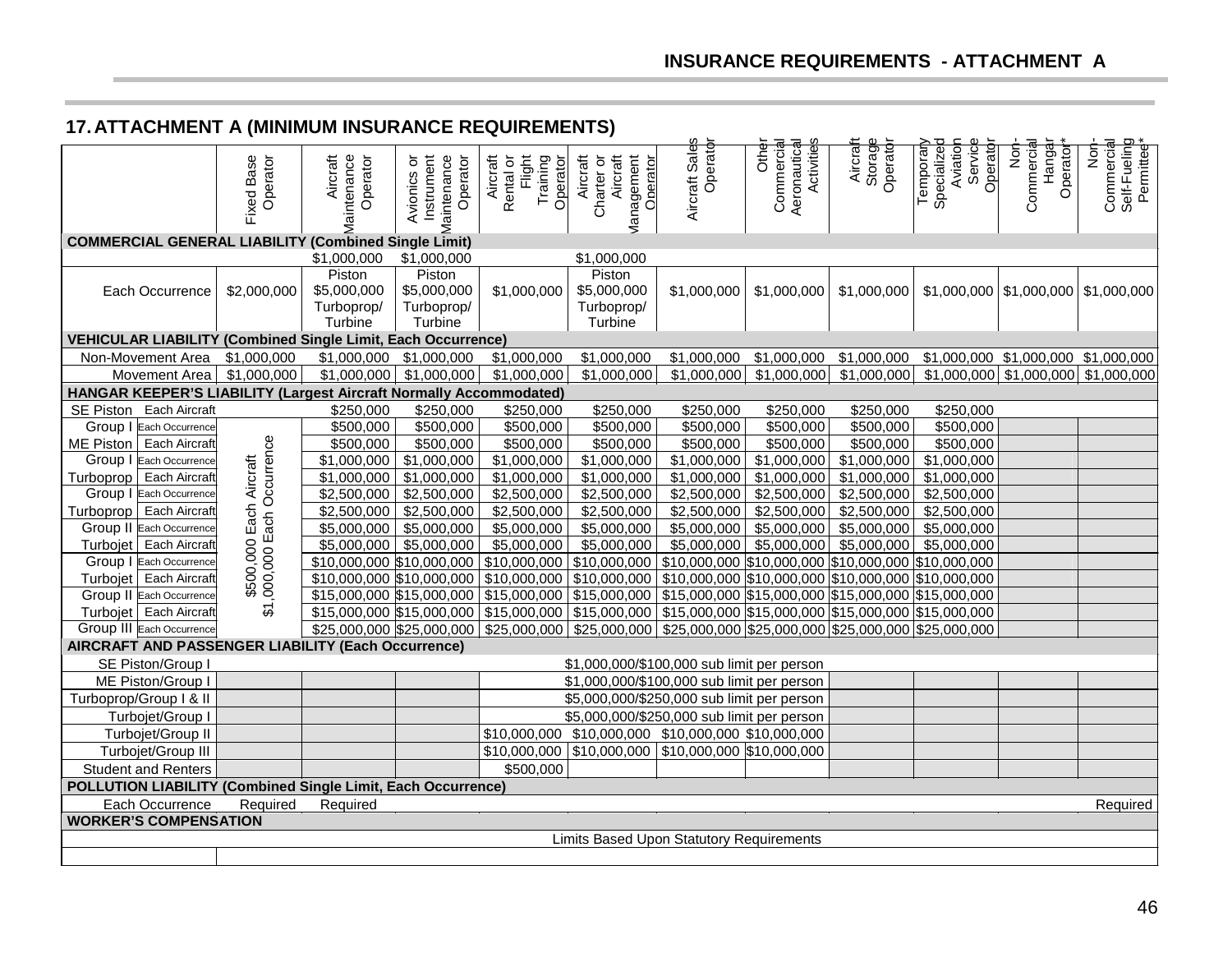#### **\* General Liability applies (versus Commercial General Liability)**

**Commercial General Liability** to include bodily injury, personal injury, and Property damage for all premises, products and completed operations, unlicensed Vehicles, and contractual liability. Non-licensed Vehicles operated on the movement area will require coverage in an amount not less than \$5,000,000 combined single limit per occurrence for bodily injury, personal injury, and Property damage.

**Vehicular Liability or Business Automobile Liability** to include bodily injury and Property damage for all Vehicles (owned, nonowned, or hired).

**Hangar Keeper's Liability** to include Property damage for all non-owned Aircraft under the care, custody, and control of the Operator.

**Aircraft and Passenger Liability** to include bodily injury, Property damage, and passenger injury for all owned, leased, or operated Aircraft.

**Student and Renter Liability** to include bodily injury, personal injury, and Property damage (excluding aircraft hull) for students and renters of Aircraft.

**Pollution Liability** to include liability for bodily injury, property damage, and environmental damage resulting from sudden and accidental releases of Pollution, and covering related or resultant cleanup and/or remediation costs arising out of the occupancy and use of the Leased Premises.

**SE** = Single engine aircraft.

**ME** = Multi engine aircraft.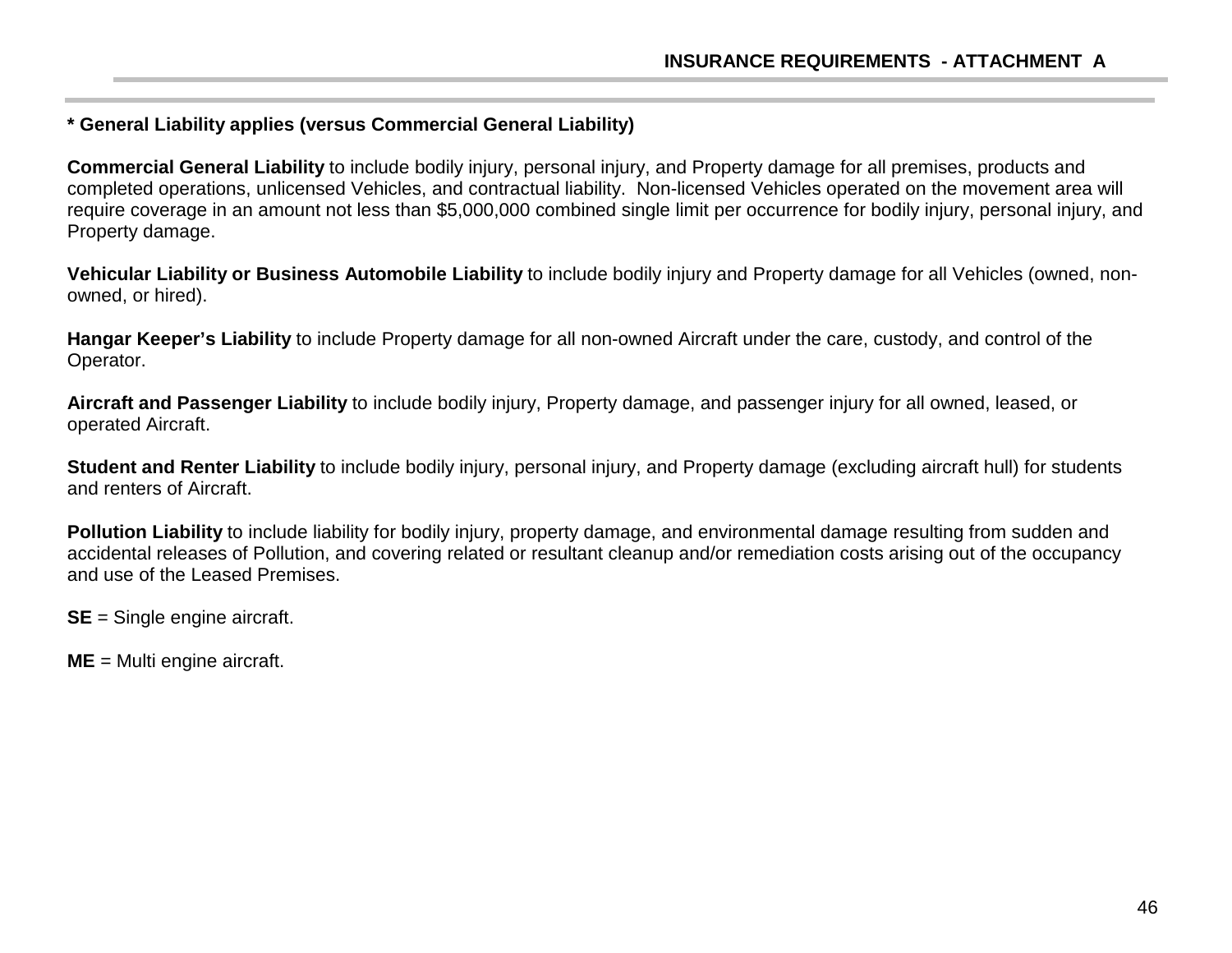## **ATTACHMENT A (MINIMUM INSURANCE REQUIREMENTS)**

# **16.ATTACHMENT A (MINIMUM INSURANCE REQUIREMENTS)**

|                                                                                  | Operator<br><b>Fixed Base</b>                       | Aircraft<br>Maintenance<br>Operator                | Instrument<br>Operator<br>Avionics or<br>Maintenance | Rental or<br>Flight<br>Aircraft<br>Training<br>Operator                                                                       | Aircraft<br>Management<br>Operator<br>Charter or<br>Aircraft | <b>Aircraft Sales</b><br>Operator                                                 | Aeronautical<br>Activities<br>Commercial<br>Other | Aircraft<br>Storage<br>Operator | Aviation<br>Service<br>Temporary<br>Specialized<br>Operator | Hangar<br>Commercial<br>Non-<br>Operator* | Commercial<br>Self-Fueling<br>Permittee*<br>Non- |
|----------------------------------------------------------------------------------|-----------------------------------------------------|----------------------------------------------------|------------------------------------------------------|-------------------------------------------------------------------------------------------------------------------------------|--------------------------------------------------------------|-----------------------------------------------------------------------------------|---------------------------------------------------|---------------------------------|-------------------------------------------------------------|-------------------------------------------|--------------------------------------------------|
|                                                                                  |                                                     |                                                    |                                                      |                                                                                                                               |                                                              |                                                                                   |                                                   |                                 |                                                             |                                           |                                                  |
| <b>COMMERCIAL GENERAL LIABILITY (Combined Single Limit)</b>                      |                                                     |                                                    |                                                      |                                                                                                                               |                                                              |                                                                                   |                                                   |                                 |                                                             |                                           |                                                  |
| Each Occurrence                                                                  | \$2,000,000                                         | \$1,000,000<br>Piston<br>\$5,000,000<br>Turboprop/ | \$1,000,000<br>Piston<br>\$5,000,000<br>Turboprop/   | \$1,000,000                                                                                                                   | \$1,000,000<br>Piston<br>\$5,000,000<br>Turboprop/           | \$1,000,000                                                                       | \$1,000,000                                       | \$1,000,000                     |                                                             | $$1,000,000$ $$1,000,000$ $$1,000,000$    |                                                  |
|                                                                                  |                                                     | Turbine                                            | Turbine                                              |                                                                                                                               | Turbine                                                      |                                                                                   |                                                   |                                 |                                                             |                                           |                                                  |
| <b>VEHICULAR LIABILITY (Combined Single Limit, Each Occurrence)</b>              |                                                     |                                                    |                                                      |                                                                                                                               |                                                              |                                                                                   |                                                   |                                 |                                                             |                                           |                                                  |
| Non-Movement Area                                                                | \$1,000,000                                         | \$1,000,000                                        | \$1,000,000                                          | \$1,000,000                                                                                                                   | \$1,000,000                                                  | \$1,000,000                                                                       | \$1,000,000                                       | \$1,000,000                     |                                                             | $$1,000,000$   \$1,000,000   \$1,000,000  |                                                  |
| Movement Area                                                                    | \$1,000,000                                         |                                                    | $$1,000,000$ \$1,000,000                             | \$1,000,000                                                                                                                   | \$1,000,000                                                  | \$1,000,000                                                                       | \$1,000,000                                       | \$1,000,000                     |                                                             | $$1,000,000$ $$1,000,000$ $$1,000,000$    |                                                  |
| HANGAR KEEPER'S LIABILITY (Largest Aircraft Normally Accommodated)               |                                                     |                                                    |                                                      |                                                                                                                               |                                                              |                                                                                   |                                                   |                                 |                                                             |                                           |                                                  |
| <b>SE Piston</b><br>Each Aircraft                                                |                                                     | \$250,000                                          | \$250,000                                            | \$250,000                                                                                                                     | \$250,000                                                    | \$250,000                                                                         | \$250,000                                         | \$250,000                       | \$250,000                                                   |                                           |                                                  |
| Group   Each Occurrence                                                          |                                                     | \$500,000                                          | \$500,000                                            | \$500,000                                                                                                                     | \$500,000                                                    | \$500,000                                                                         | \$500,000                                         | \$500,000                       | \$500,000                                                   |                                           |                                                  |
| <b>ME Piston</b><br><b>Each Aircraft</b>                                         |                                                     | \$500,000                                          | \$500,000                                            | \$500,000                                                                                                                     | \$500,000                                                    | \$500,000                                                                         | \$500,000                                         | \$500,000                       | \$500,000                                                   |                                           |                                                  |
| Group   Each Occurrence                                                          |                                                     | \$1,000,000                                        | \$1,000,000                                          | \$1,000,000                                                                                                                   | \$1,000,000                                                  | \$1,000,000                                                                       | \$1,000,000                                       | \$1,000,000                     | \$1,000,000                                                 |                                           |                                                  |
| Turboprop<br><b>Each Aircraft</b>                                                | \$500,000 Each Aircraft<br>,000,000 Each Occurrence | \$1,000,000                                        | \$1,000,000                                          | \$1,000,000                                                                                                                   | \$1,000,000                                                  | \$1,000,000                                                                       | \$1,000,000                                       | \$1,000,000                     | \$1,000,000                                                 |                                           |                                                  |
| Group I<br>Each Occurrence                                                       |                                                     | \$2,500,000                                        | \$2,500,000                                          | \$2,500,000                                                                                                                   | \$2,500,000                                                  | \$2,500,000                                                                       | \$2,500,000                                       | \$2,500,000                     | \$2,500,000                                                 |                                           |                                                  |
| Turboprop<br><b>Each Aircraft</b>                                                |                                                     | \$2,500,000                                        | \$2,500,000                                          | \$2,500,000                                                                                                                   | \$2,500,000                                                  | \$2,500,000                                                                       | \$2,500,000                                       | \$2,500,000                     | \$2,500,000                                                 |                                           |                                                  |
| Group II Each Occurrence                                                         |                                                     | \$5,000,000                                        | \$5,000,000                                          | \$5,000,000                                                                                                                   | \$5,000,000                                                  | \$5,000,000                                                                       | \$5,000,000                                       | \$5,000,000                     | \$5,000,000                                                 |                                           |                                                  |
| Turbojet   Each Aircraft                                                         |                                                     |                                                    | $$5,000,000$ \$5,000,000                             | \$5,000,000                                                                                                                   | \$5,000,000                                                  | \$5,000,000                                                                       | \$5,000,000                                       | \$5,000,000                     | \$5,000,000                                                 |                                           |                                                  |
| Group   Each Occurrence                                                          |                                                     |                                                    |                                                      | $$10,000,000$ $$10,000,000$ $$10,000,000$ $$10,000,000$ $$10,000,000$ $$10,000,000$ $$10,000,000$ $$10,000,000$ $$10,000,000$ |                                                              |                                                                                   |                                                   |                                 |                                                             |                                           |                                                  |
| Turbojet<br><b>Each Aircraft</b>                                                 |                                                     | \$10,000,000 \$10,000,000                          |                                                      | \$10,000,000                                                                                                                  |                                                              | $\frac{1}{3}10,000,000$ \$10,000,000 \$10,000,000 \$10,000,000 \$10,000,000       |                                                   |                                 |                                                             |                                           |                                                  |
| Group II Each Occurrence                                                         |                                                     | \$15,000,000 \$15,000,000                          |                                                      | \$15,000,000                                                                                                                  |                                                              | $\frac{15,000,000}{1000,000}$ \$15,000,000 \$15,000,000 \$15,000,000 \$15,000,000 |                                                   |                                 |                                                             |                                           |                                                  |
| Turbojet Each Aircraft                                                           | $\overline{\mathfrak{s}}$                           |                                                    |                                                      | $$15,000,000$ $$15,000,000$ $$15,000,000$ $$15,000,000$ $$15,000,000$ $$15,000,000$ $$15,000,000$ $$15,000,000$ $$15,000,000$ |                                                              |                                                                                   |                                                   |                                 |                                                             |                                           |                                                  |
| Group III Each Occurrence                                                        |                                                     |                                                    |                                                      | $$25,000,000$ $$25,000,000$ $$25,000,000$ $$25,000,000$ $$25,000,000$ $$25,000,000$ $$25,000,000$ $$25,000,000$ $$25,000,000$ |                                                              |                                                                                   |                                                   |                                 |                                                             |                                           |                                                  |
| AIRCRAFT AND PASSENGER LIABILITY (Each Occurrence)                               |                                                     |                                                    |                                                      |                                                                                                                               |                                                              |                                                                                   |                                                   |                                 |                                                             |                                           |                                                  |
| <b>SE Piston/Group</b>                                                           |                                                     |                                                    |                                                      |                                                                                                                               | \$1,000,000/\$100,000 sub limit per person                   |                                                                                   |                                                   |                                 |                                                             |                                           |                                                  |
| ME Piston/Group I                                                                |                                                     |                                                    |                                                      |                                                                                                                               | \$1,000,000/\$100,000 sub limit per person                   |                                                                                   |                                                   |                                 |                                                             |                                           |                                                  |
| Turboprop/Group   & II                                                           |                                                     | \$5,000,000/\$250,000 sub limit per person         |                                                      |                                                                                                                               |                                                              |                                                                                   |                                                   |                                 |                                                             |                                           |                                                  |
| Turbojet/Group I                                                                 |                                                     |                                                    |                                                      |                                                                                                                               | \$5,000,000/\$250,000 sub limit per person                   |                                                                                   |                                                   |                                 |                                                             |                                           |                                                  |
| Turbojet/Group II                                                                |                                                     |                                                    |                                                      |                                                                                                                               | \$10,000,000   \$10,000,000   \$10,000,000   \$10,000,000    |                                                                                   |                                                   |                                 |                                                             |                                           |                                                  |
| Turbojet/Group III                                                               |                                                     |                                                    |                                                      |                                                                                                                               | $$10,000,000$ $$10,000,000$ $$10,000,000$ $$10,000,000$      |                                                                                   |                                                   |                                 |                                                             |                                           |                                                  |
| <b>Student and Renters</b>                                                       |                                                     |                                                    |                                                      | \$500,000                                                                                                                     |                                                              |                                                                                   |                                                   |                                 |                                                             |                                           |                                                  |
| POLLUTION LIABILITY (Combined Single Limit, Each Occurrence)                     |                                                     |                                                    |                                                      |                                                                                                                               |                                                              |                                                                                   |                                                   |                                 |                                                             |                                           |                                                  |
| <b>Each Occurrence</b>                                                           | Required                                            | Required                                           |                                                      |                                                                                                                               |                                                              |                                                                                   |                                                   |                                 |                                                             |                                           | Required                                         |
| <b>WORKER'S COMPENSATION</b>                                                     |                                                     |                                                    |                                                      |                                                                                                                               |                                                              |                                                                                   |                                                   |                                 |                                                             |                                           |                                                  |
|                                                                                  |                                                     |                                                    |                                                      |                                                                                                                               | <b>Limits Based Upon Statutory Requirements</b>              |                                                                                   |                                                   |                                 |                                                             |                                           |                                                  |
|                                                                                  |                                                     |                                                    |                                                      |                                                                                                                               |                                                              |                                                                                   |                                                   |                                 |                                                             |                                           |                                                  |
|                                                                                  |                                                     |                                                    |                                                      |                                                                                                                               |                                                              |                                                                                   |                                                   |                                 |                                                             |                                           |                                                  |
| Barnstable Municipal Airport, General Aviation Minimum Standards, April 13, 2008 |                                                     |                                                    |                                                      |                                                                                                                               |                                                              |                                                                                   |                                                   |                                 |                                                             |                                           | 42                                               |
|                                                                                  |                                                     |                                                    |                                                      |                                                                                                                               |                                                              |                                                                                   |                                                   |                                 |                                                             |                                           |                                                  |